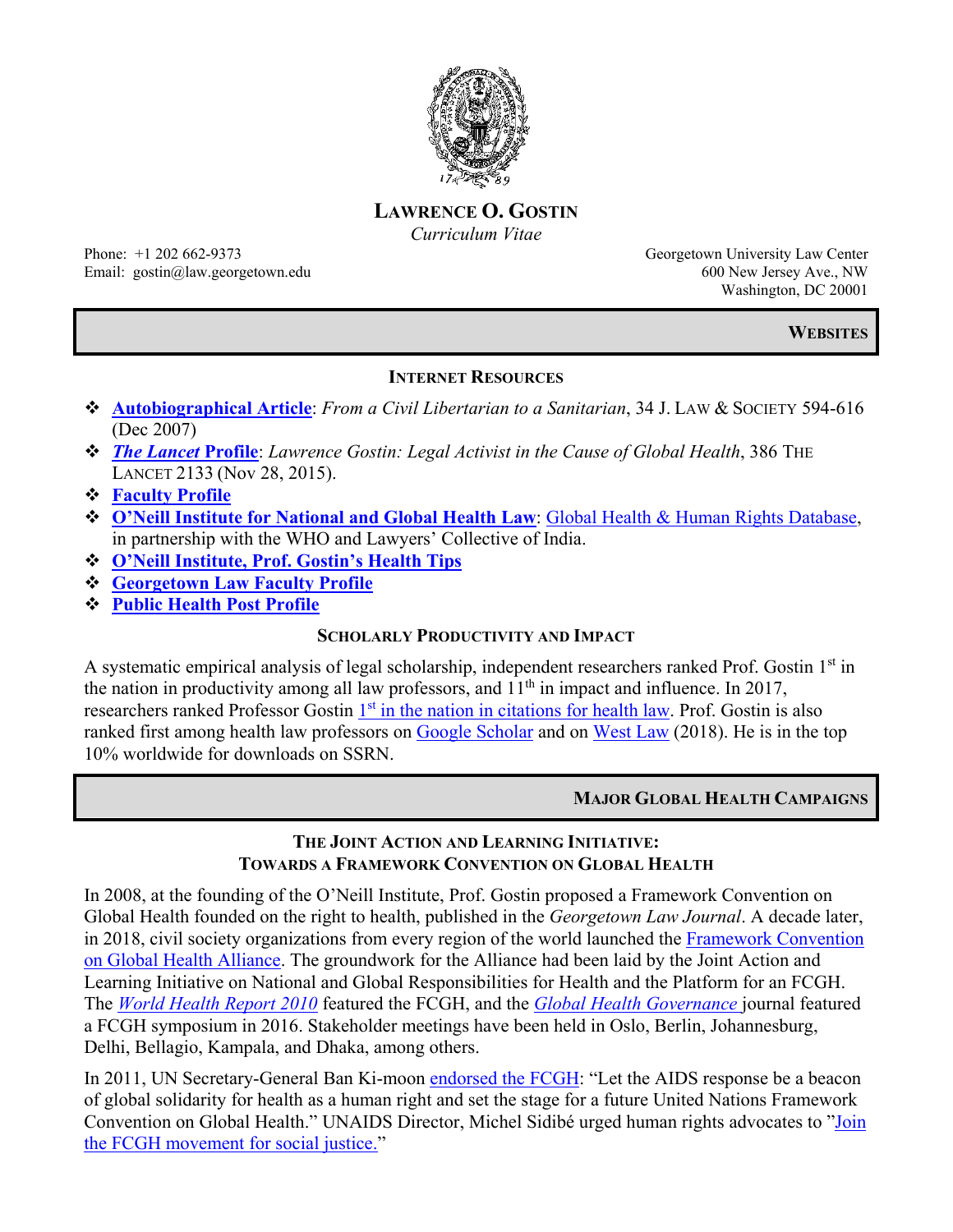#### **GLOBAL COMMISSIONS ON THE 2015 WEST AFRICA EBOLA EPIDEMIC**

Professor Gostin served three global commissions on the lessons learned from the 2015 West Africa Ebola epidemic: The *Commission on a Global Health Risk Framework* (National Academy of Medicine); I*ndependent Panel on the Global Response to Ebola* (Harvard/London School of Hygiene and Tropical Medicine); and the *United Nations High-Level Panel on Global Response to Health Crises.*

## **EMPLOYMENT**

- University Professor (Georgetown University's highest academic rank conferred by the University President)
- Linda D. and Timothy J. O'Neill Professor of Global Health Law, Georgetown University Law Center (2007-2012)
- Faculty Director, Linda D. and Timothy J. O'Neill Institute for National and Global Health Law
- Director, World Health Organization Collaborating Center on National and Global Health Law (the [health and human rights global](http://www.globalhealthrights.org/)  [database](http://www.globalhealthrights.org/) is illustrative of the projects launched by the [WHO Collaborating Center\)](http://www.youtube.com/watch?v=y00XJiqLUN)
- National Cancer Advisory Board (Presidential Appointment)
- Co-Principal Investigator, FDA Center of Excellence in Regulatory Science and Innovation (CERSI), 2014-17.
- Professor, Department of Microbiology and Immunology, Georgetown University School of Medicine
- Associate Dean (Research and Academic Programs) Georgetown University Law Center (Responsible for faculty research and scholarship), 2005-2008
- John Carroll Research Professor (2004/05) Georgetown University Law Center
- Director, Center for Law & the Public's Health at Georgetown and Johns Hopkins Universities (CDC Collaborating Center) (1995-2010).
- Global Health Editor & Legal Correspondent, *Journal of the American Medical Association*
- Professor of Global Health Law in the Faculty of Law, University of Sydney
- Visiting Professor and the Claude Leon Foundation Distinguished Scholar, The University of the Witwatersrand, Johannesburg, South Africa (2011/12) (Academic Honor: Nobel Laureate Selection Criteria)
- Professor of Law & Public Health, The Johns Hopkins University, Bloomberg School of Public Health, 1997-2013
- Faculty Director, LL.M Program in Global Health Law, Georgetown University
- Faculty Director, LL.M Program in Global Health Law and International Institutions, Georgetown Law and The Graduate Institute of Geneva
- Faculty Affiliate, Kennedy Institute of Ethics, Georgetown University
- Research Fellow, Centre for Socio-Legal Studies, Faculty of Law, University of Oxford
- Visiting Professor of Public Health Faculty of Medical Sciences, Oxford University (July 1,  $2005 -$  June 30, 2013)
- Visiting Professor of Global Health and International Visiting Fellow, University of Sydney, 2009
- Miegunyah Distinguished Visiting Fellow, University of Melbourne and Senior Fellow, Melbourne Law School, 2009 – 2022.
- University of Manchester (Institute for Science, Ethics and Innovation), Visiting Professorial Fellow, 2011

#### **EDUCATION**

| 1971 | STATE UNIVERSITY OF NEW YORK AT BROCKPORT<br>B.A. (Psychology, Summa Cum Laude) |
|------|---------------------------------------------------------------------------------|
| 1974 | <b>DUKE UNIVERSITY SCHOOL OF LAW</b><br>J.D.                                    |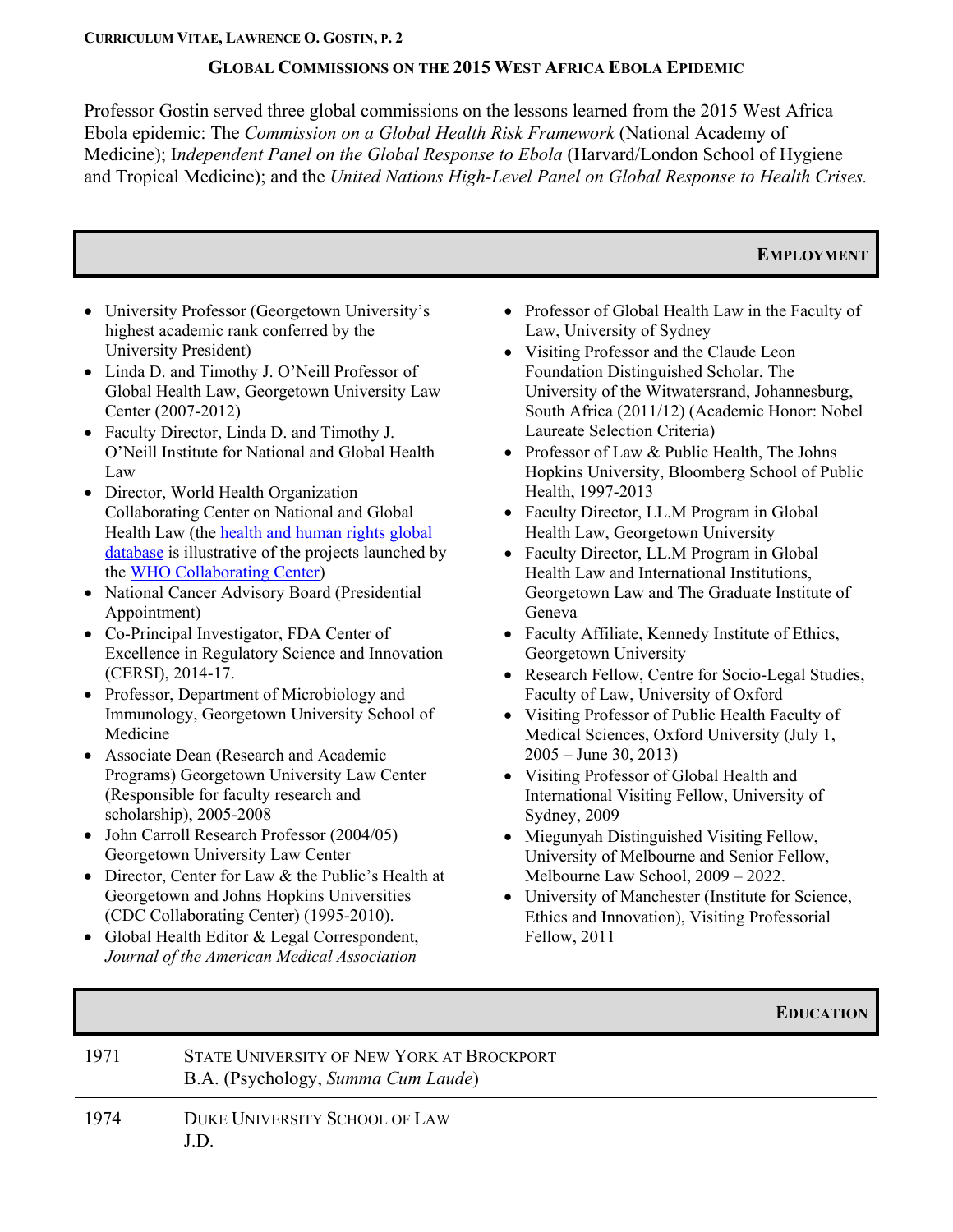| 1974-75 | OXFORD UNIVERSITY AND THE SOCIAL RESEARCH UNIT, UNIVERSITY OF LONDON<br>Fulbright Fellow, United Kingdom, in Psychiatry and Law                              |
|---------|--------------------------------------------------------------------------------------------------------------------------------------------------------------|
| 1994    | STATE UNIVERSITY OF NEW YORK (system-wide), Doctor of Laws ( <i>Honoris Causa</i> )                                                                          |
|         | <b>EDUCATION (CONTINUED)</b>                                                                                                                                 |
| 2006    | <b>CARDIFF UNIVERSITY, WALES</b><br>Honorary Fellow (University's highest honor for "international distinction and scholarship<br>in law and public health") |
| 2007    | FELLOW OF THE ROYAL SOCIETY FOR PUBLIC HEALTH (FSPH)                                                                                                         |
| 2012    | THE UNIVERSITY OF SYDNEY<br>Doctor of Laws (Honoris Causa)<br>Delivered Commencement Address to the Sydney Law Class of 2012                                 |
|         | <b>PAST POSITIONS</b>                                                                                                                                        |

- Visiting Professor, Di Tella School of Law, Buenos Aires (2017)
- Visiting Scholar, Centre for Socio-Legal Studies Oxford University (2002)
- Member, President's Task Force on National Health Care Reform Chair, Health Information Privacy Chair, Public Health (1993-94)
- Executive Director, American Society of Law, Medicine & Ethics (1986-1994)
- Adjunct Professor of Law & Public Health In the faculty of Public Health, Harvard University formerly Senior Fellow, Lecturer, and Adjunct Associate Professor (1985-94)
- Associate Director, International Collaborating Center on Health Legislation Harvard University/World Health Organization (1988-94)
- Lecturer on Law In the Faculty of Law, Harvard Law School (1989-93)
- Vice Chair, Committee on the Use of Human Subjects in Research Harvard School of Public Health (1991-93)
- Visiting Fellow, Centre for Socio-Legal Studies Wolfson College, Oxford University (Summer, 1989)
- Legislative Counsel, Labor and Human Resources Committee, Edward Kennedy, Chairman United States Senate (1987-88)
- General Secretary (Chief Executive), National Council for Civil Liberties (U.K.) (1983-85)
- Fellow in Psychiatry and Law, Centre for Criminological Research, Oxford University (1982-83) Associate (1983-85)
- Legal Director, MIND (National Association for Mental Health) (U.K.) (1975-82)

## **PROFESSIONAL AND BAR ASSOCIATIONS**

- Member New York State Bar Association (1981 present)
- Member Bar of the Council of Europe (European Commission and European Court of Human Rights) (1977-present)

# **HONORS/RECOGNITIONS**

• Rosemary Delbridge Memorial Award from the National Consumer Council (U.K.) for the person "who has most influenced Parliament and government to act for the welfare of society" (1983).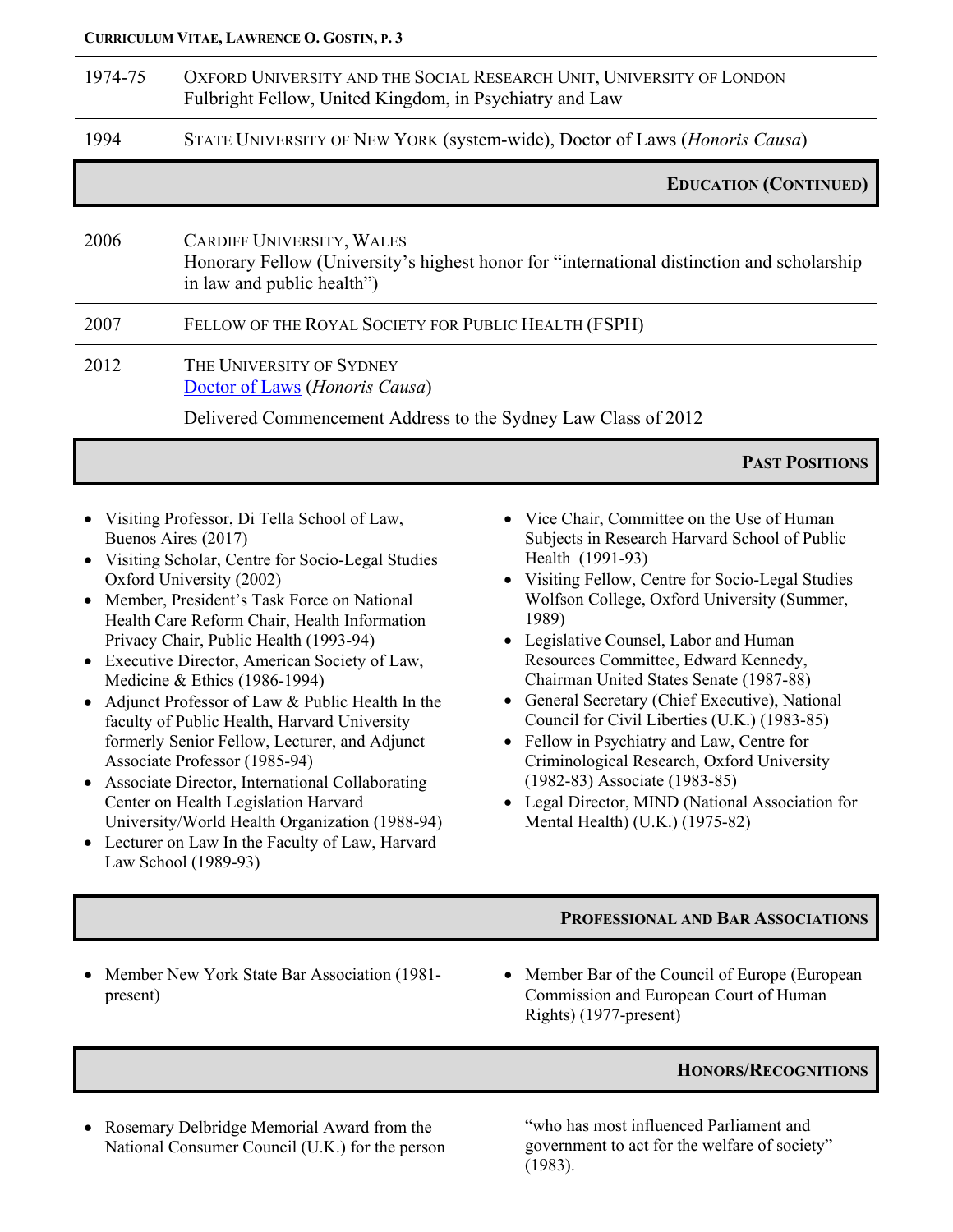- Lifetime Elected Member, National Academy of Medicine, of the National Academies of Sciences, Engineering, and Medicine (formerly Institute of Medicine), 2000.
- Lifetime Elected Fellow, The Hastings Center: "For individuals who have made distinguished contributions to the field of bioethics."
- Lifetime Elected Member, Council on Foreign Relations (to provide independent advice to governments on foreign policy).
- Lifetime Achievement Award by the American Public Health Association (APHA) for a career devoted to Public Health Law (2015).
- Distinguished Lifetime Achievement Award, Public Health Association of New York City, for extraordinary service to improve the public's health (2014).
- Dr. Mary Ann Quaranta Distinguished Public Health Law Scholar Award, Bestowed by the Collaborative for Palliative Care (2018).
- Who's Who in the World, since 1984.
- Albert Nelson Marquis Lifetime Achievement Award, Who's Who highest honor (2018).
- Homeland Security: 100 Key Government Officials and Experts, *National Journal*, Feb. 2004.
- The Adam Yarmolinsky Medal conferred by the National Academy of Sciences for "distinguished service by a Member who, over a significant period of time, has contributed in multiple ways

to the mission of the Institute of Medicine." (2006).

- Distinguished Lifetime Achievement Award from the Public Health Law Association presented at the National CDC Public Health Law Conference: "in recognition of a career devoted to using law to improve the public's health" (2006).
- Key to Tohoko University, Japan, for distinguished contributions to human rights in mental health (January 1987).
- Public Service Award from the State University of New York for distinguished public service and professional accomplishment (1991).
- State University of New York, Hall of Heritage (2005) a for "most outstanding success in his/her profession and significant contribution to higher education or public service."
- Jay Healy Health Law Teacher of the Year, conferred by the American Society of Law, Medicine & Ethics (2002).
- 150 most influential AIDS advocates, International Association of Providers of AIDS Care (IAPAC) (2016).

# **EDITORIAL POSITIONS**

- Editor-in-Chief, *Laws: An Open Access International Journal* (2010 – 2016)
- Legal Correspondent and Contributing Writer, *Journal of the American Medical Association (JAMA)* (1992 – 2017)
- Global Health Editor & Legal Correspondent, *JAMA* (2017- present)
- Editorial Board, *Journal of Law & Biosciences* (Peer reviewed journal from Harvard, Stanford, and Duke Universities) (2012 – present)
- Editorial Board, *Journal of Health Economics, Policy and Law* (2010-2014)
- Editorial Board, *International Journal of Health Policy and Management* (2016 – present)
- Associate Editor*, American Journal of Tropical Medicine & Public Health* (2011–present)
- Honorary Editorial Board*, Medicolegal and Bioethics* (2010 – present)
- International Editorial Board, *Public Health: Journal of the Royal Society of Public Health*  $(2012 - present)$
- Editorial Board, *Public Health Ethics* (2007 present)
- Editorial Board and Contributing Writer, *The Milbank Quarterly* (2000-present)
- Board of Editors, *Journal of Law, Medicine & Ethics* (2002-present)
- Editorial Board, *American Journal of Bioethics* (2002-present)
- Editorial Board, *The Cambridge Dictionary of Bioethics* (2001-present)
- Editorial Advisory Board, *Yale Journal of Health Policy, Law, & Ethics* (2000-present)
- Editorial Advisory Board, *Yale Journal on Regulation* (Yale University School of Law) (1991-present)
- Editorial Board, *Journal of Medical Practice and the Law* (1991-present)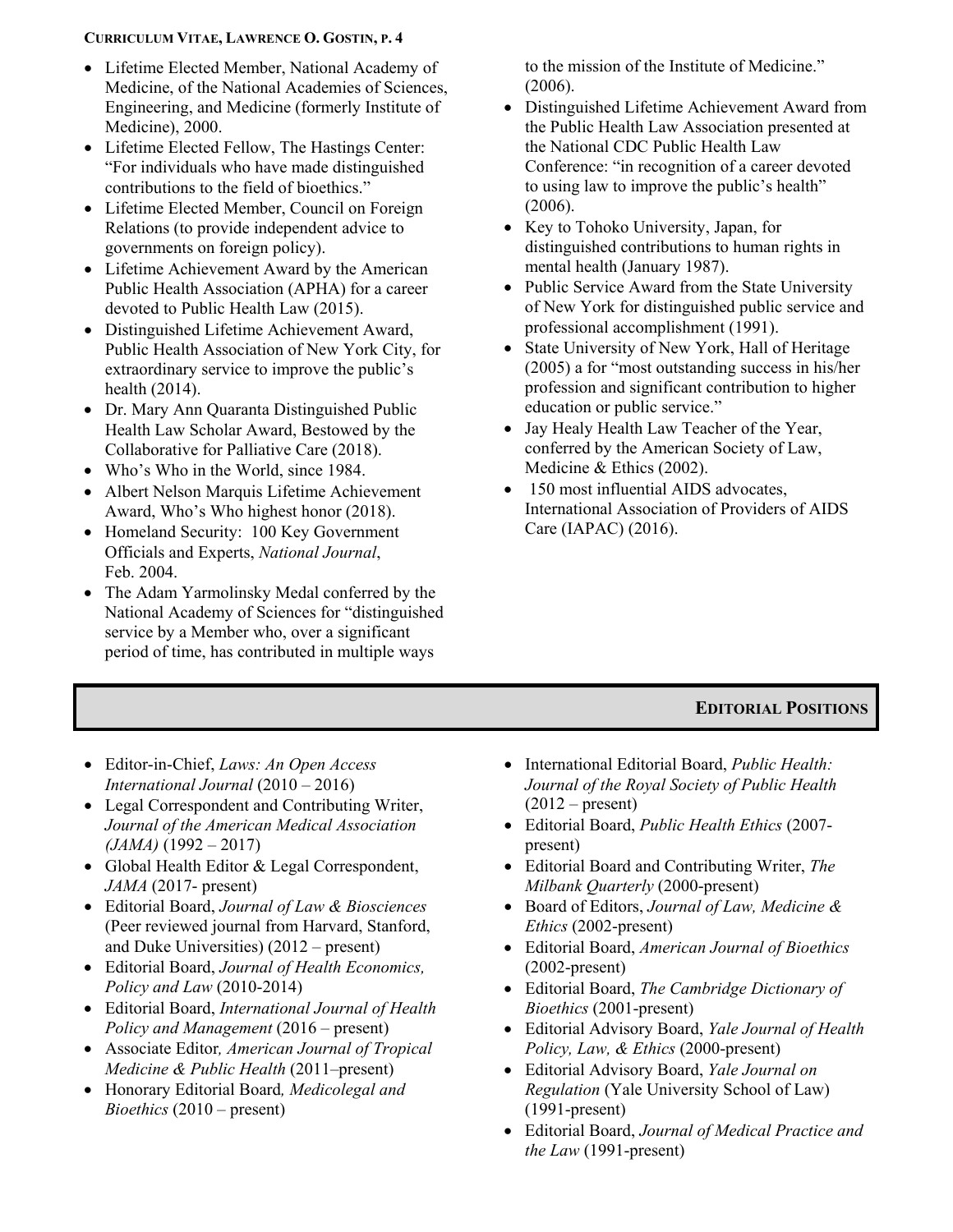- Editorial Board, *Journal of Law & Medicine* (2003-present)
- International Editorial Board, *Medical Law Review* (Oxford University Press) (1992-present)
- Editorial Board, *Medical Law International* (1993-present)
- Editorial Board, *Health and Human Rights: An International Journal* (Harvard University, Francois-Xavier Bagnoud Center for Health and Human Rights) (1993-present)
- Editorial Board, *Organizational Ethics: Healthcare, Business, and Policy* (2003 – present)
- Editorial Board, *Global Health Governance: The Scholarly Journal for the New Health Security Paradigm* (2008 – present)
- Editorial Board, *Current Issues in Public Health*  $(1993 - 2000)$
- Editorial Board, *International Journal of Environmental Research and Public Health* (2009-present)
- International Editorial, Board *British Journal of Holistic Medicine* (1985-present)
- Editorial Board, *AIDS Law & Policy Journal* (1985-present)
- Editorial Board, *HIV/AIDS Policy & Law Review* (2005-present)
- Editorial Board, *Journal of Forensic Psychiatry*  (1989-present)
- Editorial Advisory Board, *Journal of American Health Policy* (1991-present)
- Editorial Advisory Board, *AIDS Reference Guide* (1989-2000)
- Editorial Board, *International Journal of Bioethics* (1990-present)
- Editor-in-Chief, *Journal of Law, Medicine & Ethics* (formerly *Law, Medicine & Health Care*) (1986-1995)
- Executive Editor, *American Journal of Law & Medicine* (1986-1995)
- Associate Editor, *ATIN: AIDS Targeted Information: Abstracts and Critical Comments from Current AIDS Literature* (American Foundation for AIDS Research, distributed by WHO) (1986-1992)
- Western European and United Kingdom Editor, *International Journal of Law & Psychiatry* (1978-81)

#### **GUEST SYMPOSIUM EDITOR**

- Lawrence O. Gostin & Benjamin Mason Meier, *Special Section: Human Rights for Health Across the United Nations*, HEALTH & HUMAN RIGHTS J. (Dec 9, 2019), [https://www.hhrjournal.org/volume-21-issue-2](https://www.hhrjournal.org/volume-21-issue-2-december-2019/) [december-2019/.](https://www.hhrjournal.org/volume-21-issue-2-december-2019/)
- *World Health Organization: Past, Present, and Future,* PUBLIC HEALTH (*Journal of the Royal Society for Public Health*), Vol. 128(2), Pages 115-204 (February 2014) (with Devi Sridhar), [http://www.publichealthjrnl.com/article/S0033-](http://www.publichealthjrnl.com/article/S0033-3506(13)00404-6/abstract) [3506\(13\)00404-6/abstract](http://www.publichealthjrnl.com/article/S0033-3506(13)00404-6/abstract) and [http://www.publichealthjrnl.com/issue/S0033-](http://www.publichealthjrnl.com/issue/S0033-3506(13)X0015-0) [3506\(13\)X0015-0.](http://www.publichealthjrnl.com/issue/S0033-3506(13)X0015-0) Awarded 2015 Public Health Prize for the most influential journal volume).
- *Realizing the Right to Health Through a Framework Convention on Global Health: A Health and Human Rights Special Issue*, 15(1) HEALTH & HUMAN RIGHTS: AN INTERNATIONAL JOURNAL 1-4 (June 2013), available at <http://www.hhrjournal.org/> and [http://ssrn.com/abstract=2340474.](http://ssrn.com/abstract=2340474)
- Global Health Governance, *Journal of Law, Med. & Ethics*, Vol. 38(3) (with Emily A. Mok).
- Innovations in Global Health in the New Political Era, *Global Health Governance: The Scholarly*

*Journal for the New Health Security Paradigm*, Volume II, Issue 2: 2009 (with Devi Sridhar), [http://www.ghgj.org/Volume%20II%20Issue%20](http://www.ghgj.org/Volume%20II%20Issue%202.htm) [2.htm.](http://www.ghgj.org/Volume%20II%20Issue%202.htm)

- Health Governance: Law, Regulation, and Policy, *Public Health* (*Journal of the Royal Society for Public Health*), vol. 123 (2009) (with Belinda Bennett, Robyn Martin, and Roger Magnusson).
- Global Health Law, Ethics, and Policy, *Journal of Law, Medicine & Ethics*, vol. 35(4) (Winter 2007) (with James G. Hodge, Jr.).
- Legislating and Litigating Health Care Rights Around the World, *Journal of Law, Medicine & Ethics*, vol. 33(4) (Winter 2005) (with Colleen M. Flood & Lance Gable).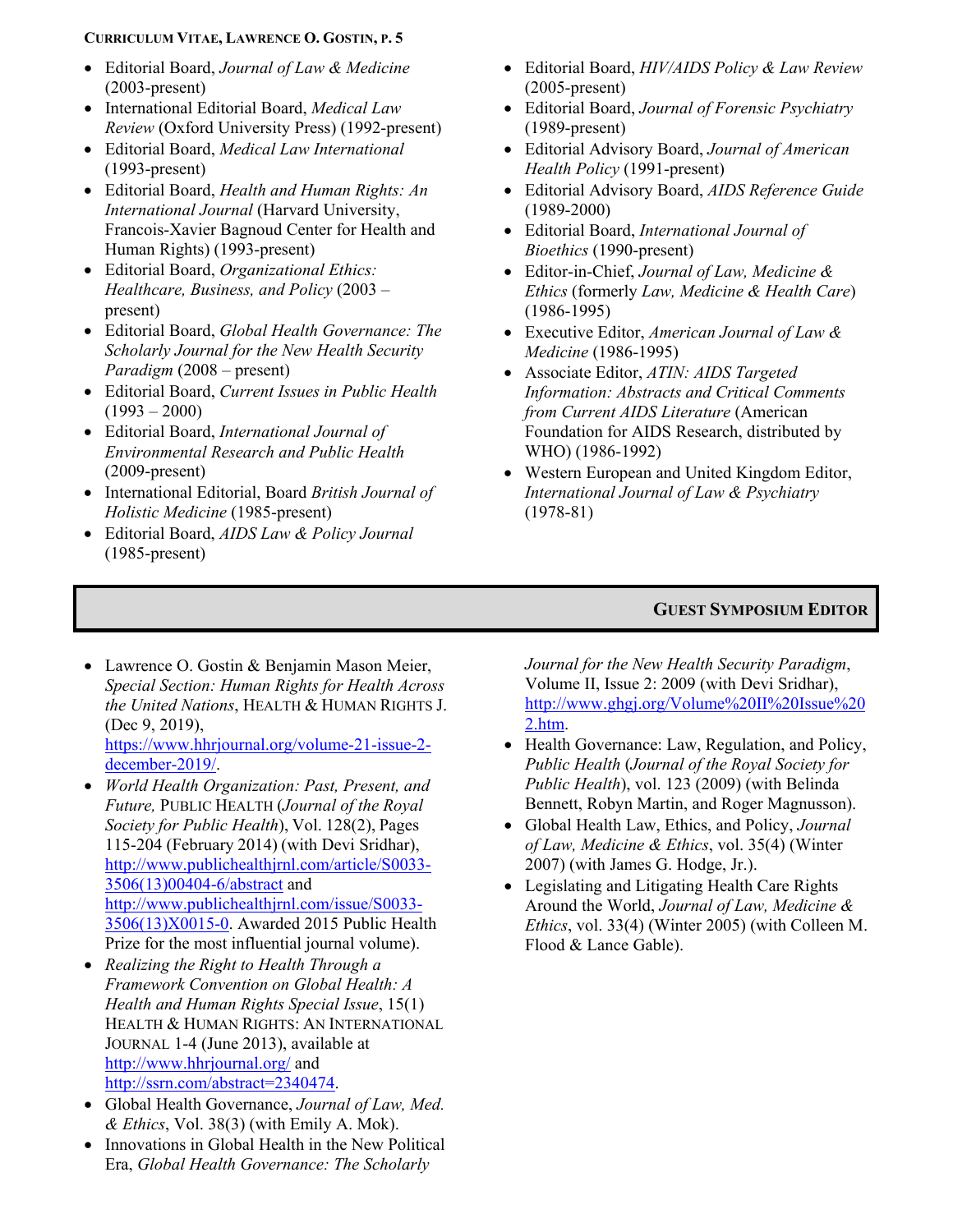- International and Comparative Health Law and Ethics: A 25-Year Retrospective as a Tribute to Professor Dickens, *Journal of Law, Medicine & Ethics*, vol. 32(4) (Winter 2004).
- Emerging Issues in Population Health: National and Global Perspectives: A Tribute to Gene W. Matthews, *Journal of Law, Medicine & Ethics*, vol. 31(4) (Winter 2003).
- Public Health Law and Ethics, *Journal of Law, Medicine & Ethics*, vol. 30(2) (Summer 2002).
- Health, Law, and Human Rights: Exploring the Connections, *Journal of Law, Medicine & Ethics*, vol. 30(4): 485-754 (with Scott Burris and Zita Lazzarini) (Winter 2002).
- The Dual Epidemics of Tuberculosis and AIDS, *Journal of Law, Med. &Ethics*, vol. 21 (3-4):

276-393 (with Ronald Bayer and Nancy Neveloff Dubler) (Fall-Winter 1993).

- The Harvard Model AIDS Legislation Project, *American Journal of Law & Medicine*, vol. XVI (1, 2) (with William J. Curran) (1990).
- London '89: Proceedings of the Second International Conference on Health Law and Ethics, *Journal of Law, Medicine & Ethics*, vol. 18 (1, 2) (with Alexander Capron) (1990).
- Justice Harry A. Blackmun: The Supreme Court and the Limits of Medical Privacy, *American Journal of Law & Medicine*, vol. XIII (2,3) (1987).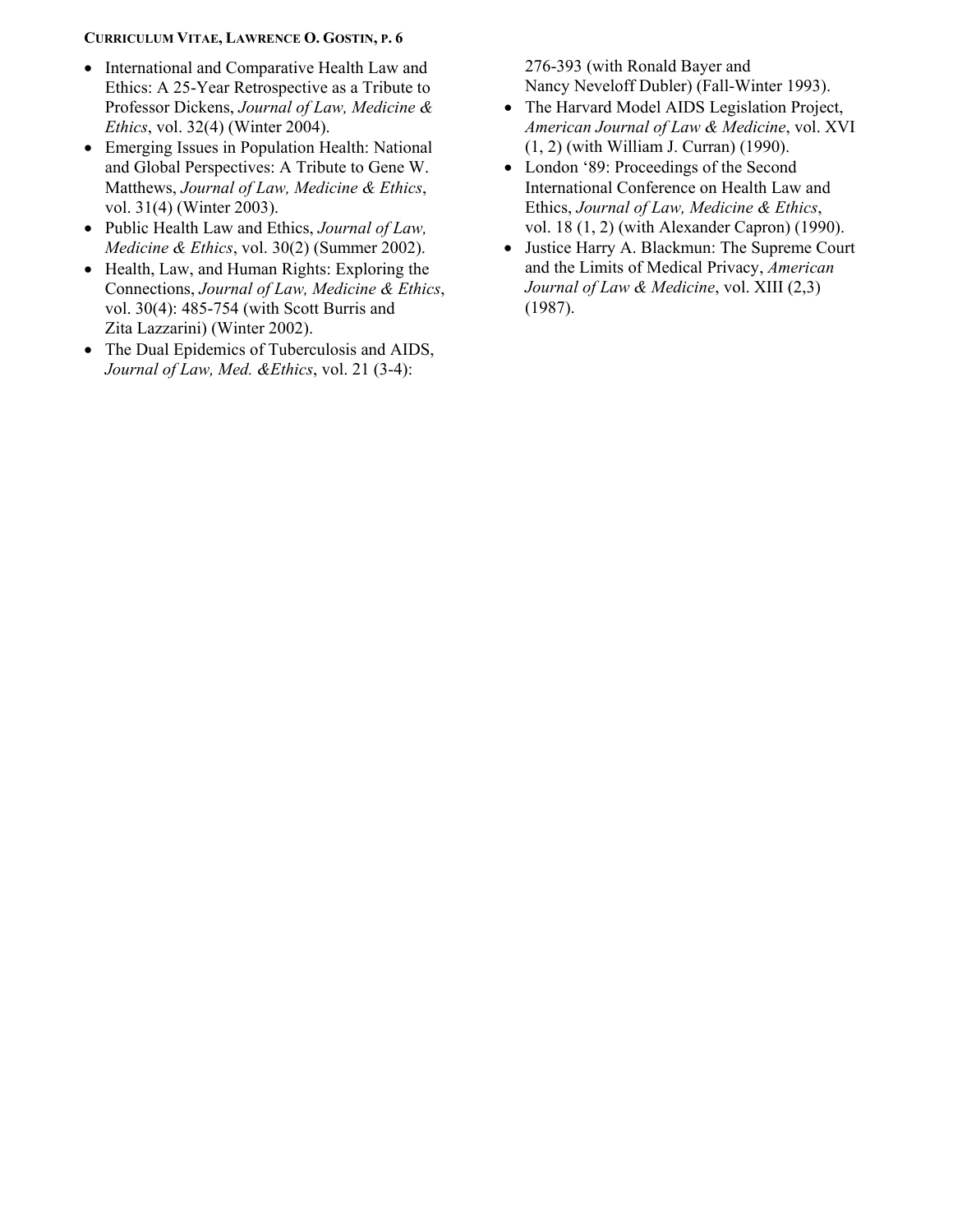# **GLOBAL AND NATIONAL ADVISORY COMMITTEES**

- Appointed by President Barack Obama to a sixyear term on the President's National Cancer Advisory Board in June 2016. NCAB Subcommittee on Population Science, Epidemiology and Disparities.
- Board on Global Health, National Research Council and National Academies of Sciences Engineering, and Medicine, 2017 – 2020.
- National Academies of Sciences, Engineering & Medicine, Expert Committee on Mutual Recognition Agreements (MRAs) in the Regulation of Medicines, 2019 (To assess and recommend advances in the use of MRAs, agreements which allow regulators to rely on information from foreign drug regulatory agencies in evaluating and approving medicines).
- World Health Organization, Expert Panel on Improving Migrant Health, 2019 (To finalize the Global Action Plan to Promote the Health of Refugees and Migrants for adoption by the 72nd World Health Assembly).
- World Health Organization, Evaluation of National Focal Points' Ability to Perform Competencies Under the International Health Regulations, 2019.
- World Health Organization, High-Level Meeting on Leadership and Advocacy for Prevention and Control of Non-Communicable Diseases, Saitama, Japan, March 12-15, 2019.
- National Academy of Medicine, 1918 Influenza Advisory Committee, 2018.
- Advisory Committee to the Director, National Institutes of Health. Ethics industry partnership on research to end the current opioid crisis, 2018.
- National Institutes of Health, BD2K (Big Data to Knowledge) Board, 2016.
- International Expert Panel, Global Health Security Index. *The Economist*/Nuclear Threat Initiative, London, 2017.
- World Bank, Expert Committee on Equity of Financing for Universal Health Coverage (UHC), Oslo, 2017.
- Swedish Institute for Global Health Transformation (SIGHT), The Royal Swedish Academy of Sciences, Stockholm, 2017.
- Pandemic Metrics: To spur action on global pandemic preparedness. National Academy of Medicine/Harvard Global Health Institute, 2017.
- Co-Chair, The Lancet O'Neill Institute, Georgetown University Commission on Global Health and the Law (2015/16)
- World Health Organization/Global Fund/UNICEF, High-level Blue-Ribbon Panel on Equitable Access Initiative (2015/16)
- Commissioner, Independent Panel on the Global Response to Ebola (Harvard University and the London School of Hygiene and Tropical Medicine) (2015/16)
- Commission on a Global Health Risk Framework for the Future (National Academy of Medicine, in collaboration with the World Health Organization, World Bank, and Rockefeller Foundation) (2015/16). (Charged with recommending an effective global architecture for recognizing and mitigating the threat of epidemic infectious diseases).
- Secretary General's High-Level Panel on the Global Response to Health Crises, United Nations (Expert Advisor 2015/16).
- Chair, World Health Organization Expert Advisory Committee on Noncommunicable Diseases and Public Health Law in the Eastern Mediterranean (EMRO) (2014-16)
- World Health Organization Report on the Independent Advisory Group on Public Health Implications of Synthetic Biology Technology Related to Variola Virus and Smallpox (2015/16).
- World Health Organization, Technical Advisory Group for the Pandemic Influenza Preparedness (PIP) Framework (2014)
- World Health Organization, Director-General's Advisory Committee on Reforming WHO and Global Health Governance (2011).
- World Health Organization Expert Advisory Panel on Mental Health (2007 – 2011, reappointed until 2019).
- World Health Organization, International Health Regulations (IHR) Roster of Experts (Appointment by the WHO Director General)  $(2008 - 2015,$  appointed to  $2<sup>nd</sup>$  term, 2015- 2020).
- Stop TB Partnership: World Health Organization and UNAIDS, TB and Human Rights Task Force: To Advance a Rights-Based Approach to TB Prevention, Care and Control) (2010 – 2013).
- World Health Organization Task Force on Addressing Ethical Issues in TB Prevention, Care and Control (2008 – 2010).
- Pan American Health Organization Committee of Experts to Implement the IHR in the Americas  $(2008 - 2010).$
- National Vaccine Advisory Committee, Office of DHHS Assistant Secretary for Health (Charged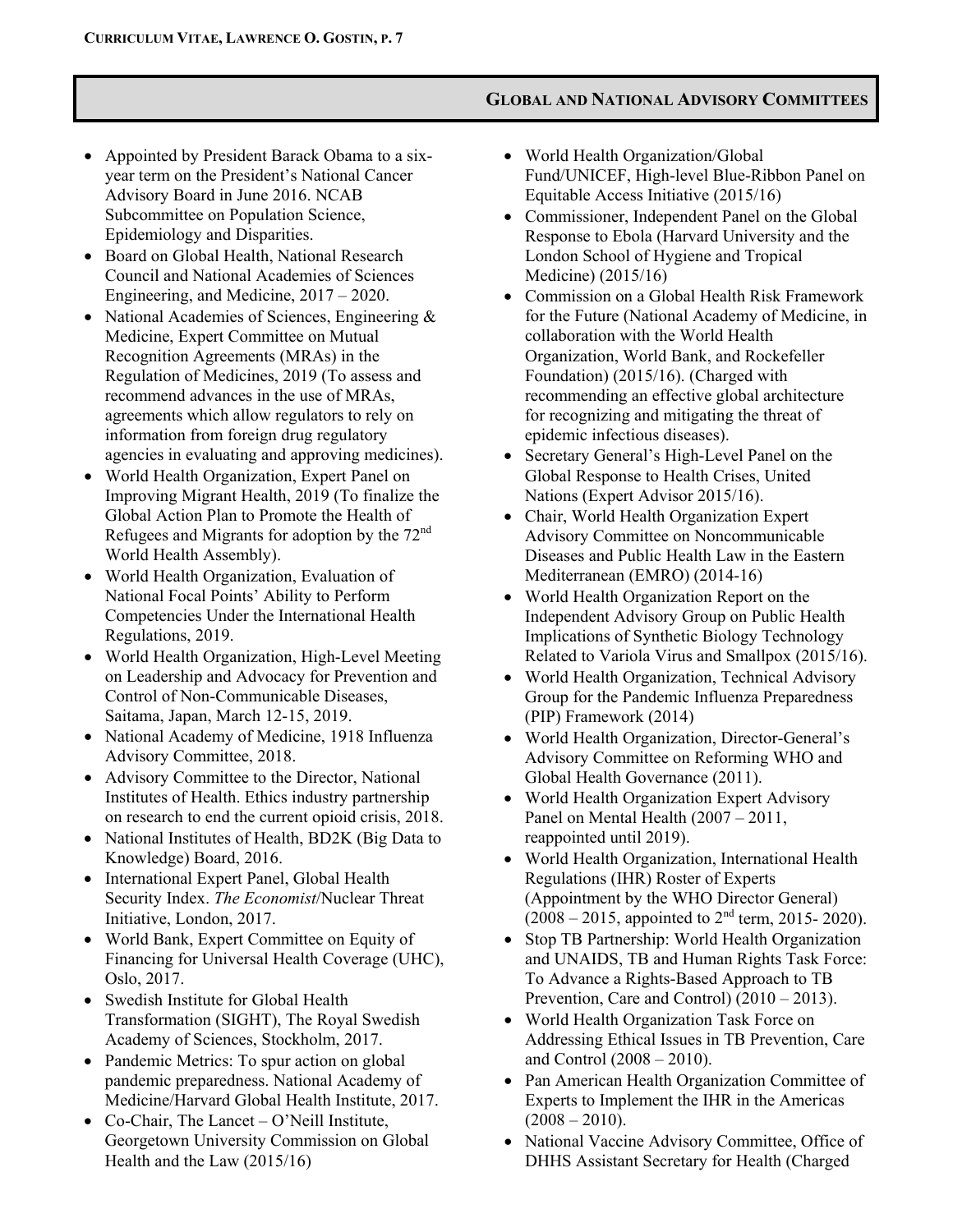with advising the Assistant Secretary on national vaccine policy)  $(2008 - 2009)$ .

- Office of AIDS Research Advisory Council of the National Institutes of Health (Appointment by the U.S. Secretary for Health and Human Services to advise the Director of the Office of AIDS Research of the NIH), (October 1, 2000 – September, 2004).
- Food and Drug Administration, Drug Safety and Risk Management Advisory Committee, Special Employee (October 2001 – 2009).
- Centers for Disease Control and Prevention (CDC), National Advisory Committee on HIV and STD Prevention (Appointed by the U.S. Secretary for Health and Human Services) (1994- 1998).
- Advisory Board, Centre for Health Governance, Law and Ethics, University of Sydney (2008 – current)
- Election as Member of the Institute of Medicine (now National Academy of Medicine) (2000).
- Board on Health Sciences Policy (2007–2013)
- Board on Population Health and Public Health Practice (Formerly Board on Health Promotion and Disease Prevention (March 1998 – 2006).
- National Academy of Science, Committee on Science, Technology, and Law  $(2006 - 2010)$ .
- National Research Council, Committee to Review Studies on Human Subjects (Ethical review of human subjects research undertaken by the National Research Council, National Academy of Sciences) (1998-present).
- Chair, Committee on the Independent Review and Assessment of the Activities of the NIH Recombinant DNA Advisory Committee (2013/14) Report: *Oversight and Review of Clinical Gene Transfer Protocols: Assessing the Role of the Recombinant DNA Advisory Committee* (2014).
- Chair, Committee on Understanding the Global Public Health Implications of Substandard, Falsified, and Counterfeit Medical Products (Commissioned by FDA, 2012/13) Report *Countering the Problem of Substandard and Falsified Drugs* available at [www.nap.edu/catalog.php?record\\_id=18272.](http://www.nap.edu/catalog.php?record_id=18272)
- Chair, Committee on Establishing National Standards of Care for Use in Disaster Situations (2009 – 2012). Report: *Guidance for Establishing Crisis Standards of Care for Use in Disaster Situations* (2009).
- Expert Consultant, Committee on Envisioning a Strategy to Prepare for the Long-Term Burden of HIV/AIDS: African Needs and U.S. Interests  $(2010 - 2011).$
- Committee on a National Surveillance System for Cardiovascular and Select Chronic Diseases  $(2010 - 2012)$ .
- Committee on Public Health Strategies to Improve Health (2010 – 2012). Reports: *For the Public's Health: Revitalizing Law and Policy to Meet New Challenges (2011)*; *For the Public's Health: The Role of Measurement in Action and Accountability (2011)*;
- Chair, Committee on Health Research and the Privacy of Health Information: The HIPAA Privacy Rule (2007 – 2009). *Report: Beyond the HIPAA Privacy Rule: Enhancing Privacy, Improving Health Through Research* (2009).
- Chair, Committee on Ethical Considerations for Revisions to DHHS Regulations for Protection of Prisoners Involved in Research (January 2005 – July 2006). *Report: Ethical Considerations for Research Involving Prisoners* (2007).
- Chair, Committee on Genomics and the Public's Health in the  $21^{st}$  Century (May 2004 – present). *Report*: *Implications of Genomics for Public Health* (2005).
- Committee on Measures to Enhance the Effectiveness of CDC Quarantine Station Expansion Plan for U.S. Ports of Entry (September 2004 – September 2005).
- Committee on Assuring the Health of the Public in the  $21<sup>st</sup>$  Century (Recommending a new, inclusive framework for assuring populationlevel health) (January 2000 – 2002). *Report*: Committee on Assuring the Health of the Public, *The Future of the Public's Health in the 21st Century* (National Academy Press, 2002).
- Committee on Human Rights (October 2001 present).
- Committee on Health and Human Behavior: Research, Practice and Policy (Update scientific findings, identify behavioral and social risk factors for disease, review evidence of cost and efficacy of behavioral interventions, and make recommendations concerning research, policy and financing) (September, 1998 – 2001). *Report*: Committee on Health and Behavior, *Health and Behavior: The Interplay of Biological, Behavioral, and Societal Influences* (National Academy Press, 2001).
- Committee on a Strategy for Minimizing the Impact of Infectious Diseases on Future Military Operations: Vaccine Development in the U.S. Military (January 2000 – 2002). *Report*: Committee on a Strategy for Minimizing the Impact of Naturally Occurring Infectious Diseases of Military Importance, *Protecting Our Forces: Improving Vaccine Acquisition and*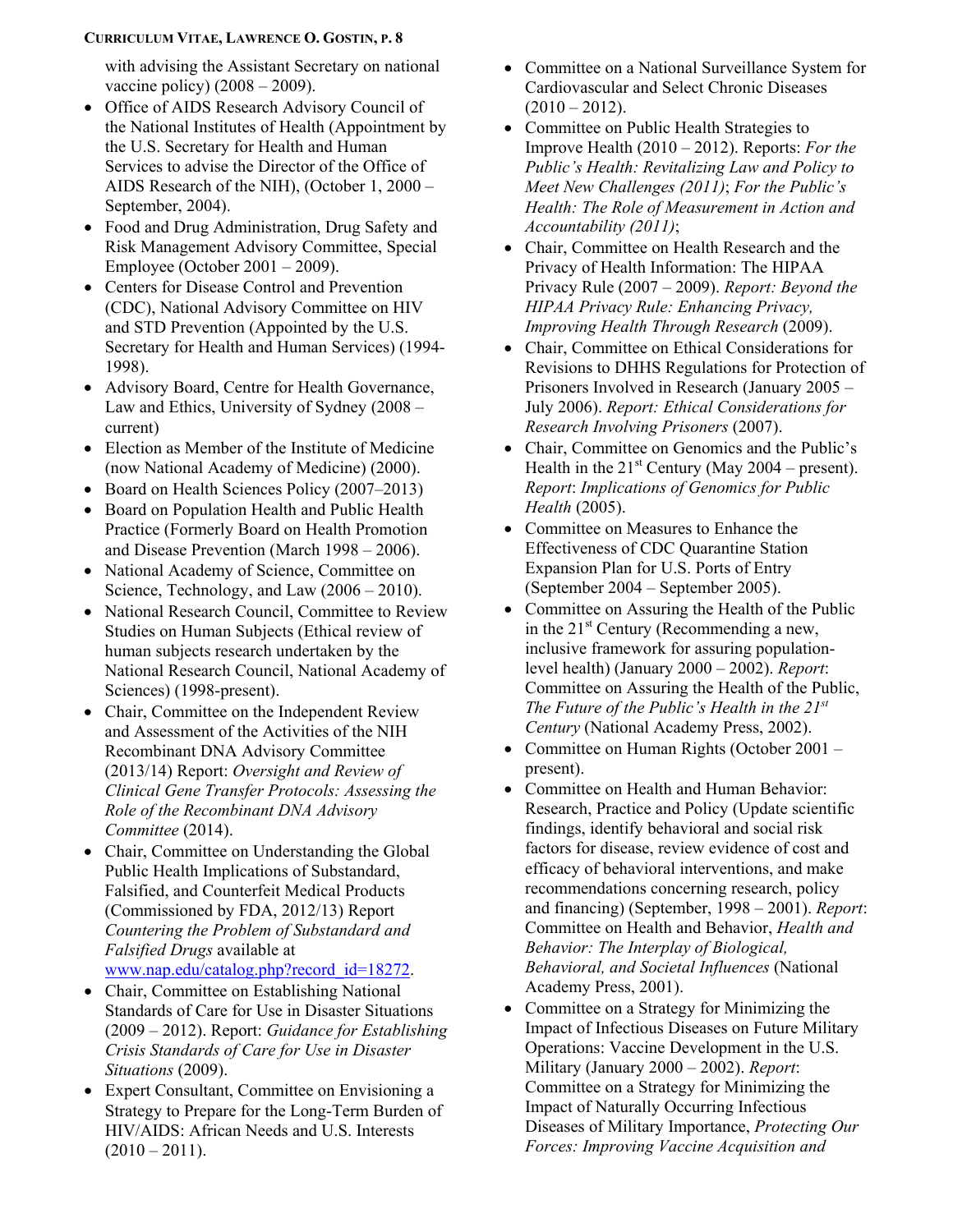*Availability in the U.S. Military* (National Academy Press, 2002).

• Committee on Battlefield Radiation Exposure Criteria (to make recommendations concerning the North Atlantic Treaty Organization (NATO) guidelines for limits on and controls for exposure of soldiers to ionizing radiation on the battlefield) (December 1996 – 1999).

*Interim Report***:** Committee on Battlefield Radiation Exposure Criteria, Medical Follow-up

# **UNITED STATES**

- Visiting Committee for the Harvard School of Public Health (2012 – 2019)
- Co-Chair (with Jo Ivey Boufford), Working Group on Global Health and Health Diplomacy, Center for the Study of the Presidency (2009/10).
- Center for the Study of the Presidency, Commission on the U.S. Presidential Transition: Charting Future Directions in Health and Medicine (2008-09). *Report*: Commission on U.S. Federal Leadership in Health and Medicine report, *New Horizons for a Healthy America* (April 20, 2009), available at [http://www.thepresidency.org/.](http://www.thepresidency.org/)
- Academy Health, The Voluntary Code of Ethical Conduct for the Recruitment of Foreign-Educated Nurses to the United States 2008, available at [http://www.fairinternationalrecruitment.org/.](http://www.fairinternationalrecruitment.org/)
- Public Health Law Association, Board of Directors (for the promotion of healthy communities through dialogue, partnerships, education, and research in public health law) (June 2003 – 2007, and 2009/10).
- Milbank Memorial Fund, Technical Board (to make policy recommendations to the President and Board of Directors) (October 2000 – 2003).
- National Conference of State Legislatures, Blue Ribbon Panel on Human Genetic Technologies (January 1999 – 2002).
- Center for Biodefense, Law & Policy, Texas Tech University (October 2002 – present).
- American Bar Association, International Health Law Committee (1989 – 1999).

# **INTERNATIONAL**

- Governing Board and Board Secretary, Consortium of Universities for Global Health  $(2011 - 2015).$
- World Health Organization, Global Fund, GAVI Alliance, Blue Ribbon Panel of Experts, The Equitable Access Initiative (EAI) (2014-16).

Agency, Institute of Medicine, *An Evaluation of Radiation Exposure Guidance for Military Operations* (National Academy Press, 1997). *Final Report***:** Committee on Battlefield Radiation Exposure Criteria, Medical Follow-up Agency, Institute of Medicine, *Potential Radiation Exposure in Military Operations: Protecting the Soldier Before, During, and After* (National Academy Press, 1999).

# **NATIONAL AND INTERNATIONAL BOARDS**

- American Civil Liberties Union, National Board of Directors 1986 – 1992 1988 – 1991 (National Executive Committee) 1992 – 1996 (Chair, National Privacy Committee)
- SmithKline Beecham, Ethics and Public Policy Board (formerly, Clinical Genetics, Bioethics and Public Policy Advisory Board) (1995 – 1999).
- Harvard Model AIDS Legislation Project, Co-Director (1988 – 1990).
- Americans with Disabilities Act Education Project: A Joint project of AmFAR and the AIDS Action Council (1990 – 1992).
- Founding Member, National Academy of Social Insurance (1993 – present).
- The Future of Prevention Strategies in Public Health, A Joint Project of National Public Television and the Milbank Memorial Fund (1991-1994).
- Americans with Disabilities Act Implementation Project, Milbank Memorial Fund (1990-1995).
- Harvard AIDS Institute (1986-1994).
- New England Memorial Hospital, Ethics Committee (1989-1994).
- Hastings Center Project on AIDS: Public Health and Civil Liberties (1986-1989).
- Social Science Research Council, Task Force on the Social Implications of AIDS (1986 – 1988).
- Board of Directors, Association of Retarded Citizens, Massachusetts (1986-1989).
- Advisory Board, National Centre for Public Health Law, Australia (2002 – present).
- Advisory Board, National Centre for Biosecurity, John Curtin School of Medical Research, The Australian National University (2007 – present).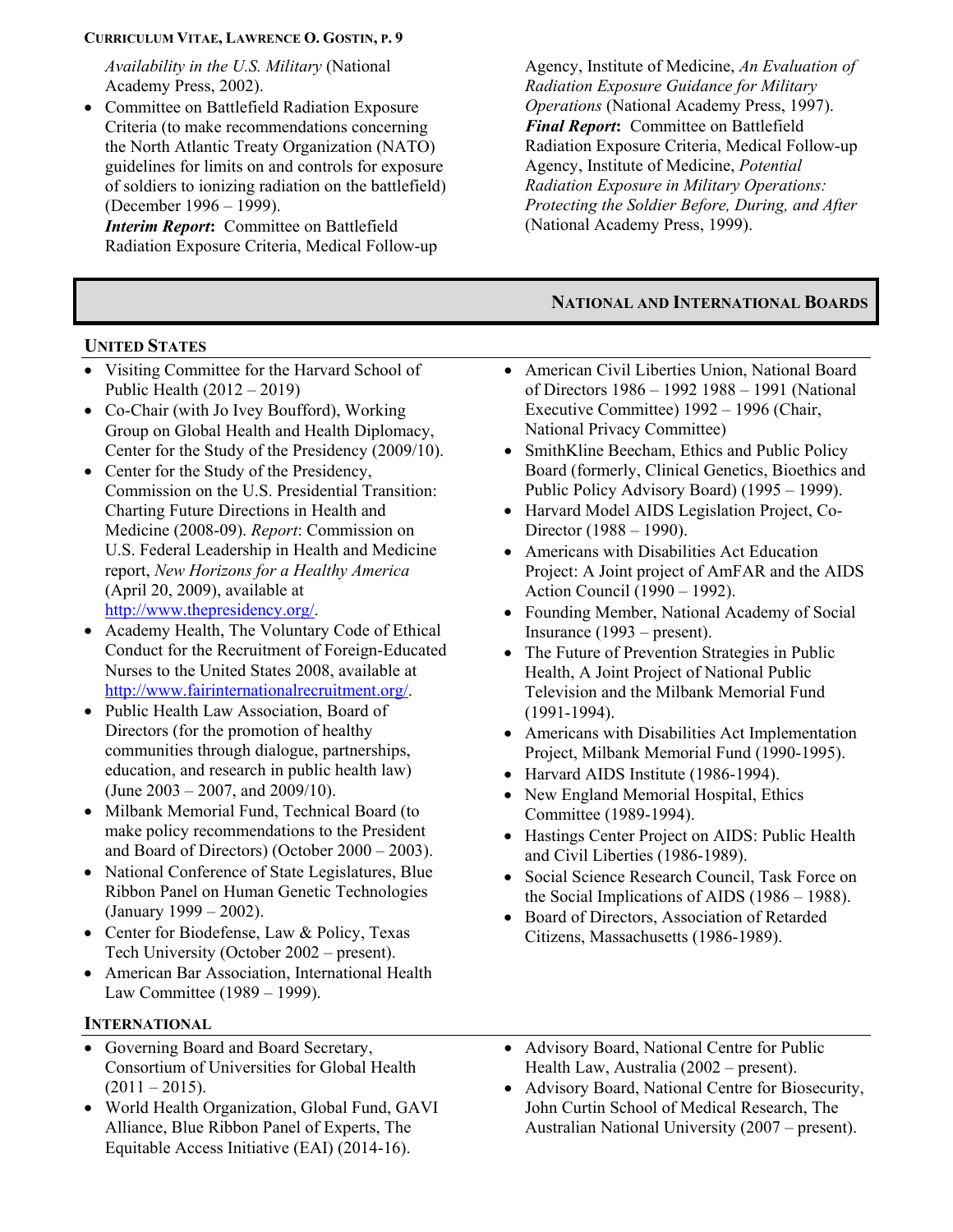- Board of Advisors, Mental Disability International: Center for Human Rights and Humanitarian Law (1994 – present).
- Chair, Social Science, Policy and Law, VIII International Conference on AIDS and III STD World Congress, Harvard University, Amsterdam, The Netherlands (July 19-26, 1992).
- Advisory Council (formerly International Advisory Committee), Physicians for Human Rights (1994 – present).
- Steering Committee, Development of International Ethical Guidelines for Biomedical Research Involving Human Subjects: A Joint Project of the World Health Organization (WHO) and the Council for International Organizations of Medical Sciences (CIOMS) (1990 – 1993). Guidelines published in 1993.
- Steering Committee, Development of International Ethical Guidelines for Epidemiologic Research and Ethical Review Procedures: A Joint Project of the World Health Organization and Council for International Organizations of Medical Sciences (1989 – 1993). Guidelines published in 1993.

## **UNITED KINGDOM**

- Honorary President, Association of Mental Health Act Administrators (1988 – 1998).
- Chair, National Inquiry into the Role of the Police and the Courts in the Industrial Action Taken by the Miners  $(1984 - 87)$ .
- Executive Committee, National Council for Civil Liberties  $(1984 - 85)$ .
- Trustee, Cobden Trust for the protection of civil liberties (1984 – 85).
- Trustee, AREOPAGITICA Educational Trust for the study of restrictions on freedom of speech  $(1984 - 85)$ .
- Human Rights Network to facilitate exchange of information and ideas among human rights organizations (1984 – 85).
- National Management Committee for England and Wales, United Nations International Year of Disabled People (1981).
- Founding Chairman, The Advocacy Alliance (national alliance of the five major mental illness, mental handicap and disability charities in England and Wales)  $(1981 - 85)$ .
- Founding Member, International Association on Law, Ethics and Science (the "Milazzo Group")  $(1990 - present).$
- Co-chairman, Legal and Human Rights Committee, World Federation for Mental Health  $(1986 - 1995)$ .
- International Trial Observer, Amnesty International (1986 – present).
- Advisory Committee, International Human Rights Centre (Interights) (1984 – 1987).
- Legal Affairs Committee, International League of Societies for Mentally Handicapped People (1980 – present).
- Committee of Experts, assembled under the Chairmanship of the International Commission of Jurists, Geneva and the International Institute of Higher Studies in Criminal Science, Siracusa, Sicily, to draft the United Nations Declaration on the Rights of Persons with Mental Disorder (Adopted by the United Nations General Assembly) and the Siracusa Principles for the Legitimate Limitation of Human Rights for Public Health Purposes (1984).
- Management Committee, One-to-One (major national voluntary organization providing services for long-stay patients in mental handicap hospitals)  $(1980 - 82)$ .

**PUBLICATIONS**

#### **BOOKS AND MONOGRAPHS**

LAWRENCE O. GOSTIN, GLOBAL HEALTH SECURITY: A BLUEPRINT FOR THE FUTURE (Harvard University Press, forthcoming 2021).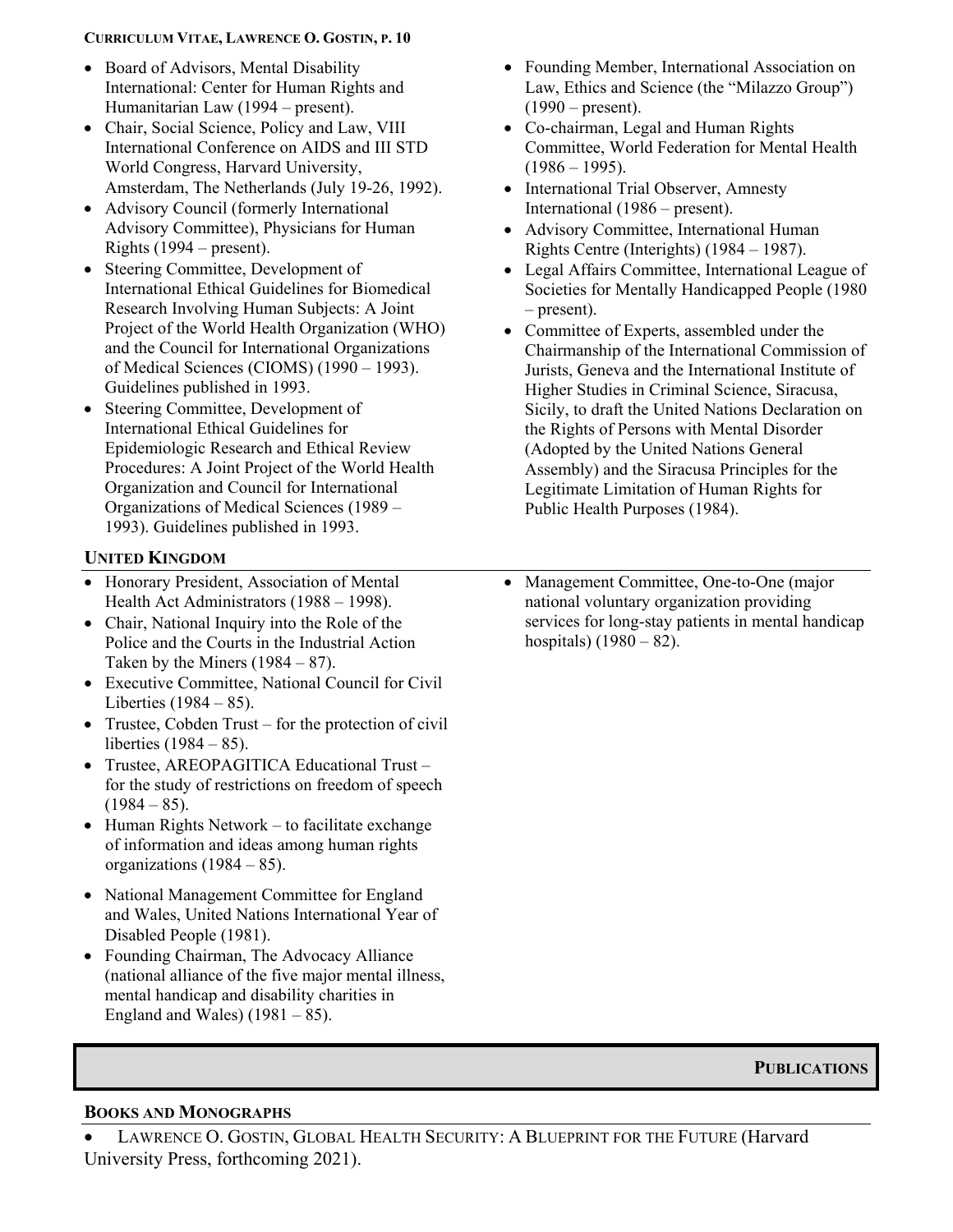- LAWRENCE O. GOSTIN & BENJAMIN MASON MEIR, EDS., FOUNDATIONS OF GLOBAL HEALTH & HUMAN RIGHTS (OXFORD UNIVERSITY PRESS, 2020).
- WORLD HEALTH ORGANIZATION, INTERNATIONAL DEVELOPMENT LAW ORGANIZATION, O'NEILL INSTITUTE FOR NATIONAL AND GLOBAL HEALTH LAW, UNIVERSITY OF SYDNEY SCHOOL OF LAW (LAWRENCE O. GOSTIN, CORE DRAFTING TEAM), [ADVANCING THE RIGHT TO HEALTH:](http://apps.who.int/iris/bitstream/10665/%20252815/1/9789241511384-eng.pdf.) THE VITAL ROLE [OF LAW](http://apps.who.int/iris/bitstream/10665/%20252815/1/9789241511384-eng.pdf.) (2017: SUMMARY REPORT 2018).
- LAWRENCE O. GOSTIN & LINDSAY F. WILEY, PUBLIC HEALTH LAW AND ETHICS: A READER (UNIVERSITY OF CALIFORNIA PRESS,  $3^{rd}$  ed. 2018).
- BENJAMIN MASON MEIR & LAWRENCE O. GOSTIN, EDS., [HUMAN RIGHTS IN GLOBAL HEALTH:](https://global.oup.com/academic/product/human-rights-in-global-health-9780190672683?q=human%20rights%20in%20global%20health&lang=en&cc=us) RIGHTS-[BASED GOVERNANCE FOR A](https://global.oup.com/academic/product/human-rights-in-global-health-9780190672683?q=human%20rights%20in%20global%20health&lang=en&cc=us) GLOBALIZING WORLD (OXFORD UNIVERSITY PRESS, 2018).
- LAWRENCE O. GOSTIN, GLOBAL HEALTH LAW (Harvard University Press, 2014), available at <http://www.hup.harvard.edu/catalog.php?isbn=9780674728844> and [http://www.amazon.com/Global-](http://www.amazon.com/Global-Health-Law-Lawrence-Gostin/dp/067472884X)[Health-Law-Lawrence-Gostin/dp/067472884X.](http://www.amazon.com/Global-Health-Law-Lawrence-Gostin/dp/067472884X) (Chinese edition by the China University of Political Science and Law, 2016). 2015 British Medical Association Book Award High Recommendation. Special Volume of HEALTH CARE ANALYSIS devoted to scholarly examination of the book, available at <http://ssrn.com/abstract=2686296> and [http://bit.ly/1NdmzXr.](http://bit.ly/1NdmzXr)
- LAWRENCE O. GOSTIN & LINDSAY F. WILEY, PUBLIC HEALTH LAW: POWER, DUTY, RESTRAINT (University of California Press, 3rd ed. 2016), available at [http://www.amazon.com/Public-Health-](http://www.amazon.com/Public-Health-Law-Power-Restraint/dp/0520282655/ref=sr_1_8?ie=UTF8&qid=1439398186&sr=88&keywords=public+health+law)[Law-Power-](http://www.amazon.com/Public-Health-Law-Power-Restraint/dp/0520282655/ref=sr_1_8?ie=UTF8&qid=1439398186&sr=88&keywords=public+health+law)

[Restraint/dp/0520282655/ref=sr\\_1\\_8?ie=UTF8&qid=1439398186&sr=88&keywords=public+health](http://www.amazon.com/Public-Health-Law-Power-Restraint/dp/0520282655/ref=sr_1_8?ie=UTF8&qid=1439398186&sr=88&keywords=public+health+law)  $+$ law.

- SAM F. HALABI, LAWRENCE O. GOSTIN, JEFFREY S. CROWLEY, EDS. GLOBAL MANAGEMENT OF INFECTIOUS DISEASE AFTER EBOLA (Oxford University Press, 2016).
- LAWRENCE O. GOSTIN, PETER D. JACOBSON, DAVID M. STUDDERT, DAVID A. HYMAN, LAW AND THE HEALTH SYSTEM (Foundation Press, Casebook Series, 2014).
- JOSÉ M. ZUNIGA, STEPHEN P. MARKS, & LAWRENCE O. GOSTIN, ADVANCING THE HUMAN RIGHT TO HEALTH (Oxford University Press, 2013).
- PAULA O'BRIEN & LAWRENCE O. GOSTIN, HEALTH WORKER SHORTAGES AND GLOBAL JUSTICE (Milbank Memorial Fund, 2011), available at [http://www.milbank.org/reports/HealthWorkerShortagesfinal.pdf.](http://www.milbank.org/reports/HealthWorkerShortagesfinal.pdf)
- LAWRENCE O. GOSTIN, PUBLIC HEALTH LAW AND ETHICS: A READER (University of California Press and Milbank Memorial Fund, 2nd ed. 2010), available at [http://www.ucpress.edu/book.php?isbn=9780520261921;](http://www.ucpress.edu/book.php?isbn=9780520261921) chapter 1 (mapping public health law and ethics) available at [http://papers.ssrn.com/sol3/papers.cfm?abstract\\_id=1632579;](http://papers.ssrn.com/sol3/papers.cfm?abstract_id=1632579) Scholarly Commons:<http://scholarship.law.georgetown.edu/facpub/374/>
- LAWRENCE GOSTIN, PETER BARTLETT, PHIL FENNEL, JEAN MCHALE, RONNIE MACKAY, EDS., PRINCIPLES OF MENTAL HEALTH LAW AND POLICY (OXFORD UNIVERSITY PRESS 2010).
- RONALD BAYER, LAWRENCE O. GOSTIN, BRUCE JENNINGS, BONNIE STEINBOCK, EDS., PUBLIC HEALTH ETHICS: THEORY, POLICY AND PRACTICE (Oxford University Press, 2007).
- DAVID P. FIDLER & LAWRENCE O. GOSTIN, BIOSECURITY IN THE GLOBAL AGE: BIOLOGICAL WEAPONS, PUBLIC HEALTH, AND THE RULE OF LAW (PALO ALTO: STANFORD UNIVERSITY PRESS, 2008) (award for a seminal work on biosecurity in the period from 1949 to 2009 in the Jan/Feb 2010 issue of the *Bulletin of the Atomic Scientists*).
- LANCE GABLE, LAWRENCE O. GOSTIN, JAMES G. HODGE, JR., KATHARINA GAMHARTER, RUDOLF V. VAN PUYMBROECK, LEGAL ASPECTS OF HIV/AIDS: A GUIDE FOR POLICY AND LAW REFORM (WASHINGTON, D.C.: WORLD BANK, 2007), available at [http://ssrn.com/abstract=1168786.](http://ssrn.com/abstract=1168786)
- LAWRENCE O. GOSTIN, JUDITH AREEN, PATRICIA A. KING, STEVEN GOLDBERG, PETER JACOBSON, LAW, SCIENCE AND MEDICINE (University Casebook Series, The Foundation Press, 2005, 3<sup>rd</sup> ed.).
- LAWRENCE O. GOSTIN & PETER JACOBSON, LAW AND THE HEALTH SYSTEM (The Foundation Press, 2005).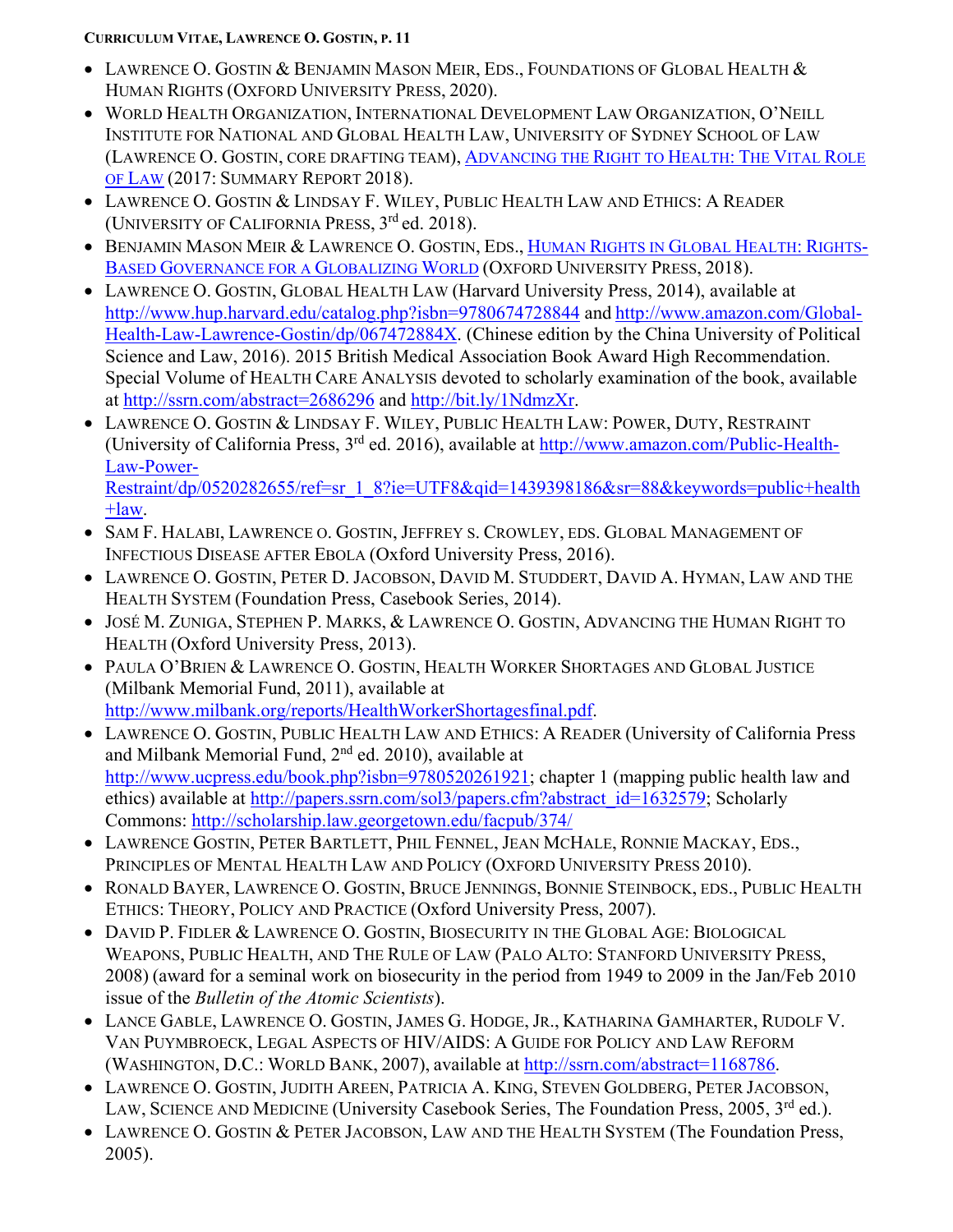- PATRICIA A. KING, JUDITH AREEN, LAWRENCE O. GOSTIN, LAW, MEDICINE & ETHICS (The Foundation Press, 2005).
- STEVEN GOLDBERG & LAWRENCE O. GOSTIN, LAW & SCIENCE (The Foundation Press, 2005).
- LAWRENCE O. GOSTIN, THE AIDS PANDEMIC: COMPLACENCY, INJUSTICE, AND UNFULFILLED EXPECTATIONS (University of North Carolina Press, 2004) (Foreword by the Hon. Michael Kirby, Justice, High Court of Australia).
- JAMES G. HODGE, JR. & LAWRENCE O. GOSTIN, PUBLIC HEALTH PRACTICE VS. RESEARCH: A REPORT FOR PUBLIC HEALTH PRACTITIONERS INCLUDING CASES AND GUIDANCE FOR MAKING DISTINCTIONS (Council of State and Territorial Epidemiologists, May 24, 2004), available at [www.publichealthlaw.net.](http://www.publichealthlaw.net/)
- STANLEY S. HERR, LAWRENCE O. GOSTIN, HAROLD HONGJU KOH, EDS., THE HUMAN RIGHTS OF PERSONS WITH INTELLECTUAL DISABILITIES: DIFFERENT BUT EQUAL (Oxford University Press, 2003) (Foreword by Mary Robinson, Former President of Ireland and United Nations High Commissioner for Human Rights).
- LAWRENCE O. GOSTIN, JAMES G. HODGE JR, CHEYE M. CALVO, GENETICS POLICY AND LAW: A REPORT FOR POLICYMAKERS (National Conference of State Legislatures, 2001).
- LAWRENCE O. GOSTIN & ZITA LAZZARINI, PUBLIC HEALTH AND HUMAN RIGHTS IN THE HIV PANDEMIC (World Health Organization) (Oxford University Press) (1997). [With a Foreword from the United Nations High Commissioner for Human Rights and the Director of the United Nations Joint Programme on AIDS (UNAIDS), and an Afterword from the Francois-Xavier Bagnoud Professor of Health and Human Rights, Harvard University, Jonathan M. Mann].
- LAWRENCE O. GOSTIN, SCOTT BURRIS, ZITA LAZZARINI & KATHLEEN MAGUIRE, IMPROVING STATE LAW TO PREVENT AND TREAT INFECTIOUS DISEASE (Milbank Memorial Fund) (1998).
- JUDITH AREEN, PATRICIA A. KING, STEVEN GOLDBERG, ALEXANDER M. CAPRON, & LAWRENCE O. GOSTIN, LAW, SCIENCE, AND MEDICINE (University Casebook Series, The Foundation Press) (1996, Supplement 1999).
- WILLIAM B. RUBENSTEIN, RUTH EISENBERG & LAWRENCE O. GOSTIN, RIGHTS OF PERSONS WHO ARE HIV POSITIVE: THE AUTHORITATIVE ACLU GUIDE TO THE RIGHTS OF PEOPLE LIVING WITH HIV DISEASE AND AIDS (Southern Illinois University Press: Carbondale, IL) (1996) (1997 Book Award Winner: American Bar Association Gavel Award Certificate of Merit).
- LAWRENCE O. GOSTIN & ZITA LAZZARINI, LEGISLATIVE SURVEY OF STATE CONFIDENTIALITY LAWS (Centers for Disease Control and Prevention: Atlanta, GA) (1996) [Available from the National AIDS Information Clearinghouse: (800) 458-5231; Order Number D914].
- LAWRENCE O. GOSTIN, ZITA LAZZARINI, KATHLEEN FLAHERTY, & ROBERT SCHERER, THE AIDS LITIGATION PROJECT III: A LOOK AT HIV/AIDS IN THE COURTS IN THE 1990S (Kaiser Family Foundation: Menlo Park, California) (1996) [Available from the Kaiser Family Foundation (800) 656-4533].
- LANE PORTER & LAWRENCE O. GOSTIN, LEGAL ENVIRONMENT SURROUNDING THE AVAILABILITY OF STERILE NEEDLES AND SYRINGES TO INJECTING DRUG USERS: A COMPARATIVE ANALYSIS (World Health Organization and United Nations International Narcotics Board) (1996).
- LANE PORTER & LAWRENCE O. GOSTIN, THE APPLICATION OF UNITED STATES PROTECTION OF HUMAN SUBJECTS REGULATIONS AND ETHICAL PRINCIPLES TO UNITED STATES FUNDED OR CONDUCTED HIV-RELATED RESEARCH IN FOREIGN COUNTRIES: A COMPREHENSIVE REFERENCE GUIDE FOR RESEARCHERS AND THE UNITED STATES PUBLIC HEALTH SERVICE (National Institutes of Health) (1994).
- LAWRENCE O. GOSTIN & HENRY BEYER, THE AMERICANS WITH DISABILITIES ACT: WHAT IT MEANS FOR ALL AMERICANS (Brookes Publishing Co.) (eds. 1993).
- LAWRENCE O. GOSTIN & LANE PORTER, INTERNATIONAL LAW AND AIDS: INTERNATIONAL RESPONSES, CURRENT ISSUES, AND FUTURE DIRECTIONS (American Bar Association) (eds. 1992).
- LAWRENCE O. GOSTIN, AIDS AND THE HEALTH CARE SYSTEM (Yale University Press) (ed. 1990).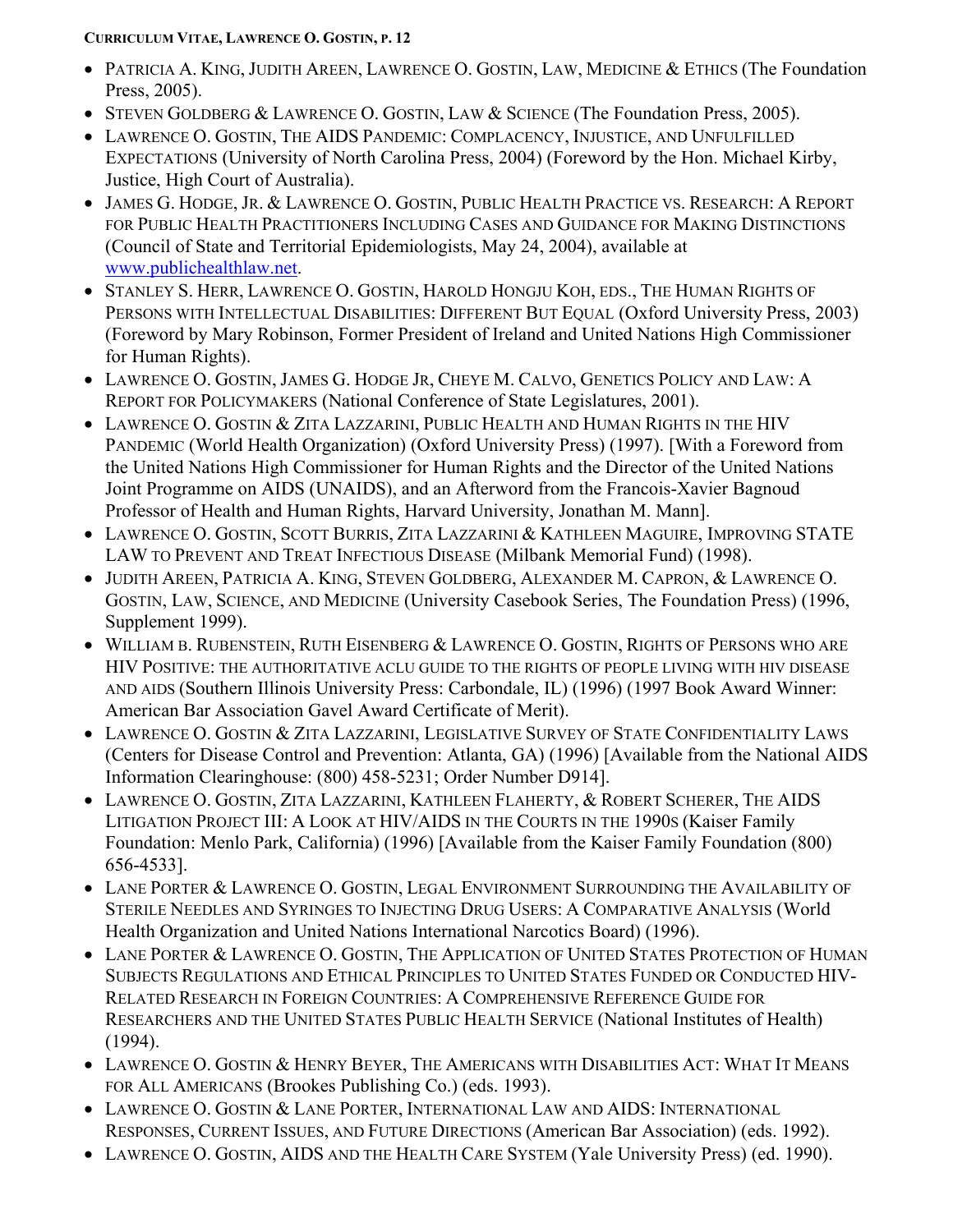- LAWRENCE O. GOSTIN, LANE PORTER & HAZEL SANDOMIRE, U.S. AIDS LITIGATION PROJECT I: A NATIONAL SURVEY OF FEDERAL, STATE, & LOCAL CASES BEFORE COURTS & HUMAN RIGHTS COMMISSIONS (United States Government Printing Office) (Vol. 1, 1990).
- LAWRENCE O. GOSTIN, LANE PORTER & HAZEL SANDOMIRE, U.S. AIDS LITIGATION PROJECT: OBJECTIVE DESCRIPTION OF TRENDS IN AIDS LITIGATION (United States Government Printing Office) (Vol. 2, 1990).
- LAWRENCE O. GOSTIN, SURROGATE MOTHERHOOD: POLITICS AND PRIVACY (Indiana University Press) (ed. 1990).
- LAWRENCE O. GOSTIN & WILLIAM J. CURRAN, GLOBAL SURVEY OF AIDS LEGISLATION (World Health Organization) (1990).
- LAWRENCE O. GOSTIN, CIVIL LIBERTIES IN CONFLICT (Routledge, Chapman and Hall Inc.) (ed. 1988) (Forwards by Justice Brennan and Lord Scarman. Justice Brennan: "The essays in this book brilliantly shape the kinds of collisions between rights and liberties of which all should be aware." Lord Scarman: "Larry Gostin and his colleagues have produced a work of real worth. They tackle a subject which lies, and always will lie, at the heart of free societies.").
- PETER WALLINGTON, SARAH MCCABE, LAWRENCE O. GOSTIN & JOHN ALDERSON, THE POLICE, PUBLIC ORDER & CIVIL LIBERTIES: LEGACIES OF THE MINERS' STRIKE (Routledge) (1988).
- LAWRENCE O. GOSTIN, WILLIAM J. CURRAN & MARY E. CLARK, ACQUIRED IMMUNODEFICIENCY SYNDROME: LEGAL, REGULATORY AND POLICY ANALYSIS (University Publishing Group) (1988) (First published U.S. Department of Health and Human Services, 1986).
- LAWRENCE O. GOSTIN, MENTAL HEALTH SERVICES: LAW AND PRACTICE (Shaw & Sons Ltd.) (1986) (annually updated until 2007).
- LAWRENCE O. GOSTIN, INSTITUTIONS OBSERVED: TOWARDS A NEW CONCEPT OF SECURE PROVISION IN MENTAL HEALTH (Oxford University Press) (1986).
- LAWRENCE O. GOSTIN, SECURE PROVISION: A REVIEW OF SPECIAL SERVICES FOR MENTALLY ILL AND MENTALLY HANDICAPPED PEOPLE IN ENGLAND AND WALES (Tavistock Press) (ed. 1985).
- LAWRENCE O. GOSTIN, ELAINE RASSABY, AND ALAN BUCHAN, MENTAL HEALTH: TRIBUNAL PROCEDURE (Oyez Longman) (2d ed. 1984) (The Royal Commission on Legal Services: The leading textbook on the subject of representation in this country.").
- LAWRENCE O. GOSTIN, REPRESENTING THE MENTALLY ILL AND HANDICAPPED: A GUIDE TO MENTAL HEALTH REVIEW TRIBUNAL (Quartermaine House Ltd.) (1980).
- LAWRENCE O. GOSTIN, A HUMAN CONDITION VOL. 2: THE LAW RELATING TO MENTALLY ABNORMAL OFFENDERS (MIND) (1977).
- LAWRENCE O. GOSTIN, A HUMAN CONDITION VOL. 1: THE MENTAL HEALTH ACT FROM 1959 TO 1975 (MIND) (1975) (The two volumes of A HUMAN CONDITION are heavily quoted in the British Government's Review of the Mental Health Act of 1959 (London, HMSO, 1977) and by the Governments of New Zealand and Poland in their reviews of domestic legislation. They were the subject of the British Prime Minister's speech on the Health Service (13 October 1977) and two leading editorials in THE TIMES (London, 23 October 1975; 17 February 1977). Volume 1 has been translated into Dutch and published in the Netherlands. Two-thirds of the policy proposals in the two volumes are enacted in the Mental Health Act of England and Wales.).
- LAWRENCE O. GOSTIN, PATIENTS RIGHTS IN NORTH CAROLINA'S MENTAL HEALTH INSTITUTIONS (North Carolina: Child Advocacy Center, Dept. of Mental Health) (1973) (This book arose from a study funded by the U.S. Dept. of Health, Education and Welfare, which enabled the author to be admitted as a pseudo-patient to Cherry Hospital, an institution for the criminally insane in Goldsboro, North Carolina. The book contains a draft Mental Health Act and a bill of rights for psychiatric and mentally retarded patients, which have now been substantially adopted as the law of the State of North Carolina.).
- LAWRENCE O. GOSTIN, RIGHTS OF MENTAL PATIENTS: A SYSTEMATIC TRAINING, EVALUATION AND PLANNING PROGRAM (North Carolina: Child Advocacy Center, Dept. of Mental Health) (1973) (This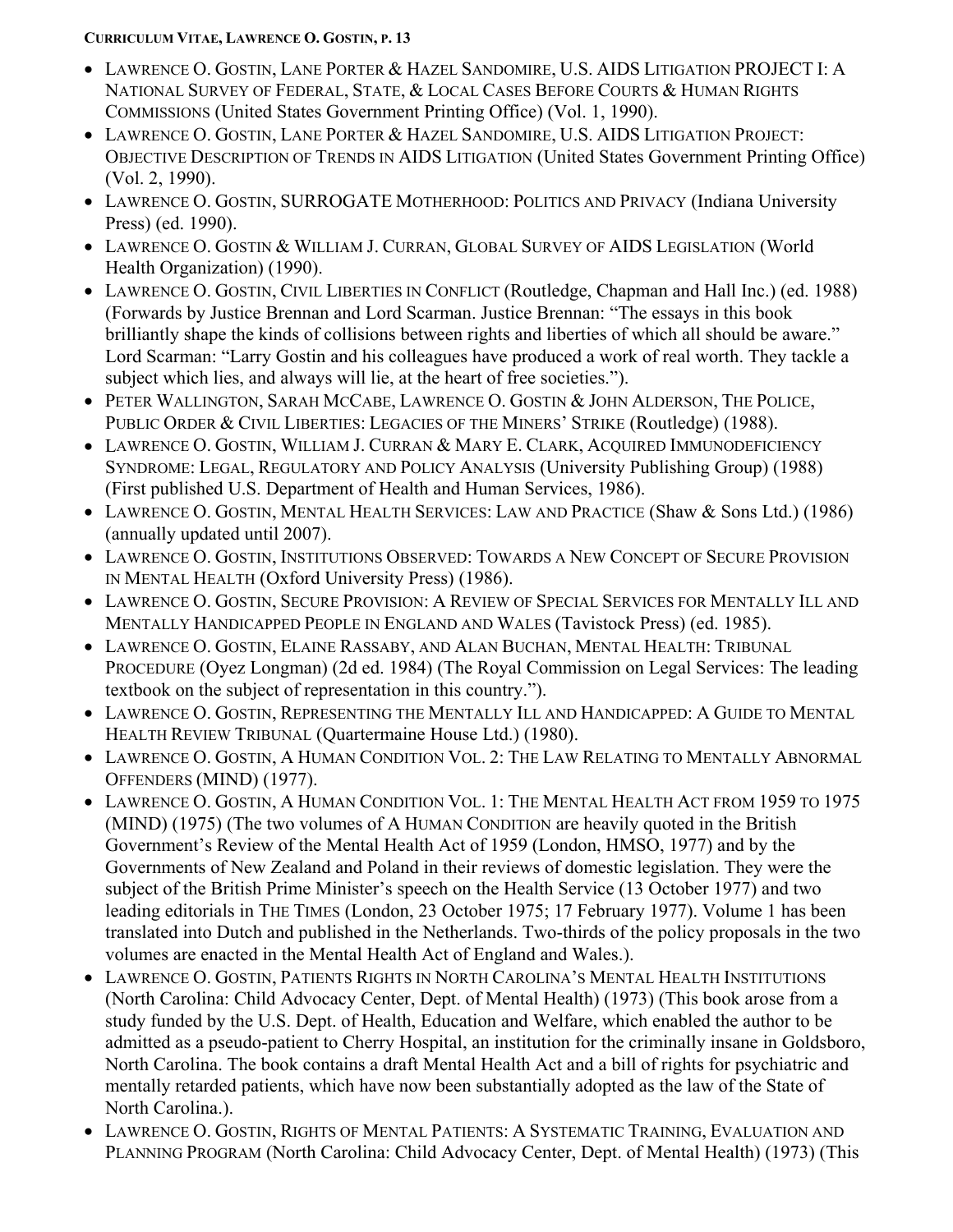book was designed as a programmed learning aid to high school and university students in the field of mental health and the law.).

# **SHORTER MONOGRAPHS AND REPORTS**

- LAWRENCE O. GOSTIN, ERIC A. FRIEDMAN, DANIEL HOUGENDOBLER, EBOLA, THE WORLD HEALTH ORGANIZATION, AND BEYOND: TOWARD A FRAMEWORK FOR GLOBAL HEALTH SECURITY, AN O'NEILL INSTITUTE BRIEFING PAPER NO. 11 (2015), available at [http://scholarship.law.georgetown.edu/ois\\_papers/81](http://scholarship.law.georgetown.edu/ois_papers/81) and [http://ssrn.com/abstract=2617407.](http://ssrn.com/abstract=2617407)
- ALIZA Y. GLASNER, ERIN E. WILHELM, LAWRENCE O. GOSTIN, IRA SHOULSON, FACILITATING MEDICAL PRODUCT DEVELOPMENT THROUGH VOLUNTARY DATA SHARING: A LOOK AT THE LEGAL ISSUES (O'Neill Institute for National and Global Health Law, 2014), available at [http://papers.ssrn.com/sol3/papers.cfm?abstract\\_id=2535480.](http://papers.ssrn.com/sol3/papers.cfm?abstract_id=2535480)
- LAWRENCE O. GOSTIN & BENJAMIN E. BERKMAN, ADDRESSING ETHICAL ISSUES IN PANDEMIC INFLUENZA PLANNING: ISOLATION, QUARANTINE, BORDER CONTROL AND SOCIAL-DISTANCING MEASURES (Geneva: World Health Organization, 2009), available [http://www.who.int/csr/resources/publications/WHO\\_HSE\\_EPR\\_GIP\\_2008\\_2/en/index.html.](http://www.who.int/csr/resources/publications/WHO_HSE_EPR_GIP_2008_2/en/index.html)
- MONICA DAS GUPTA & LAWRENCE GOSTIN, HOW CAN DONORS HELP BUILD GLOBAL PUBLIC GOODS IN HEALTH? (Policy Research Working Paper, WPS 4907, The World Bank, Development Research Group, Human Development and Public Services Team, April 2009). Available online at: [http://wwwwds.worldbank.org/external/default/WDSContentServer/IW3P/IB/2009/04/20/000158349](http://wwwwds.worldbank.org/external/default/WDSContentServer/IW3P/IB/2009/04/20/000158349_20090420112159/Rendered/PDF/WPS4907.pdf) [\\_20090420112159/Rendered/PDF/WPS4907.pdf.](http://wwwwds.worldbank.org/external/default/WDSContentServer/IW3P/IB/2009/04/20/000158349_20090420112159/Rendered/PDF/WPS4907.pdf)
- CENTER FOR LAW AND THE PUBLIC'S HEALTH, A CONFLICT ANALYSIS OF THE DRAFT REVISED INTERNATIONAL HEALTH REGULATIONS AND EXISTING INTERNATIONAL LAW: A REPORT TO THE WORLD HEALTH ORGANIZATION (2004).
- JAMES G. HODGE, JR. & LAWRENCE O. GOSTIN, PUBLIC HEALTH PRACTICE VS. RESEARCH: A REPORT FOR PUBLIC HEALTH PRACTITIONERS (Council of State and Territorial Epidemiologists [CSTE], 2004), available at [www.publichealthlaw.net.](http://www.publichealthlaw.net/)
- INCLUDING CASES AND GUIDANCE FOR MAKING DISTINCTIONS • LAWRENCE O. GOSTIN, JAMES G. HODGE, JR., NICOLE VALENTINE, HELENA NYGREN-KRUG, THE
- DOMAINS OF HEALTH RESPONSIVENESS A HUMAN RIGHTS ANALYSIS (World Health Organization, Health and Human Rights Working Paper Series No 2, 2003).
- LAWRENCE O. GOSTIN, RESTRICTIONS OR PROHIBITIONS ON THE ADVERTISING OF ALCOHOLIC BEVERAGES: A REVIEW OF THE LAW (U.S. Dept. of Health and Human Services, Drug, Alcohol and Mental Health Administration) (1992).
- LAWRENCE O. GOSTIN, INTRAVENOUS DRUG USERS AND AIDS (National Institute of Drug Abuse) (1988).
- LAWRENCE O. GOSTIN, HUMAN RIGHTS IN MENTAL HEALTH IN JAPAN (World Health Organization/Harvard University Collaborative Center on Health Law/World Federation of Mental Health) (1987).
- LAWRENCE O. GOSTIN, A PRACTICAL GUIDE TO MENTAL HEALTH LAW (MIND) (1983).
- LAWRENCE O. GOSTIN, MOLLY MEACHER AND ROLFE OLSEN, THE MENTAL HEALTH ACT 1983: A GUIDE FOR SOCIAL WORKERS (British Association of Social Workers) (1983).
- LAWRENCE O. GOSTIN, THE COURT OF PROTECTION (MIND, National Assoc. of Mental Health) (1983).
- LAWRENCE O. GOSTIN, PATIENT'S RIGHTS HANDBOOK (MIND, National Assoc. of Mental Health) (1981).
- LAWRENCE O. GOSTIN, THE MENTAL HEALTH ACT 1959: IS IT FAIR? (MIND, National Assoc. of Mental Health) (1978).

# **BOOK CHAPTERS**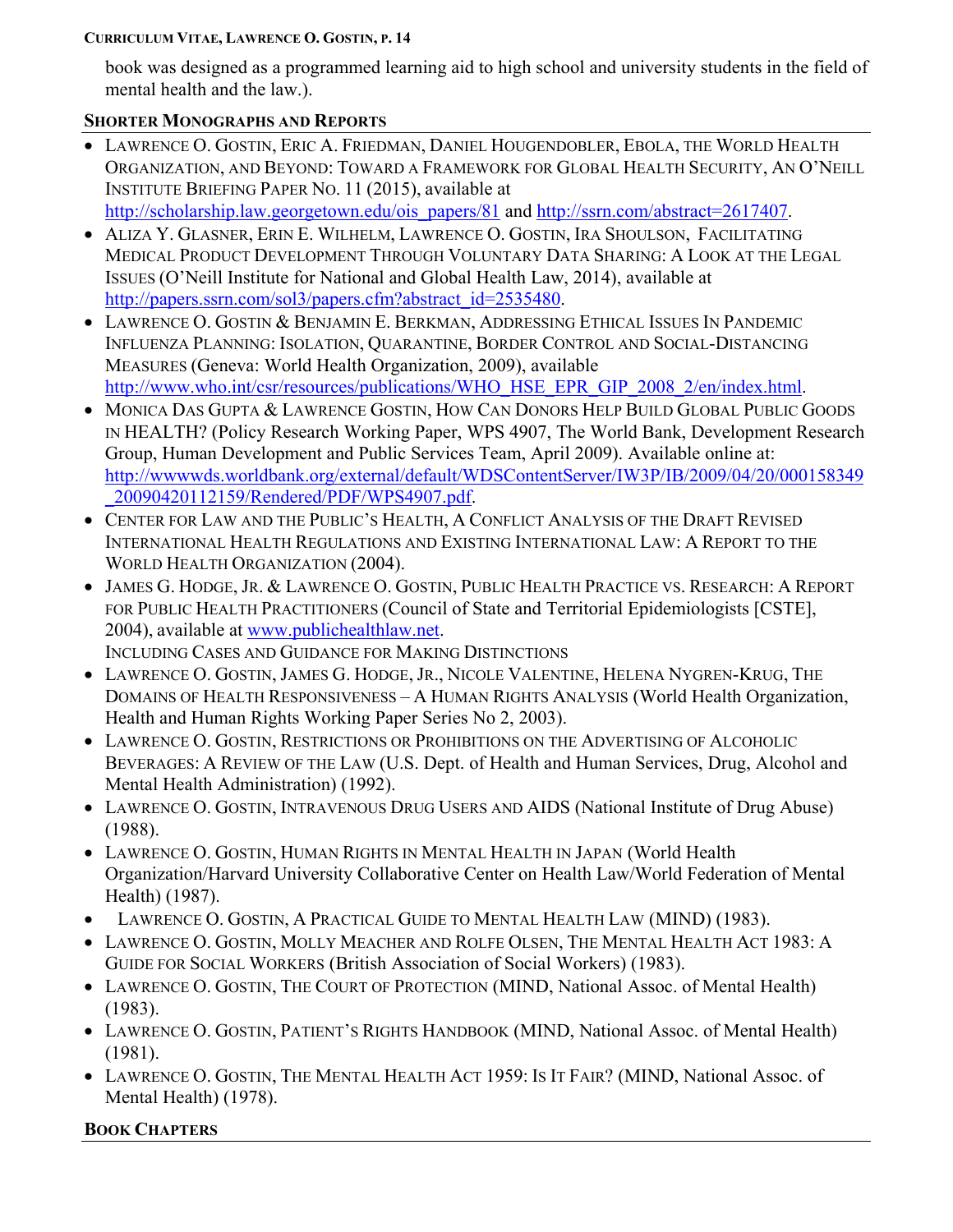- Lawrence O. Gostin & Laura Davidson, *The Rights to Mental Health and Development*, in Laura Davidson, ed., THE ROUTLEDGE HANDBOOK OF INTERNATIONAL DEVELOPMENT, MENTAL HEALTH AND WELLBEING (London: Routledge, 2019).
- Lawrence O. Gostin, *Public Health*, in ELGAR ENCYCLOPEDIA OF INTERNATIONAL ECONOMIC LAW 243-45 (Thomas Cottier & Krista Nadakavukaren Schefer, eds., Cheltnham: Elgar Publishing, 2017).
- Lawrence O. Gostin, Benjamin E. Berkman, John Kraemer, *Foundations in Public Health Law*, *in* Stella R. Quah & William C. Cockerham, eds., in THE INTERNATIONAL ENCYCLOPEDIA OF PUBLIC HEALTH, vol. 3, pp. 192–198 (Oxford: Academic Press, 2nd ed. 2017).
- Lawrence O. Gostin, Daniel Hougendobler, Anna E. Roberts, *American Public Health Law*, *in* OXFORD HANDBOOK OF U.S. HEALTH LAW 937-58 (New York, Oxford University Press, 2017).
- Lawrence O. Gostin & Lindsay Wiley, *[Public Health Ethics and Law,](http://www.thehastingscenter.org/briefingbook/public-health/) in* THE HASTINGS CENTER BIOETHICS BRIEFINGS (New York: Hastings Center, 2016).
- James G. Hodge, Jr. & Lawrence O. Gostin, *Quarantine*, *in* KOENIG AND SCHULTZ'S DISASTER MEDICINE: COMPREHENSIVE PRINCIPLES AND PRACTICES 241-249 (Kristi L. Koenig & Carl H. Schultz, eds., Cambridge University Press, 2<sup>nd</sup> ed. 2016).
- Margaret Brazier & Lawrence O. Gostin, *Foreword*, in CRIMINALISING CONTAGION: LEGAL AND ETHICAL CHALLENGES OF DISEASE TRANSMISSION AND THE CRIMINAL LAW xiii-xvi (Catherine Stanton & Hannah Quirk, eds., Cambridge University Press, 2016).
- Lawrence O. Gostin, *Foreword: In Celebration of the Life and Career of Sheila McLean*, in Pamela R. Ferguson & Graeme T. Laurie (eds) INSPIRING A MEDICO-LEGAL REVOLUTION: ESSAYS IN HONOUR OF SHEILA MCLEAN, Farnham, Surrey: Ashgate Publishing, 2015.
- Belinda Reeve & Lawrence O. Gostin, *Creating the Conditions for People to Lead Healthy, Fulfilling Lives: Law Reform to Prevent and Control NCDs*. In Grant Blashki, Helen Sykes, eds, DANCING IN THE RAIN: LIVING WITH CHRONIC DISEASE, pp. 163-178, Melbourne, Australia, Future Leaders, 2015, available at SSRN: [http://ssrn.com/abstract=2689410.](http://ssrn.com/abstract=2689410)
- Lawrence O. Gostin, Global Health with Justice: *The United Nations' Sustainable Development Agenda on Health*, in Helen Sykes (ed.), A LOVE OF IDEAS: THE MELBOURNE FESTIVAL OF IDEAS 26- 33 (2014), available at [www.futureleaders.com.au.](http://www.futureleaders.com.au/)
- Kent Buse, Lawrence O. Gostin, and Eric A. Friedman, *Pathways Towards a Framework Convention on Global Health: Political Mobilization for the Human Right to Health,* in Michael Freeman, Sarah Hawkes, Belinda Bennett (eds.), LAW AND GLOBAL HEALTH (Current Legal Issues, vol. 16) (Oxford University Press, 2014).
- Lawrence O. Gostin, *Meeting Basic Survival Needs of the World's Least Healthy People: Toward a Framework Convention on Global Health*, in John Cogon & Swati Gola (eds.), GLOBAL HEALTH AND INTERNATIONAL COMMUNITY: ETHICAL, POLITICAL AND REGULATORY CHALLENGES 249-263 (London: Bloomsbury, 2013).
- Lawrence O. Gostin, *Global Governance for Health: Ten Proposals for Asian Leadership and Influence*, in Kelly Lee, Tikki Pang & Yeiling Tan (eds.), ASIA'S ROLE IN GOVERNING GLOBAL HEALTH 215-229 (London: Routledge, 2013).
- Lawrence O. Gostin, *Foreword*, in John Coggon, WHAT MAKES HEALTH PUBLIC? A CRITICAL EVALUATION OF MORAL, LEGAL, AND POLITICAL CLAIMS IN PUBLIC HEALTH (Cambridge: Cambridge University Press, 2012).
- Lawrence O. Gostin, *Public Health: The "Population" as Patient*, in PATIENT CARE AND PROFESSIONALISM 99-111, Catherine D. DeAngelis, ed. (Oxford University Press, 2014).
- Lawrence O. Gostin, Gorik Ooms, Mark Heywood, Just Haffeld, Sigrun Møgedal, John-Arne Røttingen, Eric A. Friedman, and Harald Siem, *The Joint Learning Initiative on National and Global Responsibility for Health*, in WORLD HEALTH REPORT 2010, background paper, no. 53, available at <http://www.who.int/healthsystems/topics/financing/healthreport/53JALI.pdf> and [http://ssrn.com/abstract=1714604.](http://ssrn.com/abstract=1714604) John B. Wong, Lawrence O. Gostin, & Oscar A. Cabrera, *Reference Guide on Medical Testimony*, in REFERENCE MANUAL ON SCIENTIFIC EVIDENCE 687-746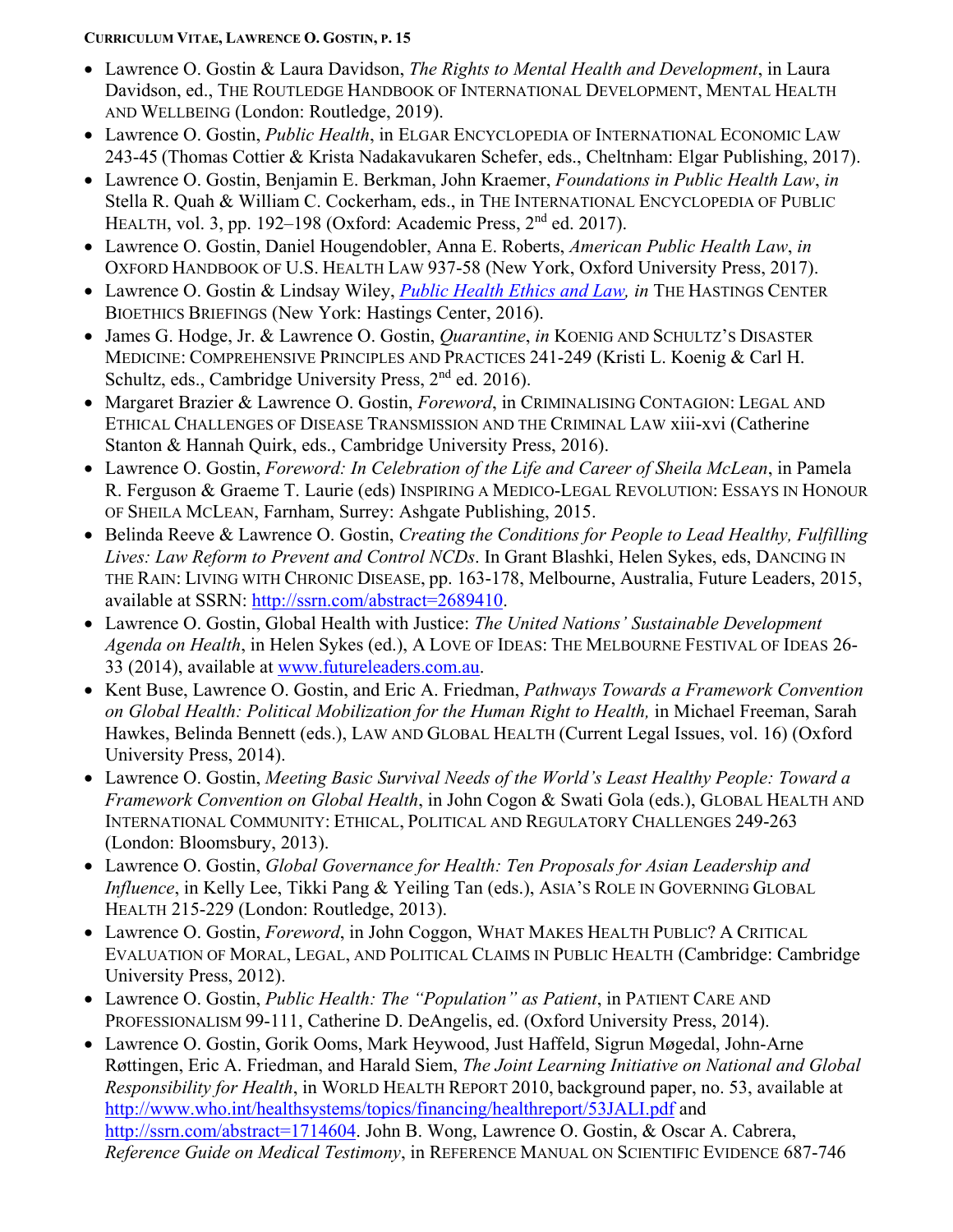(Jerome P. Kassirer & Gladys Kessler, eds., Federal Judicial Center & National Research Council,  $3<sup>rd</sup>$ ed., 2011) (with a Preface by Supreme Court Justice Stephen Breyer).

- Lawrence O. Gostin, *'Old' and 'New' Institutions for Persons with Mental Illness: Treatment, Punishment, or Preventive Confinement?*, *in* INCARCERATION AND HUMAN RIGHTS: THE OXFORD/AMNESTY INTERNATIONAL LECTURES 49-60 (Melissa McCarthy, ed., Manchester University Press, 2010).
- Lawrence O. Gostin, *Foreword: The Human Right to Health in Ireland: Toward a Global Standard of Excellence*, in LEGISLATING FOR CHANGE: ACCOUNTABILITY AND REFORM OF OUR MENTAL HEALTH SERVICES (Dublin, Ireland: Amnesty International, 2010), available at [http://amnesty.ie/sites/default/files/mental-health/INTRODUCTION.pdf.](http://amnesty.ie/sites/default/files/mental-health/INTRODUCTION.pdf)
- Lawrence O. Gostin & Emily A. Mok, *Global Health Governance Report, in* THE U.S. COMMITMENT TO GLOBAL HEALTH: RECOMMENDATIONS FOR THE PUBLIC AND PRIVATE SECTORS 205-248 (Washington, DC: Institute of Medicine, 2009).
- Lance Gable & Lawrence O. Gostin, *Mental Health as a Human Right, in* REALIZING THE RIGHT TO HEALTH 249-261 (Andrew Clapham, Mary Robinson, Claire Mahon & Scott Jerbi, eds., 2009). (Swiss Human Rights Book Series, vol. III; Rüffer & Rub, 2009).
- Lawrence O. Gostin & Katrina A. Pagonis, *Jacobson v. Massachusetts: The Police Power and Civil Liberties in Tension*, *in* HEALTH LAW AND BIOETHICS: CASES IN CONTEXT 163-184 (Sandra H. Johnson, Joan H. Krause, Richard S. Saver & Robin Fretwell Wilson eds., New York: Aspen 2009).
- Lawrence O. Gostin (Contributing Author), National Cancer Institute, THE ROLE OF THE MEDIA IN PROMOTING AND REDUCING TOBACCO USE: TOBACCO CONTROL MONOGRAPH NO. 19 (Washington, DC: U.S. Department of Health and Human Services, 2008).
- Lawrence O. Gostin, F. Ed Thompson, Frank P. Grad, *The Law and the Public's Health: The Foundations*, *in* LAW IN PUBLIC HEALTH PRACTICE 25-44 (New York: Oxford University Press) (Richard A. Goodman, Richard E. Hoffman, Wilfredo Lopez, Gene W. Matthews, Mark A. Rothstein, Karen L. Foster, eds.,  $2<sup>nd</sup>$  ed. 2007).
- Lawrence O. Gostin, *Public Health Law, in* PUBLIC HEALTH ADMINISTRATION: PRINCIPLES FOR POPULATION-BASED MANAGEMENT (Boston, MA: Jones and Bartlett Publishers (Lloyd F. Novick, Cynthia B. Morrow, Glen P. Mays, eds., 2nd ed., 2007).
- Lawrence O. Gostin and Lesley Stone, *Health of the People: The Highest Law?*, *in* ETHICS, PREVENTION, AND PUBLIC HEALTH 59-77 (Oxford: Oxford University Press) (Angus Dawson & Marcel Verweij, eds, 2007).
- Lawrence O. Gostin, Public Health Law, in Public Health Administration: Principles for Population.
- M. Gregg Bloche & Lawrence O. Gostin, *Health Law and the Broken Promise of Equity, in* LAW AND CLASS IN AMERICA: TRENDS SINCE THE COLD WAR 310-330 (New York: New York University Press) (Paul Carrington & Trina Jones, eds., 2006).
- Lawrence O. Gostin, *The International Health Regulations: A New Paradigm for Global Health Governance?, in* FIRST DO NO HARM: LAW, ETHICS AND HEALTHCARE 59-79 (Aldershot, England: Ashgate Publishing) (Applied Legal Philosophy Series) (Sheila A.M. McLean, ed., 2006).
- Lawrence O. Gostin, *Health of the People: The Highest Law?, in* ETHICS, PREVENTION, AND PUBLIC HEALTH (Oxford: Oxford University Press) (Dawson, A. & Verweij, M., eds., forthcoming 2006).
- Lawrence O. Gostin, *Teorías de la Justicia Y Responsabilidad Social en la Salud Pública, in* SALUD PÚBLICA: ENFOQUE BIOÉTICO 21-33 (Caracas, Venezuela: Disinlimed C.A.) (Hernán Málaga, ed. 2005).
- Lawrence O. Gostin, *Foreword: The Core Values of Public Health Law and Ethics, in* PUBLIC HEALTH LAW & POLICY IN CANADA (Markham, Ontario: LexisNexis, Butterworths) (Tracey M. Bailey, Timothy Caulfield, Nola M. Ries, eds., 2005).
- Lesley Stone, Lawrence O. Gostin, James G. Hodge Jr., *The Model State Emergency Health Powers Act: A Tool for Public Health Preparedness*, *in* CONTROVERSIES IN SCIENCE & TECHNOLOGY: FROM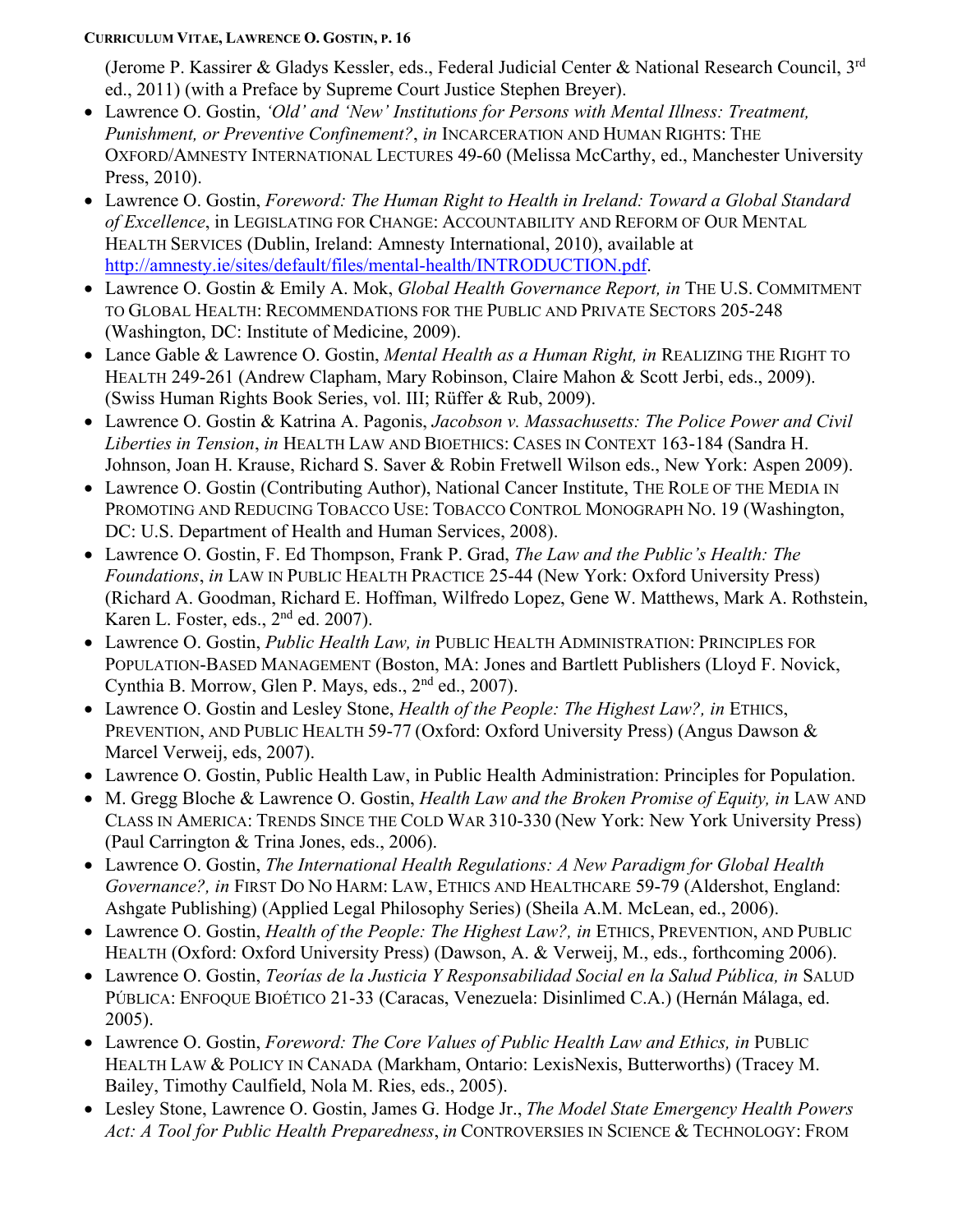MAIZE TO MENOPAUSE 283-296 (Madison: University of Wisconsin Press) Daniel Lee Kleinman, Abby J. Kinchy, Jo Handelsman, eds, 2005).

- Lawrence O. Gostin & Philip Fennell, *Health: The Health Care System, Therapeutic Relationships, and Public Health*, *in* THE OXFORD HANDBOOK OF LEGAL STUDIES 435-454 (Oxford University Press) (Peter Cane & Mark Tushnet, eds., 2003).
- James G. Hodge, Jr. & Lawrence O. Gostin, *Protecting the Public's Health in an Era of Bioterrorism: The Model State Emergency Health Powers Act, in IN THE WAKE OF TERROR:* MEDICINE AND MORALITY IN A TIME OF CRISIS 17-32 (Cambridge, Massachusetts: MIT Press) (Jonathan D. Moreno, ed., 2003).
- Lawrence O. Gostin, Jeffrey P. Koplan, Frank P. Grad, *The Law and the Public's Health: The Foundations*, *in* LAW IN PUBLIC HEALTH PRACTICE 3-22 (New York: Oxford University Press) (Richard A. Goodman, Mark A. Rothstein, Richard E. Hoffman, Wilfredo Lopez, Gene W. Matthews, eds., 2003).
- Adrienne Asche, Lawrence O. Gostin, Diann M. Johnson, *Respecting Persons with Disabilities and Preventing Disability: Is There a Conflict?, in* THE HUMAN RIGHTS OF PERSONS WITH INTELLECTUAL DISABILITIES: DIFFERENT BUT EQUAL 319-346 (Oxford University Press) (Stanley S. Herr, Lawrence O. Gostin, Harold Hongju Koh, eds, 2003).
- Scott Burris & Lawrence O. Gostin, *The Impact of HIV/AIDS on the Development of Public Health Law, in* DAWNING ANSWERS: HOW THE HIV/AIDS EPIDEMIC HAS HELPED TO STRENGTHEN PUBLIC HEALTH 96-116 (New York, Oxford University Press) (Ronald O. Valdiserri, ed., 2003).
- Scott Burris & Lawrence O. Gostin, *Genetic Screening from a Public Health Perspective: Three Ethical Principles, in* A COMPANION TO GENETICS 455-464 (Blackwell Publishing) (Justine Burley & John Harris, eds., 2002).
- James G. Hodge, Jr. & Lawrence O. Gostin, *Legal Methods, in* METHODS IN MEDICAL ETHICS 88-103 (Washington, D.C., Georgetown University Press) (Jeremy Sugarman & Daniel P. Sulmasy, eds., 2001).
- Lawrence O. Gostin, *Legal and Public Policy Interventions to Advance the Population=s Health*, *in* PROMOTING HEALTH: INTERVENTION STRATEGIES FROM SOCIAL AND BEHAVIORAL RESEARCH 390- 416 (Washington, DC., National Academy Press) (Brian D. Smedley & S. Leonard Syme, eds., Institute of Medicine, 2000).
- Scott Burris, Lawrence O. Gostin, Deborah Tress, *Public Health Surveillance of Genetic Information: Ethical and Legal Responses to Social Risk, in* GENETICS AND PUBLIC HEALTH IN THE 21<sup>ST</sup> CENTURY 527-546 (New York, Oxford University Press) (Muin J. Khoury, Wylie Burke, Elizabeth J. Thomson, eds., 2000).
- Lawrence O. Gostin, *Ethical Values for a New Century, in* THE 21<sup>ST</sup> CENTURY HEALTH CARE LEADER 51 (San Francisco, Calif., Jossey-Bass) (Roderick W. Gilkey and the Center for Healthcare Leadership, Emory University, eds., 1999).
- Lawrence O. Gostin, *Foreword*, *in* LEGAL RESPONSES TO AIDS IN COMPARATIVE PERSPECTIVE xixviii (The Hague, Kluwer Law International) (Stanislaw Frankowski, ed. 1998).
- Scott Burris & Lawrence Gostin, *Genetic Screening from a Public Health Perspective: Some Lessons from the HIV Experience*, *in* GENETIC SECRETS: PROTECTING PRIVACY AND CONFIDENTIALITY IN THE GENETIC ERA 137-158 (Yale University Press) (Mark A. Rothstein, ed. 1997).
- LAWRENCE O. GOSTIN, *The Legal Regulation of Smoking (and Smokers): Public Health or Secular Morality? in* MORALITY AND HEALTH, 331-357 (Routledge) (Allan M. Brandt & Paul Rozin eds. 1997).
- LAWRENCE O. GOSTIN, *Litigation Review, in* IMPLEMENTING THE AMERICANS WITH DISABILITIES ACT 29-77 (Blackwell Publishers, Inc.) (Jane West ed. 1996).
- LAWRENCE O. GOSTIN, *The Formulation of Health Policy by the Three Branches of Government, in* SOCIETY'S CHOICES: SOCIAL AND ETHICAL DECISION MAKING IN BIOMEDICINE 335-357 (National Academy Press) (Ruth Ellen Bulger, Elizabeth Meyer Bobby, and Harvey V. Fineberg eds. 1995).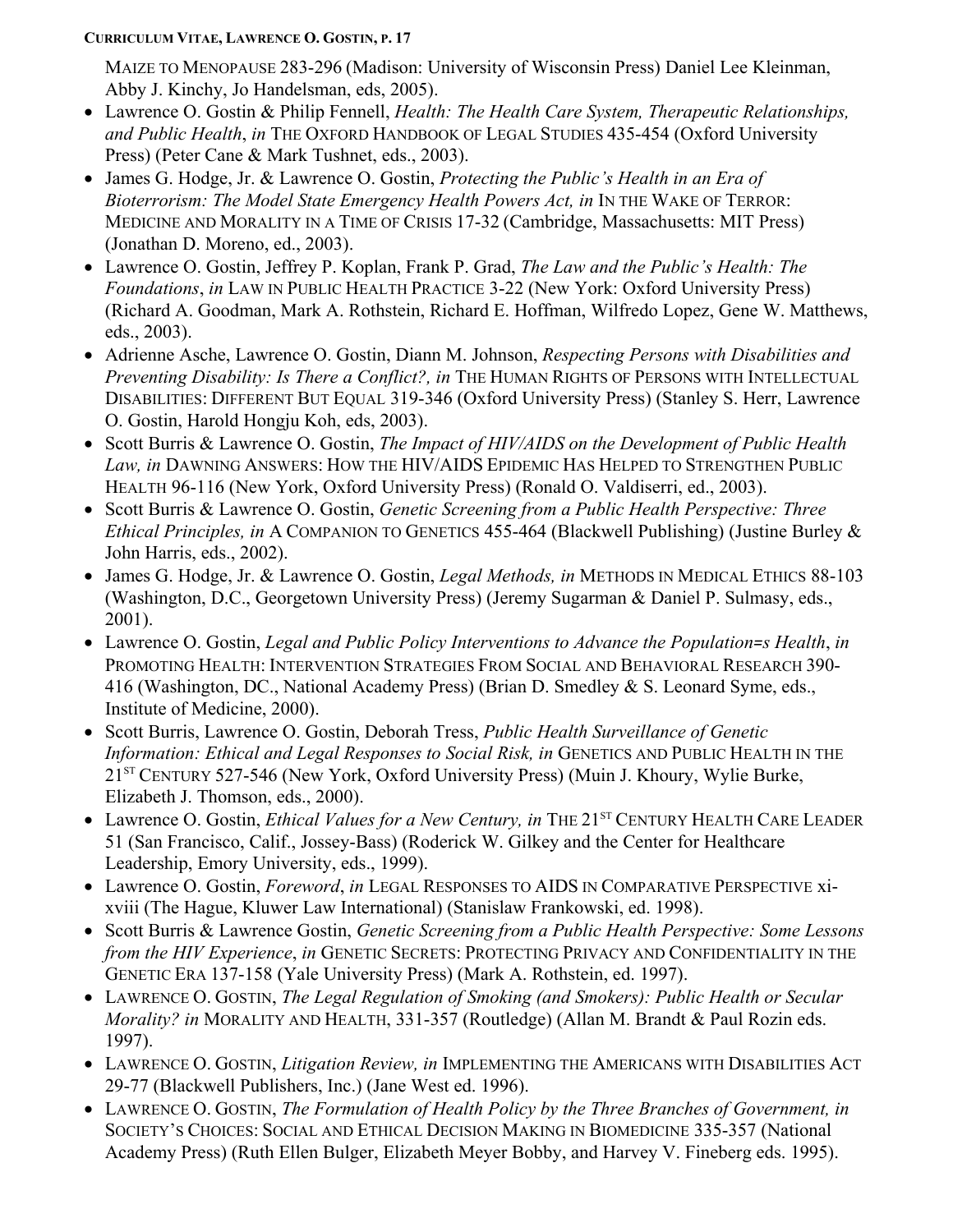- LAWRENCE O. GOSTIN, *The Americans with Disabilities Act and the Corpus of Anti-discrimination* Law: A Force for Change in the Future of Public Health Regulation, in JUSTICE AND HEALTH CARE: COMPARATIVE PERSPECTIVES 105-146 (John Wiley & Sons Ltd.) (Andrew Grubb and Maxwell J. Mehlman eds. 1995).
- LAWRENCE O. GOSTIN, *Human Rights for Persons with Mental Illness: An International Approach Based upon the European Convention of Human Rights, in* LAW, MENTAL HEALTH, AND HUMAN RIGHTS, (Russian Academy of Sciences) (S. Polubinskaya and S. Shah. eds., 1994). (In English and Russian).
- E. MAXINE ANKRAH & LAWRENCE O. GOSTIN, *Ethical and Legal Considerations of the HIV Epidemic in Africa, in* AIDS IN AFRICA, 547-558 (Raven Press) (Max Essex, Souleymane Mboup, Phillis J. Kanki & Mbowa R. Kalengayi eds., 1994).
- LAWRENCE O. GOSTIN, *Macro-ethical Principles for the Conduct of Human Subject Research: Population-based Research and Ethics, in* INTERNATIONAL ETHICAL GUIDELINES FOR EPIDEMIOLOGIC RESEARCH (Council of International Organizations of Medical Sciences) (Z. Bankowski ed., 1993).
- LAWRENCE O. GOSTIN, *Drug Dependency and HIV, in* AIDS LAW TODAY (Yale University Press) (Scott Burris, Harlan L. Dalton & the Yale AIDS Law Project eds., 1993).
- LAWRENCE O. GOSTIN, *Traditional Public Health Strategies, in* AIDS LAW TODAY (Yale University Press) (Scott Burris, Harlan L. Dalton & the Yale AIDS Law Project eds., 1993).
- LAWRENCE O. GOSTIN, *Law and Policy, in* DIMENSIONS OF HIV PREVENTION: NEEDLE EXCHANGE (Henry J. Kaiser Family Foundation) (Jeff. Stryker & Mark D. Smith eds., 1993).
- LAWRENCE O. GOSTIN, *Consent to Treatment: The Incapable Person, in* DOCTORS, PATIENTS AND THE LAW (Blackwell Scientific Publications) (Catherine Dyer ed., 1992).
- LAWRENCE O. GOSTIN, *Genetic Discrimination. The National Center for Human Genome Research, U.S. Public Health Service and U.S. Department of Energy, in* REPORT TO CONGRESS ON THE LEGAL AND ETHICAL ASPECTS OF GENOME RESEARCH (National Institutes of Health) (1992).
- LAWRENCE O. GOSTIN, *Public Health Powers: The Imminence of Radical Change, in* THE AMERICANS WITH DISABILITIES ACT: FROM POLICY TO PRACTICE (Milbank Memorial Fund) (Jane West ed., 1991).
- LAWRENCE O. GOSTIN, *Human Rights of Mentally Ill People: A Global Response, in* PSICHIATRA SENZE MANICOMI (PSYCHIATRY WITHOUT ASYLUMS) (University of Bologna) (1991).
- LAWRENCE O. GOSTIN, *Relative Risk and Legal Compulsion in the Control of AIDS; and Integrating the Public Health, Medical and Legal Responses to AIDS, in* AIDS AND THE COURTS, (National Institute of Justice/Abt Books) (C. Abt and K. Hardy eds., 1990).
- RONALD BAYER & LAWRENCE O. GOSTIN, *Legal and Ethical Issues in AIDS, in* CURRENT TOPICS IN AIDS (John Wiley & Sons (Gottlieb et at. eds., 1989).
- LAWRENCE O. GOSTIN, *The Mentally Ill and the Power of the State, in* LIBERTY AND LEGISLATION (Frank Cass & Co.) (Richard Hoggart ed., 1989)
- LAWRENCE O. GOSTIN, *Drug Dependent Populations: Legal and Public Policy Options, in* AIDS AND IV DRUG ABUSERS (National Health Publishing) (P. Galea ed., 1988).
- LAWRENCE O. GOSTIN, *Acquired Immune Deficiency Syndrome: A Review of Science, Health Policy, and Law, in* AIDS AND PATIENT MANAGEMENT: LEGAL, ETHICAL AND SOCIAL ISSUES (National Health Publishing) (Michael Witt ed., 1987).
- LAWRENCE O. GOSTIN, *Foreword to* BORN A NUMBER, (MIND) (1986).
- LAWRENCE O. GOSTIN, *The Right to Choose a Higher Risk Alternative for Mentally Retarded People: Values in Conflict, in* ETHICAL DILEMMAS IN MENTAL RETARDATION, PROCEEDINGS OF THE FIRST JOHN QUINCY MEMORIAL CONFERENCE JUNE 27, 1986 (John Quincy Memorial Fund) (1986).
- LAWRENCE O. GOSTIN, *Rights of Prisoners: A Case for Minimum Standards, in* PRISONERS AND ACCOUNTABILITY (Tavistock Press) (Michael McGuire, John Vaag and Richard Morgan eds., 1985).
- LAWRENCE O. GOSTIN, *The Ideology of Entitlement, in* MENTAL ILLNESS: CHANGES AND TRENDS (John Wiley) (Phillip Bean ed., 1985).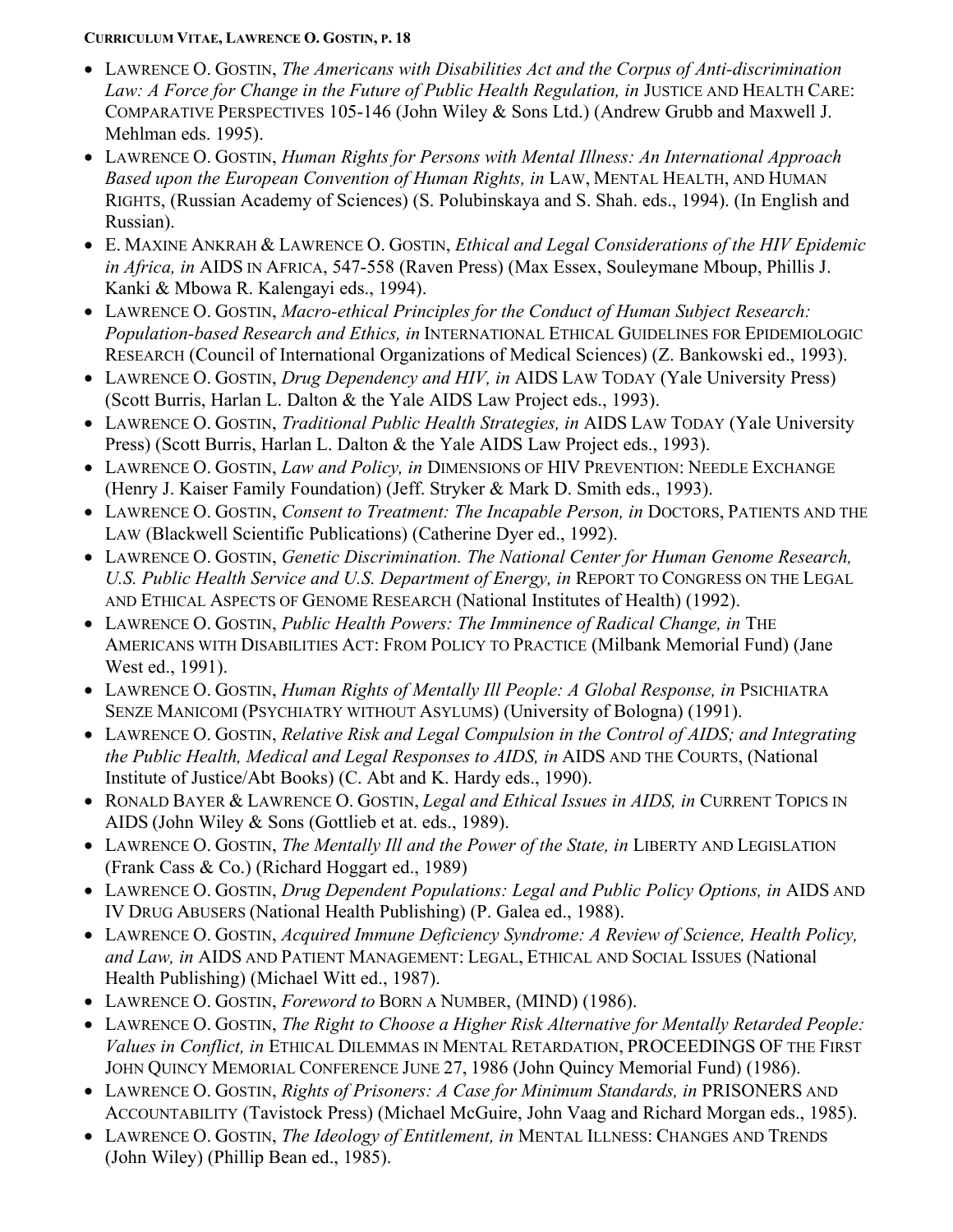- LAWRENCE O. GOSTIN, *Human Rights in Mental Health, in* PSYYCHIATRY, HUMAN RIGHTS, AND THE LAW (Cambridge) (Martin Roth & Robert Bluglass, eds).
- LAWRENCE O. GOSTIN, *Foreword to* ADVOCACY: THE U.K. AND AMERICAN EXPERIENCES (Kings Fund, Project Paper 51) (1984).
- LAWRENCE O. GOSTIN, *Psychiatric Detention Without Limit of Time: The Broadmoor Cases, in* CAUSES FOR CONCERN: BRITISH CRIMINAL JUSTICE ON TRIAL? (Penguin) (P. Scraton and P. Gordon eds., 1984).
- LAWRENCE O. GOSTIN, *The Law and the Mentally Disabled Offender in the United States, in* MENTALLY ABNORMAL OFFENDERS (Bailliere Tindal) (Michael Craft ed., 1984).
- LAWRENCE O. GOSTIN, *Mental Health Law in England and Wales: An Exposition and Leads for the Future, in* MENTALLY ABNORMAL OFFENDERS (Bailliere Tindal) (Michael Craft ed., 1984).
- LAWRENCE O. GOSTIN, *Towards the Development of Principles for Governing the Admission to Hospital and Detention of Mentally Abnormal Offenders, in* MENTALLY ABNORMAL OFFENDERS (Bailliere Tindal) (Michael Craft ed., 1984).
- LAWRENCE O. GOSTIN, *Consent to Unusually Hazardous, Unestablished or Irreversible Treatments in Psychiatry: A Review of the Draft Guidelines, in* THE PROTECTION OF PERSONS SUFFERING FROM MENTAL DISORDER: PROCEEDINGS OF TWO MEETINGS OF EXPERTS HELD UNDER THE AUSPICES OF THE INTERNATIONAL ASSOCIATION OF PENAL LAW AND THE INTERNATIONAL COMMISSION OF JURISTS (Association Internationale de Droit Penal) (1983).
- LAWRENCE O. GOSTIN, *The Law Relating to Mentally Ill and Mentally Handicapped People in England and Wales, in* MENTAL HEALTH YEARBOOK (MIND, National Assoc. of Mental Health) (W. Morgan ed., 1981).
- LAWRENCE O. GOSTIN, *A Review of the Mental Health (Scotland) Act 1960, in* MENTAL HEALTH YEARBOOK (MIND, National Assoc. of Mental Health) (W. Morgan ed., 1981).
- LAWRENCE O. GOSTIN, *A Jurisprudential and Ethical Examination of Electroconvulsive Therapy, in* ELECTROCONVULSIVE THERAPY: AN APPRAISAL (Oxford University Press) (Lawrence Palmer ed., 1981).
- LAWRENCE O. GOSTIN, *Legal, Ethical and Personal Aspects, in* PROCEEDINGS OF THE SYMPOSIUM ON STERILIZATION AND MENTAL HANDICAP (Institute on Mental Retardation) (1981).
- LAWRENCE O. GOSTIN, *Psychiatric Treatments -- Who Decides? Vol. 2, No. 6. of* HAZARDOUS AND IRREVERSIBLE TREATMENT IN PSYCHIATRY -- WHO DECIDES? (SK&F Publications) (R. Williams ed., 1980).
- LAWRENCE O. GOSTIN, *Current Concepts in Mental Retardation in the U.S.: Emerging Constitutional Issues, in* TREDGOLD'S MENTAL RETARDATION (Bailliere Tindall) (Michael Craft ed., 12th & 13th eds., 1979).
- LAWRENCE O. GOSTIN, *The Law Relating to Mental Handicap in England and Wales, in* TREDGOLD'S MENTAL RETARDATION (Bailliere Tindall) (Michael Craft ed., 12th & 13th eds., 1979).
- LAWRENCE O. GOSTIN, *The Law Relating to Mental Handicap in Scotland*, *in* TREDGOLD'S MENTAL RETARDATION (Bailliere Tindall) (Michael Craft ed., 12th & 13th eds., 1979).

# **ARTICLES**

- Lawrence O. Gostin & Eric A. Friedman, *[Imagining Global Health with Justice: Transformative](https://www.law.georgetown.edu/georgetown-law-journal/in-print/volume-108-issue-6-june-2020/imagining-global-health-with-justice-transformative-ideas-for-health-and-well-being-while-leaving-no-one-behind/)  [Ideas for Health and Well-Being While Leaving No One Behind](https://www.law.georgetown.edu/georgetown-law-journal/in-print/volume-108-issue-6-june-2020/imagining-global-health-with-justice-transformative-ideas-for-health-and-well-being-while-leaving-no-one-behind/)*, 108(6) GEO LJ 1535-1605 (2020).
- Lawrence O. Gostin, Donna E. Shalala, Margaret A. Hamburg, Barry R. Bloom, Jeffrey P. Koplan, Barbara K. Rimer, Michelle A. Williams, *[A Global Health Action Agenda for the Biden](https://www.thelancet.com/journals/lancet/article/PIIS0140-6736(20)32585-X/fulltext)  [Administration](https://www.thelancet.com/journals/lancet/article/PIIS0140-6736(20)32585-X/fulltext)*, THE LANCET, Published December 1, 2020, DOI: [https://doi.org/10.1016/S0140-](https://doi.org/10.1016/S0140-6736(20)32585-X) [6736\(20\)32585-X.](https://doi.org/10.1016/S0140-6736(20)32585-X)
- Lawrence O. Gostin, Eric A. Friedman, Suerie Moon, *Wealthy Countries Should Share Vaccine Doses Before It Is Too Late: The Greater Good Depends on Ending the Pandemic Everywhere*,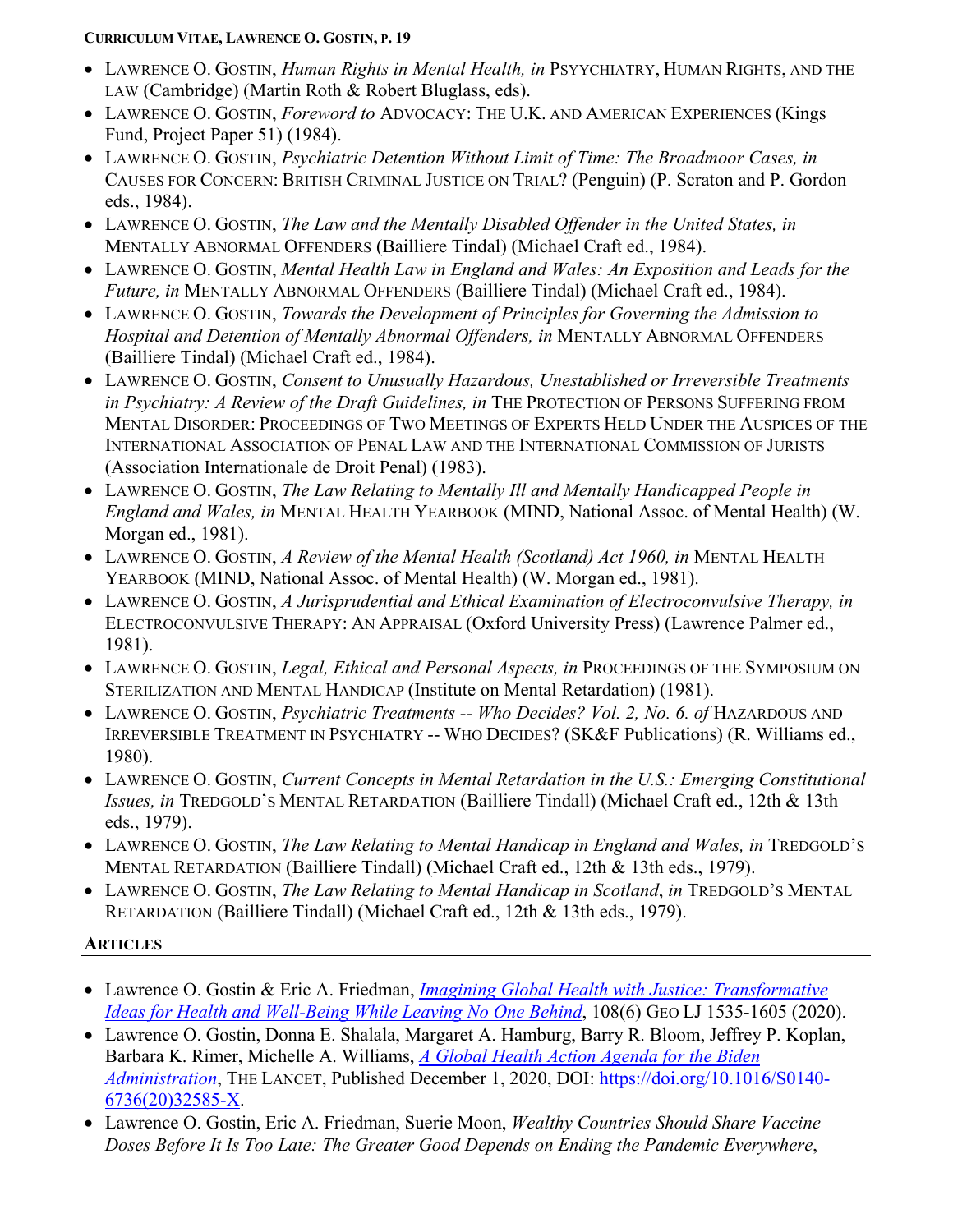FOREIGN AFFAIRS, January 19, 2021, available at [https://www.foreignaffairs.com/guest](https://www.foreignaffairs.com/guest-pass/redeem/A6sPECj7pSc)[pass/redeem/A6sPECj7pSc.](https://www.foreignaffairs.com/guest-pass/redeem/A6sPECj7pSc)

- Harold Hongju Koh and Lawrence O. Gostin, *How to Keep the United States in the WHO: Immediate Withdrawal Would Be a Global Health and a Legal Disaster*, FOREIGN AFFAIRS, June 5, 2020, available at [https://www.foreignaffairs.com/articles/world/2020-06-05/how-keep-united-states-who.](https://www.foreignaffairs.com/articles/world/2020-06-05/how-keep-united-states-who)
- Benjamin Mason Meir, Allyn Taylor, Mark Eccleston-Turner, Roojin Habibi, Sharifah Sekalala, Lawrence O. Gostin, *The World Health Organization in Global Health Law* (January 21, 2021). J. LAW, MED & ETHICS, Vol. 48, Issue 4, Pp. 796-799. DOI: 10.1177/1073110520979392.
- Timothy M. Westmoreland, M. Gregg Bloche, Lawrence O*. Gostin, Executive Action to Expand Health Services in the Biden Administration*. JAMA. 2021;325(3):217–218. doi:10.1001/jama.2020.25888.
- Lawrence O. Gostin, Daniel A. Salmon, Heidi J. Larson, *[Mandating COVID-19 Vaccines](https://jamanetwork.com/journals/jama/fullarticle/2774712)*. JAMA. Published online December 29, 2020. doi:10.1001/jama.2020.26553.
- Lawrence O. Gostin, Harold Hongju Koh, Michelle Williams, et. al., *United States Withdrawal from the World Health Organization is Unlawful and Threatens Health and Security Everywhere*, LANCET, published online July 5, 2020.
- Sandro Galea, Lawrence O. Gostin, Alan B. Cohen, Nicole Lurie, *[Eight Operational Suggestions for](https://www.milbank.org/quarterly/opinions/eight-operational-suggestions-for-a-renewed-cdc/)  [a Renewed CDC](https://www.milbank.org/quarterly/opinions/eight-operational-suggestions-for-a-renewed-cdc/)*. MILBANK QUARTERLY. January 5, 2021. [https://doi.org/10.1599/mqop.2021.0105.](https://doi.org/10.1599/mqop.2021.0105)
- Lawrence O. Gostin & Sandro Galea, *[Reforming and Strengthening the Centers for Disease Control](https://www.milbank.org/quarterly/opinions/reforming-and-strengthening-the-centers-for-disease-control-and-prevention-five-key-reforms-to-renew-the-agencys-stature-and-effectiveness/?utm_medium=email&utm_campaign=Revitalizing%20the%20CDC%20%20Improving%20Value-Based%20Payment&utm_content=Revitalizing%20the%20CDC%20%20Improving%20Value-Based%20Payment+CID_bc5e0c861c7feec8ab35337d67cc4162&utm_source=Email%20Campaign%20Monitor&utm_term=Five%20Reforms%20to%20Strengthen%20the%20CDC)  [and Prevention: Five Key Reforms to Renew the Agency's Stature and Effectiveness](https://www.milbank.org/quarterly/opinions/reforming-and-strengthening-the-centers-for-disease-control-and-prevention-five-key-reforms-to-renew-the-agencys-stature-and-effectiveness/?utm_medium=email&utm_campaign=Revitalizing%20the%20CDC%20%20Improving%20Value-Based%20Payment&utm_content=Revitalizing%20the%20CDC%20%20Improving%20Value-Based%20Payment+CID_bc5e0c861c7feec8ab35337d67cc4162&utm_source=Email%20Campaign%20Monitor&utm_term=Five%20Reforms%20to%20Strengthen%20the%20CDC)*. MILBANK QUARTERLY. November 30, 2020. [https://doi.org/10.1599/mqop.2020.1131.](https://doi.org/10.1599/mqop.2020.1131)
- Lawrence O. Gostin, *[A 7-Point Action Agenda to End the COVID-19 Pandemic for President-elect](https://jamanetwork.com/journals/jama/fullarticle/2774673?guestAccessKey=26e99282-8484-47c6-9715-24a7c6dc04c0&utm_source=silverchair&utm_campaign=jama_network&utm_content=healthpolicy_highlights&cmp=1&utm_medium=email)  [Biden](https://jamanetwork.com/journals/jama/fullarticle/2774673?guestAccessKey=26e99282-8484-47c6-9715-24a7c6dc04c0&utm_source=silverchair&utm_campaign=jama_network&utm_content=healthpolicy_highlights&cmp=1&utm_medium=email)*. JAMA. 2021;325(1):17–18. doi:10.1001/jama.2020.23848.
- Lawrence O. Gostin, *The Great Coronavirus Pandemic of 2020—7 Critical Lessons*. 324(18) JAMA 1816-17 (2020), doi:10.1001/jama.2020.18347.
- Lawrence O. Gostin, Wendy E. Parmet, Sara Rosenbaum, *Health Policy in the Supreme Court and a New Conservative Majority*. JAMA. Published online October 27, 2020. doi:10.1001/jama.2020.21987.
- Lawrence O. Gostin, I Glenn Cohen, Jeffrey P. Koplan, *[Universal Masking in the United States:](https://jamanetwork.com/journals/jama/fullarticle/2769440) The [Role of Mandates, Health Education, and the CDC.](https://jamanetwork.com/journals/jama/fullarticle/2769440) JAMA.* Published online August 10, 2020. doi:10.1001/jama.2020.15271.
- Benjamin Mason Meier, Allyn Taylor, Mark Eccleston-Turner, Roojin Habibi, Sharifah Sekalala, and Lawrence O. Gostin, *World Health Organization in Global Health Law*, JOURNAL OF LAW, MEDICINE & ETHICS, 48 (2020): 796-799, DOI: 10.1177/1073110520979392.
- Lawrence O. Gostin, *Science, Leadership, and Public Trust in the COVID-19 Pandemic*. MILBANK QUARTERLY, September 28, 2020. [https://doi.org/10.1599/mqop.2020.0715.](https://doi.org/10.1599/mqop.2020.0715)
- Harald Schmidt, Lawrence O. Gostin, Michelle A. Williams, *Is It Lawful [and Ethical to Prioritize](https://jamanetwork.com/journals/jama/fullarticle/2771874?resultClick=1)  [Racial Minorities for COVID-19](https://jamanetwork.com/journals/jama/fullarticle/2771874?resultClick=1) Vaccines?* JAMA. Published online October 14, 2020. doi:10.1001/jama.2020.20571.
- Jeffrey V. Lazarus, Scott C. Ratzan, Adam Palayew, Lawrence O. Gostin, Heidi J. Larson, Kenneth Rabin, Spencer Kimball & Ayman El-Mohandes*, [A Global Survey of Potential Acceptance of a](https://www.nature.com/articles/s41591-020-1124-9#citeas)  [COVID-19 Vaccine](https://www.nature.com/articles/s41591-020-1124-9#citeas)*. NATURE MED (2020). [https://doi.org/10.1038/s41591-020-1124-9.](https://doi.org/10.1038/s41591-020-1124-9)
- Lawrence O. Gostin, James G. Hodge, Donna E. Levin, *Legal Interventions to Address US Reductions in Life Expectancy*. JAMA. Published online August 24, 2020. doi:10.1001/jama.2020.7715.
- Lawrence O. Gostin, Safura Abdool Karim, Benjamin Mason Meier, *Facilitating Access to a COVID-19 Vaccine through Global Health Law*, 48 J. LAW, MED & ETHICS, 622-626 (2020): 622-626, doi: 10.1177/1073110520958892.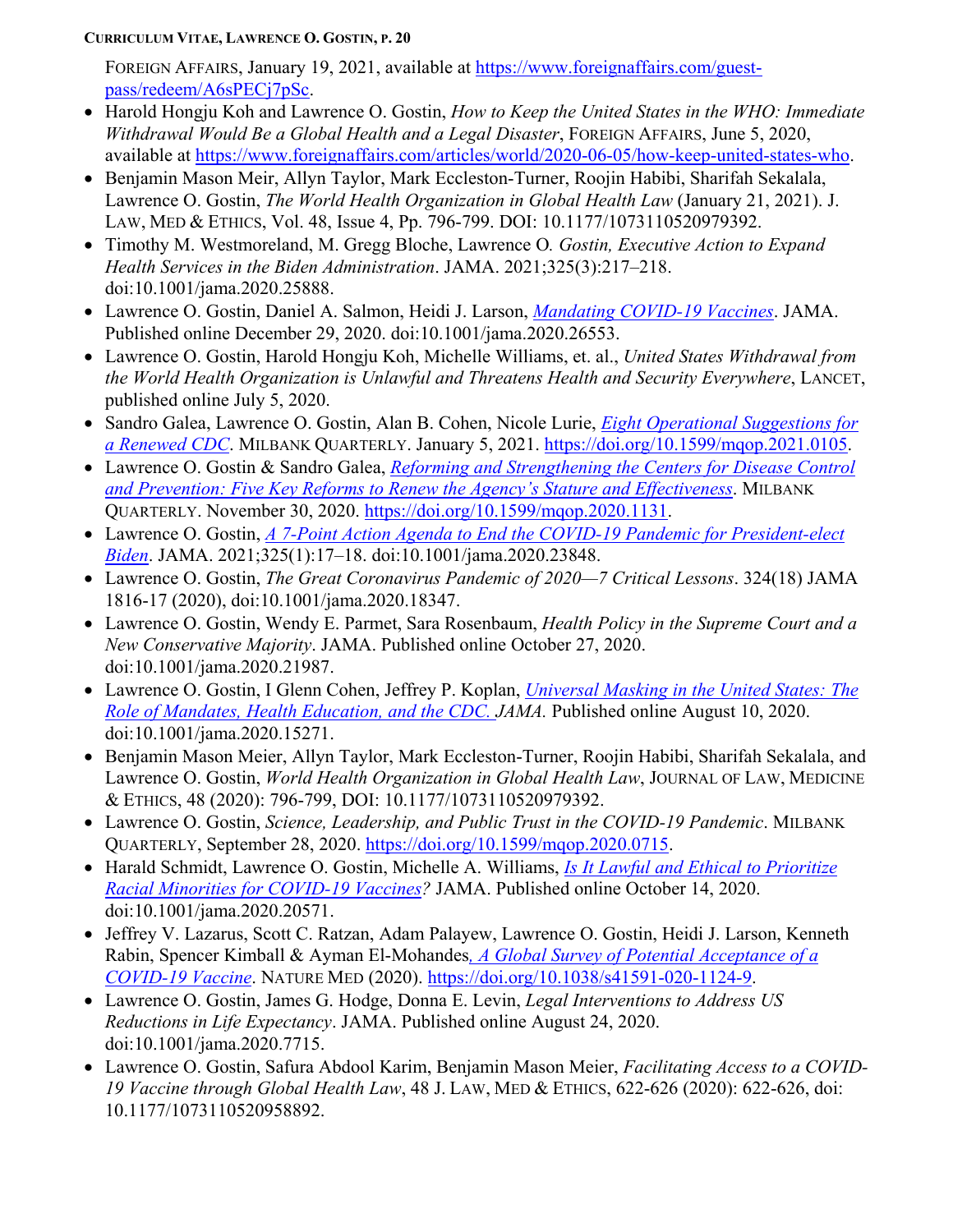- Lawrence O. Gostin, Tamira Daniely, Hanna E. Huffstetler, Caitlin R. Williams, Benjamin Mason Meier, *The Shibboleth of Human Rights in Public Health*, LANCET PUBLIC HEALTH, Published Online, August 19, 2020, [https://doi.org/10.1016/S2468-2667\(20\)30182-1.](https://doi.org/10.1016/S2468-2667(20)30182-1)
- Lawrence O. Gostin & Daniel A. Salmon, *The Dual Epidemics of COVID-19 and Influenza: Vaccine Acceptance, Coverage, and Mandates*. JAMA. Published online June 11, 2020. doi:10.1001/jama.2020.10802.
- Lawrence O. Gostin & Lindsay F. Wiley, *[Governmental Public Health Powers During the COVID-](https://jamanetwork.com/journals/jama/fullarticle/2764283?guestAccessKey=6a0afa9d-9864-44d1-ae99-2ba29d18441e&utm_source=For_The_Media&utm_medium=referral&utm_campaign=ftm_links&utm_content=tfl&utm_term=040220)19 [Pandemic: Stay-at-home Orders, Business Closures, and Travel Restrictions](https://jamanetwork.com/journals/jama/fullarticle/2764283?guestAccessKey=6a0afa9d-9864-44d1-ae99-2ba29d18441e&utm_source=For_The_Media&utm_medium=referral&utm_campaign=ftm_links&utm_content=tfl&utm_term=040220)*. JAMA. Published online April 2, 2020. doi:10.1001/jama.2020.5460.
- Matthew M. Kavanagh, Lawrence O. Gostin, John Stephens J, *Tuberculosis, human rights, and law reform: Addressing the lack of progress in the global tuberculosis response*. PLOS MED 17(10): e1003324. [https://doi.org/10.1371/journal.pmed.1003324.](https://doi.org/10.1371/journal.pmed.1003324)
- Eric A. Friedman, Lawrence O. Gostin, Allan Maleche, et al., *[Global Health in the Age of COVID-](https://www.hhrjournal.org/2020/05/global-health-in-the-age-of-covid-19-responsive-health-systems-through-a-right-to-health-fund/)[19: Responsive Health Systems Through a](https://www.hhrjournal.org/2020/05/global-health-in-the-age-of-covid-19-responsive-health-systems-through-a-right-to-health-fund/) Right to Health Fund*, 22(1) HEALTH & HUM RTS, online May 4, 2020, [https://www.hhrjournal.org/2020/05/global-health-in-the-age-of-covid-19-responsive](https://www.hhrjournal.org/2020/05/global-health-in-the-age-of-covid-19-responsive-health-systems-through-a-right-to-health-fund/)[health-systems-through-a-right-to-health-fund/.](https://www.hhrjournal.org/2020/05/global-health-in-the-age-of-covid-19-responsive-health-systems-through-a-right-to-health-fund/)
- Lawrence O. Gostin and Eric A. Friedman, *Health Inequalities*, 50(4) HASTINGS CENTER REPORT 6-8 (2020), doi:10.1002/hast.1108. Available at: [https://onlinelibrary.wiley.com/doi/10.1002/hast.1108.](https://onlinelibrary.wiley.com/doi/10.1002/hast.1108)
- Juhwan Oh, Matthew M. Kavanagh, Katie Gottschalk, Lawrence O. Gostin, *[Announcement of](https://e-jghs.org/DOIx.php?id=10.35500/jghs.2020.2.e20)  Launching the JGHS [Commission on COVID-19 Response](https://e-jghs.org/DOIx.php?id=10.35500/jghs.2020.2.e20)*, J. GLOB HEALTH SCI. 2020 Jun;2(1):e20 https://doi.org/10.35500/jghs.2020.2.e20 pISSN 2671-6925·eISSN 2671-6933.
- Lawrence O. Gostin & Sarah S. Wetter, *[Using COVID-19 to Strengthen the WHO:](https://www.milbank.org/quarterly/opinions/using-covid-19-to-strengthen-the-who-promoting-health-and-science-above-politics/) Promoting Health [and Science Above Politics.](https://www.milbank.org/quarterly/opinions/using-covid-19-to-strengthen-the-who-promoting-health-and-science-above-politics/)* MILBANK QUARTERLY, May 6, 2020, [https://doi.org/10.1599/mqop.2020.0506.](https://doi.org/10.1599/mqop.2020.0506)
- Nan D. Hunter, William N. Eskridge Jr, Lawrence O. *Gostin, Health Rights for LGBTQ+ Individuals in the US Under Fir*e, JAMA HEALTH FORUM, available at [https://rb.gy/o63h7n.](https://rb.gy/o63h7n)
- Thomas J. Bollyky, Lawrence O. Gostin, Margaret A. Hamburg, *[The Equitable Distribution of](https://jamanetwork.com/journals/jama/fullarticle/2765944)  [COVID-19 Therapeutics and Vaccines](https://jamanetwork.com/journals/jama/fullarticle/2765944)*. JAMA. Published online May 07, 2020. doi:10.1001/jama.2020.6641.
- Michelle Rourke, Mark Eccleston-Turner, Alexandra Phelan, Lawrence Gostin, *Policy Opportunities to Enhance Sharing for Pandemic Research*, 368 (6492) SCIENCE 716-718 (2020), DOI: 10.1126/science.abb9342.
- Mildred Z. Solomon, Matthew K. Wynia, Lawrence O. Gostin, *Covid-19 [Crisis Triage Optimizing](https://www.nejm.org/doi/full/10.1056/NEJMp2008300?query=recirc_artType_railA_article)  [Health Outcomes and Disability Rights](https://www.nejm.org/doi/full/10.1056/NEJMp2008300?query=recirc_artType_railA_article)*. NEJM (2020) DOI: 10.1056/NEJMp2008300.
- Amy Fairchild, Lawrence Gostin, Ronald Bayer, *Vexing, Veiled, and Inequitable: Social Distancing and the "Rights" Divide in the Age of COVID-19*, AM J BIOETHICS, DOI: 10.1080/15265161.2020.1764142.
- Lawrence O. Gostin, James G. Hodge Jr., Lindsay C. Wiley, Presidential Powers and Response to COVID-19. JAMA. Published Online: March 18, 2020, doi:10.1001/jama.2020.4335
- Lawrence O. Gostin & James G. Hodge Jr., *US Emergency Responses [to the Novel Coronavirus:](https://jamanetwork.com/journals/jama/fullarticle/2761556)  [Balancing Public Health](https://jamanetwork.com/journals/jama/fullarticle/2761556) and Civil Liberties*. JAMA. Published online February 13, 2020. doi:10.1001/jama.2020.2025.
- Lawrence O. Gostin, Eric A. Friedman, and Sarah Wetter, *Responding [to COVID-19: How](https://onlinelibrary.wiley.com/doi/full/10.1002/hast.1090?campaign=email_articlemetrics) to [Navigate a Public Health Emergency Legally](https://onlinelibrary.wiley.com/doi/full/10.1002/hast.1090?campaign=email_articlemetrics) and Ethically*, 50 HASTINGS CENTER REPORT 1-5 (2020), DOI: 10.1002/hast.1090.
- John Coggon & Lawrence O Gostin, *Global Health with Justice: Controlling the Floodgates of the Upstream Determinants of Health through Evidence-Based Law*, 13(1) PUBLIC HEALTH ETHICS 4-9 (2020), <https://doi.org/10.1093/phe/phaa011> (Introducing a special issue on the Lancet Commission Report on the Legal Determinants of Health).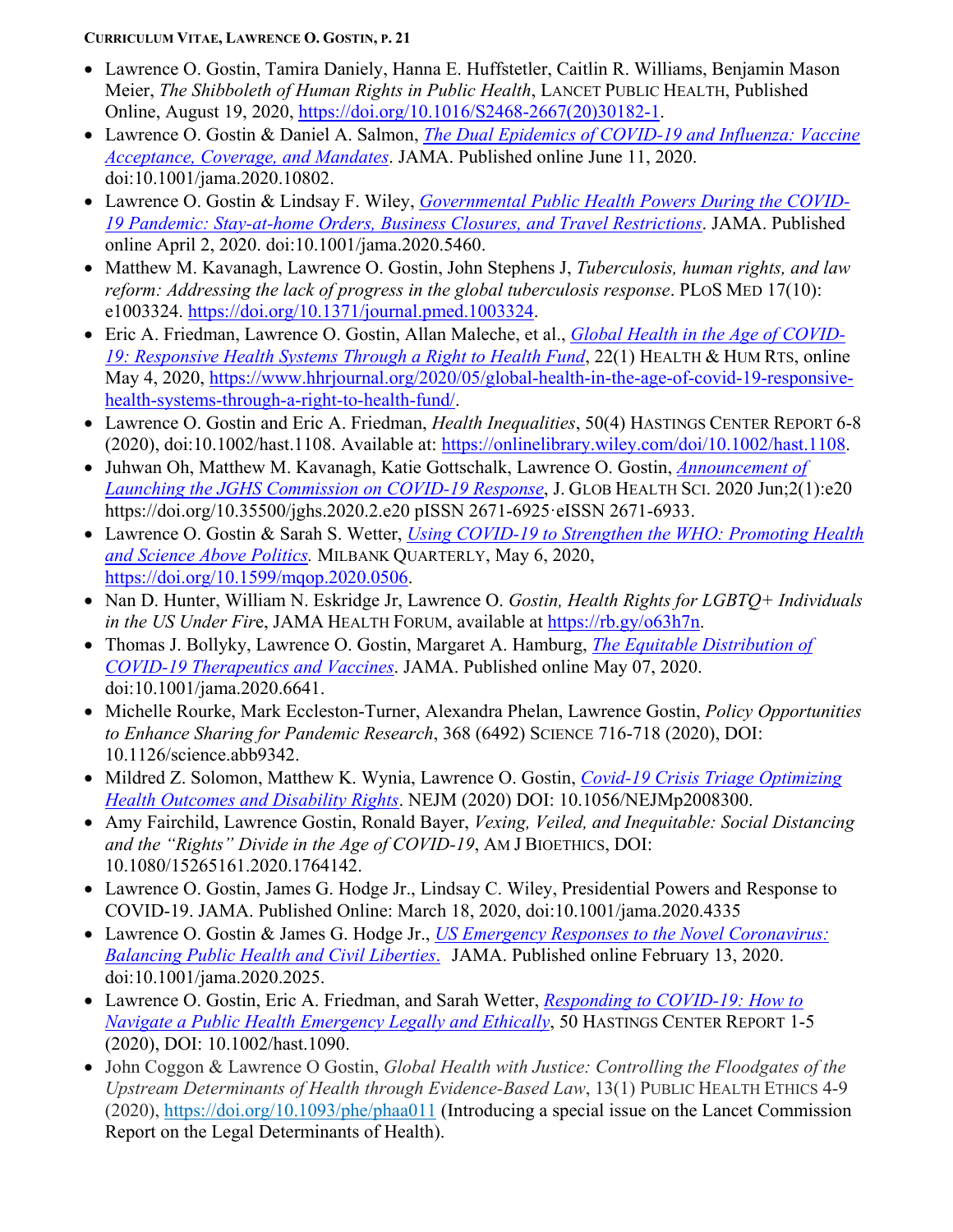- Lawrence O. Gostin, Oyewale Tomori, Suwit Wibulpolprasert, et al. Toward a Common Secure Future: Four Global Commissions in the Wake of Ebola, 13(5) PLOS MED. 1-15 (May 19, 2016), doi:10.1371/journal.pmed.1002042.
- Lawrence O. Gostin, *The Legal Determinants of Health: How Can We Achieve Universal Health Coverage and What Does it Mean?* INT J. HEALTH POLICY MANAG 2020, x(x), 1–4, available at [https://www.ijhpm.com/article\\_3807.html.](https://www.ijhpm.com/article_3807.html)
- Matthew M Kavanagh, Ngozi A Erondu, Oyewale Tomori, Victor J Dzau, Emelda A Okiro, Allan Maleche, Ifeyinwa C Aniebo, Umunya Rugege, Charles B Holmes, Lawrence O Gostin, *Access to Lifesaving Medical Resources for African Countries: COVID-19 Testing and Response, Ethics, and Politics*, LANCET, Online May 7, 2020, [https://doi.org/10.1016/S0140-6736\(20\)31093-X.](https://doi.org/10.1016/S0140-6736(20)31093-X)
- Mildred Z. Solomon, Matthew Wynia, Lawrence O. Gostin, Scarcity in the Covid-19 Pandemic, 50 HASTINGS CENTER REPORT 3 (2020), DOI: 10.1002/HAST.1093.
- Alexandra L. Phelan, Rebecca Katz, Lawrence O. Gostin, *The [Novel Coronavirus Originating](https://jamanetwork.com/journals/jama/fullarticle/2760500) in Wuhan, China: [Challenges for Global](https://jamanetwork.com/journals/jama/fullarticle/2760500) Health Governance*, JAMA. 2020;323(8):709-710. doi:10.1001/jama.2020.1097, Published online January 30, 2020. doi:10.1001/jama.2020.1097.
- Lawrence O. Gostin & Arti K Rai, *[Expanding Access and Reducing Prices for Drugs](https://jamanetwork.com/journals/jama/fullarticle/2762318) to Prevent HIV: [Should Government Enforce Its Patent Rights Against](https://jamanetwork.com/journals/jama/fullarticle/2762318) the Pharmaceutical Industry?* 323(9) JAMA 821–822 (2020), doi:10.1001/jama.2019.22357.
- Lawrence O. Gostin, Alastair J. Wood, Patricia A. Cuff, [Regulating Medicines in a Globalized World](https://jamanetwork.com/journals/jama/article-abstract/2762531?resultClick=1)  With Increased Recognition and [Reliance Among Regulators: A National Academies Report.](https://jamanetwork.com/journals/jama/article-abstract/2762531?resultClick=1) JAMA. Published online March 05, 2020. doi:10.1001/jama.2019.21793.
- Lawrence O. Gostin, *The legal determinants of health: how can we [achieve universal health coverage](https://www.ijhpm.com/article_3807_67f619eb86a38200e6b34a9842e0910c.pdf) and what [does it mean?](https://www.ijhpm.com/article_3807_67f619eb86a38200e6b34a9842e0910c.pdf)* INT J HEALTH POLICY MANAG. (2020), doi:10.34172/ijhpm.2020.64.
- Allyn L Taylor, Roojin Habibi, Gian Luca Burci, Stephanie Dagron, Mark Eccleston-Turner, Lawrence O Gostin, et al., *[Solidarity in the wake of COVID-19: reimagining the International Health](https://www.thelancet.com/journals/lancet/article/PIIS0140-6736(20)31417-3/fulltext)  [Regulations](https://www.thelancet.com/journals/lancet/article/PIIS0140-6736(20)31417-3/fulltext)*. THE LANCET Published June 19, 2020, DOI: [https://doi.org/10.1016/S0140-](https://doi.org/10.1016/S0140-6736(20)31417-3) [6736\(20\)31417-3.](https://doi.org/10.1016/S0140-6736(20)31417-3)
- Kumanan Wilson, Sam Halabi, Lawrence O. Gostin, *The International Health Regulations (2005), the Threat of Populism and the COVID-19 Pandemic*, 16 GLOBALIZATION & HEALTH 70 (2020), [https://doi.org/10.1186/s12992-020-00600-4.](https://doi.org/10.1186/s12992-020-00600-4)
- Lucia Mullen, Christina Potter, Lawrence O. Gostin LO*,* Anita Cicero, Jennifer B. Nuzzo,
- *[An analysis of International Health Regulations Emergency Committees and Public Health](http://gh.bmj.com/cgi/content/full/bmjgh-2020-002502)  [Emergency of International Concern Designations](http://gh.bmj.com/cgi/content/full/bmjgh-2020-002502)*. BMJ GLOBAL HEALTH 2020;**5:**e002502.
- Sanjana J. Ravi, Kelsey Lane, Lucia Mullen, Lawrence O. Gostin, et al., *[The value proposition of the](https://gh.bmj.com/content/5/10/e003648)  [Global Health Security Index,](https://gh.bmj.com/content/5/10/e003648)* BMJ GLOBAL HEALTH 2020; 5:e003648.
- Lawrence O. Gostin, Roojin Habibi, Benjamin Mason Meier, *Has Global Health Law Risen to Meet the COVID-19 Challenge? Revisiting the International Health Regulations to Prepare for Future Threats*, J. LAW, MED & ETHICS (Forthcoming June 2020).
- Roojin Habibi, Gian Luca Burci, Thana de Campos, Danwood Chirwa, Margherita Cinà, Stéphanie Dagron, Mark Eccleston-Turner, Lisa Forman, Lawrence O Gostin, Benjamin Mason Meier, Stefania Negri, Gorik Ooms, Sharifah Sekalala, Allyn Taylor, Alicia Ely Yamin, Steven J Hoffman, *[Don't](https://www.thelancet.com/journals/lancet/article/PIIS0140-6736(20)30373-1/fulltext)  make the International Health Regulations collateral [damage in the 2019-nCoV outbreak,](https://www.thelancet.com/journals/lancet/article/PIIS0140-6736(20)30373-1/fulltext)* LANCET, Published online February 13, 2020.
- David N. Durrheim, Lawrence O. Gostin, Keymanthri Moodley, *[When does a major outbreak](https://www.thelancet.com/pdfs/journals/laninf/PIIS1473-3099(20)30401-1.pdf)  become a Public Health [Emergency of International](https://www.thelancet.com/pdfs/journals/laninf/PIIS1473-3099(20)30401-1.pdf) Concern?* LANCET INFECT DIS 2020, Published Online, May 19, 2020, https://doi.org/10.1016/.
- Danielle N. Poole, Daniel J. Escudero, Lawrence O. Gostin, et al. *Responding to the COVID-19 Pandemic in Complex Humanitarian Crises*, 19(41) INT J. EQUITY HEALTH 19, 41 (2020). [https://doi.org/10.1186/s12939-020-01162-y.](https://doi.org/10.1186/s12939-020-01162-y)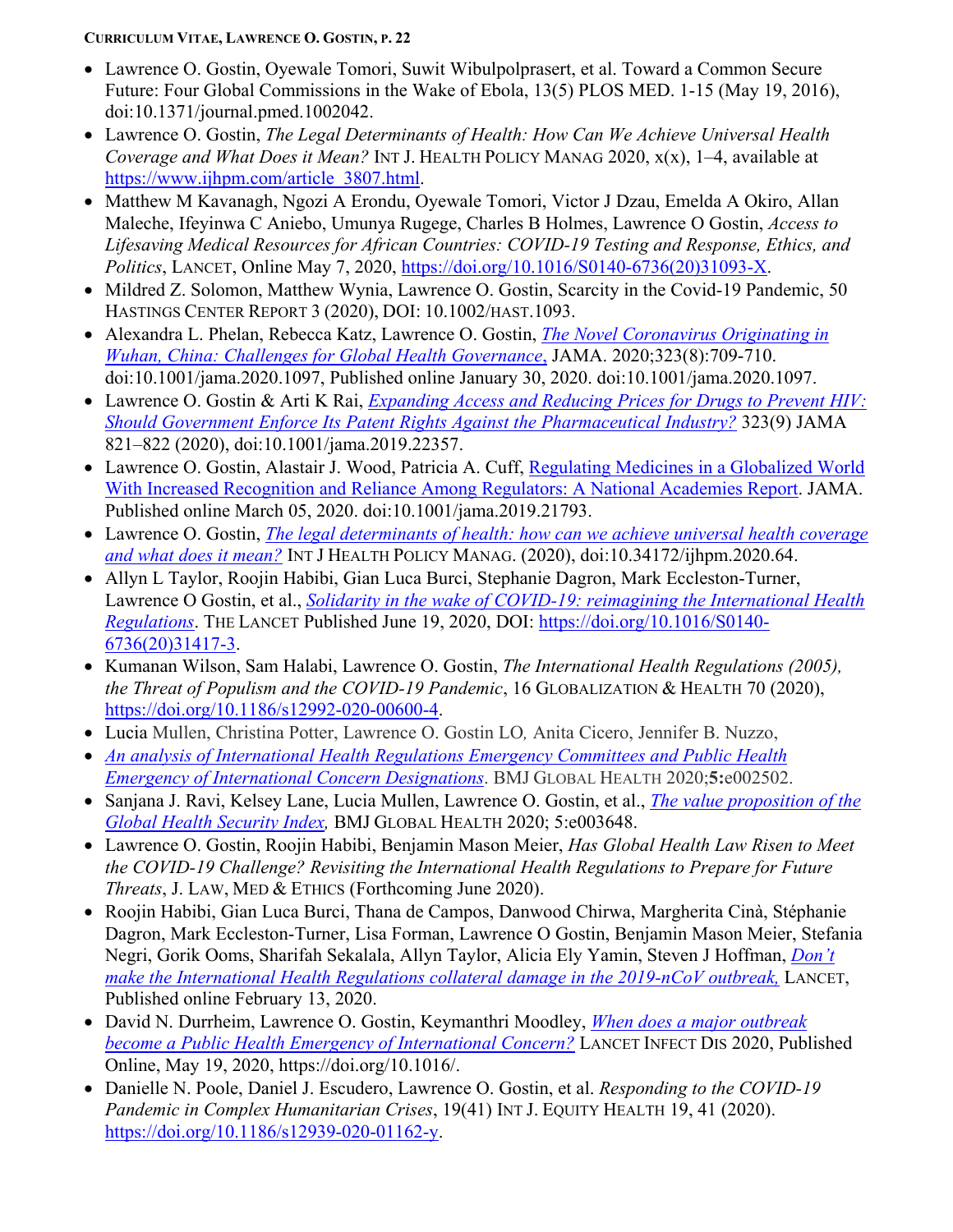- Lawrence O. Gostin, Legal Solutions for Universal [Health Coverage,](https://jamanetwork.com/journals/jama/fullarticle/2760725) 323(6) JAMA 496-497 (2020). doi:10.1001/jama.2019.22235.
- Lawrence O. Gostin, James G. Hodge Jr, Barry R. Bloom, Ayman El-Mohandes, Jonathan Fielding, Peter Hotez, Ann Kurth, Heidi J. Larson, Walter A. Orenstein, Kenneth Rabin, Scott C. Ratzan, Daniel Salmon, *The Public Health Crisis of Under-Immunisation: A Global Plan of Action*, 20 LANCET INFECTIOUS DISEASES e11-e16 (2020), [https://doi.org/10.1016/S1473-3099\(19\)30558-4.](https://doi.org/10.1016/S1473-3099(19)30558-4)
- Lawrence O. Gostin, Hanna Huffstetler, Benjamin Mason Meier, *Human [Rights Education Must](https://www.hhrjournal.org/2020/01/human-rights-education-must-become-central-to-the-health-curriculum/)  Become [Central to the Health](https://www.hhrjournal.org/2020/01/human-rights-education-must-become-central-to-the-health-curriculum/) Curriculum*, HEALTH & HRS J., 6 January 2020, [https://www.hhrjournal.org/2020/01/human-rights-education-must-become-central-to-the-health](https://www.hhrjournal.org/2020/01/human-rights-education-must-become-central-to-the-health-curriculum/)[curriculum/.](https://www.hhrjournal.org/2020/01/human-rights-education-must-become-central-to-the-health-curriculum/)
- Benjamin Mason Meier, Margherita Marianna Cinà, Lawrence O. Gostin, *[Human Rights in](https://www.hhrjournal.org/2020/01/human-rights-in-global-health-governance/) Global Health [Governance](https://www.hhrjournal.org/2020/01/human-rights-in-global-health-governance/)*. HEALTH & HUM RTS J., 13 January 2020, [https://www.hhrjournal.org/2020/01/human-rights-in-global-health-governance/.](https://www.hhrjournal.org/2020/01/human-rights-in-global-health-governance/)
- Lawrence O. Gostin, John T. Monahan, Jenny Kaldor, et al., *The Lancet Commission on Global Health and the Law: The Legal Determinants of Health: Harnessing the Power of Law for Global Health and Sustainable Development*, 393 (10183) THE LANCET P1857-1910 (2019), DOI: [https://doi.org/10.1016/S0140-6736\(19\)30233-8.](https://doi.org/10.1016/S0140-6736(19)30233-8)
- Lawrence O Gostin, Aleksandra Blagojevic, Simon Bland, Mandeep Dhaliwal, Ranieri Guerra, John T Monahan, *Launching the Universal Health [Coverage Legal Solutions Network](https://www.thelancet.com/journals/lancet/article/PIIS0140-6736(19)32221-4/fulltext)*, LANCET, Published September 30, 2019, DOI: [https://doi.org/10.1016/S0140-6736\(19\)32221-4.](https://doi.org/10.1016/S0140-6736(19)32221-4)
- Lawrence O. Gostin, *The Lancet Commission on Global Health Law: The Transformative Power of Law to Advance the Right to Health*, J. GLOB. HEALTH SCI. Published online May 28, 2019, [https://doi.org/10.35500/jghs.2019.1.e29.](https://doi.org/10.35500/jghs.2019.1.e29)
- Lawrence O Gostin, James G Hodge Jr, Barry R Bloom, Ayman El-Mohandes, Jonathan Fielding, Peter Hotez, et al. *The Public Health Crisis [of Underimmunisation: A Global Plan of Action](https://www.thelancet.com/journals/laninf/article/PIIS1473-3099(19)30558-4/fulltext)*, BRIT. MED. J., Published November 6, 2019, DOI: [https://doi.org/10.1016/S1473-3099\(19\)30558-4.](https://doi.org/10.1016/S1473-3099(19)30558-4)
- Benjamin Mason Meir & Lawrence O. Gostin, *Human Rights for Health* A*cross the United Nations (Editorial)*, HEALTH & HUMAN RIGHTS J, published online December 9, 2019, [https://www.hhrjournal.org/2019/12/editorial-human-rights-for-health-across-the-united-nations/.](https://www.hhrjournal.org/2019/12/editorial-human-rights-for-health-across-the-united-nations/)
- Eric A. Friedman, Lawrence O. Gostin, Matthew M. Kavanagh, Mirta Roses Periago, Michael Marmot, Anna Coates, Agnes Binagwaho, Joia Mukherjee, Mushtaque Chowdhury, Tracy Robinson, Valdiléa G. Veloso, Chenguang Wang, Miriam Were, *Putting Health Equity at Heart of Universal Coverage—The Need For National Programmes of Action,* 367 BRIT. MED. J. l5901, doi: [https://doi.org/10.1136/bmj.l5901,](https://doi.org/10.1136/bmj.l5901) (Published 25 October 2019).
- Lawrence O. Gostin, Ibrahim Abubakar, Ranieri Guerra, Sabina F Rashid, Eric A Friedman, Zsuzsanna Jakab, *WHO Takes Action to Promote the Health of Refugees and Migrants,* 393 (10183) THE LANCET 1857-1910, May 18, 2019, DOI: [https://doi.org/10.1016/S0140-6736\(19\)31051-7.](https://doi.org/10.1016/S0140-6736(19)31051-7)
- Matthew M. Kavanagh, Harsha Thirumurthy, Rebecca Katz, Kristie L. Ebi, Chris Beyrer, Jamila Headley, Charles B. Holmes, Chris Collins, & Lawrence O. Gostin, *Ending Pandemics: U.S. Foreign Policy to Mitigate Today's Major Killers, Tomorrow's Outbreaks, and the Health Impacts of Climate Change*, 73 (1) J. INT'L AFFS 1-20 (2019).
- Lawrence O. Gostin, *[WHO Global Action Plan to Promote the Health of Refugees and](https://www.milbank.org/quarterly/articles/who-global-action-plan-to-promote-the-health-of-refugees-and-migrants/?utm_source=Milbank+Email+List&utm_campaign=b078d8a3e4-EMAIL_CAMPAIGN_2018_01_09_COPY_01&utm_medium=email&utm_term=0_dbce9df54c-b078d8a3e4-3863793) Migrants*, MILBANK QUARTERLY, published online July 2019, DOI: 10.1111/1468-0009.12404.
- Jo Vearey, Miriam Orcutt, *Lawrence Gostin, Building Alliances for the Global Governance of Migration and Health*, 366 BRIT. MED. J. l4143 (2019), doi: 10.1136/bmj.l4143.
- Rebecca B. Reingold & Lawrence O. Gostin, State Abortion Restrictions and the New Supreme Court: Women's Access to [Reproductive Health Services,](https://jamanetwork.com/journals/jama/fullarticle/2735678?guestAccessKey=d09a6dde-e21c-41c4-866a-85fe2a074a4d&utm_source=twitter&utm_medium=social_jama&utm_term=2440867676&utm_content=followers-article_engagement-tfl-illustration_medical&utm_campaign=article_alert&linkId=69865399) 322(1) JAMA 21-22 (2019), doi:10.1001/jama.2019.8437.
- Lawrence O. Gostin, *Global Health: Shared Obligations and Mutual Respect*, 85(1) ANNALS OF GLOBAL HEALTH 1–2 (2019), DOI: [https://doi.org/10.5334/aogh.2539.](https://doi.org/10.5334/aogh.2539)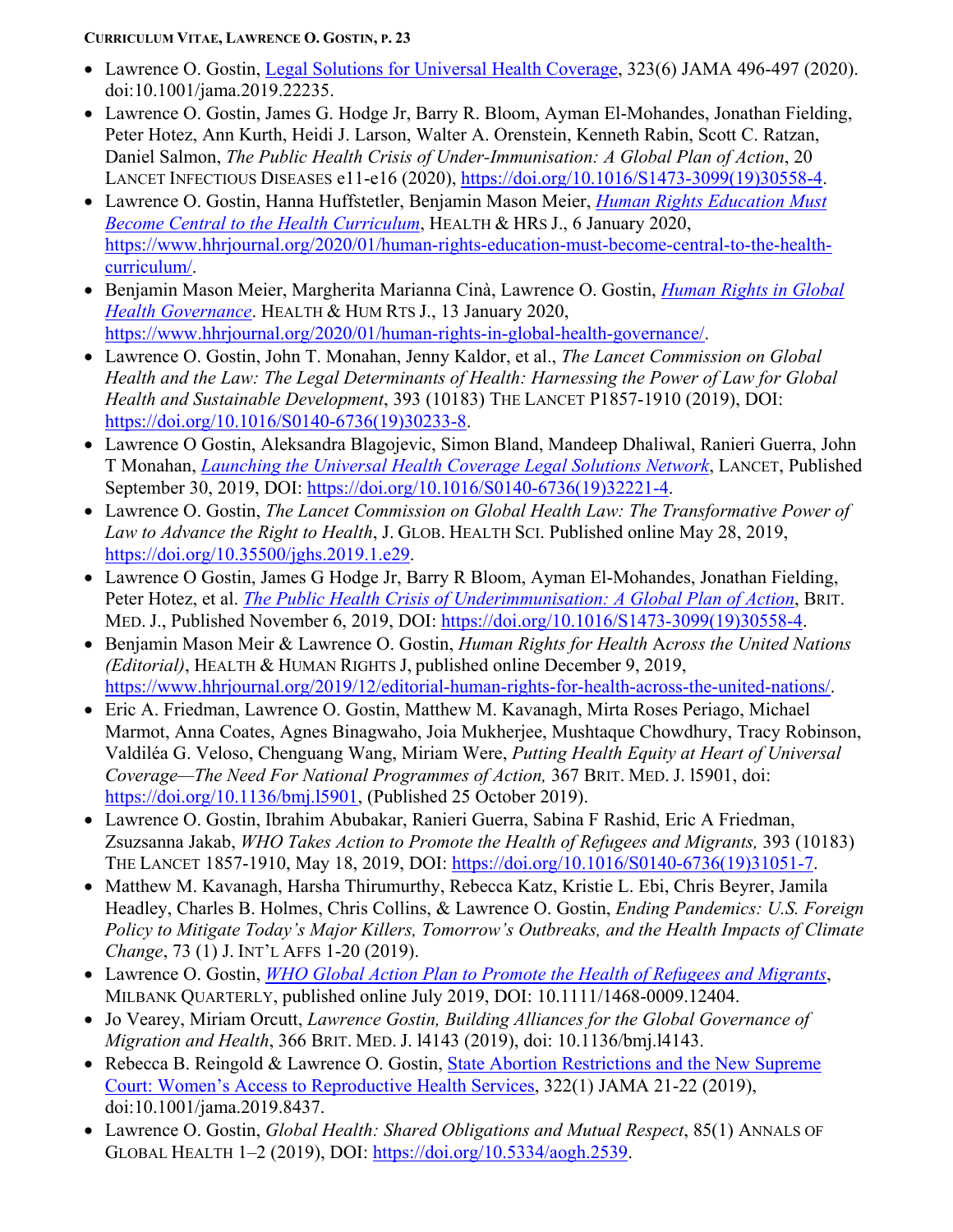- James G. Hodge & Lawrence O. Gostin, *Guiding Industry Settlements of Opioid Litigation*, AM. J. DRUG & ALCOHOL ABUSE, published online June 12, 2019, [https://www.tandfonline.com/doi/full/10.1080/00952990.2019.1618320.](https://www.tandfonline.com/doi/full/10.1080/00952990.2019.1618320)
- John Coggon & Lawrence O. Gostin, *[The Two Most Important Questions](https://academic.oup.com/jpubhealth/advance-article-abstract/doi/10.1093/pubmed/fdz005/5528173?redirectedFrom=fulltext) for Ethical Public Health*, 42(1) JOURNAL OF PUBLIC HEALTH 198-202 (2019), [https://doi.org/10.1093/pubmed/fdz005.](https://doi.org/10.1093/pubmed/fdz005)
- Lawrence O. Gostin, Benjamin M. Meier, Rebekah Thomas, Veronica Magar, Tedros A. Ghebreyesus, *70 Years of Human Rights in Global Health: Drawing [on a Contentious Past to Secure](https://www.thelancet.com/pdfs/journals/lancet/PIIS0140-6736(18)32997-0.pdf)  a [Hopeful Future](https://www.thelancet.com/pdfs/journals/lancet/PIIS0140-6736(18)32997-0.pdf)*, 392 THE LANCET 2731-2735 (2018), http://dx.doi.org/10.1016/ S0140- 6736(18)32997-0.
- Lawrence O. Gostin, Scott C. Ratzan, Barry R. Bloom, *Safe Vaccinations for a Healthy Nation: Increasing US Vaccine Coverage Through Law, Science, and Communication*, 321(20) JAMA 1969- 70 (2019), published online April 19, 2019, [https://jamanetwork.com/journals/jama/fullarticle/10.1001/jama.2019.4270.](https://jamanetwork.com/journals/jama/fullarticle/10.1001/jama.2019.4270)
- Lawrence O. Gostin, *A National Action [Plan to Eliminate Vaccine Preventable Childhood Diseases](https://www.milbank.org/quarterly/articles/a-national-action-plan-to-eliminate-vaccine-preventable-childhood-diseases/?utm_source=Milbank+Email+List&utm_campaign=5e1f911248-EMAIL_CAMPAIGN_2019_06_06_06_27&utm_medium=email&utm_term=0_dbce9df54c-5e1f911248-3863793)*, 97 MILBANK QUART 378-82 (June 2019), DOI: 10.1111/1468-0009.12394.
- Lawrence O. Gostin, Moderated by Justice Chang-fa Lo (Justice, Constitutional Court, Taiwan, ROC), *Global Health Security in an Era of Explosive Pandemic Potential: Roundtable*, 14 ASIAN J OF WTO & INT'L HEALTH LAW & POLICY (AJWH) 267-285 (2019).
- Lawrence O. Gostin, James G. Hodge Jr, Chelsea L. Gulinson, *Supervised Injection Facilities: Legal and Policy Reforms,* 321(8) JAMA 745-746 (2019). doi:10.1001/jama.2019.0095.
- Lawrence Gostin, Alexandra Phelan, Alex Godwin Coutinho, et al., *Ebola in the Democratic Republic of the Congo: Time to Sound a Global Alert?* THE LANCET, Published Online February 4, 2019, http://dx.doi.org/10.1016/ S0140-6736(19)30243-0.
- Lawrence O. Gostin, Neil R. Sircar, and Eric A. Friedman, *Fighting Novel Diseases amidst Humanitarian Crises*, 49(1) HASTINGS CENTER REPORT 6-9 (2019), [https://doi.org/10.1002/hast.970.](https://doi.org/10.1002/hast.970)
- Belinda Reeve & Lawrence O. Gostin, "*Big" Food, Tobacco, and Alcohol: Reducing Industry Influence on Noncommunicable Disease Prevention Laws and Policies*, 8(7) INT J HEALTH POLICY MANAG 450–454 (2019), doi:10.15171/ijhpm.2019.30.
- Roger S. Magnusson, Benn McGrady, Lawrence Gostin, David Patterson, Hala Abou Taleb, *Legal Capacities Required for Prevention and Control of Noncommunicable Diseases*, 97 BULL WORLD HEALTH ORGAN 108-117 (2018), doi: [http://dx.doi.org/10.2471/BLT.18.213777.](http://dx.doi.org/10.2471/BLT.18.213777)
- Lawrence O. Gostin, *Living, Aging, and Dying in Healthy and Just Societies: Life Lessons From my Fathe*r, 97(1) MILBANK QUARTERLY 24-30 (2019), DOI:10.1111/1468-0009.12366.
- Lawrence O. Gostin & Katharina E. Ó Cathaoir, *Lurching from Complacency to Panic in the Fight Against Dangerous Microbes: A Blueprint for a Common Secure Future*, 67 EMORY L.J. 337-396 (2018).
- Lawrence O. Gostin, Matthew M. Kavanagh, Elizabeth Cameron, *Ebola and War in the Democratic Republic of Congo: Avoiding Failure and Thinking Ahead*, 243(3) JAMA 243-45 (2019). doi:*[10.1001/jama.2018.19743](http://jamanetwork.com/article.aspx?doi=10.1001/jama.2018.19743)*.
- Michelle J. Bayefsky & Lawrence O. Gostin, Requiring Human Papilloma Virus Vaccination for School Entry, JAMA Pediatr. Published online December 28, 2018, doi:10.1001/jamapediatrics.2018.4283.
- Matthew M. Kavanaugh & Lawrence O. Gostin, *The World Health Organization's Momentous Struggle to Respond to the AIDS Pandemic*, 108(10) AM. J. PUB HEALTH 1272–73 (2018).
- Lawrence O. Gostin & James G. Hodge Jr, *Substantial Shifts in Supreme Court Health Law Jurisprudence*, JAMA. Published online September 6, 2018, doi:10.1001/jama.2018.12331.
- Lawrence O. Gostin, *HPV Vaccination: A Public Good and a Health Imperative*, 46(2) J. LAW, MED. & ETHICS 511-13 (2018).
- Lawrence O. Gostin, Sam F. Halabi, Kumanan Wilson, *Health Data and Privacy in the Digital Era*, 320(3) JAMA 233-34 (2018), doi:10.1001/jama.2018.8374.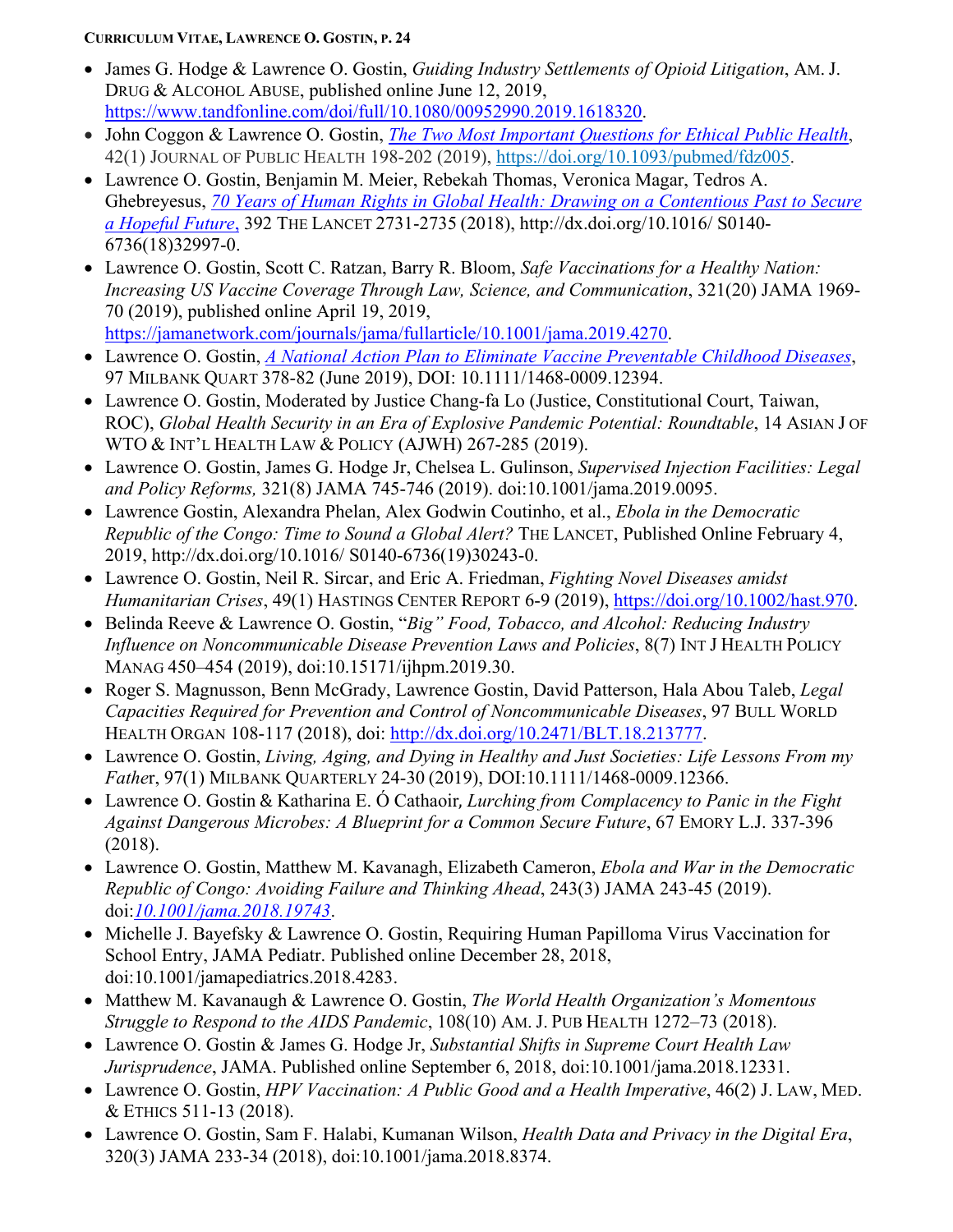- Lawrence O. Gostin, *[A Beautiful Life in a Vibrant Yet Vulnerable City](https://www.milbank.org/quarterly/articles/beautiful-life-vibrant-yet-vulnerable-city/?utm_source=Milbank+Email+List&utm_campaign=5f450ecfb7-EMAIL_CAMPAIGN_2018_01_09&utm_medium=email&utm_term=0_dbce9df54c-5f450ecfb7-3863793)*, 98 (2) MILBANK QUART. 239- 243 (2018).
- Lawrence O. Gostin & Sarah Duranske, *The Second Amendment: A [Well-Regulated Firearms](https://jamanetwork.com/journals/jama/fullarticle/2676544) [Environment](https://jamanetwork.com/journals/jama/fullarticle/2676544)*, 319(17) JAMA 1763-64 (2018), doi:*[10.1001/jama.2018.4044](http://jamanetwork.com/article.aspx?doi=10.1001/jama.2018.4044)*.
- Lawrence O. Gostin & Sarah Duranske, *[Gun Regulation: Room For Action](https://www.healthaffairs.org/do/10.1377/hblog20180323.730582/full/) Even After Heller*, HEALTH AFFAIRS BLOG, March 24, 2018, DOI: 10.1377/hblog20180323.730582.
- Lawrence O. Gostin, Sibel Ozcelik, Sarah Duranske & Eric A. Friedman, *More Effective Gun Regulation: A Question of Political Will, Not Legal Space*, BLOOMBERG LAW, March 28, 2018, available at: [https://www.bna.com/effective-gun-regulation-n57982090539/.](https://www.bna.com/effective-gun-regulation-n57982090539/)
- Rebecca B. Reingold & Lawrence O. Gostin, *Banning Abortion in Cases of Down Syndrome: Important Lessons for Advances in Genetic Diagnosis,* JAMA. Published online May 18, 2018. doi:10.1001/jama.2018.6118.
- Friends of the UN HLM on NCDs, *The How: A Message for The UN High-Level Meeting on NCDs*, THE LANCET, Published Online June 28, 2018, *DOI: [https://doi.org/10.1016/S0140-6736\(18\)31475-](https://doi.org/10.1016/S0140-6736(18)31475-2) [2.](https://doi.org/10.1016/S0140-6736(18)31475-2)*
- Lawrence O. Gostin, *Language, Science, and Politics: The Politicization of Public Health*, 319 (6) JAMA 541-542 (2018), doi:10.1001/jama.2017.21763.
- Lawrence O. Gostin, *Tackling Obesity and Disease: The Culprit Is Sugar; the Response Is Legal Regulation* 48(1) HASTINGS CENTER REPORT 5-7 (January/February 2018), DOI: 10.1002/hast.804.
- Sarah A. Roache, Charles Platkin, Lawrence O. Gostin, Cara Kaplan, *Big Food and Soda Versus Public Health: Industry Litigation Against Local Government Regulations to Promote Healthy Diets*, 45 FORDHAM URB. L.J. 1051-89 (2018), available at: [https://ir.lawnet.fordham.edu/ulj/vol45/iss4/4.](https://ir.lawnet.fordham.edu/ulj/vol45/iss4/4)
- Kolitha Wickramage, Lawrence O. Gostin, Eric Friedman, Phusit Prakongsai, Rapeepong Suphanchaimat, Charles Hui, Patrick Duigan, Eliana Barragan, David Harper, *Missing: Where Are the Migrants in Pandemic Influenza Preparedness Plans?* HEALTH HUMAN RIGHTS, online May 31, 2018, available at: [https://www.hhrjournal.org/2018/05/missing-where-are-the-migrants-in](https://www.hhrjournal.org/2018/05/missing-where-are-the-migrants-in-pandemic-influenza-preparedness-plans/)[pandemic-influenza-preparedness-plans/.](https://www.hhrjournal.org/2018/05/missing-where-are-the-migrants-in-pandemic-influenza-preparedness-plans/)
- Lawrence O. Gostin, *China's "New" Silk Road: Promise or Peril for Health, Development, and Human Rights?* 360 BRIT. MED. J. k816, doi: 10.1136/bmj.k816 (Published 22 February 2018).
- Lawrence O. Gostin Eric A. Friedman Oyebanji Filani Wang Chenguang, *[China's Grand](https://www.healthaffairs.org/do/10.1377/hblog20180327.739726/full/) Idea For The 21st Century: Will [The New Silk Road Transform Global Health Assistance?](https://www.healthaffairs.org/do/10.1377/hblog20180327.739726/full/)* HEALTH AFFS. April 3, 2018, 10.1377/hblog20180327.739726.
- Lawrence O. Gostin, *Mandatory Vaccination: Understanding the Common Good in the Midst of the Global Polio Eradication Campaign*, ISRAEL JOURNAL OF HEALTH POLICY RESEARCH (2018) 7:4 DOI 10.1186/S13584-017-0198-4.
- Lawrence O. Gostin, James G. Hodge Jr, Sarah A. Wetter, *Enforcing Federal Drug Laws in States Where Medical Marijuana Is Lawful*, 319(14 JAMA 1435-36 (2018), doi:10.1001/jama.2018.1083.
- Benjamin Mason Meier, Hanna Huffstetler, Lawrence O. Gostin, *[Human Rights](https://blogs.shu.edu/ghg/2018/03/15/human-rights-in-global-health-governance/) in Global Health [Governance](https://blogs.shu.edu/ghg/2018/03/15/human-rights-in-global-health-governance/)*, 12 GLOBAL HEALTH GOVERNANCE 4-10 (2018).
- Belinda Bennett, I. Glenn Cohen, Sara E. Davies, Lawrence O. Gostin, Peter S. Hill, Aditi Mankad, *Future-Proofing Global Health: Governance of Priorities*, GLOBAL PUBLIC HEALTH: INTERNATIONAL J. RESEARCH, POLICY & PRACTICE. Published online: 8 March 2018, pp. 519-27, [https://doi.org/10.1080/17441692.2017.1296172.](https://doi.org/10.1080/17441692.2017.1296172)
- Lawrence O. Gostin, Roger S. Magnusson, Rudiger Krech, David W. Patterson, Steven A. Solomon, Derek Walton, Gian Luca Burci, Katharina E. Ó Cathaoir, Sarah A. Roache, Marie-Paule Kieny, *Advancing the Right to Health: The Vital Role of Law*, 107(11) AM. J. PUBLIC HEALTH 1755-56 (2017), DOI: 10.2105/AJPH.2017.304077.
- Yulia Blomstedt, Zulfiqar A. Bhutta, Johan Dahlstrand, Friberg, Lawrence O. Gostin, Måns Nilsson, Nelson K. Sewankambo, Göran Tomson, Tobias Alfvén, *Partnerships for Child [Health: Capitalising](http://www.bmj.com/content/360/bmj.k125)*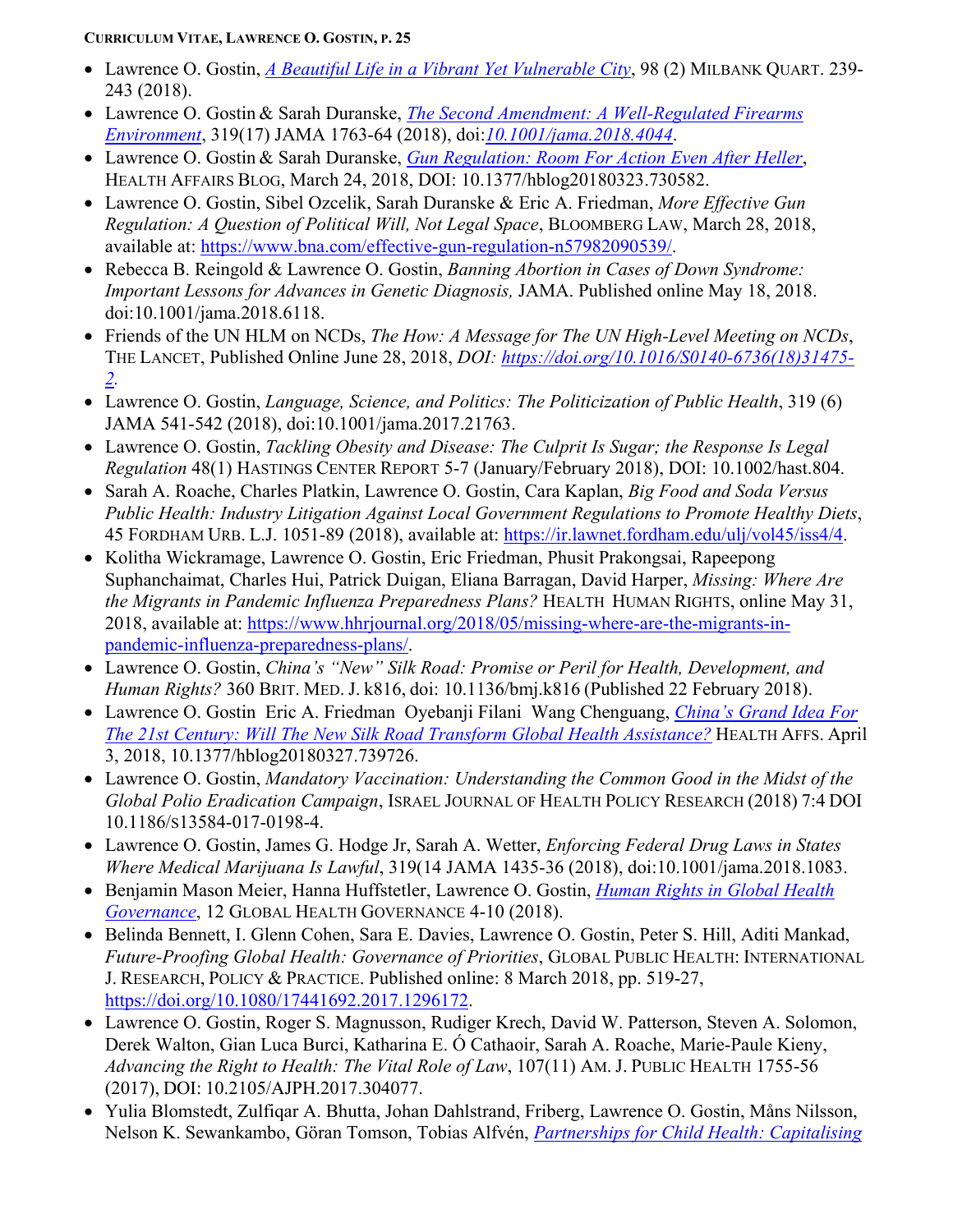*on Links Between the [Sustainable Development Goals](http://www.bmj.com/content/360/bmj.k125)*, BRIT. MED. J. 2018;360:k125 doi: 10.1136/bmj.k125 (Published 23 January 2018).

- Lawrence O. Gostin, Roger S. Magnusson, Rudiger Krech, David W. Patterson, Steven A. Solomon, Derek Walton, Gian Luca Burci, Katharina O<sup>'</sup> Cathaoir, Sarah A. Roache, Marie-Paule Kieny, *Advancing the Right to Health—The Vital Role of Law*, 107(11) AM. J. PUB. HEALTH 1755-56 (2017), DOI: 10.2105/AJPH.2017.304077.
- Lawrence O. Gostin, *The "Great" Generation and [a Not-So-Great Health System](https://www.milbank.org/quarterly/articles/great-generation-not-great-health-system/)*, 95(4) MILBANK QUART. 698-701 (Dec. 2017), https://doi.org/10.1111/1468-0009.12292.
- Lawrence O Gostin, Mary Clare DeBartolo, Rebecca Katz, *The Global Health Law Trilogy: Towards a Safer, Healthier, and Fairer World*, 390(10105) THE LANCET 1918-26 (October 21, 2017), DOI: https://doi.org/10.1016/S0140-6736(17)31261-8.
- Lawrence O. Gostin, *[Our Shared Vulnerability to Dangerous Pathogens](https://academic.oup.com/medlaw/article/doi/10.1093/medlaw/fwx016/3737660/Our-Shared-Vulnerability-to-Dangerous-Pathogens?guestAccessKey=91d0975c-1749-428a-8f8a-8d4a5aa98287)*, MEDICAL LAW REVIEW, 1- 15 (2017). doi:10.1093/medlaw/fwx016.
- Lawrence O. Gostin & Eric A. Friedman, *Reimagining WHO: Leadership and Action for a New Director-General*, 389 LANCET 755–59 (2017), http://dx.doi.Org/10.1016/ S0140-6736(17)30203-9.
- Lawrence O. Gostin, James G. Hodge Jr., Sarah A. Noe, *Reframing the Opioid Epidemic as a National Emergency*, 318(16) JAMA 1539-40 (2017), doi:10.1001/jama.2017.13358.
- Lawrence O. Gostin & James G. Hodge Jr., *Reforming Federal Public Health Powers: Responding to National and Global Threats*, JAMA, Published Online: February 16, 2017, doi:10.1001/jama.2017.1021.
- Alexandra L. Phelan & Lawrence O. Gostin, [Law as a Fixture Between the One Health](https://ssrn.com/abstract=3066797) Interfaces of [Emerging Diseases,](https://ssrn.com/abstract=3066797) 111 TRANS R SOC TROP MED HYG 241–243 (2017), doi:10.1093/trstmh/trx044.
- Lawrence O. Gostin, *[The World Health Organization's Ninth](https://www.milbank.org/quarterly/articles/world-health-organizations-ninth-director-general-leadership-tedros-adhanom/) Director-General: The Leadership of [Tedros Adhanom,](https://www.milbank.org/quarterly/articles/world-health-organizations-ninth-director-general-leadership-tedros-adhanom/)* 95(3) MILBANK QUARTERLY 1-5 (2017).
- Lawrence O. Gostin, *["America First": Prospects for Global Health](https://www.milbank.org/quarterly/articles/america-first-prospects-global-health/)*, 95(2) MILBANK QUARTERLY 224-28 (2017).
- Lawrence O. Gostin & Eric A. Friedman, Global Health: *A [Pivotal Moment Of Opportunity and](http://content.healthaffairs.org/content/36/1/159.abstract?etoc)  [Peril,](http://content.healthaffairs.org/content/36/1/159.abstract?etoc)* 36 Health Affairs 159-165 (2017); doi:10.1377/hlthaff.2016.1492.
- Sarah A. Roache & Lawrence O. Gostin, *The Untapped Power of Soda Taxes: Incentivizing Consumers, Generating Revenue, and Altering Corporate Behavior*, 6 INT. J. HEALTH POLICY & MANAG. 1-5 (2017), doi 10.15171/ijhpm.2017.69.
- Sarah A. Roache & Lawrence O. Gostin, *Tapping the power of soda taxes: a call for multidisciplinary research and broad-based advocacy coalitions – A response to the recent commentaries*, INT J HEALTH POLICY MANAG. (2018), doi:10.15171/ijhpm.2018.30.
- Alexandra L. Phelan & Lawrence O. Gostin, *Flu, Floods, and Fire: Ethical Public Health Preparedness*, 47(3) HASTINGS CENTER REPORT 46-47 (2017).
- Lawrence O. Gostin & Ana Ayala, *[Global Health Security in an Era](http://jnslp.com/2017/01/18/global-health-security-era-explosive-pandemic-potential/) of Explosive Pandemic [Potential](http://jnslp.com/2017/01/18/global-health-security-era-explosive-pandemic-potential/)*, 9 J. NATIONAL SECURITY LAW & POLICY 53-80 (2017).
- Lawrence O. Gostin, *Hunger, Health, and Compassion*, 317(19) JAMA 1939-40 (2017), doi:10.1001/jama.2017.5336.
- Lawrence O. Gostin & Katharina Eva Ó Cathaoir, *Presidential Immigration Policies: Endangering Health & Wellbeing?* 317(16) JAMA 1617-18 (2017), doi:10.1001/jama.2017.3794.
- Lawrence O. Gostin, *2016: The Year of the Soda Tax*, 95(1) MILBANK QUART. 19-23 (2017), doi: 10.1111/1468-0009.12240.
- Lawrence O. Gostin, *[Best Evidence Aside: Why Trump's](http://onlinelibrary.wiley.com/doi/10.1002/hast.681/full) Executive Order Makes America Less [Healthy](http://onlinelibrary.wiley.com/doi/10.1002/hast.681/full)*, 47(2) HASTINGS CENTER REPORT 5-6 (March/April, 2017), doi: 10.1002/hast.681.
- James G. Hodge, Jr. & Lawrence O. Gostin, Revamping the [US Federal Common Rule:](http://bit.ly/2lGY2Y3) Modernizing [Human Participant Research Regulations,](http://bit.ly/2lGY2Y3) 317(15) JAMA 1521-22 (2017), doi:10.1001/jama.2017.1633.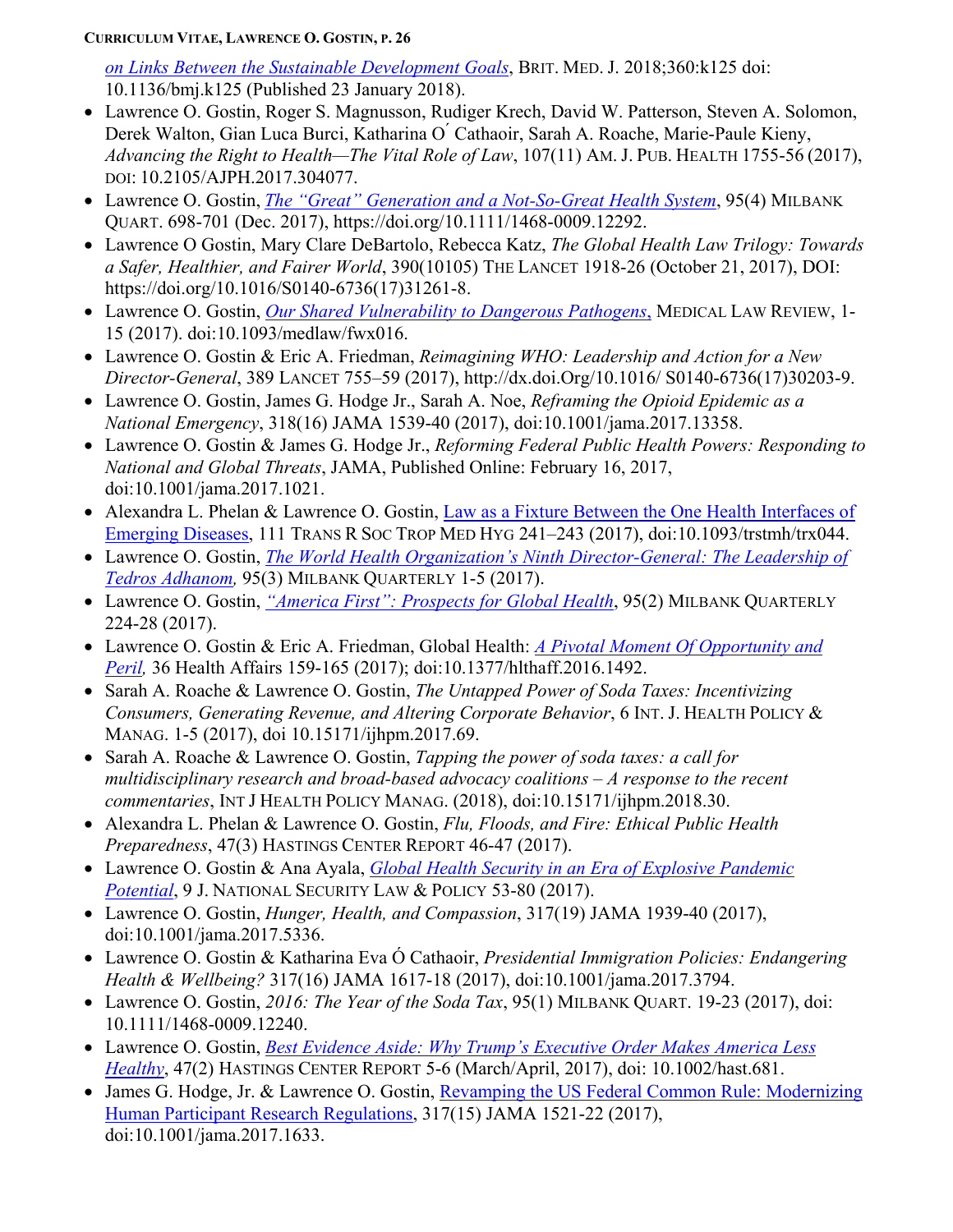- Gian Luca Burci & Lawrence O. Gostin, *Privatized Pharmaceutical Innovation vs Access to Essential Medicines: A Global Framework for Equitable Sharing of Benefits*, 317(5) JAMA 473-474 (2017), doi:10.1001/jama.2016.17994.
- Belinda Bennett, I. Glenn Cohen, Sara E. Davies, Lawrence O. Gostin, Peter S. Hill, Aditi Mankad & Alexandra L. Phelan, *[Future-proofing Global Health: Governance of Priorities](http://www.tandfonline.com/doi/full/10.1080/17441692.2017.1296172)*, GLOBAL PUBLIC HEALTH 1-9. Published online: March 8, 2017, [http://dx.doi.org/10.1080/17441692.2017.1296172.](http://dx.doi.org/10.1080/17441692.2017.1296172)
- Lawrence O. Gostin, *[Imagining Global Health with Justice](http://ssrn.com/abstract=2910039)*, 39(2) DALHOUSIE LAW JOURNAL 355- 375 (2016).
- Lawrence O. Gostin, Hala Abou-Taleb, Sarah A. Roach, Ala Alwan, *[Legal Priorities For Prevention](http://www.sciencedirect.com/science/article/pii/S003335061630381X)  [Of Non-Communicable Diseases: Innovations from WHO's Eastern](http://www.sciencedirect.com/science/article/pii/S003335061630381X) Mediterranean Region*, 144 PUBLIC HEALTH 4–12 (2017), [http://dx.doi.org/10.1016/j.puhe.2016.11.001.](http://dx.doi.org/10.1016/j.puhe.2016.11.001)
- James G. Hodge, Jr., Lawrence O. Gostin, Wendy E. Parmet, Jennifer B. Nuzzo, and Alexandra Phelan, *[Federal Powers to Control Communicable Conditions: Call for Reforms to Assure](http://online.liebertpub.com/toc/hs/0/0) National [Preparedness and Promote Global Security](http://online.liebertpub.com/toc/hs/0/0)*, 15(1) HEALTH SECURITY 1-4 (2017), DOI:10.1089/hs.2016.0114.
- Lawrence O. Gostin, Eric A. Friedman, Paulo Buss, Mushtaque Chowdhury, Anand Grover, et al., *[The Next WHO Director-General's Highest Priority: A Global Treaty](http://www.thelancet.com/pdfs/journals/langlo/PIIS2214-109X(16)30219-4.pdf) on the Human Right to Health*, The Lancet Global Health 4 (2016) pp. e890-e892, doi: [http://dx.doi.org/10.1016/S2214-](http://dx.doi.org/10.1016/S2214-109X(16)30219-4) [109X\(16\)30219-4.](http://dx.doi.org/10.1016/S2214-109X(16)30219-4)
- Lawrence O. Gostin, Oyewale Tomori, Suwit Wibulpolprasert, et al. *[Toward a Common Secure](http://journals.plos.org/plosmedicine/article?id=10.1371/journal.pmed.1002042)  Future: [Four Global Commissions](http://journals.plos.org/plosmedicine/article?id=10.1371/journal.pmed.1002042) in the Wake of Ebola*, 13(5) PLOS MED. 1-15 (May 19, 2016), doi:10.1371/journal.pmed.1002042.
- Lawrence O. Gostin & Rebecca Katz, *The International [Health Regulations: The Governing](http://www.milbank.org/uploads/documents/The_Governing_Framework_for_GlobalHealth_Security.pdf)  Framework for [Global Health Security](http://www.milbank.org/uploads/documents/The_Governing_Framework_for_GlobalHealth_Security.pdf)*, 94 (2) MILBANK QUART. 264-313 (2016), available at [http://papers.ssrn.com/sol3/papers.cfm?abstract\\_id=2779092.](http://papers.ssrn.com/sol3/papers.cfm?abstract_id=2779092)
- Lawrence O. Gostin, David A. Hyman, Peter D. Jacobson, *[The Affordable Care Act: Moving](http://ssrn.com/abstract=2881549)  [Forward in the Coming Years](http://ssrn.com/abstract=2881549)*, JAMA, Published online Nov. 28, 2016, doi:10.1001/jama.2016.18908.
- Lawrence O. Gostin, *"Big [Food" is Making](http://www.milbank.org/quarterly/articles/big-food-making-america-sick/) America Sick,* 94(3) MILBANK QUART. 480–84 (2016), doi: 10.1111/1468-0009.12209.
- Lawrence O. Gostin, *A Very Long Journey: A Decade's Quest for Quarantine Regulations*, 94(4) MILBANK QUART. 724-28 (2016).
- Sarah A. Roach, Lawrence O. Gostin, Eduardo Bianco Fonsalia, *Trade, Investment, and Tobacco: Philip Morris v Uruguay*, 316(20) JAMA 2085-86 (2016).
- Women's Health and Abortion Rights: Whole Woman's Health v Hellerstedt, 316(9) JAMA 925-26 (2016), doi:10.1001/jama.2016.11074.
- Lawrence O. Gostin & James G. Hodge Jr., *Zika Virus and Global [Health Security](http://ssrn.com/abstract=2841697)*, 16(10) LANCET INFECTIOUS DISEASES 1099–1100 (October 2016), DOI: [http://dx.doi.org/10.1016/S1473-](http://dx.doi.org/10.1016/S1473-3099(16)30332-2) [3099\(16\)30332-2.](http://dx.doi.org/10.1016/S1473-3099(16)30332-2)
- Lawrence O. Gostin, *"Big Food" is Making America Sick*, 94(3) MILBANK QUART. 480-84 (2016), doi:10.1111/1468-0009.12209.
- Lawrence O. Gostin, *Politics and Public Health: The Flint Drinking Water Crisis*, 46(4) HASTINGS CENTER REPORT 5-6 (July/August 2016).
- Sean E. Bland, Jeffrey S. Crowley, Lawrence O. Gostin, *[Strategies for Health System Innovation](http://jama.jamanetwork.com/mobile/article.aspx?articleID=2532230)  [After Gobeille v Liberty Mutual Insurance Company](http://jama.jamanetwork.com/mobile/article.aspx?articleID=2532230)*, 316(6) JAMA 581-582 (2016), doi:10.1001/jama.2016.8293.
- Daniel Lucey & Lawrence O. Gostin, *A Yellow Fever Epidemic: A New Global Health Emergency?* JAMA, published on line May 9, 2016, available at [http://jama.jamanetwork.com/data/Journals/JAMA/0/jvp160066.pdf.](http://jama.jamanetwork.com/data/Journals/JAMA/0/jvp160066.pdf)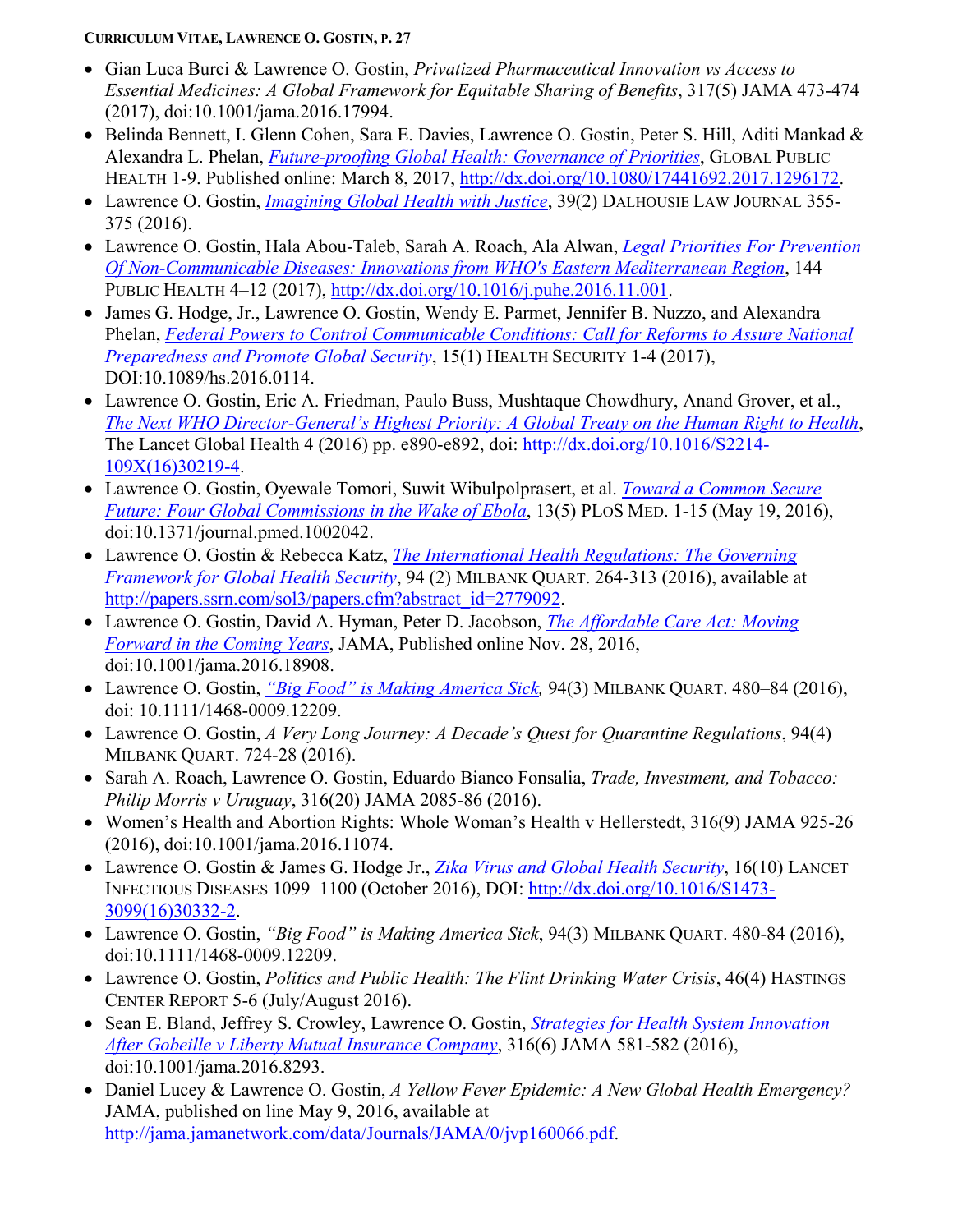- Lawrence O. Gostin & James G. Hodge, *[Is the United States Prepared for a Major Zika Virus](http://jama.jamanetwork.com/article.aspx?articleid=2514046) [Outbreak?,](http://jama.jamanetwork.com/article.aspx?articleid=2514046)* 315(22) JAMA 2395-96. doi:10.1001/jama.2016.4919 (2016).
- Daniel R. Lucey & Lawrence O. Gostin, [The Emerging Zika Pandemic: Enhancing Preparedness,](http://papers.ssrn.com/sol3/papers.cfm?abstract_id=2734133) 315(9) JAMA 865-86 (2016) (>60K downloads from JAMA website).
- Lawrence O. Gostin, Carmen C. Mundaca-Shah, Patrick W. Kelley, *[Neglected Dimensions of Global](http://jama.jamanetwork.com/article.aspx?articleID=2505286&utm_source=Silverchair_Information_Systems&utm_campaign=Thursday_March_24_2016&utm_content=olf&cmp=1&utm_medium=email)  [Security: The Global Health Risk Framework Commission](http://jama.jamanetwork.com/article.aspx?articleID=2505286&utm_source=Silverchair_Information_Systems&utm_campaign=Thursday_March_24_2016&utm_content=olf&cmp=1&utm_medium=email)*, 315(14) JAMA 1451-52 (2016).
- Eric A. Friedman & Lawrence O. Gostin, *[The United Nations Sustainable Development Goals:](http://www.gpprspring.com/sdg)  Achieving the Vision [of Global Health with Justice](http://www.gpprspring.com/sdg)*, 21(1) GEORGETOWN PUBLIC POLICY REVIEW (Spring 2016).
- Lawrence O. Gostin, *Global Health Security: Four Global Commissions*, 94(1) MILBANK QUART. 34- 38 (2016).
- Kenneth W. Lin & Lawrence O. Gostin, *A Public [Health Framework for Screening Mammography:](http://papers.ssrn.com/sol3/papers.cfm?abstract_id=2723384)  [Evidence-Based Versus Politically Mandated Care](http://papers.ssrn.com/sol3/papers.cfm?abstract_id=2723384)*, 315(10) JAMA 977-78 (2016).
- Lawrence O. Gostin & Anna E. Roberts, *[Physician Assisted Dying: A Turning Point?](http://papers.ssrn.com/sol3/papers.cfm?abstract_id=2723458)*, 315(3) JAMA 249-250 (2016).
- Alexandra Phelan & Lawrence O. Gostin, *[The Human Rights Dimensions of Zika,](https://academicimpact.un.org/content/human-rights-dimensions-zika?platform=hootsuite)* UNITED NATIONS ACADEMIC IMPACT (April 4, 2016).
- Lawrence O. Gostin: *Lead in the Water: A Tale [of Social and Environmental Injustice](https://newsatjama.jama.com/2016/04/13/jama-forum-lead-in-the-water-a-tale-of-social-and-environmental-injustice/)*, JAMA Forum, published online on April 13, 2016.
- Lawrence O. Gostin, *The FDA's E-Cigarette Rule Isn't Enough: [Tougher Measures Are Needed](http://www.usnews.com/opinion/articles/2016-05-06/curbing-e-cigarettes-and-tobacco-use-would-be-obamas-real-moonshot) To [Truly Limit Tobacco Use And Save Millions](http://www.usnews.com/opinion/articles/2016-05-06/curbing-e-cigarettes-and-tobacco-use-would-be-obamas-real-moonshot) Of Lives*, US NEWS & WORLD REPORT, May 6, 2016.
- Rebecca Dittrich, Leonardo Cubillos, Lawrence Gostin, Kalipso Chalkidou, Ryan Li, *[The](http://dx.doi.org/10.1080/23288604.2016.1124167)  International Right to Health: What Does It Mean in Legal Practice [and How Can It Affect Priority](http://dx.doi.org/10.1080/23288604.2016.1124167)  Setting [for Universal Health Coverage?](http://dx.doi.org/10.1080/23288604.2016.1124167)*, 2(1) HEALTH SYSTEMS & REFORM 23-31 (2016), [http://dx.doi.org/10.1080/23288604.2016.1124167.](http://dx.doi.org/10.1080/23288604.2016.1124167)
- Lawrence O. Gostin & Eric A. Friedman, *[The Sustainable Development Goals: One-Health](http://papers.ssrn.com/sol3/papers.cfm?abstract_id=2706788) in the World's [Development Agenda](http://papers.ssrn.com/sol3/papers.cfm?abstract_id=2706788)*, 314 (24) JAMA 2617-18 (2015).
- Lawrence O Gostin, Mary C DeBartolo, Eric A Friedman, *[The International Health Regulations 10](http://ssrn.com/abstract=2697105)  years on: the governing [framework for global health security](http://ssrn.com/abstract=2697105)*, 386 THE LANCET 2222-26 (2015).
- Lawrence O. Gostin & Eric A. Friedman, *A Retrospective and Prospective Analysis of the west African Ebola Virus Disease Epidemic: Robust National Health Systems at the Foundation and an Empowered WHO at the Apex*, 385 THE LANCET 1902-1909 (May 9, 2015), DOI: http://dx.doi.org/10.1016/S0140-6736(15)60644-4, available at [http://www.thelancet.com/journals/lancet/article/PIIS0140-6736\(15\)60644-4/abstract](http://www.thelancet.com/journals/lancet/article/PIIS0140-6736(15)60644-4/abstract) and at [http://ssrn.com/abstract=2604976.](http://ssrn.com/abstract=2604976)
- Lawrence O. Gostin & Anna E. Roberts*, Forced [Migration, The Human Face of a Health Crisis](http://ssrn.com/abstract=2695422)*, 314(20) JAMA 2125-26 (2015).
- Lawrence O. Gostin, *The Politics [of Global Health Security](http://www.thelancet.com/pdfs/journals/lancet/PIIS0140-6736(15)01059-4.pdf)* (Book Review), 386 THE LANCET 2134- 35 (Nov. 28, 2015).
- Lawrence O. Gostin*, A Tale of Two Diseases: Mental Illness and HIV/AIDS*, 93(4) MILBANK QUART. 687-90 (December 2015).
- Eric A. Friedman & Lawrence O. Gostin, *Imagining Global Health with Justice: In Defense of the Right to Health*, 23(4) HEALTH CARE ANALYSIS (2015) (Special Issue: Global Health Justice), DOI: 10.1007/s10728-015-0307-x, available at [http://papers.ssrn.com/sol3/papers.cfm?abstract\\_id=2686296.](http://papers.ssrn.com/sol3/papers.cfm?abstract_id=2686296)
- Shawn H.E Harmon, Lawrence Gostin, Liz Grant, et al., *Imagining Global health with Justice: Ebola, Impoverished People and Health Systems* (Keynote address by Lawrence Gostin, the University of Edinburgh, Scotland), 15 MED. LAW INT'L 3-18 (2015)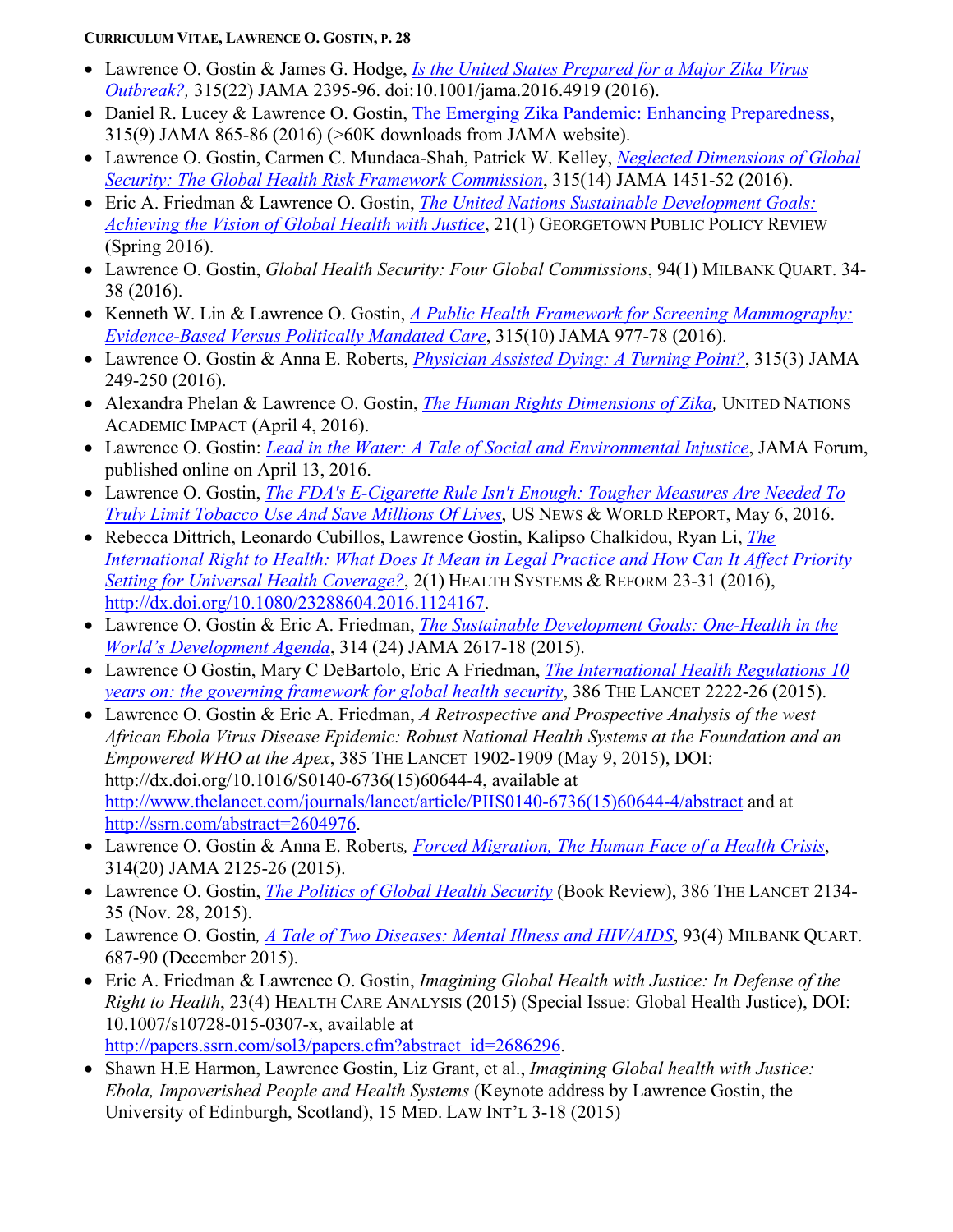- Lawrence O. Gostin & Daniel Lucey, *Middle East Respiratory Syndrome: A Global Health Challenge*, 314(8) JAMA 771-72 (2015), available at <http://ssrn.com/abstract=2620235> and [http://jama.jamanetwork.com/article.aspx?articleID=2338303.](http://jama.jamanetwork.com/article.aspx?articleID=2338303)
- Harald Schmidt, Lawrence O. Gostin, Ezekiel J Emanuel, *Public [Health, Universal Health Coverage,](http://papers.ssrn.com/sol3/papers.cfm?abstract_id=2625208)  [and Sustainable Development Goals: Can They Coexist?](http://papers.ssrn.com/sol3/papers.cfm?abstract_id=2625208)* 386 (9996) THE LANCET 928-930 (2015).
- Lawrence O. Gostin, *The Americans With Disabilities Act at 25: The Highest Expression of American Values*, 313(22) JAMA 2231-35 (2015), available at [http://ssrn.com/abstract=2617730.](http://ssrn.com/abstract=2617730)
- Rebecca B. Reingold & Lawrence O. Gostin, *Sexual Assaults Among University Students: Prevention, Support, and Justice*, 314(5) JAMA 447-48 (2015), available at [http://ssrn.com/abstract=2640167.](http://ssrn.com/abstract=2640167)
- Lawrence O. Gostin, Mary C. DeBartolo, Daniel Hougendobler, *King v Burwell: Subsidizing US Health Insurance for Low- and Middle-Income Individuals*, 314(4) JAMA 333-34 (2015), available at [http://ssrn.com/abstract=2631080.](http://ssrn.com/abstract=2631080)
- Lawrence O. Gostin, *The Future of the World Health Organization: Lessons Learned From Ebola*, 93(3) MILBANK QUART. 475-79 (2015).
- Lawrence O. Gostin, *Law, Ethics, and Public Health in the Vaccination Debates: Politics of the Measles Outbreak*, 313(11) JAMA 1099-1100 (2015), available at [http://ssrn.com/abstract=2564724.](http://ssrn.com/abstract=2564724)
- Lawrence O. Gostin, Devi Sridhar, Daniel Hougendobler, *The Normative Authority of the World Health Organization*, 129(7) PUBLIC HEALTH (*Journal of the Royal Society of Public Health*) 854— 63 (2015), [http://www.publichealthjrnl.com/article/S0033-3506\(15\)00200-0/fulltext](http://www.publichealthjrnl.com/article/S0033-3506(15)00200-0/fulltext) and [http://papers.ssrn.com/sol3/papers.cfm?abstract\\_id=2634181.](http://papers.ssrn.com/sol3/papers.cfm?abstract_id=2634181)
- Lawrence O. Gostin, *World Health Organization Reform: Lessons Learned from the Ebola Epidemic,* 45(2) HASTINGS CTR. REP. 6-7 (March/April 2015).
- Lawrence O. Gostin, John T. Monahan, Mary C. DeBartolo, Richard Horton, *Law's Power to Safeguard Global Health: A Lancet–O'Neill Institute, Georgetown University Commission on Global Health and the Law*, THE LANCET, Published online April 22, 2015, http://dx.doi.org/10.1016/S0140- 6736(15)60756-5, available at [http://scholarship.law.georgetown.edu/facpub/1479.](http://scholarship.law.georgetown.edu/facpub/1479)
- Belinda Reeve, Marice Ashe, Ruben Farias, Lawrence Gostin, *State and Municipal Innovations in Obesity Policy: Why Localities Remain a Necessary Laboratory for Innovation*, 105(3) AM. J. PUBLIC HEALTH 442-48 (March 2015).
- Lawrence O. Gostin, *Why Healthy Behavior Is the Hard Choice*, 93(2) MILBANK QUARTERLY 242 246 (2015), available at [http://ssrn.com/abstract=2617368.](http://ssrn.com/abstract=2617368)
- Lawrence O. Gostin, *Good Science + Good Ethics = Good Law: Five Rules for Epidemic Preparedness*, 93(1) MILBANK QUARTERLY 19-23 (2015).
- Mark J. Siedner, Lawrence O. Gostin, Hilarie H. Cranme, John D. Kraemer, *Strengthening the Detection of and Early Response to Public Health Emergencies: Lessons from the West African Ebola Epidemic*, 12(3) PLOS MED 1-8 (2015), available at [http://journals.plos.org/plosmedicine/article?id=10.1371/journal.pmed.1001804.](http://journals.plos.org/plosmedicine/article?id=10.1371/journal.pmed.1001804)
- Simone Lanini, Alimuddin Zumla, John PA Ioannidis, Antonino Di Caro, Sanjeev Krishna, Lawrence Gostin, Enrico Girardi, Michel Pletschette, Gino Strada, Aldo Baritussio, Gina Portella, Giovanni Apolone, Silvio Cavuto, Roberto Satolli, Peter Kremsner, Francesco Vairo, Giuseppe Ippolito, *Are Adaptive Randomised Trials or Non-randomised Studies the Best Way to Address the Ebola Outbreak in West Africa?* LANCET INFECTIOUS DISEASES, Published online April 14, 2015, available at [http://www.thelancet.com/pdfs/journals/laninf/PIIS1473-3099\(15\)70106-4.pdf.](http://www.thelancet.com/pdfs/journals/laninf/PIIS1473-3099(15)70106-4.pdf)
- Lawrence O. Gostin & Devi Sridhar, *Global Health and the Law*, NEW ENGL. J. MED., 370(18): 1732- 40 (2014). [http://www.nejm.org/doi/full/10.1056/NEJMra1314094#t=article;](http://www.nejm.org/doi/full/10.1056/NEJMra1314094#t=article) and [http://ssrn.com/abstract=2439625;](http://ssrn.com/abstract=2439625) Interactive graphic available at: [http://mediareview.nejm.org/MSImageReview/13\\_14094\\_Gostin/Gostin\\_%201314094.html.](http://mediareview.nejm.org/MSImageReview/13_14094_Gostin/Gostin_%201314094.html)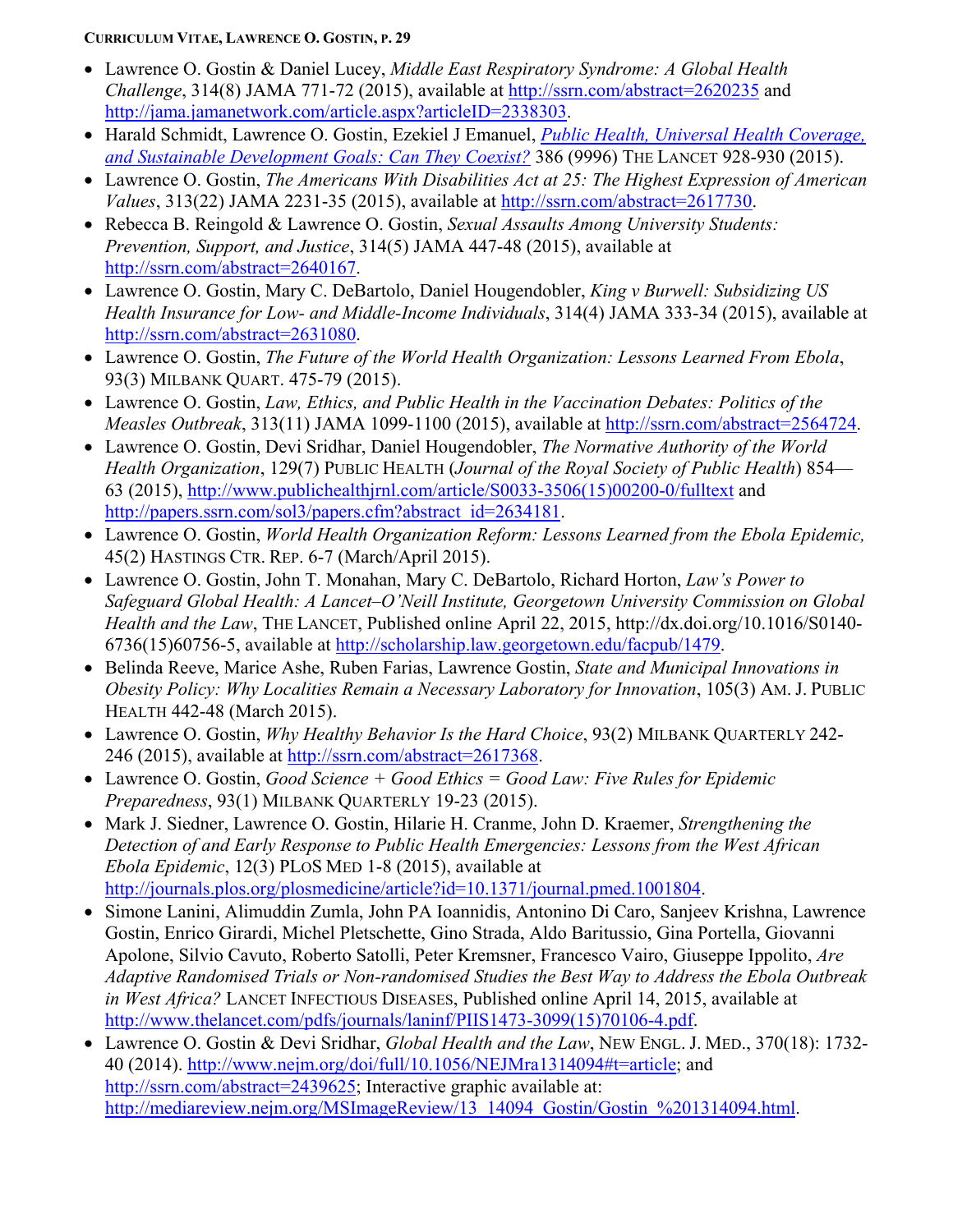- Lawrence O. Gostin, Alexandra Phelan, Michael A. Stoto, John D. Kraemer, K. Srinath Reddy, *Virus Sharing, Genetic Sequencing, and Global Health Security*, 345 SCIENCE 1295-96 (2014), available at <http://ssrn.com/abstract=2497482> and [http://www.sciencemag.org/cgi/content/short/345/6202/1295.](http://www.sciencemag.org/cgi/content/short/345/6202/1295)
- Lawrence O. Gostin, Ebola: Towards an International Health Systems Fund, 384 (9951) *The Lancet* e49-e51 (2014), available at [http://download.thelancet.com/flatcontentassets/pdfs/S0140673614613453.pdf,](http://download.thelancet.com/flatcontentassets/pdfs/S0140673614613453.pdf) and [http://ssrn.com/abstract=2491758.](http://ssrn.com/abstract=2491758)
- Lawrence O. Gostin & Eric A. Friedman, *Ebola: A Crisis in Global Health Leadership*, 384 (9951) *The Lancet* 1323-25 (2014), available at [http://ssrn.com/abstract=2509858.](http://ssrn.com/abstract=2509858)
- Lawrence O. Gostin, James G. Hodge Jr., Scott Burris, *Is the United States Prepared for Ebola?* 312(23) JAMA 2497-98 (2014), available at [http://ssrn.com/abstract=2512348.](http://ssrn.com/abstract=2512348)
- Lawrence O. Gostin, Henry Waxman, William Foege, *The President's National Security Agenda Curtailing Ebola, Safeguarding the Future*, 313(1) JAMA 27-28 (2014), available at [http://ssrn.com/abstract=](http://ssrn.com/abstract).
- Lawrence O. Gostin, Daniel Lucey, Alexandra Phelan, The Ebola Epidemic: A Global Health Emergency, 312(11) JAMA 1095-96 (2014), available at [http://ssrn.com/abstract=2497542.](http://ssrn.com/abstract=2497542)
- Michael T. Osterholm, Kristine A. Moore, Lawrence O. Gostin, *Public Health in the Age of Ebola in West Africa*, JAMA INTERNAL MEDICINE, published online October 10, 2014, available at <http://archinte.jamanetwork.com/article.aspx?articleid=1916610> and [http://ssrn.com/abstract=2509873.](http://ssrn.com/abstract=2509873)
- James G. Hodge, Jr., Lawrence O. Gostin, Dan Hanfling, John L. Hick, *Law, Medicine, and Public Health Preparedness: The Case of Ebola*, 130 PUBLIC HEALTH REPORTS 1-4 (March–April 2015), available at [http://www.publichealthreports.org/userfiles/PHR130\\_2\\_TheCaseOfEbola.pdf.](http://www.publichealthreports.org/userfiles/PHR130_2_TheCaseOfEbola.pdf)
- Lawrence O. Gostin, *Healthy Living Needs Global Governance*, 511 NATURE 147-150 (2014) available at [http://www.nature.com/news/non-communicable-diseases-healthy-living-needs-global](http://www.nature.com/news/non-communicable-diseases-healthy-living-needs-global-governance-1.15510?WT.ec_id=NATURE-20140710)[governance-1.15510?WT.ec\\_id=NATURE-20140710,](http://www.nature.com/news/non-communicable-diseases-healthy-living-needs-global-governance-1.15510?WT.ec_id=NATURE-20140710) and [http://ssrn.com/abstract=2465647.](http://ssrn.com/abstract=2465647)
- Lawrence O. Gostin, *Global Polio Eradication: Espionage, Disinformation and the Politics of Vaccination*, 92(3) MILBANK QUART 413-17 (2014).
- Lawrence O. Gostin, Belinda H. Reeve, Marice Ashe, *The Historic Role of Boards of Health in Local Innovation: New York City's Soda Portion Case,* 312(15) JAMA 1511-12 (2014) available at [http://ssrn.com/abstract=2497074.](http://ssrn.com/abstract=2497074)
- Lawrence O. Gostin, *Public Health Emergencies: What Counts?* 44 (6) HASTINGS CENTER REPORT 36-37 (2014), available at [http://ssrn.com/abstract=2544674.](http://ssrn.com/abstract=2544674)
- Lawrence O. Gostin, *Ethical Allocation of Drugs and Vaccines in the West African Ebola Epidemic*, 92(4) MILBANK QUARTERLY 662-66 (December 2014).
- Alexandra Phelan & Lawrence O. Gostin, *Farewell to the God of Plague: Has International Law Prepared Us for the Next Pandemic?* 15(2) GEORGETOWN J. OF INT'L AFFS. 134-43 (Summer/Fall 2014).
- Lawrence O. Gostin, The ACA's Contraceptive Mandate: Religious Freedom, Women's Health, and Corporate Personhood, 312(8) JAMA 785-87 (2014), available at [http://ssrn.com/abstract=2469924.](http://ssrn.com/abstract=2469924)
- Lawrence O. Gostin & Anna Garsia, *Governing for Health as the World Grows Older: Healthy Lifespans in Aging Societies*, 22(1) ELDER L.J. 111140 (2014), available at [http://ssrn.com/abstract=2493097.](http://ssrn.com/abstract=2493097)
- Lawrence O. Gostin & Aliza Y. Glasner, *E-Cigarettes, Vaping, and Youth*, 312(6) JAMA 595-96 (2014), available at [http://ssrn.com/abstract=2462247.](http://ssrn.com/abstract=2462247)
- Lawrence O. Gostin & Alexandra Phelan, *The Global Health Security Agenda in an Age of Biosecurity*, 312(1) JAMA 27-28 (2014), available at [http://ssrn.com/abstract=2461850.](http://ssrn.com/abstract=2461850)
- Lawrence O. Gostin, *Legal and Ethical Responsibilities Following Brain Death: The McMath and Muñoz Cases*, 311(9) JAMA 903-904 (2014), available at<http://ssrn.com/abstract=2386042> and [http://jama.jamanetwork.com/article.aspx?articleid=1818922.](http://jama.jamanetwork.com/article.aspx?articleid=1818922)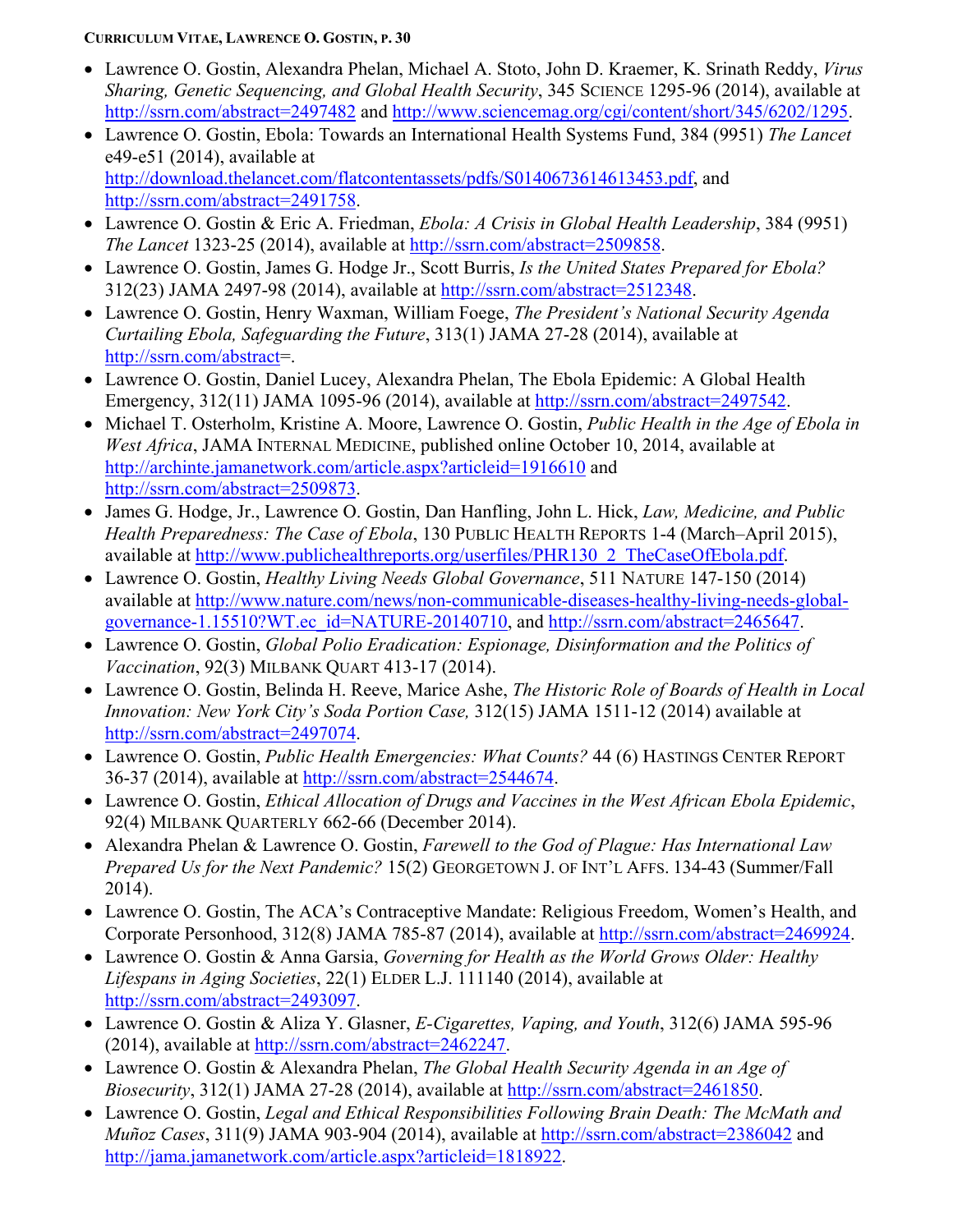- Lawrence O. Gostin, *Limiting What We Can Eat: A Bridge Too Far?* 92(2) MILBANK QUARTERLY 173-76 (June 2014).
- Devi Sridhar, Julio Frenk, Lawrence Gostin, Suerie Moon, *Global Rules for Global Health: Why We Need an Independent, Impartial WHO*, 348 BRITISH MED. JOURNAL g384 (June, 18, 2014), available at<http://www.bmj.com/content/348/bmj.g384> and [http://ssrn.com/abstract=2456735.](http://ssrn.com/abstract=2456735) Katherine L. Record & Lawrence O. Gostin, *What Will It Take: Terrorism, Mass Murder, Gang Violence, and Suicides: The American Way, or Do We Strive for a Better Way?*, MICHIGAN J. OF LAW REFORM 555- 74 (2014).
- Lawrence O. Gostin, Bruce M. Altevogt, Andrew M. Pope, *Future Oversight of Recombinant DNA Research: Recommendations of an Institute of Medicine Committee*, 311(7) JAMA 671-72 (2014), available at [http://ssrn.com/abstract=2399416.](http://ssrn.com/abstract=2399416)
- Lawrence O. Gostin, *Bloomberg's Health Legacy: Urban Innovator or Meddling Nanny*, 43(5) HASTINGS CENTER REPORT 19-25 (2013), available at [http://ssrn.com/abstract=2334823.](http://ssrn.com/abstract=2334823) See subsequently *Exchange* Commentaries by Roger Magnusson, Peter D. Jacobson & Wendy E. Parmet, David P. Borden, Emily Whelan Parento, and Michelle M. Mello & David M. Studdert, in 44 Hastings Ctr. Rpt. 3-8 (January-February, 2014).
- Katherine L. Record & Lawrence O. Gostin, *What Will It Take? Terrorism, Mass Murder, Gang Violence, and Suicides: The American Way, Or Do We Strive for a Better Way?* 47(3) MICHIGAN J. LAW REFORM 555-574 (2014).
- Lawrence O. Gostin & Eric A. Friedman, *Towards a Framework Convention on Global Health: A Transformative Agenda for Global Health Justice*, 13(1) YALE J. HEALTH POLICY, LAW, & ETHICS 1- 75 (2013), available at<http://digitalcommons.law.yale.edu/yjhple/> and [http://ssrn.com/abstract=2273749.](http://ssrn.com/abstract=2273749)
- Eric A. Friedman, Jashodhara Dasgupta, Alicia E. Yamin, Lawrence O. Gostin, *Realizing the Right to Health Through a Framework Convention on Global Health? A Health and Human Rights Special Issue*, 15(1) HEALTH & HUMAN RIGHTS: AN INTERNATIONAL JOURNAL 1-4 (June 2013), available at [http://www.hhrjournal.org/wp-content/uploads/sites/13/2013/06/Intro-FINAL.pdf.](http://www.hhrjournal.org/wp-content/uploads/sites/13/2013/06/Intro-FINAL.pdf)
- Lawrence O. Gostin, Eric A. Friedman, Kent Buse, Attiya Waris, Moses Mulumba, Mayowa Joel, Lola Dare, Ames Dhai, & Devi Sridhar, *Towards a Framework Convention on Global Health*, 91(10) BULL. WORLD HEALTH ORGANIZATION 790-793 (October 2013), available at [http://www.who.int/bulletin/volumes/91/10/12-114447.pdf.](http://www.who.int/bulletin/volumes/91/10/12-114447.pdf)
- Eric A. Friedman, Lawrence O. Gostin, Kent Buse, *Advancing the Right to Health Through Global Organizations: The Potential Role of a Framework Convention on Global Health*, 15(1) HEALTH & HUMAN RIGHTS: AN INTERNATIONAL JOURNAL 71-86 (June 2013), available at <http://www.hhrjournal.org/wp-content/uploads/sites/13/2013/06/Friedman-FINAL.pdf> and [http://ssrn.com/abstract=2281470.](http://ssrn.com/abstract=2281470)
- Lawrence O. Gostin, *Who Owns Human Genes? Is DNA Patentable?* 310 JAMA. 791-92 (2013).
- Lawrence O. Gostin, *"Enhanced, Edgier": A Euphemism for "Shame and Embarrassment"?*, 43(3) HASTINGS CENTER REPORT 3-4 (2013).
- Lawrence O. Gostin, *PEPFAR's Antiprostitution Pledge: Spending Power and Free Speech in Tension*, 310 JAMA 1127-28 (2013).
- Lawrence O. Gostin, *PEPFAR's Antiprostitution "Loyalty Oath": Politicizing Public Health*, 43(3) HASTINGS CENTER REPORT 11-12 (2013).
- Devi Sridhar, Claire E Brolan, Shireen Durrani, Jennifer Edge, Lawrence O Gostin, Peter Hill, Martin McKee, *Recent Shifts in Global Governance: Implications for the Response to Non-communicable Diseases*, 10 (7) PLOS MEDICINE e1001487.
- Emily Whelan Parento & Lawrence O. Gostin, *Better Health, But Less Justice: Widening Health Disparities After National Federation of Independent Business v. Sebelius*, 27 NOTRE DAME J. LAW, ETHICS & PUBLIC POLICY 481-512 (2013), available at [http://ssrn.com/abstract=2272039.](http://ssrn.com/abstract=2272039)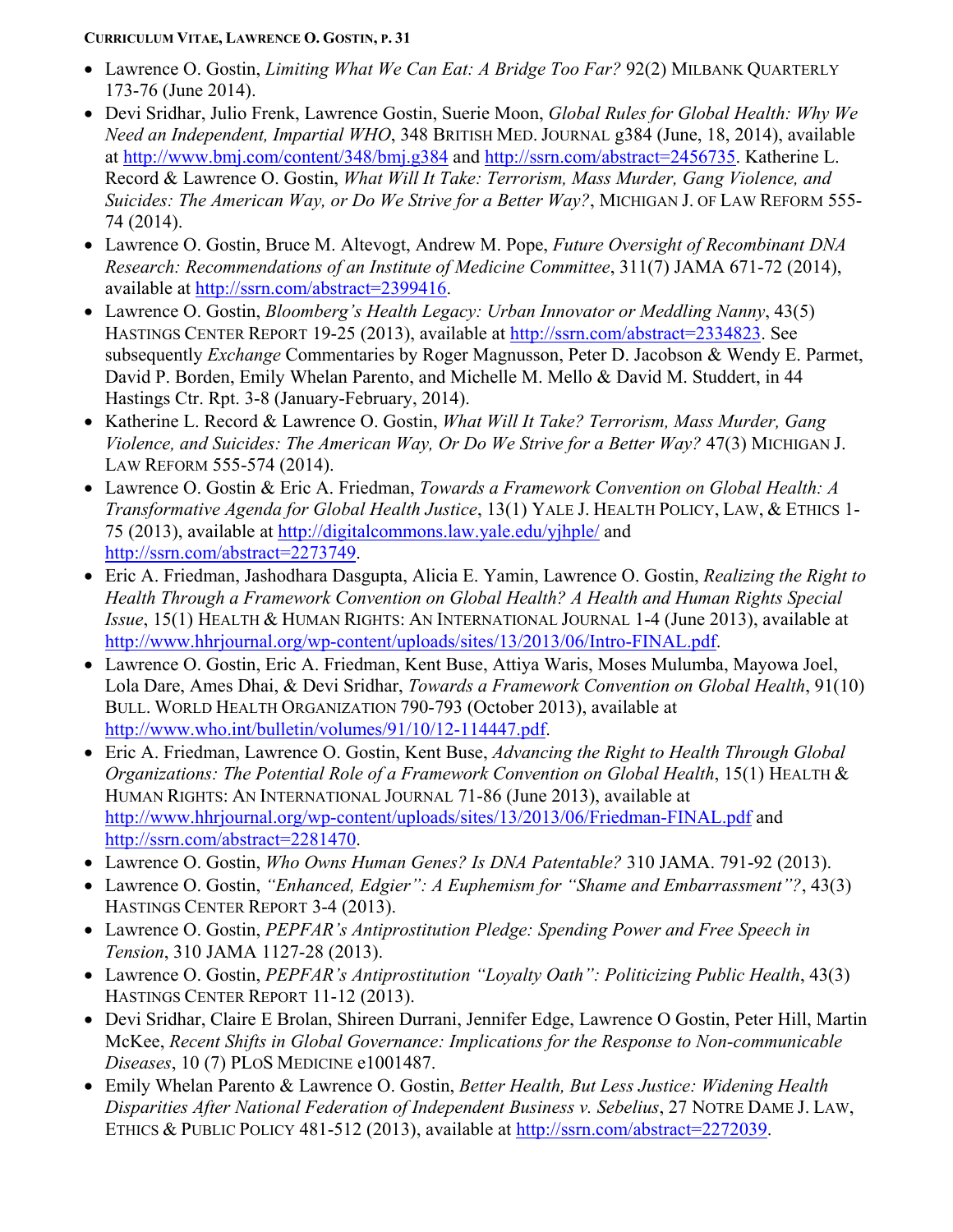- Lawrence O. Gostin, Gillian J. Buckley, Patrick W. Kelley, *Stemming the Global Trade in Falsified and Substandard Medicines,* 309(16) JAMA 1693-94 (2013), available at [http://ssrn.com/abstract=2259119.](http://ssrn.com/abstract=2259119)
- Gillian F. Buckley, Jim E Riviere, Lawrence O. Gostin, *What to do About Unsafe Medicines?* 347 BRITISH MED. J. f5064 (2013).
- Bryan P. Thomas & Lawrence O. Gostin, *Tobacco Endgame Strategies: Challenges in Ethics and Law*, 22 TOBACCO CONTROL i55-i57 (2013), available at [http://tobaccocontrol.bmj.com/content/22/suppl\\_1.toc?etoc,](http://tobaccocontrol.bmj.com/content/22/suppl_1.toc?etoc) and [http://ssrn.com/abstract=2252597.](http://ssrn.com/abstract=2252597)
- Bryan P. Thomas & Lawrence O. Gostin, *Tackling the Global NCD Crisis: Innovations in Law and Governance*, 41 J. L., MED. & ETHICS 16-27 (2013), DOI: 10.1111/jlme.12002, available at [http://ssrn.com/abstract=2254944.](http://ssrn.com/abstract=2254944)
- Katherine L. Record &Lawrence O. Gostin, A Systematic Plan for Firearms Law Reform, 309(12) JAMA 1231-31 (2013), available at [http://ssrn.com/abstract=2224156.](http://ssrn.com/abstract=2224156)
- Devi Sridhar, Claire E. Brolan, Shireen Durrani, Jennifer Edge, Lawrence O. Gostin, Peter Hill, Martin McKee*, Recent Shifts in Global Governance: Implications for the Response to Noncommunicable Diseases*, 10(7) PLOS MED: e1001487. doi:10.1371/journal.pmed.1001487 (2013), available at

[http://www.plosmedicine.org/article/info%3Adoi%2F10.1371%2Fjournal.pmed.1001487.](http://www.plosmedicine.org/article/info%3Adoi%2F10.1371%2Fjournal.pmed.1001487)

- Lawrence O. Gostin, *The Supreme Court's Historic Ruling on the Affordable Care Act: Economic Sustainability and Universal Coverage*, 308(6) JAMA 571-72 (2012), doi:10.1001/jama.2012.906. On Line First, July 6, 2012, available at [http://jama.jamanetwork.com/article.aspx?articleid=1213772.](http://jama.jamanetwork.com/article.aspx?articleid=1213772) See also O'Neill Institute Policy Briefing Paper by Emily W. Parento & Lawrence O. Gostin, "*The Supreme Court's Landmark Decision on the Affordable Care Act: Healthcare Reform's Ultimate Fate Remains Uncertain*" (July 9, 2012), available at: [http://www.law.georgetown.edu/oneillinstitute/resources/documents/ONeillInstituteBriefingPaperSup](http://www.law.georgetown.edu/oneillinstitute/resources/documents/ONeillInstituteBriefingPaperSupremeCourtUpholdsAffordableCareActFINAL.pdf) [remeCourtUpholdsAffordableCareActFINAL.pdf.](http://www.law.georgetown.edu/oneillinstitute/resources/documents/ONeillInstituteBriefingPaperSupremeCourtUpholdsAffordableCareActFINAL.pdf)
- John D. Kraemer & Lawrence O. Gostin, *The Power to Block the Affordable Care Act: What Are the Limits?* 308(19) JAMA 1975-76 (2012), available at [http://ssrn.com/abstract=2184933.](http://ssrn.com/abstract=2184933)
- Tia Powell, Dan Hanfling, Lawrence O. Gostin, *Emergency Preparedness and Public Health: The Lessons of Hurricane Sandy*, 308(24) JAMA 2569-70 (2012), available at [http://ssrn.com/abstract=2184839.](http://ssrn.com/abstract=2184839)
- Ronald Bayer, Lawrence Gostin, Daniel Marcus-Toll, *Repackaging Cigarettes: Will the Courts Thwart the FDA?*, 367 NEW ENGL. J. MED. 2065-2067 (2012).
- Lawrence O. Gostin, *A Framework Convention on Global Health: Health for All, Justice for All*, 307(19) JAMA 2087-2092 (2012), available at [http://ssrn.com/abstract=2072457;](http://ssrn.com/abstract=2072457) [http://jama.jamanetwork.com/pdfaccess.ashx?ResourceID=3124859&PDFSource=13;](http://jama.jamanetwork.com/pdfaccess.ashx?ResourceID=3124859&PDFSource=13) [http://jama.jamanetwork.com/article.aspx?articleid=1157495.](http://jama.jamanetwork.com/article.aspx?articleid=1157495)
- Eric A. Friedman & Lawrence O. Gostin, *Pillars for Progress on the Right to Health: Harnessing The Potential of Human Rights Through a Framework Convention on Global Health*, 14(1) HEALTH & HUMAN RIGHTS: AN INTERNATIONAL JOURNAl 1-16 (June 2012), available at <http://ssrn.com/abstract=2086456> and [http://www.hhrjournal.org/index.php/hhr/article/view/483/751.](http://www.hhrjournal.org/index.php/hhr/article/view/483/751)
- Dan Hanfling, Bruce M. Altevogt, Lawrence O. Gostin, *A Framework for Catastrophic Disaster Response*, 308(7) JAMA 675-76 (2012).
- Jonathan S. Jay & Lawrence O. Gostin, *Ethical Challenges of Preexposure Prophylaxis for HIV*, 308(9) JAMA 867-68 (2012).
- Susan C. Kim, Lawrence O. Gostin, Thomas B. Cole, *Child Abuse Reporting: Re-Thinking Child Protection*, 308(1) JAMA 37-38 (2012), available at [http://ssrn.com/abstract=2125168.](http://ssrn.com/abstract=2125168)
- Lawrence O. Gostin, *Editor-in-Chief's Inaugural Editorial*, 1(1) LAWS (An Open Access Journal) 1-3 (2012), available at [http://www.mdpi.com/2075-471X/1/1/1.](http://www.mdpi.com/2075-471X/1/1/1)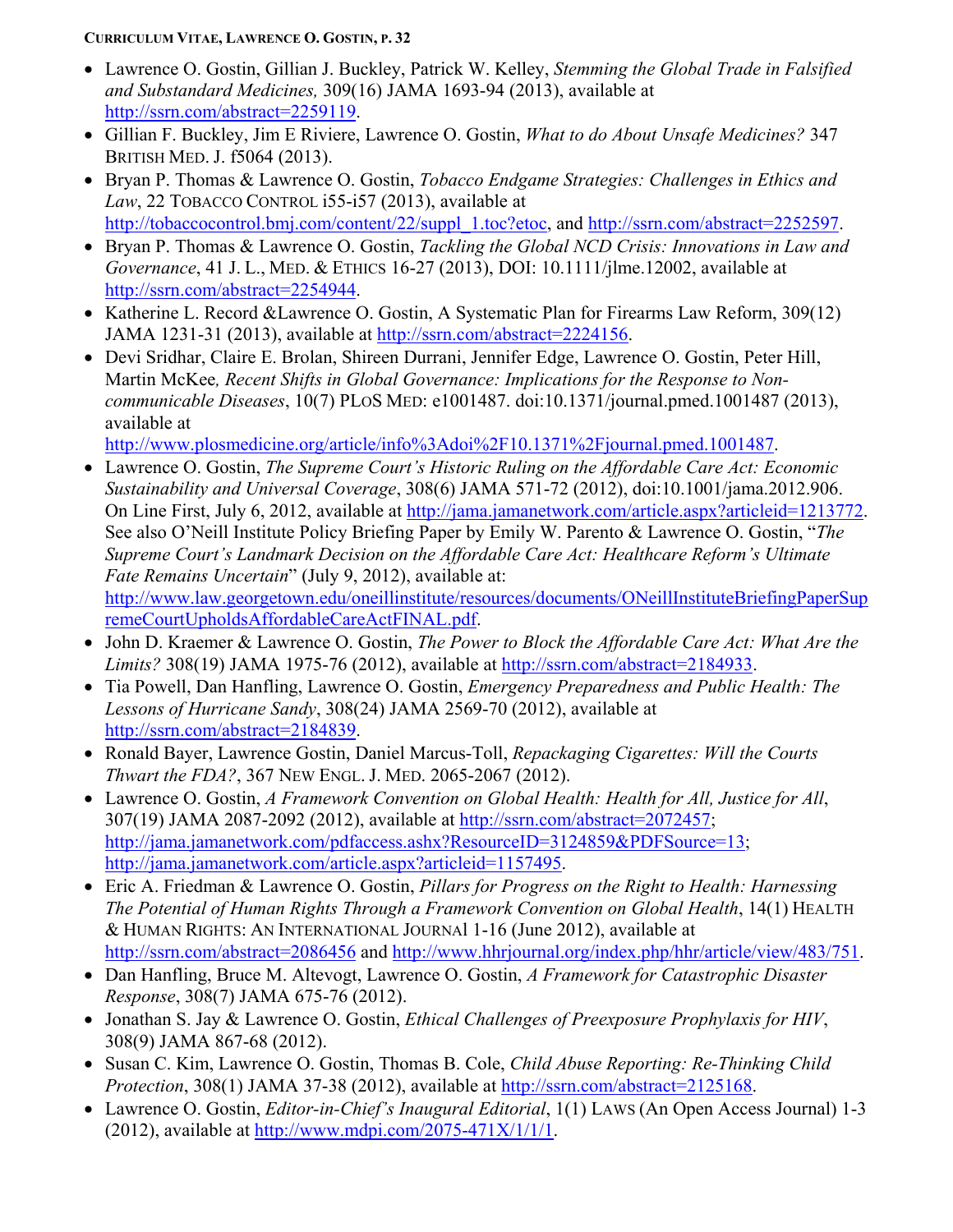- Lawrence O. Gostin & Amaboo A. Dhai II, *Global Health Justice: A Perspective from the Global South on a Framework Convention on Global Health*, 5(1) SOUTH AFRICAN J. OF BIOETHICS & LAW 33-37 (June 2012), available at [http://ssrn.com/abstract=2101307.](http://ssrn.com/abstract=2101307)
- Benjamin Mason Meier, Oscar A. Cabrera, Ana Ayala & Lawrence O. Gostin, *[Bridging International](https://mail.law.georgetown.edu/exchweb/bin/redir.asp?URL=http://hhrjournal.org/index.php/hhr/article/view/473/746) Law and Rights-Based [Litigation: Mapping Health-Related Rights Through the Development of the](https://mail.law.georgetown.edu/exchweb/bin/redir.asp?URL=http://hhrjournal.org/index.php/hhr/article/view/473/746)  [Global Health and Human Rights Law](https://mail.law.georgetown.edu/exchweb/bin/redir.asp?URL=http://hhrjournal.org/index.php/hhr/article/view/473/746) Database*, 14(1) HEALTH & HUMAN RIGHTS: AN INTERNATIONAL JOURNAL 1-16 (June 2012).
- Kelli K. Garcia & Lawrence O. Gostin, One Health, One World—The Intersecting Legal Regimes of Trade, Climate Change, Food Security, Humanitarian Crises, and Migration, 1(1) Laws (An Open Access Journal) 4-38 (2012), doi:10.3390/laws1010004, available at [http://www.mdpi.com/2075-](http://www.mdpi.com/2075-471X/1/1/4/) [471X/1/1/4/.](http://www.mdpi.com/2075-471X/1/1/4/)
- Lawrence O. Gostin & Kelli K. Garcia, *Affordable Care Act Litigation: The Supreme Court and the Future of Health Care Reform*, 307(4) JAMA 369-370 (2012), available at [http://ssrn.com/abstract=1993274.](http://ssrn.com/abstract=1993274) See also two O'Neill Institute Policy Briefing Papers, "Healthcare Reform Hangs in the Balance" (March 28, 2012), available at: [http://www.law.georgetown.edu/oneillinstitute/resources/documents/HealthcareReformBalance.pdf;](http://www.law.georgetown.edu/oneillinstitute/resources/documents/HealthcareReformBalance.pdf) "Why the Affordable Care Act's Individual Purchase Mandate is Both Constitutional and Indispensable to the Public Welfare" (March 19, 2012), available at [http://www.law.georgetown.edu/oneillinstitute/documents/2012-03-](http://www.law.georgetown.edu/oneillinstitute/documents/2012-03-19_Affordable%20Care%20Act.pdf) [19\\_Affordable%20Care%20Act.pdf.](http://www.law.georgetown.edu/oneillinstitute/documents/2012-03-19_Affordable%20Care%20Act.pdf)
- Benjamin Mason Meier, Helena Nygren-Krug, Oscar A. Cabrera, Ana Ayala, and Lawrence O. Gostin, *Bridging International Law and Rights-Based Litigation: Mapping Health-Related Rights Through the Development of the Global Health and Human Rights Database*, 14(1) HEALTH & HUMAN RIGHTS: AN INTERNATIONAL JOURNAL (2012), available at [http://hhrjournal.org/index.php/hhr/article/view/473/735.](http://hhrjournal.org/index.php/hhr/article/view/473/735)
- Lawrence O. Gostin, *Marketing Pharmaceuticals: A Constitutional Right to Sell Prescriber-Identified Data*, 307(8) JAMA 787-88 (2012), available at [http://ssrn.com/abstract=2009432.](http://ssrn.com/abstract=2009432)
- John D. Kraemer & Lawrence O. Gostin, *The Limits of Government Regulation of Science*, 335(6072) SCIENCE 1047-9 (March 2, 2012), DOI: 10.1126/science.1219215, available at <http://www.sciencemag.org/content/335/6072/1047.full.pdf> (press release available at [http://explore.georgetown.edu/news/?ID=61756&PageTemplateID=295\)](http://explore.georgetown.edu/news/?ID=61756&PageTemplateID=295).
- Lawrence O. Gostin, *The Influenza Controversy: Should Limits Be Placed on Science?* 42(3) HASTINGS CTR. RPTS. 12-13 (May/June 2012).
- Lawrence O. Gostin, *Foreword in Honour of a Pioneer of Medical Law: Professor Margaret Brazier OBE QC FMEDSCI*, 20(1) MEDICAL LAW REVIEW 1-5 (2011).
- Lawrence O. Gostin, Eric A. Friedman, Gorik Ooms, Thomas Gebauer, Narendra Gupta, Devi Sridhar, Wang Chenguang, John-Arne Røttingen, and David Sanders, *The Joint Action and Learning Initiative: Towards a Global Agreement on National and Global Responsibilities for Health*, 8(5) PLOS MEDICINE e1001031; doi:10.1371/journal.pmed.1001031 (May 10, 2011), available at <http://www.plosmedicine.org/article/info%3Adoi%2F10.1371%2Fjournal.pmed.1001031> and [http://ssrn.com/abstract=1832825.](http://ssrn.com/abstract=1832825)
- Roger Magnusson, Lawrence O. Gostin, and David M. Studdert, *Can Law Improve Prevention and Treatment of Cancer?* 125 PUBLIC HEALTH 813-20 (2011), available at [http://ssrn.com/abstract=1954470.](http://ssrn.com/abstract=1954470)
- Lawrence O. Gostin & Susan C. Kim, *Ethical Allocation of Pre-exposure HIV Prophylaxis Under Circumstances of Scarcity*, 305(2) JAMA 191-92 (2011).
- Lawrence O. Gostin, *Foreword In Honour of A Pioneer of Medical Law: Professor Margaret Brazier OBE QC FMEDSCI*, MEDICAL L. REV. (2011).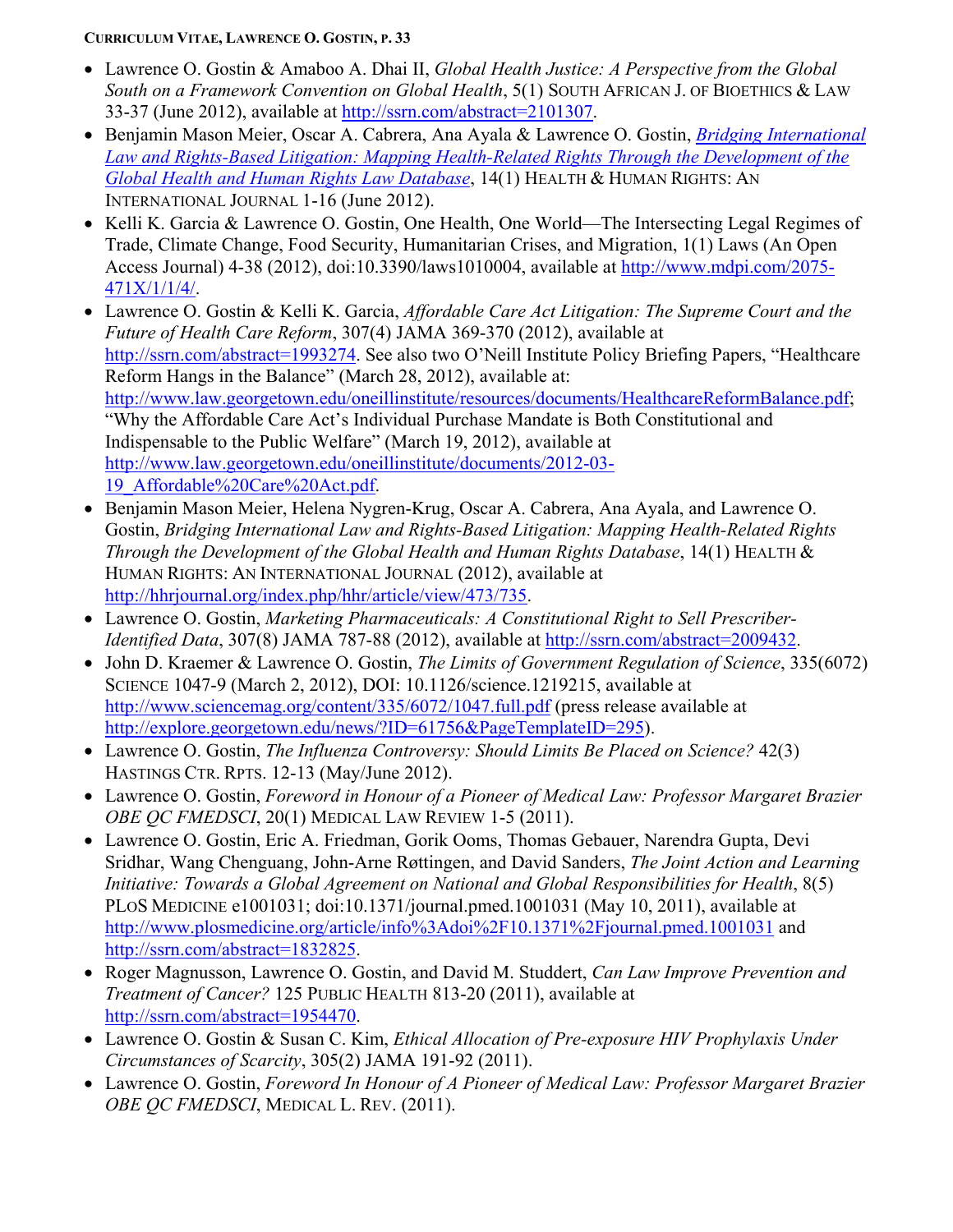- Lawrence O. Gostin, Eric A. Friedman, Thomas Gebauer, Anand Grover, Adila Hassim, Gorik Ooms, Harald Siem, Devi Sridhar, Attiya Waris, *[A Framework Convention on Obesity Control](http://www.thelancet.com/journals/lancet/article/PIIS0140-6736(11)61895-3/fulltext) (Letter)* 378 LANCET 2068-69 (December 17, 2011), DOI: [https://doi.org/10.1016/S0140-6736\(11\)61895-3.](https://doi.org/10.1016/S0140-6736(11)61895-3)
- Devi Sridhar & Lawrence O. Gostin, *Reforming the World Health Organization*, 305(15) JAMA 1585-86, Online First, March 29, 2011, available at [http://ssrn.com/abstract=1799432,](http://ssrn.com/abstract=1799432) and [http://jama.ama-assn.org/content/early/2011/03/25/jama.2011.418.full.](http://jama.ama-assn.org/content/early/2011/03/25/jama.2011.418.full)
- Lawrence O. Gostin, Peter D. Jacobson, Katherine L. Record, and Lorian E. Hardcastle, *Restoring Health to Health Reform: Integrating Medicine and Public Health to Advance the Population's Wellbeing*, 159 PENN L. REV. 1777-1823 (2011), available at [http://papers.ssrn.com/abstract=1780267.](http://papers.ssrn.com/abstract=1780267)
- Lawrence O. Gostin, *The FDA, Preemption, and Public Safety*, 41(5) HASTINGS CTR. REP. 11-12 (2011), available at [http://ssrn.com/abstract=1945985.](http://ssrn.com/abstract=1945985)
- Lorian E. Hardcastle, Katherine L. Record, Peter D. Jacobson, and Lawrence O. Gostin, *Improving the Population's Health: The Affordable Care Act and the Importance of Integration*, 39(3) J. LAW, MED & ETHICS 317-327 (Fall 2011), available at [http://ssrn.com/abstract=1931118.](http://ssrn.com/abstract=1931118)
- Lawrence O. Gostin, *Mandatory HPV Vaccination and Political Debate,* 306(15) JAMA 1699-1700 (Oct. 19, 2011), available at [http://ssrn.com/abstract=1945958.](http://ssrn.com/abstract=1945958)
- David P. Fidler & Lawrence O. Gostin, *The WHO Pandemic Influenza Preparedness Framework: A Milestone in Global Governance for Health*, 306(2) JAMA 200-01 (July 13, 2011), available at [http://ssrn.com/abstract=1890912.](http://ssrn.com/abstract=1890912)
- Oscar A. Cabrera & Lawrence O. Gostin, *[Human rights and the Framework Convention on Tobacco](http://journals.cambridge.org/repo_A83wbA5A)  [Control: mutually reinforcing](http://journals.cambridge.org/repo_A83wbA5A) systems*, 7(3) INT'L J. OF LAW IN CONTEXT 285-303 (2011).
- John D. Kraemer & Lawrence O. Gostin, *Vaccine Liability in the Supreme Court: Forging a Social Compact*, 305(18) JAMA 1900-01 (May 11, 2011).
- Lawrence O. Gostin, Emily A. Mok, Eric A. Friedman, *Towards a Radical Transformation in Global Governance for Health*, 8(2) MICHAEL QUARTERLY (Norwegian Medical Society) 228-39 (2011).
- Natalie Drew, Michelle Funk, Stephen Tang, Jagannath Lamichhane, Elena Chávez, Sylvester Katontoka, Soumitra Pathare, Oliver Lewis, Lawrence Gostin, Benedetto Saraceno, *Human Rights Violations of People with Mental and Psychosocial Disabilities: An Unresolved Global Crisis*, THE LANCET, 17 October 2011doi:10.1016/S0140-6736(11)61458-X, available at [http://www.thelancet.com/series/global-mental-health-2011.](http://www.thelancet.com/series/global-mental-health-2011)
- Katie Stewart & Lawrence O. Gostin, *Food and Drug Administration Regulation of Food Safety*, 306(1) JAMA 88-89 (June 14, 2011), available at [http://ssrn.com/abstract=1865442.](http://ssrn.com/abstract=1865442)
- Katherine L. Record & Lawrence O. Gostin*, A Robust Individual Right to Bear Arms Versus the Public's Health: The Court's Reliance on Firearm Restrictions on the Mentally Ill*, 6(2) CHARLESTON L. REV. 371-84 (2012).
- Lawrence O. Gostin & Katherine L. Record, *Dangerous People or Dangerous Weapons: Access to Firearms for Persons with Mental Illness*, 305(20) JAMA 2108-09 (2011), available at [http://ssrn.com/abstract=1852859.](http://ssrn.com/abstract=1852859)
- Graciela R. Ostera & Lawrence O. Gostin, *Genetically Modified Mosquitoes to Combat Malaria and Dengue in Developing Countries*, 305(9) JAMA 930-31 (2011), available at [http://ssrn.com/abstract=1786997.](http://ssrn.com/abstract=1786997)
- John D. Kraemer, Oscar A. Cabrera, J. A. Singh, T. B. Depp, Lawrence O. Gostin, *Public Health Measures to Control Tuberculosis in Low-Income Countries: Ethics and Human Rights Considerations*, 15(6) INT'L J TUBERCULOSIS & LUNG DISEASE S19–S24 (2011), doi:10.5588/ijtld.10.0412, available at [http://www.ingentaconnect.com/content/iuatld/ijtld/2011/00000015/a00206s2/art00007.](http://www.ingentaconnect.com/content/iuatld/ijtld/2011/00000015/a00206s2/art00007)
- Lawrence O. Gostin, Mark Heywood, Gorik Ooms, Anand Grover, John-Arne Røttingen, and Wang Chenguang, *National and Global Responsibilities for Health (Editorial)*, 88 BULLETIN OF THE WORLD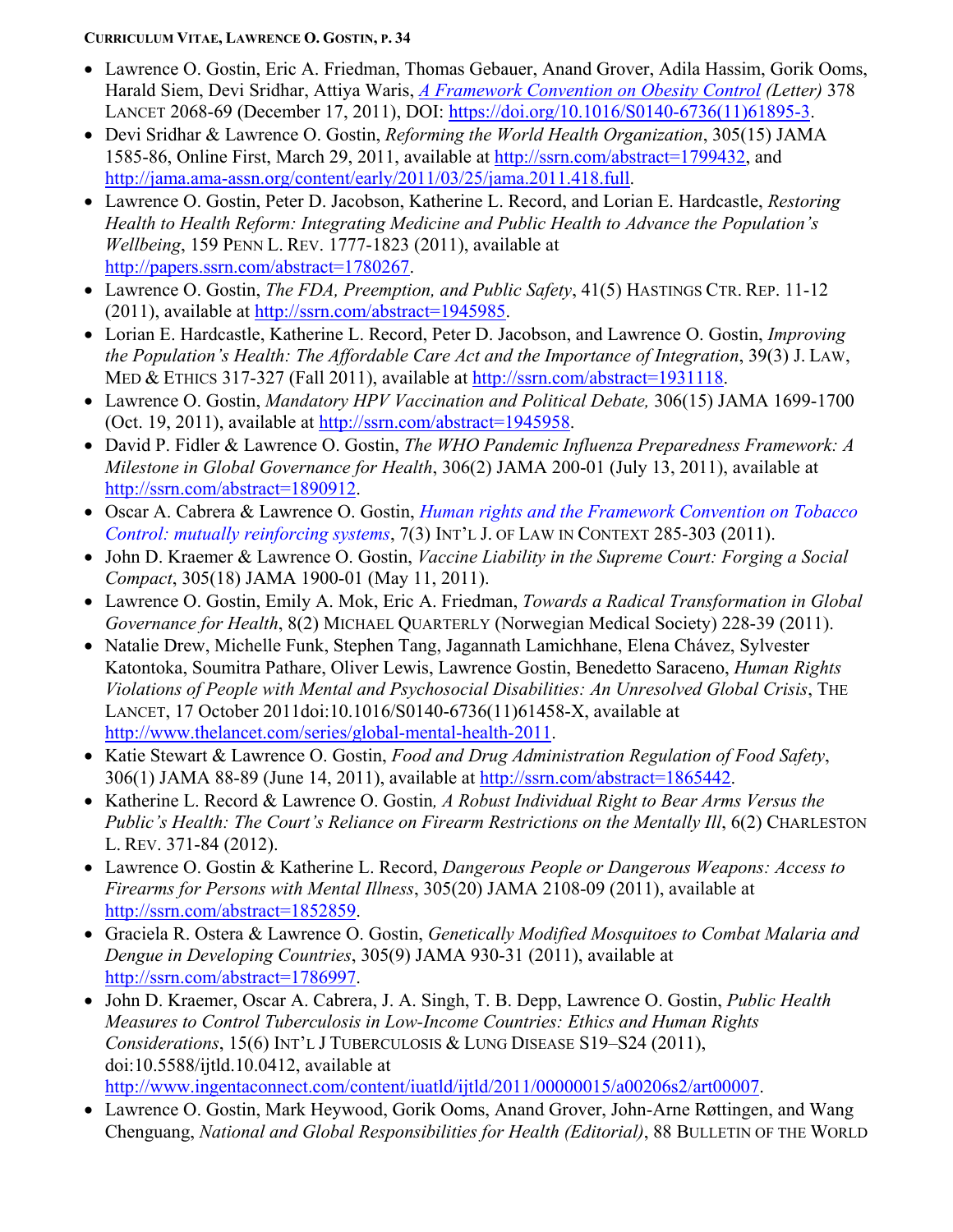HEALTH ORGANIZATION 719-20 (October, 2010), available at <http://www.who.int/bulletin/volumes/88/10/10-082636.pdf> and [http://ssrn.com/abstract=1703486/.](http://ssrn.com/abstract=1703486/)

- Lawrence O. Gostin, *Redressing the Unconscionable Health Gap: A Global Plan for Justice*, 4 HARVARD LAW & POLICY REVIEW 271-294 (2010), *available at* [http://ssrn.com/abstract=1635895;](http://ssrn.com/abstract=1635895) or [http://hlpronline.com/2010/06/gostin\\_justice/.](http://hlpronline.com/2010/06/gostin_justice/)
- Lawrence O. Gostin, *The Unconscionable Health Gap: A Global Plan For Justice*, 375 THE LANCET 1504-05 (May 1, 2010), *available at* [http://ssrn.com/abstract=1635902;](http://ssrn.com/abstract=1635902) or [http://www.thelancet.com/journals/lancet/issue/vol375no9725/PIIS0140-6736%2810%29X6124-4.](http://www.thelancet.com/journals/lancet/issue/vol375no9725/PIIS0140-6736%2810%29X6124-4) For an explanation of how the Global Plan for Justice fits into other innovative Global Health Governance strategies, see [http://www.law.georgetown.edu/oneillinstitute/documents/2010](http://www.law.georgetown.edu/oneillinstitute/documents/2010-07_Global_Health_Justice.pdf) 07 Global Health Justice.pdf and<http://www.acslaw.org/node/16479> (explaining the progression from a Joint Learning Initiative for National and Global Responsibilities for Health, to a Global Plan for Justice, through to a Framework Convention on Global Health). See also, Lawrence O. Gostin, Meeting Basic Survival Needs of the World's Least Healthy People: Toward a Framework Convention on Global Health, 96 GEO. L.J. 331 (2008), [http://ssrn.com/abstract=1014082,](http://ssrn.com/abstract=1014082) [http://scholarship.law.georgetown.edu/ois\\_papers/1/.](http://scholarship.law.georgetown.edu/ois_papers/1/)
- Thomas J. Bollyky & Lawrence O. Gostin, *The United States' Engagement in Global Tobacco Control: Proposals for Comprehensive Funding and Strategies*, 301(23) JAMA 2637-38 (2010).
- Lawrence O. Gostin, *Transforming Global Health Through Broadly Imagined Global Health Governance*, 4(1) MCGILL JOURNAL OF LAW & HEALTH / REVUE DE DROIT ET SANTÉ DE MCGILL 1- 16 (2010), available at [http://mjlh.mcgill.ca/pdfs/vol4-1/Gostin.pdf.](http://mjlh.mcgill.ca/pdfs/vol4-1/Gostin.pdf)
- Lawrence O. Gostin, *Transforming Global Health Through Broadly Imagined Global Health Governance*, REVISTA ARGENTINA DE TEORÍA JURÍDICA 1-16 (Octubre, 2010) (Universidad Torcuato Di Tella Escuela Derecho: In English and Spanish), available at [http://www.utdt.edu/revistajuridica.](http://www.utdt.edu/revistajuridica)
- Lawrence O. Gostin & Emily A. Mok, *Foreword: Innovative Solutions to Closing the Health Gap Between Rich and Poor: A Special Symposium on Global Health Governance*, 38(3) J. LAW, MED. & ETHICS 451-4585 (Fall 2010).
- Emily A. Mok, Lawrence O. Gostin, Monica Das Gupta, Max Levin, *Implementing Public Health Regulations in Developing Countries: Lessons from the OECD Countries*, 38(3) J. LAW, MED. & ETHICS 508-519 (Fall 2010), available at [http://ssrn.com/abstract=1703456.](http://ssrn.com/abstract=1703456)
- Lawrence O. Gostin & Emily A. Mok, *The President's Global Health Initiative*, 304(7) JAMA 789- 90 (2010), available at [http://ssrn.com/abstract=1663780.](http://ssrn.com/abstract=1663780)
- Lawrence O. Gostin, *The Right to Bear Arms: A Uniquely American Entitlement*, 304(13) JAMA 1485-86 (2010), available at [http://ssrn.com/abstract=1703418.](http://ssrn.com/abstract=1703418)
- Lawrence O. Gostin, *The National Individual Health Insurance Mandate*, HASTINGS CENTER REPORT (September/October 2010), available at [http://ssrn.com/abstract=1674451.](http://ssrn.com/abstract=1674451)
- Elenora E. Connors & Lawrence O. Gostin, *Healthcare Reform: A Historic Moment in American Social Policy*, 303(24) JAMA 2521-22 (2010) (doi:10.1001/jama.2010.856), available at [http://ssrn.com/abstract=1645432.](http://ssrn.com/abstract=1645432)
- Lawrence O. Gostin & Elenora E. Connors, *Healthcare Reform in Transition: Incremental Insurance Reform Without an Individual Mandate*, 303(12) JAMA 1188-89 (2010).
- Peter D. Jacobson & Lawrence O Gostin, *Restoring Health to Health Reform*, 304(1) JAMA 85-86 (2010), available at [http://ssrn.com/abstract=1645383.](http://ssrn.com/abstract=1645383)
- Devi Sridhar & Lawrence O. Gostin, *Caring About Health?* CHATHAM HOUSE: INDEPENDENT THINKING ABOUT INTERNATIONAL AFFAIRS, August/September 2010, TheWorldToday.Org.
- Allyn L. Taylor & Lawrence O. Gostin, *International Recruitment of Health Personnel*, 375 THE LANCET 1673-74 (May 15, 2010).
- Peter D. Jacobson & Lawrence O Gostin, *Reducing Distracted Driving: Regulation and Education to Avert Traffic Injuries and Fatalities*, 303(14) JAMA 1419-20 (2010), available at [http://ssrn.com/abstract=1645382.](http://ssrn.com/abstract=1645382)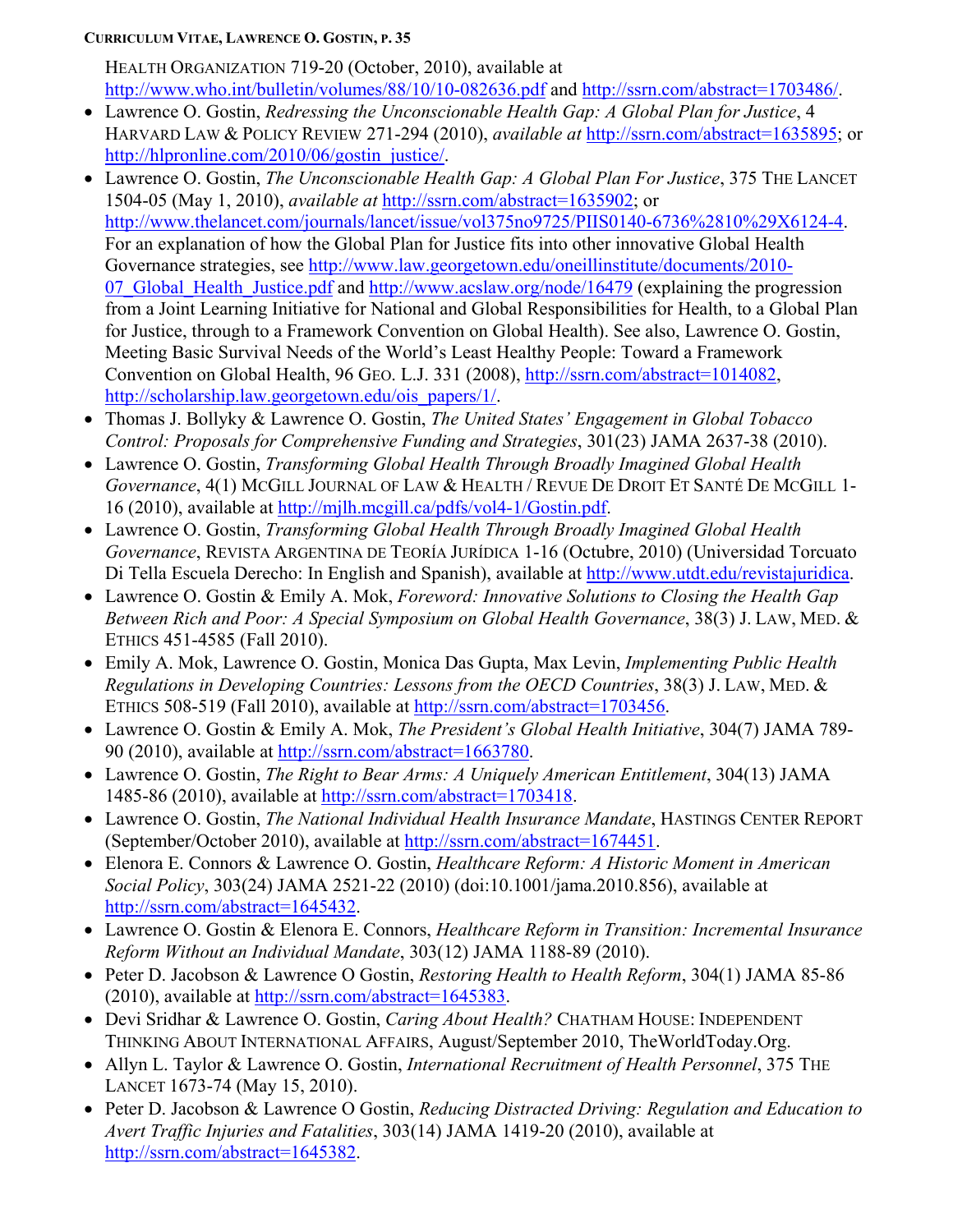- Lawrence O. Gostin, *What Duties Do Poor Countries Have for the Health of Their Own People?* 40(2) HASTINGS CENTER REPORT 9-10 (March/April 2010).
- Lawrence O. Gostin, *Trans Fat Bans and the Human Freedom: A Refutation,* 10(3) AM. J. BIOETHICS 33-34 (2010).
- Lawrence O. Gostin, Oscar A. Cabrera, Susan C. Kim, *The O'Neill Institute for National and Global Health Law: Discovering Innovative Solutions for the Most Pressing Health Problems Facing the Nation and the World,* 11(1) MINNESOTA J. OF LAW, SCI. & TECHNOLOGY 383-403 (2010) available at [http://ssrn.com/abstract=1645406.](http://ssrn.com/abstract=1645406)
- Lawrence O. Gostin, *Influenza A (H1N1) and Pandemic Preparedness Under the Rule of International Law*, 301(22) JAMA 2376-2078 (2009), available at [http://jama.ama](http://jama.ama-assn.org/cgi/content/short/301/22/2376)[assn.org/cgi/content/short/301/22/2376](http://jama.ama-assn.org/cgi/content/short/301/22/2376) and [http://ssrn.com/abstract=1430929.](http://ssrn.com/abstract=1430929) Lawrence O. Gostin, & Dan Hanfling, National Preparedness for a Catastrophic Emergency:
- Crisis Standards of Care, 302(21) JAMA 2365-66 (2009).
- Lawrence O. Gostin, *FDA Regulation of Tobacco: Politics, Law, and the Public's Health*, 302(13) JAMA 1459-60 (2009).
- Lindsay F. Wiley & Lawrence O. Gostin, *The International Response to Climate Change: An Agenda for Global Health*, 302 (11) JAMA 1218-20 (2009), available at [http://ssrn.com/abstract=1489524.](http://ssrn.com/abstract=1489524)
- Lawrence O. Gostin, *Swine Flu Vaccine: What is Fair?*, 39(5) HASTINGS CTR. REP. 9-10 (2009).
- Howard J. Federoff & Lawrence O. Gostin, *Evolving From Reductionism to Holism: Is There a Future for Systems Medicine?*, 302(9) JAMA 994-996 (2009).
- Lawrence O. Gostin, Global Goal for Vaccine Quest, *The Australian* (Weekend Edition), August 08, 2009, available at [http://www.theaustralian.news.com.au/story/0,25197,25896462-23289,00.html;](http://www.theaustralian.news.com.au/story/0,25197,25896462-23289,00.html) and [http://ssrn.com/abstract=1447983.](http://ssrn.com/abstract=1447983)
- Michelle M. Mello & Lawrence O. Gostin, *Commentary: A Legal Perspective on Diabetes Surveillance: Privacy and the Police Power*, 87(3) MILBANK QUARTERLY 575-580 (2009).
- Lawrence O. Gostin, *The Value of Public Deliberation in Public Health Preparedness*, 9(11) AM. J. BIOETHICS 20 (2009).
- Lawrence O. Gostin, Jennifer L. Pomeranz, Peter D. Jacobson, & Richard N. Gottfried, *Assessing*  Laws and Legal Authorities for Obesity Prevention and Control, 37 (Suppl 1) JOURNAL OF LAW, MEDICINE & ETHICS 28-36 (Summer 2009).
- Jennifer L. Pomeranz & Lawrence O. Gostin, *Improving Laws and Legal Authorities for Obesity Prevention and Control*, 37 (Suppl 1) JOURNAL OF LAW, MEDICINE & ETHICS 62-75 (Summer 2009).
- Lisa M. Lee & Lawrence O. Gostin, *Ethical Collection, Storage, and Use of Public Health Data: A Proposal for National Privacy Protection*, 302(1) JAMA 82-84 (2009), available at [http://jama.ama](http://jama.ama-assn.org/cgi/content/short/302/1/82)[assn.org/cgi/content/short/302/1/82.](http://jama.ama-assn.org/cgi/content/short/302/1/82)
- Lawrence O. Gostin & Kieran G. Gostin, *A Broader Liberty: JS Mill, Paternalism, and the Public's Health*, 123 PUBLIC HEALTH (J. ROYAL SOCIETY FOR PUBLIC HEALTH) 214–22 (2009), available at [http://dx.doi.org/10.1016/j.puhe.2008.12.024.](http://dx.doi.org/10.1016/j.puhe.2008.12.024) Also available at [http://ssrn.com/abstract=1364388.](http://ssrn.com/abstract=1364388)
- Lawrence O. Gostin, *Regulating the Safety of Pharmaceuticals: The FDA, Preemption, and the Public's Health*, 301 JAMA 2036-2037 (2009).
- Lawrence O. Gostin & Sharyl Nass, *Reforming the HIPAA Privacy Rule: Safeguarding Privacy and Promoting Research*, 301 JAMA 1373-75 (2009).
- Christina S. Ho & Lawrence O. Gostin, *The Social Face of Economic Growth: China's Health System in Transition*, 301(17) JAMA 1809-11 (2009).
- Paula O'Brien & Larry Gostin, *Health Worker Shortages and Inequalities: The Reform of United States Policy*, Volume II (Issue 2) *Global Health Governance: The Scholarly Journal for the New Health Security Paradigm* (2009), available at [http://www.ghgj.org/obrien2.2healthworkershortages.htm.](http://www.ghgj.org/obrien2.2healthworkershortages.htm)
- Monica Das Gupta & Lawrence O. Gostin, *Building Global Public Goods in Health: The Responsibilities of Donors and International Agencies*, 373 THE LANCET 1395-97 (April 18, 2009).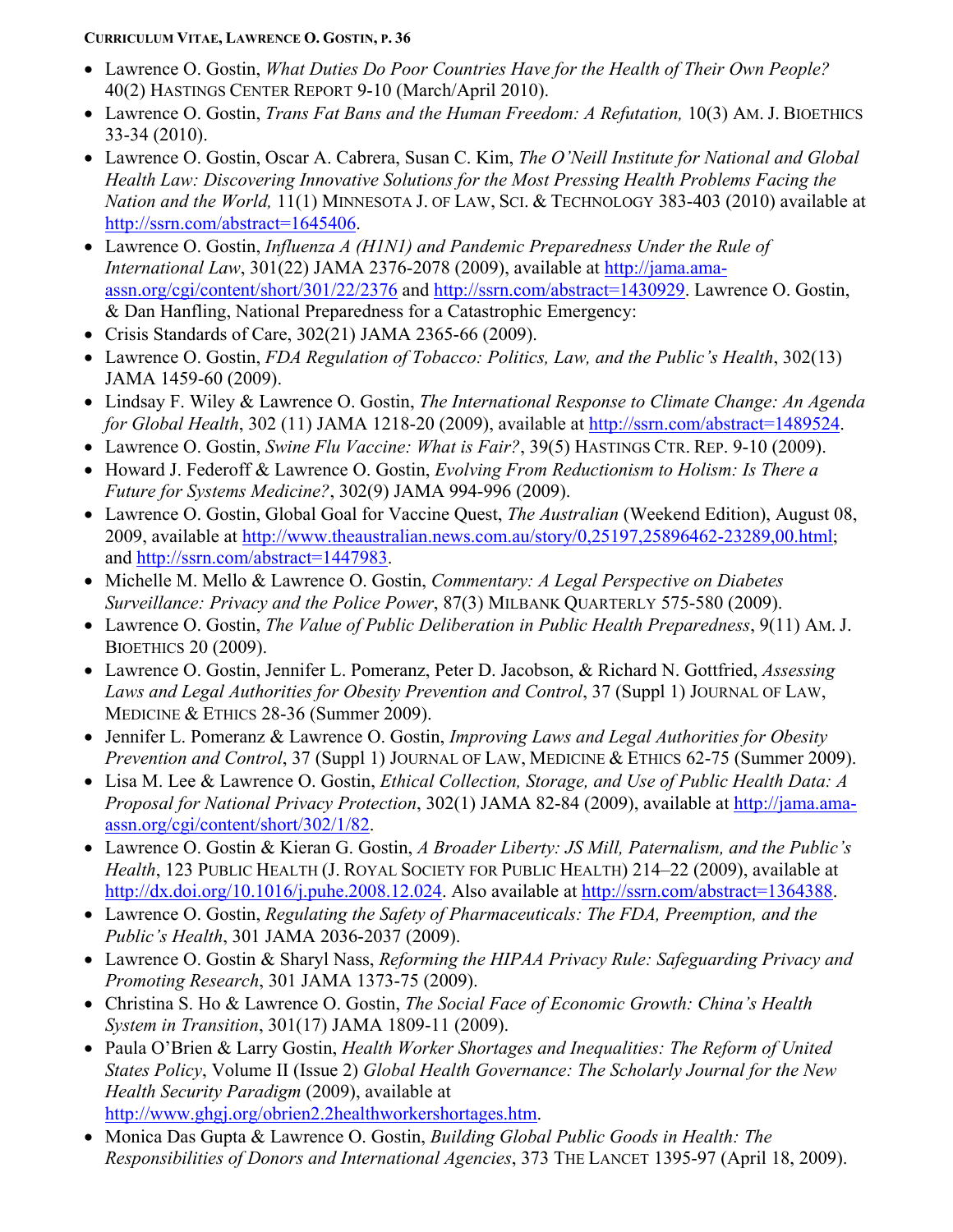- Lawrence O. Gostin, *Fighting the Flu With One Hand Tied*, WASHINGTON POST, May 1, 2009, [http://www.washingtonpost.com/wp-dyn/content/article/2009/04/30/AR2009043003517.html.](http://www.washingtonpost.com/wp-dyn/content/article/2009/04/30/AR2009043003517.html)
- Lawrence O. Gostin & Emily A. Mok, *Grand Challenges in Global Health Governance*, 2009 BRITISH MEDICAL BULLETIN 1–12 (2009), available at [http://bmb.oxfordjournals.org/cgi/reprint/ldp014.](http://bmb.oxfordjournals.org/cgi/reprint/ldp014)
- Lance Gable, Lawrence O. Gostin, James G. Hodge, *A Global Assessment of the Role of Law in the HIV/AIDS Pandemic*, 123 PUBLIC HEALTH 260-264 (2009), available at SSRN: [http://ssrn.com/abstract=1406573.](http://ssrn.com/abstract=1406573)
- John D. Kraemer & Lawrence O. Gostin, *Science, Politics, and Values: The Politicization of Professional Practice Guidelines*, 301(6) JAMA 665-667 (2009), available at [http://jama.ama](http://jama.ama-assn.org/cgi/content/full/301/6/665)[assn.org/cgi/content/full/301/6/665.](http://jama.ama-assn.org/cgi/content/full/301/6/665) Also available at [http://ssrn.com/abstract=1364445.](http://ssrn.com/abstract=1364445)
- Victoria L. Thomas & Lawrence O. Gostin, *The Americans with Disabilities Act: Shattered Aspirations and New Hope*, 301 JAMA 95-97 (2009).
- Lawrence O. Gostin, *Government and Science: The Unitary Executive versus Freedom of Scientific Inquiry*, 39(2) HASTINGS CENTER REPORT 11-12 (2009).
- John Kraemer & Larry Gostin, *A case for intervention: By any reasonable measure, Mugabe has committed crimes against humanity justifying an international response*, THE GUARDIAN (United Kingdom) 5 January 2009, available at [http://www.guardian.co.uk/commentisfree/2009/jan/05/zimbabwe-humanrights.](http://www.guardian.co.uk/commentisfree/2009/jan/05/zimbabwe-humanrights)
- Lawrence O. Gostin, *[Meeting Basic Survival Needs of the World's Least Healthy People: Toward a](http://georgetownlawjournal.org/articles/meeting-basic-survival-needs-of-the-world%C2%92s-least-healthy-people-toward-a-framework-convention-on-global-health/) [Framework Convention on Global Health](http://georgetownlawjournal.org/articles/meeting-basic-survival-needs-of-the-world%C2%92s-least-healthy-people-toward-a-framework-convention-on-global-health/)*, 96 GEORGETOWN LAW JOURNAL 331-392 (2008), available at [http://lsr.nellco.org/georgetown/ois/papers/1.](http://lsr.nellco.org/georgetown/ois/papers/1) [http://ssrn.com/abstract=1014082.](http://ssrn.com/abstract=1014082)
- Lawrence O. Gostin, *Foreword: National and Global Health Law: A Scholarly Examination of the Most Pressing Health Hazards*, 96 GEORGETOWN LAW JOURNAL 317-329 (2008).
- Lawrence O. Gostin, *President*'s *Emergency Plan for AIDS Relief: Health Development at the Crossroads*, 300 JAMA 2046-48 (2008), available at [http://ssrn.com/abstract=1316871.](http://ssrn.com/abstract=1316871)
- Lawrence O. Gostin & Allyn A. Taylor, *Global Health Law: A Definition and Grand Challenges*, 1 PUBLIC HEALTH ETHICS 53-63 (2008), available at <http://phe.oxfordjournals.org/cgi/content/abstract/1/1/53> and at [http://ssrn.com/abstract=1272424.](http://ssrn.com/abstract=1272424)
- Lawrence O. Gostin on Biosecurity Policy: Are We Safer Today?, available at [http://law.lexisnexis.com/practiceareas/Insights--Analysis/Homeland-Security/Lawrence-O-Gostin](http://law.lexisnexis.com/practiceareas/Insights--Analysis/Homeland-Security/Lawrence-O-Gostin-on-Biosecurity-Policy-Are-We-Safer-Today)[on-Biosecurity-Policy-Are-We-Safer-Today.](http://law.lexisnexis.com/practiceareas/Insights--Analysis/Homeland-Security/Lawrence-O-Gostin-on-Biosecurity-Policy-Are-We-Safer-Today) [http://ssrn.com/abstract=1291982.](http://ssrn.com/abstract=1291982)
- Lawrence O. Gostin & Catherine A. Hankins, *Male Circumcision as an HIV Prevention Strategy in Sub-Saharan Africa: Sociolegal Barriers*, 300 JAMA 2539-41 (2008), available at [http://ssrn.com/abstract=1316873.](http://ssrn.com/abstract=1316873)
- John D. Kraemer, Dhrubajyoti Bhattacharya, Lawrence O. Gostin, *Blocking Humanitarian Assistance: A Crime Against Humanity?*, 372 LANCET 1203-04 (2008).
- Lawrence O. Gostin, *Global Health Governance*, 22 EMORY INTERNATIONAL LAW REVIEW 35-47 (2008), available at [http://ssrn.com/abstract=1272282.](http://ssrn.com/abstract=1272282)
- Lawrence O. Gostin, *The International Migration and Recruitment of Nurses: Human Rights and Global Justice*, 299 JAMA 1827-29 (2008), available at [http://lsr.nellco.org/georgetown/ois/papers/9.](http://lsr.nellco.org/georgetown/ois/papers/9) [http://ssrn.com/abstract=1269502.](http://ssrn.com/abstract=1269502) Lance Gable & Lawrence O. Gostin, *Global Mental Health: Changing Norms, Constant Rights,* 9 GEO. J. INT'L AFF. 83-92 (2008).
- Lawrence O. Gostin, *The Right to Bear Arms: Constitutional Law, Politics, and Public Health*, 300 JAMA 1575-77 (2008).
- Allyn L. Taylor, Lawrence O. Gostin, Katrina A. Pagonis, *Ensuring Effective Pain Treatment: A National and Global Perspective,* 299 JAMA 89-91 (2008).
- Howard Markel & Lawrence O. Gostin, *Exposing Poverty and Inspiring Medical Humanitarianism*, 300 JAMA 209-211 (2008).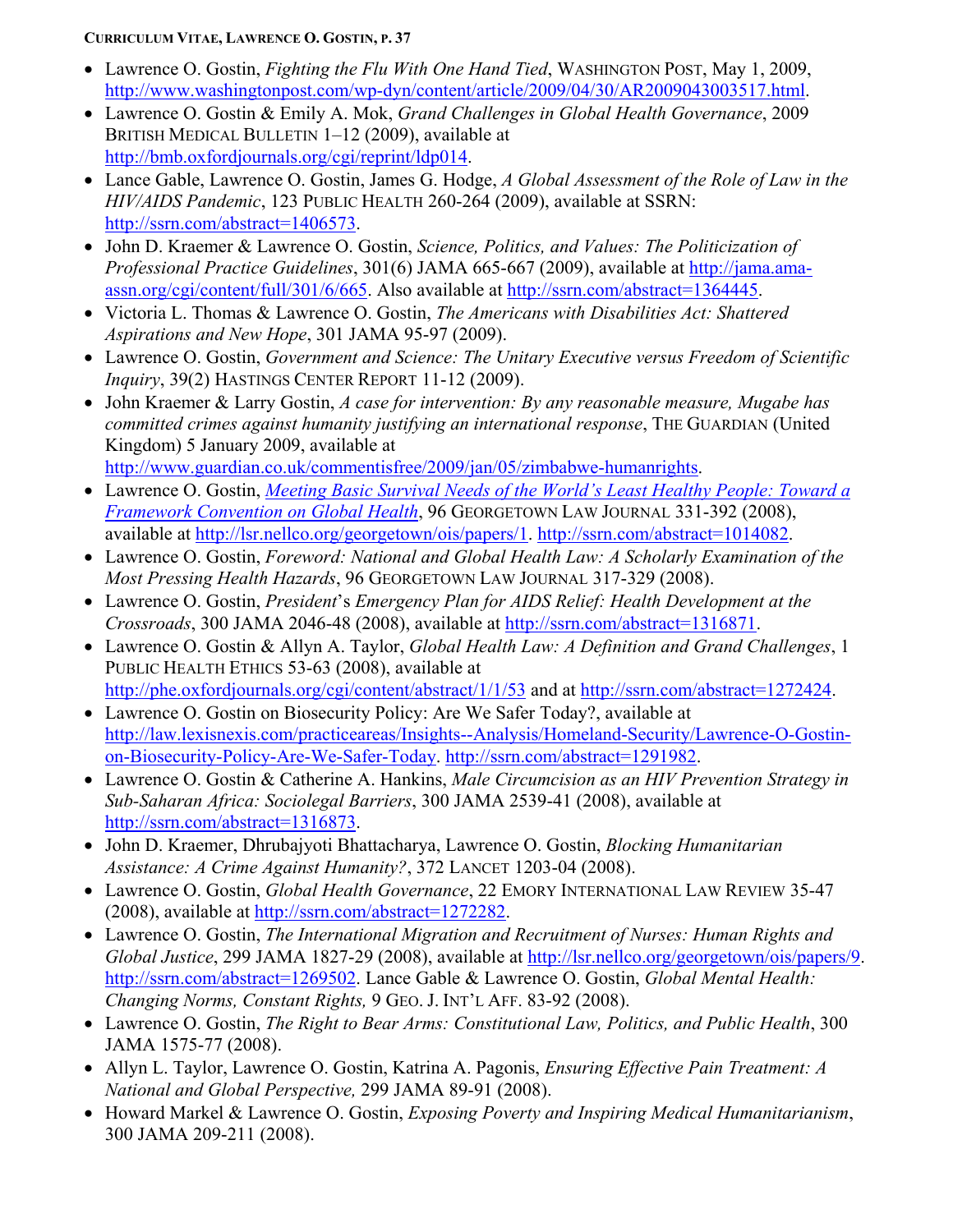- Lance Gable, Lawrence O. Gostin, and James G. Hodge, Jr., HIV/AIDS, *Reproductive and Sexual Health, and the Law*, 98(10) AMERICAN JOURNAL OF PUBLIC HEALTH 1779-86 (2008), available at [http://www.ajph.org/cgi/content/abstract/AJPH.2008.138669v1;](http://www.ajph.org/cgi/content/abstract/AJPH.2008.138669v1) and [http://ssrn.com/abstract=1406570.](http://ssrn.com/abstract=1406570)
- Gail Javitt, Deena Berkowitz, and Lawrence O. Gostin, *Assessing Mandatory HPV Vaccination: Who Should Call the Shots?* 36 J. LAW MED & ETHICS 384–395 (2008), available at [http://www.jlme.org/current.dtl.](http://www.jlme.org/current.dtl)
- Lawrence O. Gostin, *"Old" and "New" Institutions for Persons with Mental Illness: Treatment, Punishment, or Preventive Confinement?,* 122 PUBLIC HEALTH (JOURNAL OF THE ROYAL INSTITUTE OF PUBLIC HEALTH) 906-913 (2008), available at [http://dx.doi.org/10.1016/j.puhe.2007.11.003;](http://dx.doi.org/10.1016/j.puhe.2007.11.003) and [http://ssrn.com/abstract=1272269.](http://ssrn.com/abstract=1272269)
- Lawrence O. Gostin, International Development Assistance for Health: Ten Priorities for the Next President, 38(5) HASTINGS CENTER REPORT 10-11 (2008).
- Lawrence O. Gostin, *The Deregulatory State*, 38(2) HASTINGS CENTER REPORT 10-11 (2008), available at [http://ssrn.com/abstract=1272266.](http://ssrn.com/abstract=1272266)
- Lawrence O. Gostin, *From a Civil Libertarian to a Sanitarian*, 34 JOURNAL OF LAW & SOCIETY 594- 616 (December 2007), available at [http://onlinelibrary.wiley.com/doi/10.1111/j.1467-](http://onlinelibrary.wiley.com/doi/10.1111/j.1467-6478.2007.00406.x/abstract) [6478.2007.00406.x/abstract.](http://onlinelibrary.wiley.com/doi/10.1111/j.1467-6478.2007.00406.x/abstract)
- Lawrence O. Gostin, *A Proposal for a Framework Convention on Global Health*, 10 JOURNAL OF INTERNATIONAL ECONOMIC LAW 989-1008 (2007).
- Lawrence O. Gostin, *Why Rich Countries Should Care About the World's Least Healthy People*, 298 JOURNAL OF THE AMERICAN MEDICAL ASSOCIATION 89-92 (2007).
- Lawrence O. Gostin, *Meeting the Survival Needs of the World's Least Healthy People: A Proposed Model for Global Health Governance*, 298 JOURNAL OF THE AMERICAN MEDICAL ASSOCIATION 225- 228 (2007).
- David P. Fidler, Lawrence O. Gostin, Howard Markel, *Through the Quarantine Looking Glass: Drug-Resistant Tuberculosis and Public Health Governance, Law, and Ethics*, 35 JOURNAL OF LAW, MEDICINE & ETHICS 526-533 (2007).
- Lawrence O. Gostin & James G. Hodge, Jr., *Preface*: *Global Health Law, Ethics, and Policy*, 35 JOURNAL OF LAW, MEDICINE & ETHICS 519-525 (2007).
- Lawrence O. Gostin & Robert Archer, *The Duty of States to Assist Other States in Need: Ethics, Human Rights, and International Law*, 35 JOURNAL OF LAW, MEDICINE & ETHICS 526-533 (2007), available at [http://ssrn.com/abstract=1095769.](http://ssrn.com/abstract=1095769)
- Lawrence O. Gostin, *The "Tobacco Wars": Global Litigation Strategies*, 298 JAMA 2537-39 (2007), available at [http://ssrn.com/abstract=1071196.](http://ssrn.com/abstract=1071196)
- Lawrence O. Gostin, *Global Regulatory Strategies for Tobacco Control*, 298 JAMA 2057-59 (2007), available at [http://ssrn.com/abstract=1034466.](http://ssrn.com/abstract=1034466)
- Lawrence O. Gostin, *General Justifications for Public Health Regulation*, 121JOURNAL OF THE ROYAL INSTITUTE OF PUBLIC HEALTH 829-834 (2007).
- Lawrence O. Gostin, *Why Should We Care About Social Justice?*, 37 HASTINGS CENTER REPORT 3 (2007).
- Lawrence O. Gostin & David P. Fidler, *Biosecurity Under the Rule of Law*, 38 CASE WESTERN RESERVE JOURNAL OF INTERNATIONAL LAW 437-478 (2007).
- Howard Markel, Lawrence O. Gostin, David P. Fidler, *Extensively Drug-Resistant Tuberculosis: An Isolation Order, Public Health Powers, and a Global Crisis*, 298 JOURNAL OF THE AMERICAN MEDICAL ASSOCIATION 83-86 (2007).
- Lawrence O. Gostin, *Biomedical Research Involving Prisoners: Ethical Values and Legal Regulation*, 297 JAMA 737-40 (2007), available at [http://ssrn.com/abstract=976413.](http://ssrn.com/abstract=976413)
- Lawrence O. Gostin & Catherine D. DeAngelis, *Mandatory HPV Vaccination: Public Health vs Private Wealth (Editorial)*, 297 JAMA 1921-23 (2007).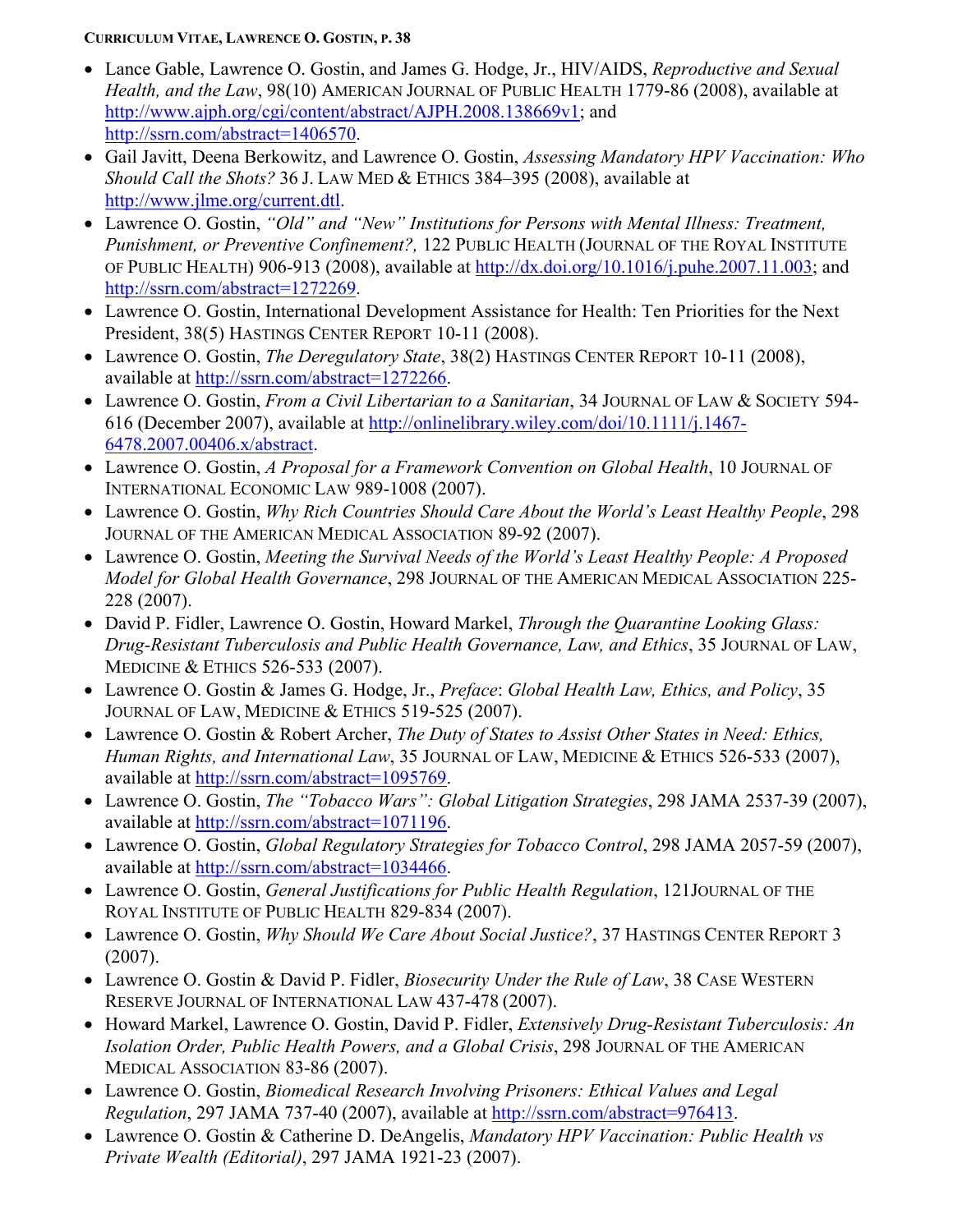- James G. Hodge, Jr, Lawrence O. Gostin, Jon S. Vernick, *The Pandemic and All-Hazards Preparedness Act*: *Improving Public Health Emergency Response*, 297 JAMA 1708-1711 (2007).
- Lawrence O. Gostin, *A Theory and Definition of Public Health Law*, 10 J. HEALTH CARE L. & POLICY 1-12 (2007).
- Lawrence O. Gostin & Benjamin E. Berkman, *Pandemic Influenza: Ethics, Law, and the Public's Health*, 59 ADMIN. L. REV. 121-175 (2007), available at [http://lsr.nellco.org/georgetown/fwps/papers/19.](http://lsr.nellco.org/georgetown/fwps/papers/19)
- Lawrence O. Gostin, *Abortion Politics: Clinical Freedom, Trust in the Judiciary, and the Autonomy of Women*, 298 JOURNAL OF THE AMERICAN MEDICAL ASSOCIATION 1562-64 (2007).
- Lawrence O. Gostin, *Law as a Tool to Facilitate Healthier Lifestyles and Prevent Obesity*, 297 JAMA 87-90 (2007), available at [http://ssrn.com/abstract=956077.](http://ssrn.com/abstract=956077)
- Lawrence O. Gostin, *"Police" Powers and Public Health Paternalism: HIV and Diabetes Surveillance*, 37(2) HASTINGS CENTER REPORT 9-10 (2007).
- Lawrence O. Gostin, *HIV Screening in Health Care Settings: Public Health and Civil Liberties in Conflict?*, 296 JOURNAL OF THE AMERICAN MEDICAL ASSOCIATION 2023-2025 (2006).
- Lawrence O. Gostin, *Medical Countermeasures for Pandemic Influenza: Ethics and the Law (Part I)*, 295 JOURNAL OF THE AMERICAN MEDICAL ASSOCIATION 554-557 (2006).
- Amy L. Fairchild, Lance Gable, Lawrence O. Gostin, Ronald Bayer, Patricia Sweeney, Robert S. Janssen, *Public Goods, Private Data: HIV and the History, Ethics, and Uses of Identifiable Public Health Information*, 122 PUBLIC HEALTH REPORTS 7-15 (2007, Suppl. 1).
- Lawrence O. Gostin, *Public Health Strategies for Pandemic Influenza: Ethics and the Law (Part II)*, 295 JOURNAL OF THE AMERICAN MEDICAL ASSOCIATION 1700-1704 (2006).
- Lawrence O. Gostin & Madison Powers, *What Does Social Justice Require for the Public's Health? Public Health Ethics and Policy Imperatives*, 25(4) HEALTH AFFAIRS 1053-1060 (July/August 2006), available at [http://ssrn.com/abstract=920480.](http://ssrn.com/abstract=920480)
- Lawrence O. Gostin, Property Rights and the Common Good, 36(5) HASTINGS CENTER REPORT 10-11 (2006).
- Lawrence O. Gostin, *Legal Foundations of Public Health Law and its Role in Meeting Future Challenges*, 120 JOURNAL OF THE ROYAL INSTITUTE OF PUBLIC HEALTH 8-15 (2006).
- Lawrence O. Gostin, *Physician-Assisted Suicide: A Legitimate Medical Practice?* 295(16) JOURNAL OF THE AMERICAN MEDICAL ASSOCIATION 1941-43 (2006).
- Lawrence O. Gostin, *Federal Executive Power and Communicable Disease Control: CDC Quarantine Regulations*, 36(2) HASTINGS CENTER REPORT 10-11 (2006).
- David P. Fidler & Lawrence O. Gostin, *The New International Health Regulations: An Historic Development for International Law and Public Health*, 33(4) JOURNAL OF LAW, MEDICINE & ETHICS 85-94 (2006).
- James G. Hodge, Jr., Lawrence O. Gostin, Kristine Gebbie, Deborah L. Erickson, *Transforming Public Health Law: The Turning Point Model State Public Health Act*, 33(4) JOURNAL OF LAW, MEDICINE & ETHICS 77-84 (2006).
- Lawrence O. Gostin, *The Supreme Court's Impact on Medicine and Health: The Rehnquist Court, 1986-2005*, 294 JOURNAL OF THE AMERICAN MEDICAL ASSOCIATION 1685-1687 (2005).
- Lawrence O. Gostin, *Ethics, the Constitution, and the Dying Process*, 293 JAMA 2403-2407 (2005).
- Lawrence O. Gostin, *Medical Marijuana, American Federalism, and the Supreme Court*, 294 JAMA 842-844 (2005).
- Lawrence O. Gostin, *The Negative Constitution: The Duty to Protect*, 35 HASTINGS CENTER REPORT 10-11 (September-October 2005).
- Lawrence O. Gostin, *World Health Law: Toward a New Conception of Global Health Governance for the 21st Century*, YALE J. HEALTH POLICY, LAW & ETHICS 413-424 (2005).
- Lawrence O. Gostin, *Jacobson v. Massachusetts at 100 Years: Police Power and Civil Liberties in Tension*, 95 AMERICAN JOURNAL OF PUBLIC HEALTH 576-581 (2005).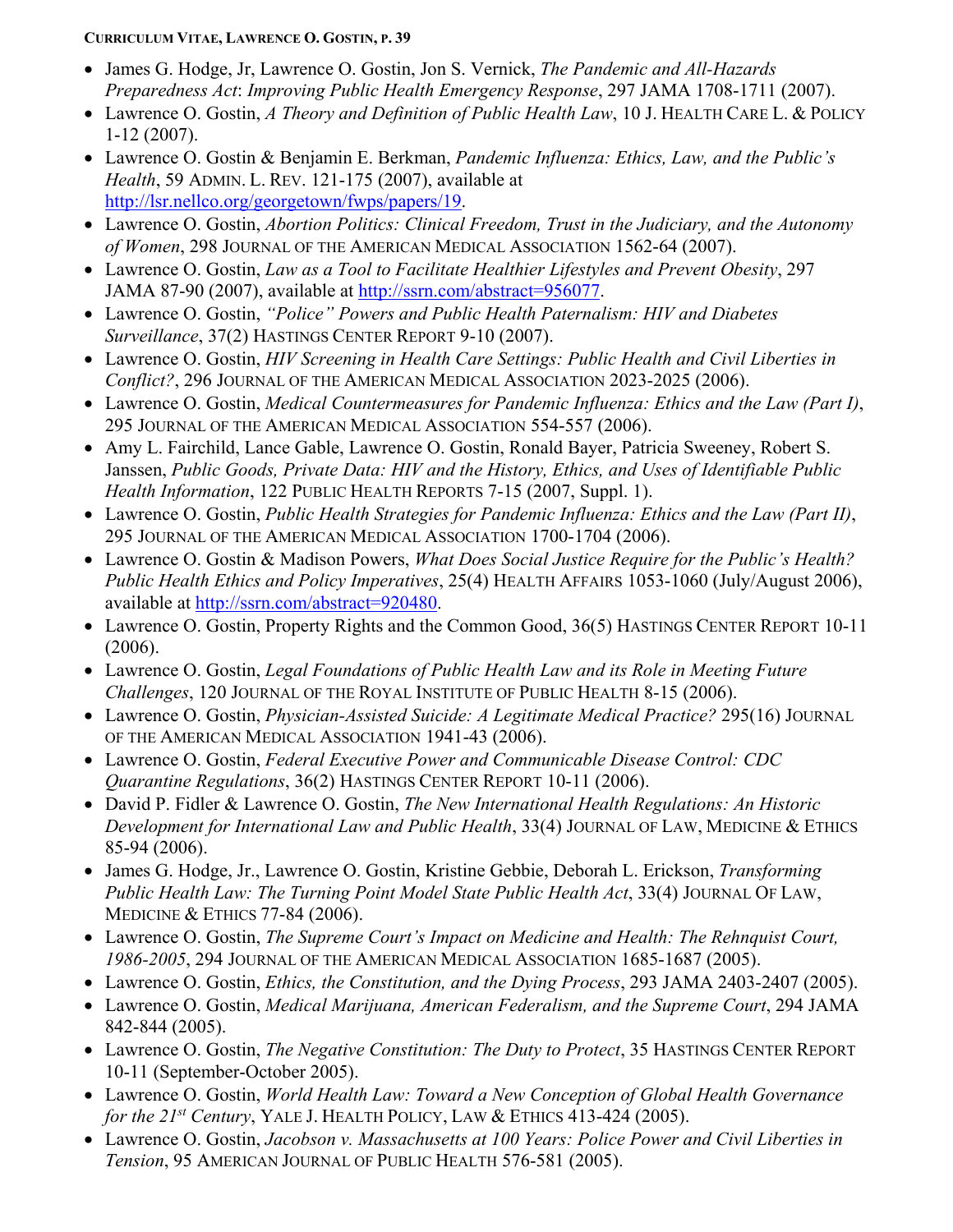- Lance Gable, Javier Vasquez, Lawrence O. Gostin, Heidi Jimenez, *Mental Health and Due Process in the Americas: Protecting the Human Rights of Persons Involuntarily Admitted to and Detained in Psychiatric Institutions*, 18 PAN-AMERICAN JOURNAL OF PUBLIC HEALTH, Vol. 18, p. 366, (2005), available at [http://ssrn.com/abstract=1247069.](http://ssrn.com/abstract=1247069)
- Lawrence O. Gostin, *Fast and Supersized: Is the Answer Diet by Fiat?*, 35 HASTINGS CENTER REPORT 11-12 (March-April 2005).
- Lawrence O. Gostin, *Law and the Public's Health*, 21 ISSUES IN SCIENCE & TECHNOLOGY 71-77 (Spring 2005).
- Lawrence O. Gostin, *Finding a Space for the Public's Health in Bioterrorism Funding: A Commentary*, 5 AM. J. BIOETHICS 45-47 (2005).
- Lance Gable, Javier Vásquez, Lawrence O. Gostin, Heidi V. Jiménez, *Mental Health and Due Process in the Americas: Protecting the Human Rights of Persons Involuntarily Admitted to and Detained in Psychiatric Institutions*, 18 PAN AM. J. PUBLIC HEALTH 366-373 (2005).
- Lawrence O. Gostin, *Pandemic Influenza: Public Health Preparedness for the Next Global Emergency*, 32 J. LAW, MED, & ETHICS 565-573 (2004).
- Jason W. Sapsin, Lawrence O. Gostin, Jon S. Vernick, Scott Burris, and Stephen P. Teret, *SARS and International Legal Preparedness*, 77 TEMPLE L. REV. 155-174 (2004), available at: [HTTP://SSRN.COM/ABSTRACT=1088011.](http://ssrn.com/abstract=1088011)
- Lawrence Gostin, *The International Health Regulations and Beyond*, 4 THE LANCET: INFECTIOUS DISEASES 606-607 (October 2004).
- Lawrence O. Gostin, *Health of the People: The Highest Law?*, 32 J. LAW, MED, & ETHICS 509-515 (2004).
- Lawrence O. Gostin, *Influenza Pandemic Preparedness: Legal and Ethical Dimensions*, 34 (5) HASTINGS CENTER REPORT 10-11 (September-October 2004).
- Lawrence O. Gostin & Lance Gable, *The Human Rights of Persons with Mental Disabilities: A Global Perspective on the Application of Human Rights Principles to Mental Health*, 63 MARYLAND LAW REVIEW 20-121 (2004).
- Lawrence O. Gostin, *International Infectious Disease Law: Revision of the World Health Organization's International Health Regulations*, 291 JAMA 2623-2627 (2004).
- Lawrence O. Gostin, Jo Ivey Boufford, Rose Marie Martinez, *The Future of the Public's Health: Vision, Values, and Strategies*, 23 HEALTH AFFAIRS 96-107 (July/August 2004).
- Lawrence O. Gostin, *Law and Ethics in Population Health*, 28 AUSTRALIA & NEW ZEALAND JOURNAL OF PUBLIC HEALTH 7-12 (2004).
- Matthew K. Wynia & Lawrence O. Gostin, *Ethical Challenges in Preparing for Bioterrorism: Barriers Within the Health Care System*, 94 AM. J. PUB. HEALTH 1096-1102 (2004).
- Lawrence O. Gostin, *International Human Rights Law and Mental Disability*, 34 HASTINGS CENTER REPORT 11-12 (March/April 2004).
- Leslie E. Wolf, Bernard Lo, *Lawrence O. Gostin, Legal Barriers to Implementing Recommendations for Universal, Routine Prenatal HIV Testing*, 32 JOURNAL OF LAW, MEDICINE & ETHICS 137-147 (2004).
- Lawrence O. Gostin, Ronald Bayer, Amy L. Fairchild, *Ethical and Legal Challenges Posed by Severe Acute Respiratory Syndrome: Implications for the Control of Severe Infectious Disease Threats*, 290 JOURNAL OF THE AMERICAN MEDICAL ASSOCIATION (JAMA) 3229-3237 (2003).
- Lawrence O. Gostin, *When Terrorism Threatens Health: How Far are Limitations on Personal and Economic Liberties Justified?* 52 FLORIDA LAW REVIEW 1-65 (2003) (Dunwody Distinguished Lecture in Law, with Commentaries by four leading scholars).
- Lawrence O. Gostin, *When Terrorism Threatens Health: How Far are Limitations on Human Rights Justified?* 31(4) JOURNAL OF LAW, MEDICINE & ETHICS 524-528 (2003).
- Lawrence O. Gostin, *The Global Reach of HIV/AIDS: Science, Politics, Economics, and Research*, 17 EMORY INTERNATIONAL LAW REVIEW 1-54 (2003).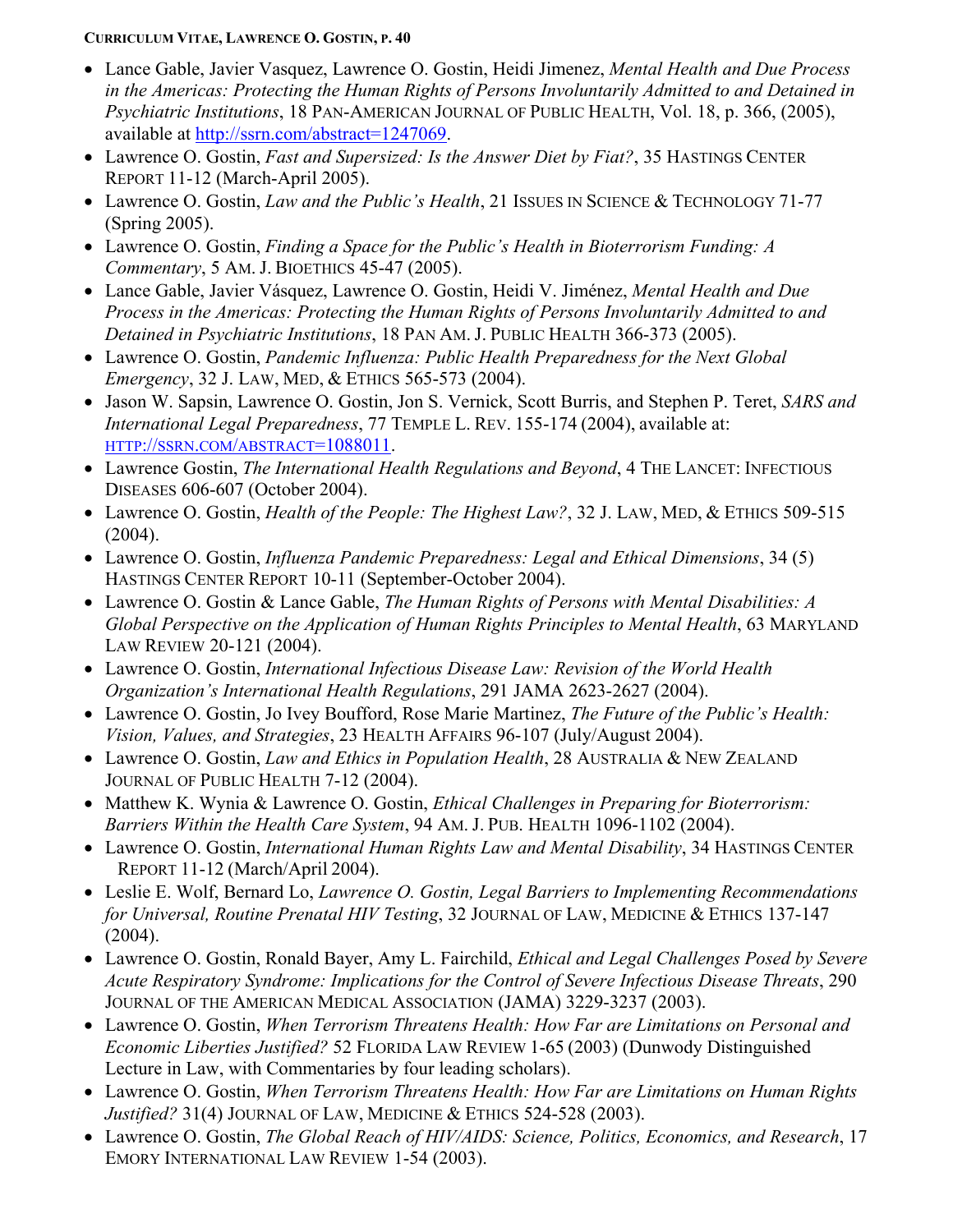- Lawrence O. Gostin, *Public Health Ethics: Tradition, Profession, and Values*, IX BIOETHICAY SALUD PUBLICA (JOURNAL OF THE PAN AMERICAN HEALTH ORGANIZATION) 177-188 (2003).
- Lawrence O. Gostin, *Compulsory Medical Treatment: The Limits of Bodily Integrity*, 33 HASTINGSCENTER REPORT 20-21 (November/December 2003).
- Wendy C. Perdue, Lawrence O. Gostin, Lesley A. Stone, *Public Health and the Built Environment: Historical, Empirical, and Theoretical Foundations for an Expanded Role*, 31 JOURNAL OF LAW, MEDICINE & ETHICS 557-566 (2003).
- Wendy C. Perdue, Lesley A. Stone, Lawrence O. Gostin, *The Built Environment and its Relationship to the Public's Health: The Legal Framework*, 93 AMERICAN JOURNAL OF PUBLIC HEALTH 1390-94 (2003).
- Lawrence O. Gostin & M. Gregg Bloche, *The Politics of Public Health: A Reply to Richard Epstein*, 46 (Suppl.) PERSPECTIVES IN BIOLOGY AND MEDICINE S160-S175 (Summer 2003).
- Lawrence O. Gostin, *The Model State Emergency Health Powers Act: Public Health and Civil Liberties in a Time of Terrorism*, 13 HEALTH MATRIX: JOURNAL OF LAW-MEDICINE 3-32 (2003).
- Lawrence O. Gostin, *The Judicial Dismantling of the Americans with Disabilities Act*, 33 HASTINGS CENTER REPORT 9-10 (March/April 2003).
- Nancy E. Kass, Marvin R. Natowicz, Sara Chandros Hull, Ruth R. Faden, Laura Plantinga, Lawrence O. Gostin, Julia Slutsman, *The Use of Medical Records in Research: What do Patients Want?* 31 JOURNAL OF LAW, MEDICINE & ETHICS 429-433 (2003).
- Lawrence O. Gostin, *Public Health Law in an Age of Terrorism: Rethinking Individual Rights and Common Goods*, 21 HEALTH AFFAIRS 79-93 (2002).
- Lawrence O. Gostin & James G. Hodge, Jr., *Personal Privacy and Common Goods: A Framework for Balancing Under the National Health Information Privacy Rule*, 86 MINNESOTA LAW REVIEW 1439-1479 (2002).
- Lawrence O. Gostin, Jason W. Sapsin, Stephen P. Teret, Scott Burris, Julie Samia Mair, James G. Hodge, Jr., Jon S. Vernick, *The Model State Emergency Health Powers Act: Planning and Response to Bioterrorism and Naturally Occurring Infectious Diseases*, 288 JAMA 622-628 (2002).
- Lawrence O. Gostin, *Commentary: Public Health and Civil Liberties in an Age of Bioterrorism*, 21 CRIMINAL JUSTICE ETHICS 2, 74-76 (Summer/Fall 2002).
- Lawrence O. Gostin, *Conceptualizing the Field After September 11th: Foreword to a Symposium on Public Health Law*, 90 KENTUCKY LAW JOURNAL 791-809 (2002).
- James G. Hodge, Jr. & Lawrence O. Gostin, *School Vaccination Requirements: Historical, Social, and Legal Perspectives*, 90 KENTUCKY LAW JOURNAL 831-890 (2002), available at [http://heinonline.org/HOL/LandingPage?collection=journals&handle=hein.journals/kentlj90&div=36](http://heinonline.org/HOL/LandingPage?collection=journals&handle=hein.journals/kentlj90&div=36&id=&page)  $\&$ id= $\&$ page=.
- Lawrence O. Gostin, *AIDS in Africa Among Women and Infants: A Human Rights Framework*, 32 HASTINGS CENTER REPORT 9-10 (September-October 2002).
- Lawrence O. Gostin, *Law and Ethics in a Public Health Emergency*, 32 HASTINGS CENTER REPORT 9- 11 (March-April 2002).
- Matthew K. Wynia & Lawrence Gostin, *The Bioterrorist Threat and Access to Health Care*, 296 Science 1613 (May 31, 2002).
- Lawrence O. Gostin, James G. Hodge Jr., Lauren Marks, *The Nationalization of Health Information Privacy Protections*, 37 TORT & INSURANCE LAW JOURNAL 1113-38 (2002).
- Ronald Bayer, Lawrence O. Gostin, Gail H. Javitt, Allan A. Brandt, *Tobacco Advertising in the United States: A Proposal for a Constitutionally Acceptable Form of Regulation*, 287 JAMA 2990- 2995 (2002).
- Lawrence O. Gostin, *Public Health Law: A Renaissance*, 30 JOURNAL OF LAW, MED & ETHICS 136- 143 (2002).
- James F. Childress, Ruth R. Faden, Ruth D. Gaare, Lawrence O. Gostin, Jeffrey Kahn, Richard J. Bonnie, Nancy E. Kass, Anna C. Mastroianni, Jonathan D. Moreno, Phillip Nieburg, *Public Health*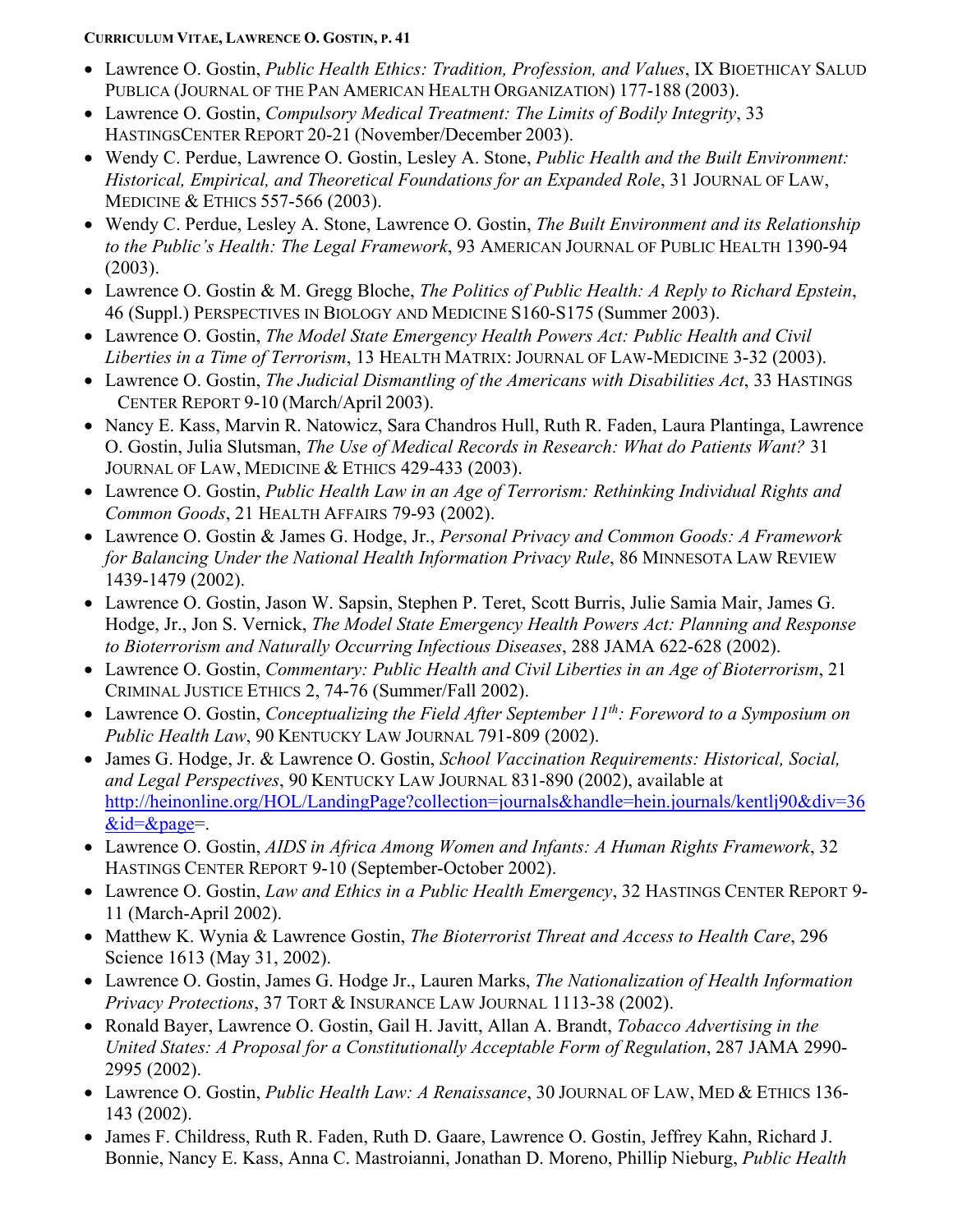*Ethics: Mapping the Terrain*, 30 JOURNAL OF LAW, MED & ETHICS 170-178 (2002), available at [http://ssrn.com/abstract=2490628.](http://ssrn.com/abstract=2490628)

- Lawrence O. Gostin, James G. Hodge, Jr., Mira S. Burghardt, *Balancing Communal Goods and Personal Privacy Under a National Health Information Privacy Rule*, 46 ST. LOUIS UNIVERSITY LAW JOURNAL 5-35 (2002).
- Lawrence O. Gostin & Gail H. Javitt, *Health Promotion and the First Amendment: Government Control of the Informational Environment*, 79 MILBANK QUARTERLY 547-578 (2001).
- Lawrence O. Gostin, *Public Health Law Reform*, 91 AMERICAN J. PUBLIC HEALTH 1365-1368 (2001).
- Lawrence O. Gostin, *[Public Health, Ethics, and Human Rights: A Tribute to the Late Jonathan](http://scholarship.law.georgetown.edu/facpub/747) [Mann](http://scholarship.law.georgetown.edu/facpub/747)*, 29 JOURNAL OF LAW, MEDICINE & ETHICS 121-130 (2001).
- Lawrence O. Gostin, *A Vision of Health and Human Rights for the 21st Century: A Continuing Discussion with Stephen P. Marks*, 29 JOURNAL OF LAW, MEDICINE & ETHICS 139-140 (2001).
- Lawrence O. Gostin, James G. Hodge Jr., Ronald O. Valdiserri, *Informational Privacy and the Public's Health*, 91 AMERICAN J. PUBLIC HEALTH 1388-1392 (2001).
- Lawrence O. Gostin, *National Health Information Privacy: Regulations Under the Health Insurance Portability and Accountability Act*, 285 JAMA 3015-3021 (2001).
- Lawrence O. Gostin, *The Rights of Pregnant Women: The Supreme Court and Drug Testing*, 31 HASTINGS CENTER REPORT 8-9 (Sept./Oct. 2001).
- Lawrence O. Gostin, *Beyond Moral Claims: A Human Rights Approach in Mental Health*, 10 CAMBRIDGE QUART. OF HEALTH CARE ETHICS 264-274 (2001).
- Lawrence O. Gostin, *The Right to Health: A Right to the "Highest Attainable Standard of Health,"* 31 HASTINGS CENTER REPORT 29-30 (March/April 2001).
- Lawrence O. Gostin, *Public Health Theory and Practice in the Constitutional Design*, 11 HEALTH MATRIX: JOURNAL OF LAW-MEDICINE 265-326 (2001).
- Lawrence O. Gostin, *Health Information: Reconciling Personal Privacy with the Public Good of Human Health*, 9 HEALTH CARE ANALYSIS 321-335 (2001).
- Joseph Barbera, Anthony Macintyre, Larry Gostin, Tom Inglesby, Tara O'Toole, Craig DeAtley, Kevin Tonat, Marci Layton, *Large-Scale Quarantine Following Biological Terrorism in the United States: Scientific Examination, Logistic and Legal Limits, and Possible Consequences*, 286 JAMA 2711-2717 (2001).
- Laura M. Beskow, Wylie Burke, Jon F. Merz, Patricia A. Barr, Sharon Terry, Victor B. Penchaszadeh, Lawrence O. Gostin, Mart Gwinn, Muin J. Khoury, *Informed Consent for Population-Based Research Involving Genetics*, 286 JAMA 2315-2312 (2001).
- Lawrence O. Gostin, *A Proposed National Policy on Health Care Workers Living with HIV/AIDS and Other Blood-Borne Pathogens*, 284 JAMA 1965-1970 (2000).
- Lawrence O. Gostin, *Public Health Law in a New Century: Part I: Law as a Tool to Advance the Community's Health*, 283 JAMA 2837-2841 (2000).
- Lawrence O. Gostin, *Public Health Law in a New Century: Part II: Public Health Powers and Duties*, 283 JAMA 2979-2984 (2000).
- Lawrence O. Gostin, *Public Health Law in a New Century: Part III: Public Health Regulation: A Systematic Evaluation*, 283 JAMA 3118-3122 (2000).
- Lawrence O. Gostin, *Human Rights of Persons With Mental Disabilities: The European Convention of Human Rights, 23* INT'L. J. LAW & PSYCHIATRY 125-159 (2000).
- Lawrence O. Gostin, Zita Lazzarini, Verla S. Neslund, Michael T. Osterholm, *Water Quality Laws and Waterborne Diseases: Cryptosporidium and Other Emerging Pathogens*, 90(6) AM. J. PUB. HEALTH 847-853 (2000).
- Lawrence O. Gostin, *A Public Health Approach to Reducing Error: Medical Malpractice as a Barrier* (Editorial), 283(13) J.A.M.A. 1742-43 (2000).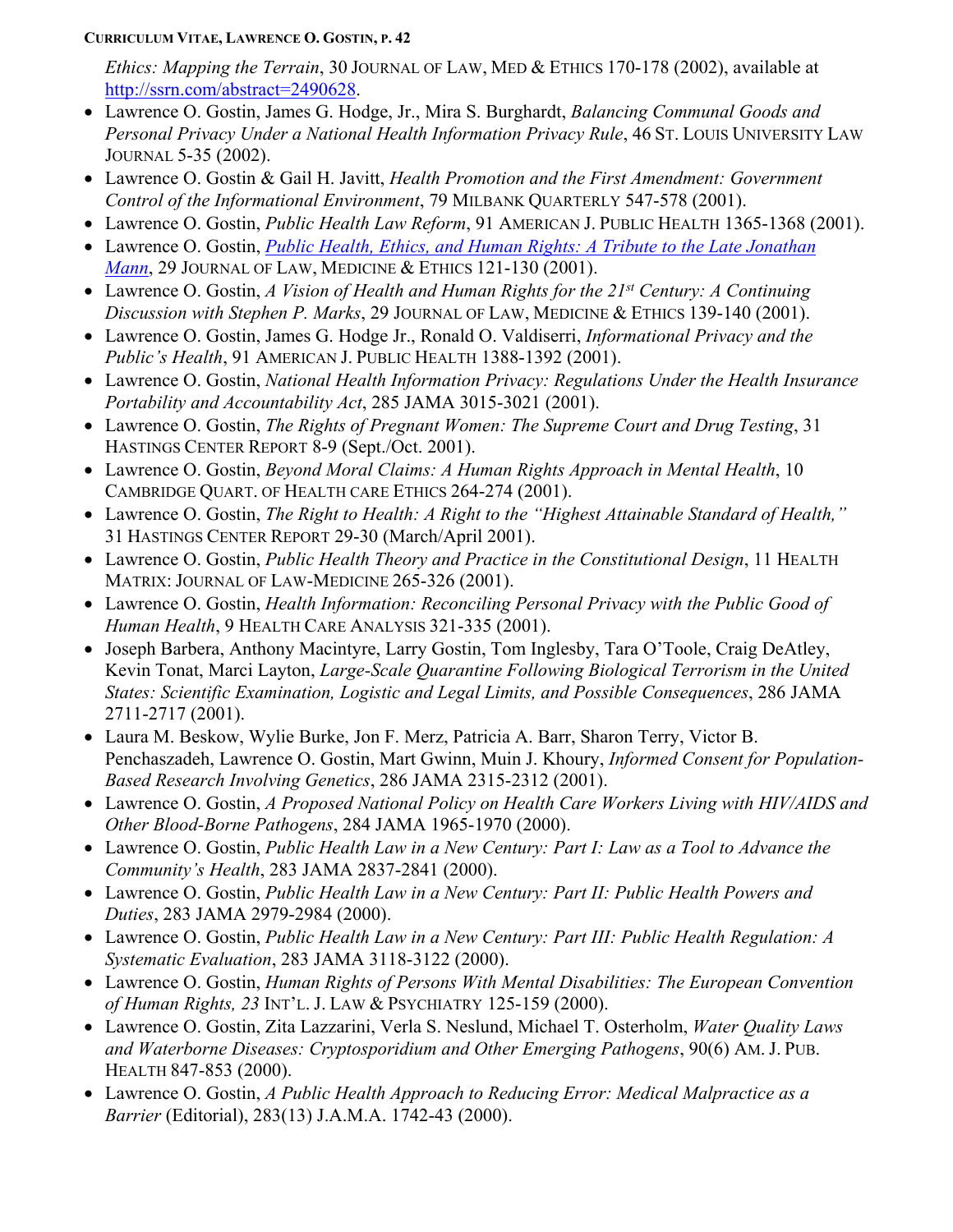- David W. Webber & Lawrence O. Gostin, *Discrimination Based on HIV/AIDS and Other Health Conditions: Disability as Defined Under Federal and State Law*, 3 J. HEALTH CARE LAW & POLICY 266-329 (2000).
- Paul S. Miller, & Lawrence O. Gostin, *Is There a Pink Slip in My Genes? Genetic Discrimination in the Workplace*, 3 J. HEALTH CARE LAW & POLICY 225 (2000), available at: [http://digitalcommons.law.umaryland.edu/jhclp/vol3/iss2/2.](http://digitalcommons.law.umaryland.edu/jhclp/vol3/iss2/2)
- Lawrence O. Gostin, *Managed Care, Conflicts of Interest, and Quality*, 30(5) HASTINGS CENTER REPORT 27-28 (Sept-Oct 2000).
- Lawrence O. Gostin, *The Supreme Court, Health Policy, and New Federalism*, 30(2) HASTINGS CENTER REPORT 26-27 (2000).
- Lawrence O. Gostin & James G. Hodge, Jr., *Genetics Privacy and the Law: An End to Genetics Exceptionalism*, 40 JURIMETRICS J. 21-58 (1999).
- Lawrence O. Gostin, Scott Burris, Zita Lazzarini, *The Law and the Public's Health: A Study of Infectious Disease Law in the United States, 99* COLUMBIA L. REV. 59-128 (1999).
- Rene Bowser & Lawrence O. Gostin, *Managed Care and the Health of a Nation*, 72 S. CAL. L. REV. 1209-1295 (1999).
- James G. Hodge, Jr., Lawrence O. Gostin, Peter D. Jacobson, *Legal Issues Concerning Electronic Health Information: Privacy, Quality, and Liability*, 282 J.A.M.A. 1466-1472 (1999).
- Lawrence O. Gostin, Chai Feldblum, David W. Webber, *Disability Discrimination in America: HIV/AIDS and Other Health Conditions*, 281 J.A.M.A. 745-752 (1999).
- Lawrence O. Gostin & Jack Hadley, *Editorial: Health Services Research*—*Public Benefits, Personal Privacy, and Proprietary Interests*, 129 ANNALS OF INTERNAL MED. 833-835 (1998).
- Lawrence O. Gostin & David W. Webber, *HIV Infection and AIDS in the Public Health and Health Care Systems: The Role of Law and Litigation,* 279 JAMA 1108-1113 (1998).
- Lawrence O. Gostin, *Health Legislation and Communicable Diseases: The Role of Law in an Era of Microbial Threats*, 49 (1) INT'L DIGEST OF HEALTH LEGISLATION 221-233 (1998) (50<sup>th</sup> Anniversary Issue of the World Health Organization: Health Legislation at the Dawn of the XXIst Century).
- Lawrence O. Gostin & James G. Hodge, Jr., *Piercing the Veil of Secrecy in HIV/AIDS and Other Sexually Transmitted Diseases: Theories of Privacy and Disclosure in Partner Notification*, 5 DUKE J. OF GENDER LAW & POL'Y 9-88 (1998).
- Lawrence O. Gostin & James G. Hodge, Jr., *The "Names Debate": The Case for National HIV Reporting in the United States*, 61 ALBANY L. REV. 679-743 (1998).
- Lawrence O. Gostin & David W. Webber, *The AIDS Litigation Project: HIV/AIDS in the Courts in the 1990s, Part 1*, 12 AIDS & PUB. POL'Y J. 105-121 (1997).
- Lawrence O. Gostin & David W. Webber, *The AIDS Litigation Project: HIV/AIDS in the Courts in the 1990s, Part 2*, 13 AIDS & PUB. POL'Y J. 3-19 (1998).
- Lawrence O. Gostin, *The Legal Environment Impeding Access to Sterile Syringes and Needles: The Conflict Between Law Enforcement and Public Health*, 18 (Suppl. 1) J. OF ACQUIRED IMMUNE DEFICIENCY SYNDROMES AND HUMAN RETROVIROLOGY S60-S70 (1998).
- Lawrence O. Gostin, John W. Ward, A. Cornelius Baker, *National HIV Case Reporting for the United States: A Defining Moment in the History of the Epidemic*, 337 NEW ENGL. J. MED 1162- 1167 (1997).
- Lawrence O. Gostin, *The Constitutional Right to Die: Ethical Considerations*, 12 ST. JOHN'S J. LEGAL COMMENTARY 599 (1997).
- Lawrence O. Gostin, *Deciding Life and Death in the Courtroom: From Quinlan to Cruzan, Glucksberg, and Vacco, A Brief History and Analysis of Constitutional Protection of the Right to Die*, 278(18) J.A.M.A. 1523-1528 (1997).
- Lawrence O. Gostin, *Health Information and the Protection of Privacy: Ethical and Legal Considerations*, 127 ANNALS OF INTERNAL MEDICINE 683-690 (1997).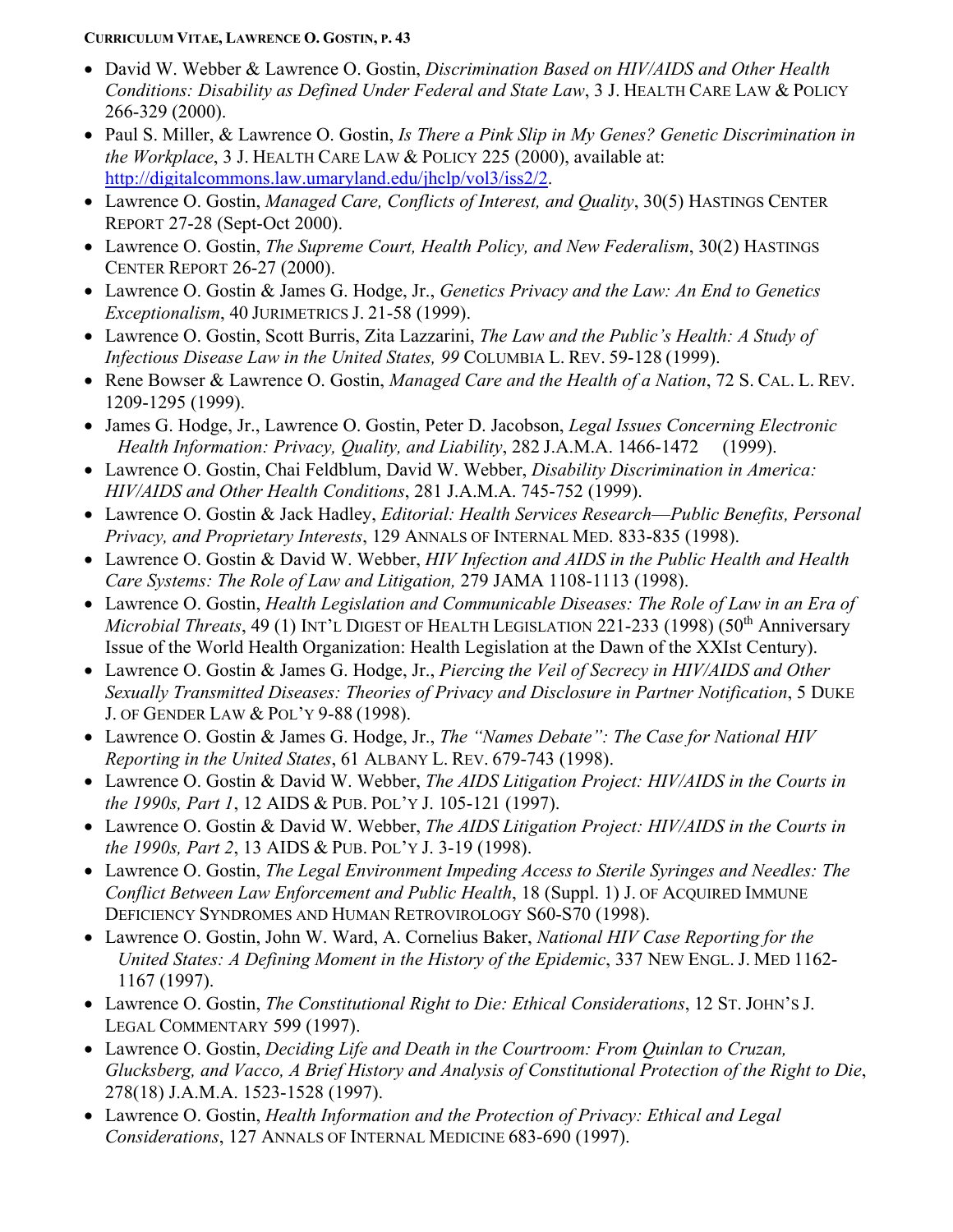- Lawrence O. Gostin, *Personal Privacy in the Health Care System: Employer-Sponsored Insurance, Managed Care, and Integrated Delivery Systems*, 7 KENNEDY INSTITUTE OF ETHICS JOURNAL 361- 376 (1997).
- Lawrence O. Gostin, Peter S. Arno, Allan M. Brandt, *FDA Regulation of Tobacco Advertising and Youth Smoking: Historical, Social, and Constitutional Perspectives*, 277(5) J.A.M.A. 410-418 (1997).
- Lawrence O. Gostin, Zita Lazzarini, T. Stephen Jones, Kathleen Flaherty, *Prevention of HIV/AIDS and Other Blood-borne Diseases Among Injecting Drug Users: A National Survey on the Regulation of Syringes and Needles*, 277 J.A.M.A. 53-62 (1997).
- Lawrence O. Gostin & Zita Lazzarini, *Prevention of HIV/AIDS Among Injection Drug Users: The Theory and Science of Public Health and Criminal Justice Approaches to Disease Prevention*, 46 EMORY L. J. 587-696 (1997).
- Lawrence O. Gostin, *The Epidemics of Injecting Drug Use and Blood-Borne Disease: A Public Health Perspective*, 31 VALPARAISO UNIV. L. REV. 669-700 (1997).
- Lawrence O. Gostin, *Dedicatory Essay: Honoring Ian McColl Kennedy*, 14 J. CONTEMP. HEALTH LAW & POLICY v-xii (1997).
- Lawrence O. Gostin, *In Memory of William J. Curran, Frances Glessner Lee Professor of Legal Medicine, Harvard University*, 2(2) HEALTH & HUMAN RIGHTS 5-8 (1997).
- Lawrence O. Gostin, *Public Health Law: A Review*, 2 CURRENT ISSUES IN PUBLIC HEALTH 205-214 (1996).
- Lawrence O. Gostin, Zita Lazzarini, Verla S. Neslund, Michael T. Osterholm, *The Public Health Information Infrastructure: A National Review of the Law on Health Information Privacy*, 275 J.A.M.A. 1921-1927 (1996).
- Peter S. Arno, Allan M. Brandt, Lawrence O. Gostin, Jane Morgan. *Tobacco Industry Strategies to Oppose Federal Regulation*, 275(16) J.A.M.A. 1258-1262 (1996).
- Lawrence O. Gostin, *Who Should We Treat? (Book Review)*, THE LANCET, forthcoming.
- Lawrence O. Gostin, *Health Information Privacy,* 80 CORNELL L. REV. 101-184 (1995).
- Lawrence O. Gostin, *The Resurgent Tuberculosis Epidemic in the Era of AIDS: Reflections on Public Health, Law, and Society*, 54 MD. L. REV. 1-131 (1995) (Based on the Stuart Rome lecture presented at the University of Maryland School of Law on April 21, 1993).
- Lawrence O. Gostin, *Tuberculosis and the Power of the State: Toward the Development of Rational Standards for the Review of Compulsory Public Health Powers*, 2 U. CHI. ROUNDTABLE 219-277 (1995).
- Lawrence O. Gostin, Joan Turek-Brezina, Madison Powers & Rene Kozloff, *Privacy and Security of Health Information in the Emerging Health Care System*, 5 HEALTH MATRIX: J. OF LAW- MEDICINE 1-36 (1995).
- Ronald Bayer, Lawrence O. Gostin, & Devon C. McGraw, *Trades, AIDS, and the Public's Health: the Limits of Economic Analysis. Review of Private Choices and Public Health: The AIDS Epidemic in an Economic Perspective,* by Tomas J. Philipson and Richard A. Posner, 83 GEO. L. J. 79-107 (1995).
- Lawrence O. Gostin, *Informed Consent, Cultural Sensitivity, and Respect for Persons (Editorial)*, 274 J.A.M.A. 844-45 (1995).
- Lawrence O. Gostin & Zita Lazzarini, *Childhood Immunization Registries: A National Review of Public Health Information Systems and the Protection of Privacy*, 274 J.A.M.A. 1793-1799 (1995).
- Lawrence O. Gostin, *Genetic Privacy*, 23 J. LAW, MED. & ETHICS 320-330 (1995).
- Lawrence O. Gostin & Jonathan Mann, *Towards the Development of a Human Rights Impact Assessment for the Formulation and Evaluation of Health Policies*, 1 J. HEALTH AND HUMAN RIGHTS 58-81 (1994), available at [http://www.hhrjournal.org/archives/vol1-no1.php.](http://www.hhrjournal.org/archives/vol1-no1.php)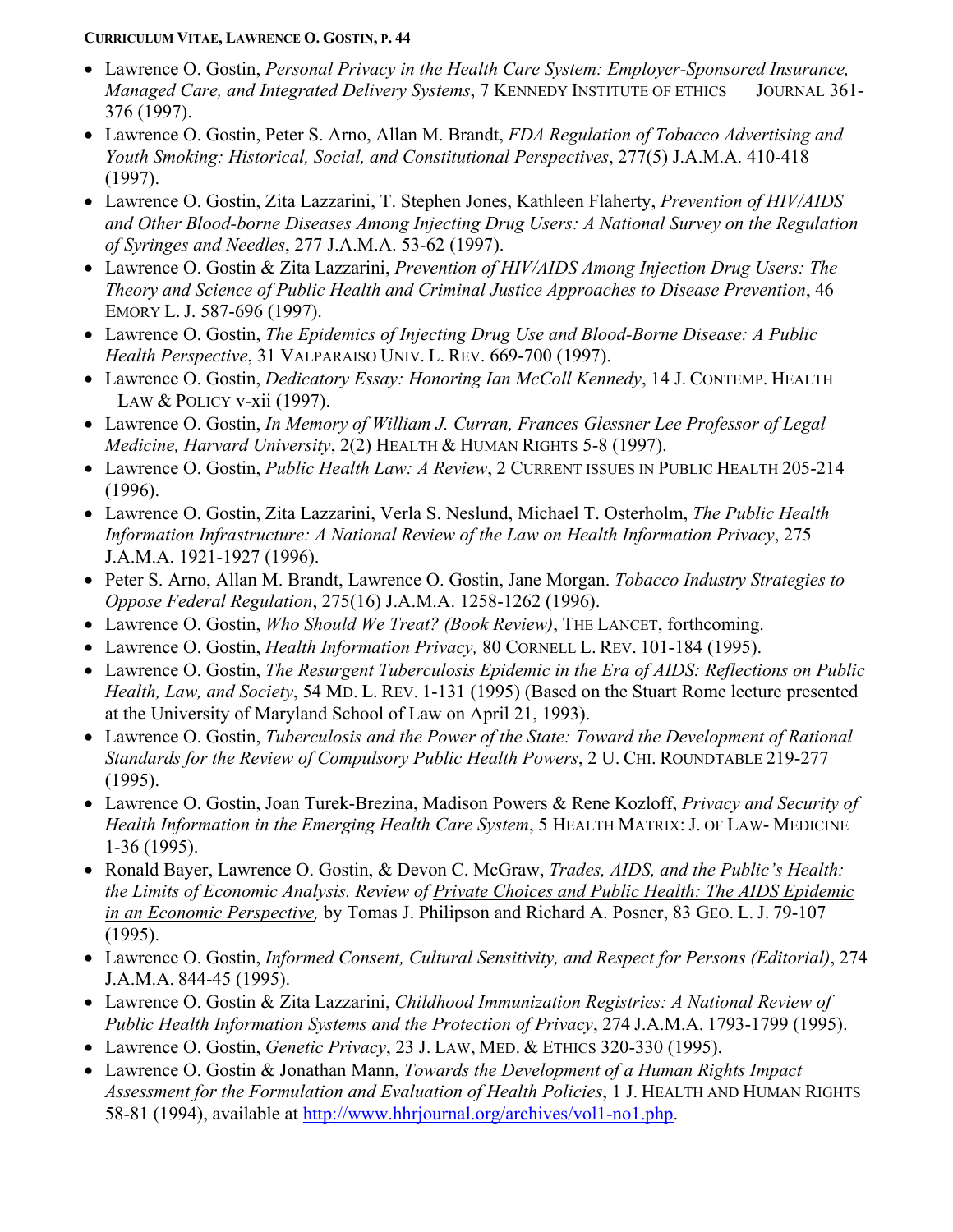- Jonathan Mann, Lawrence O. Gostin, Sofia Gruskin, Troyen Brennan, Zita Lazzarini, & Harvey V. Fineberg, *Health and Human Rights*, 1 J. HEALTH AND HUMAN RIGHTS 6-22 (1994), available at [http://www.hhrjournal.org/archives/vol1-no1.php.](http://www.hhrjournal.org/archives/vol1-no1.php)
- Lawrence O. Gostin, *Securing Health or Just Health Care? The Effect of the Health Care System on the Health of America* 39 ST. LOUIS U. L.J. 7-43 (1994) (Based on the keynote address presented at the St. Louis University School of Law, Health Law Symposium on March 18, 1994).
- Frank G. Miller, Timothy E. Quill, Howard Brody, John C. Fletcher, Lawrence O. Gostin & Dianne E. Meir, *Regulating Physician-assisted Death*, 331(2) NEW ENG. J. MED. 119-123 (1994).
- Lawrence O. Gostin, Zita Lazzarini, Dianne D. Alexander, Allan M. Brandt, Kenneth H. Mayer, & Daniel C. Silverman, *HIV Testing, Counseling, and Prophylaxis after Sexual Assault*, 271(18) JAMA 1436-1444 (1994).
- Michael D. Witt & Lawrence O. Gostin, *Conflict of Interest Dilemmas in Biomedical Research*, 271 JAMA 547-551 (1994).
- Lawrence O. Gostin, Joan Turek-Brezina, Madison Powers, Rene Kozloff, Ruth Faden, & Dennis D. Steinauer, *Privacy and Security of Personal Information in a New Health Care System,* 270(20) JAMA 2487-2493 (1993).
- Lawrence O. Gostin, *Health Care Reform in the United States -- The Presidential Task Force*, XIX(1,2) AM. J. L. & MED. 1-20 (1993).
- Lawrence O. Gostin, *Drawing a Line Between Killing and Letting Die: The Law, and Law Reform, on Medically Assisted Dying*, 21 JOURNAL OF LAW, MEDICINE & ETHICS, 96-101 (1993).
- Lawrence O. Gostin, *Controlling the Resurgent Tuberculosis Epidemic: A Fifty State Survey of Tuberculosis Statutes and Proposals for Reform*, 269(2) JAMA 255-261 (1993).
- Lawrence O. Gostin & Allan M. Brandt, *Criteria for Evaluating a Ban on the Advertisement of Cigarettes: Balancing Public Health Benefits with Constitutional Burdens*, 269(7) J.A.M.A. 904-909 (1993).
- Lawrence O. Gostin & Alan Widiss, *What's Wrong with the ERISA Vacuum? Employers' Freedom to Limit Health Care Coverage Provided by Risk Retention Plans*, 269(19) JAMA 2527-2532 (1993).
- Lawrence O. Gostin, *The Americans with Disabilities Act and the Corpus of Anti-discrimination Law: A Force for Change in the Future of Public Health Regulation*, 3 HEALTH MATRIX: THE J. OF LAW-MEDICINE 89-126 (1993).
- Lawrence O. Gostin, *The Americans with Disabilities Act and the U.S. Health Care System,* 11(3) HEALTH AFFAIRS 248-257 (1992).
- Diana C. Walsh, Lynn Elinson & Lawrence O. Gostin, *Drug Testing in the United States*, 13 ANNUAL REVIEW OF PUBLIC HEALTH 197-221 (1992).
- Alan I. Widiss & Lawrence O. Gostin, *What's Wrong with the "ERISA Vacuum"?: The Case Against Unrestricted Freedom for Employers to Terminate Employee Health Care Plans and to Decide What Coverage Is to Be Provided When Risk Retention Plans Are Established for Health Care,* 41 DRAKE L. REV. 635-655 (1992).
- Lawrence O. Gostin, *Compulsory Treatment for Drug-dependent Persons: Justifications for a Public Health Approach to Drug Dependency,* 69(4) MILBANK QUARTERLY 561-593 (1991). (Reprinted in Ronald Bayer & Gerald M. Oppenheimer, eds., *Drug Policy: Illicit Drugs in a Free Society*, Cambridge University Press; 1993).
- Lawrence O. Gostin, *Public Health Powers: The Imminence of Radical Change,* 69 (Supps. 1 & 2) MILBANK QUARTERLY 268-290 (1991).
- Lawrence O. Gostin & Allan M. Brandt, *Tobacco Liability and Public Health Policy*, 266(22) J.A.M.A. 3178-3182 (1991).
- Lawrence O. Gostin, *The Needle-borne HIV Epidemic: Causes and Public Health Responses*, 9(3) BEHAVIORAL SCIENCES AND THE LAW 287-304 (1991).
- Lawrence O. Gostin, *The Inter-Connected Epidemics of Drug Dependency and AIDS*, 26(1) HARV. C.R.-C.L. L. REV. 113-184 (1991).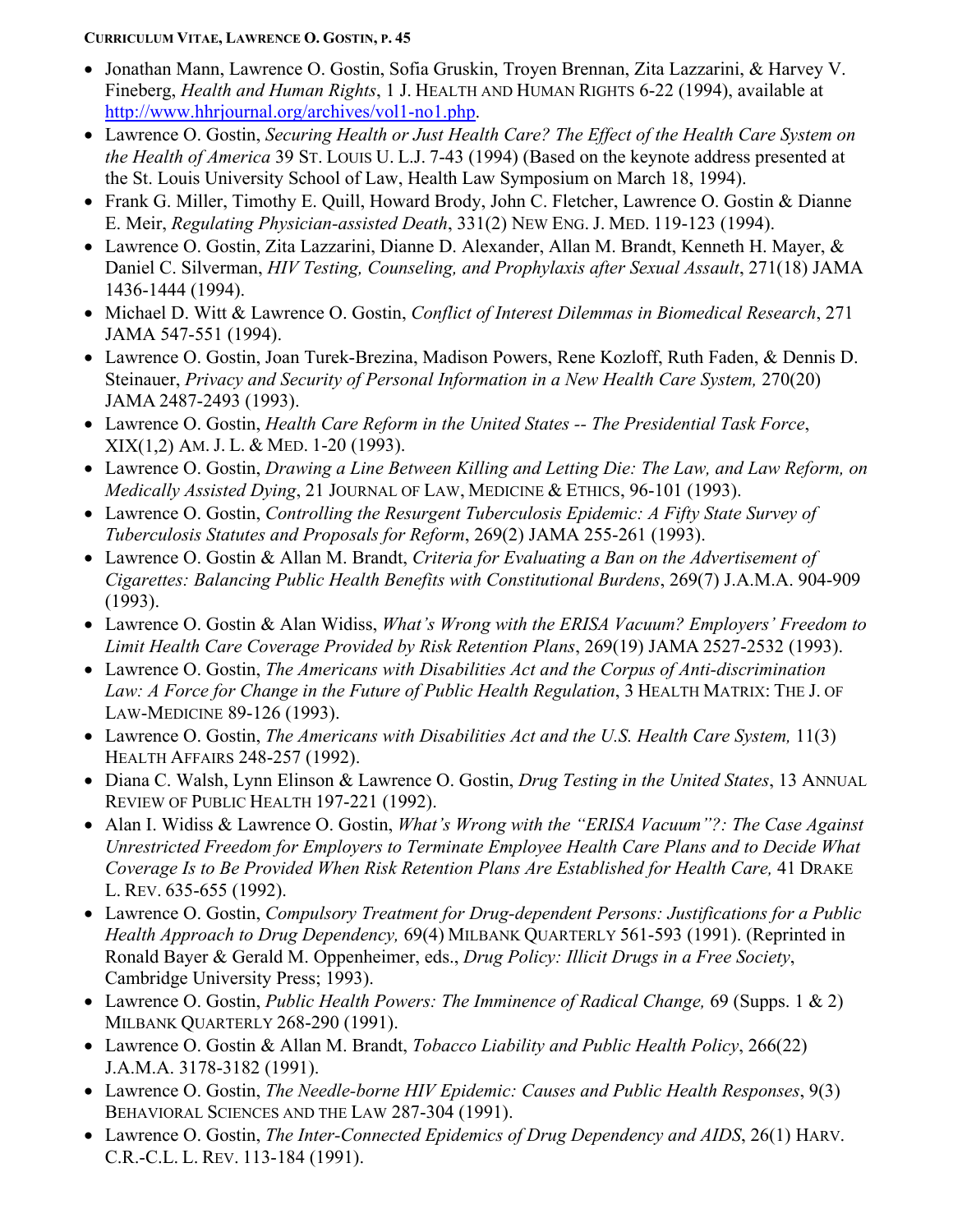- Lawrence O. Gostin, *An Alternative Public Health Vision for a National Drug Strategy: "Treatment Works."* 28(1) HOUS. L. REV. 285-308 (1991).
- Lawrence O. Gostin, *The HIV-infected Health Care Professional: Public Policy, Discrimination and Patient Safety*, 151 ARCHIVES OF INTERNAL MEDICINE 663-665 (1991).
- Lawrence O. Gostin & Robert Weir, *Life and Death Choices after Cruzan: Case Law and Standards of Professional Conduct*, 69(1) MILBANK QUARTERLY 143-173 (1991).
- Lawrence O. Gostin, *Genetic Discrimination: The Use of Genetically Based Diagnostic and Prognostic Tests by Employers and Insurers,* XVII (1 &2) AM. J.L. & MED. 109-144 (1991).
- Robert Weir & Lawrence O. Gostin, *Decisions to Abate Life-sustaining Treatment for Non-Autonomous Patients: Ethical Standards and Legal Liability after Cruzan*, 26(14) J.A.M.A. 1846- 1853 (1991).
- Lawrence O. Gostin, *Ethical Principles for the Conduct of Human Subject Research: Population-Based Research and Ethics*, 19 LAW, MED. & HEALTH CARE 191-201 (1991).
- Ronald Bayer & Lawrence O. Gostin, *Legal and Ethical Aspects of AIDS*, 108 BULL OF THE PAN AMERICAN HEALTH ORGANIZATION 473-488 (1990).
- Lawrence O. Gostin, Paul Cleary, Kenneth Mayer, Allan M. Brandt & Eva Chittenden, *Screening and Exclusion of International Travelers and Immigrants for Public Health Purposes: An Evaluation of United States Policy*, 322(24) NEW ENG. J. MED. 1743-1746 (1990).
- Lawrence O. Gostin, *The AIDS Litigation Project: a National Review of Court and Human Rights Commission Decisions. Part I: The Social Impact of AIDS,* 263(14) J.A.M.A. 1961-1970 (1990).
- Lawrence O. Gostin, *The AIDS Litigation Project: A National Review of Court and Human Rights Commission Decisions. Part II: Discrimination in Education, Employment, Housing, Insurance and Health Care*, 263(15) J.A.M.A. 2086-2093 (1990).
- Lawrence O. Gostin, *Preface to the Harvard Model AIDS Legislation Project: A Decade of a Maturing Epidemic: An Assessment and Directions for Future Public Policy*, XVI (1, 2) AM. J. OF LAW & MED. 1-32 (1990) (Reprinted in 5(1) NOTRE DAME J. OF LAW, ETHICS & PUBLIC POLICY 7-34 (1990)).
- Lawrence O. Gostin, *Public Health Strategies for Confronting AIDS: Legislative and Regulatory Policy in the United States*, 261(11) J.A.M.A. 1621-1630 (1989) (Reprinted in the journal of the World Health Organization: in English in the 40 INTERNATIONAL DIGEST OF HEALTH LEGISLATION 731-754; In French in 40(3) RECUEIL INTERNATIONAL DE LEGISLATION SANITAIRE 791-818 (1989)).
- Lawrence O. Gostin, *Hospitals, Health Care Professionals and AIDS: The "Right to Know" the Health Status of Professionals and Patients*, 48(1) MD. L. REV. 12-54 (1989).
- Lawrence O. Gostin, *The Politics of AIDS: Compulsory State Powers, Public Health and Civil Liberties*, 49(4) OHIO ST. L.J. 1017-1058 (1989).
- Lawrence O. Gostin, *HIV-infected Physicians and the Practice of Seriously Invasive Procedures*, Jan./Feb. HASTINGS CENTER REPORT 32-39 (1989).
- Lawrence O. Gostin, *AIDS as an Occupational Disease: Whose Right to Know?*, 60 DEL. MED. J. 479-483 (1988).
- Lawrence O. Gostin, *A Civil Liberties Analysis of Surrogacy Arrangements*, 16(1-2) LAW, MEDICINE & HEALTH CARE 7-17 (1988).
- Lawrence O. Gostin, *The Future of Public Health Law*, 12(3-4) AMER. J. L. & MED. 461-490 (1987).
- Lawrence O. Gostin, *Foreword: Public Health & the Law—A Symposium Dedicated to Professor William J. Curran*, 12(3-4) AMER. J. L. & MED. 341-344 (1987).
- Paul Cleary, Michael Barry, Kenneth Mayer, Allan M. Brandt, Lawrence O. Gostin & Harvey V. Fineberg, *Compulsory Premarital Screening for the Human Immunodeficiency Virus: Technical and Public Health Considerations*, 258 J.A.M.A. 1757-1762 (1987).
- Lawrence O. Gostin, *Human Rights in Mental Health: A Proposal for Five International Standards Based upon the Japanese Experience*, 10 INTERNATIONAL JOURNAL OF LAW AND PSYCHIATRY 353- 368 (1987).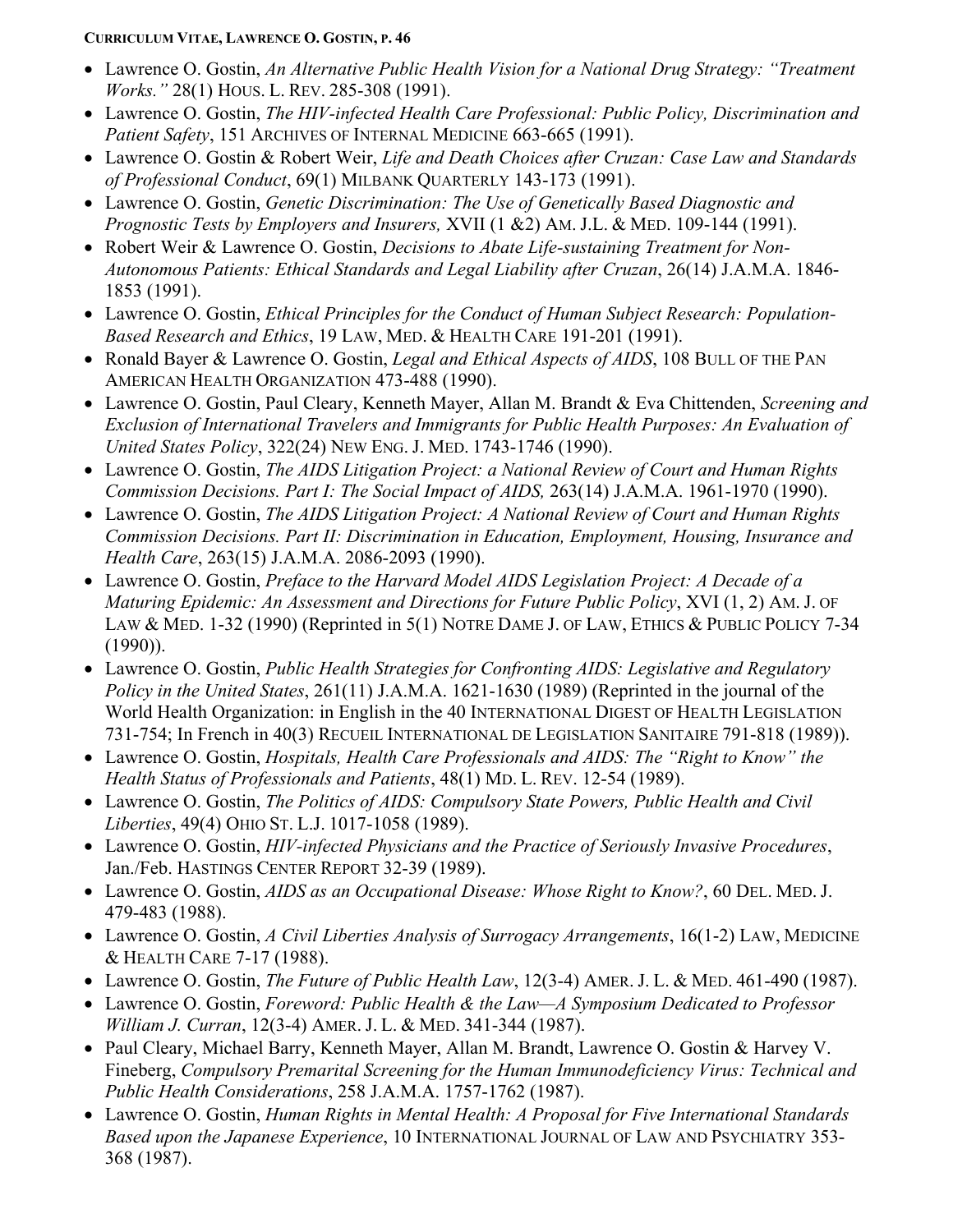- Lawrence O. Gostin, *Vaccination for AIDS: Legal and Ethical Challenges from the Test Tube, to the Human Subject, Through to the Marketplace*, 2(2) AIDS & PUBLIC POLICY 9-16 (1987).
- Lawrence O. Gostin & William J. Curran, *AIDS Screening, Confidentiality and the Duty to Warn*, 77(3) AM. J. OF PUBLIC HEALTH 361-65 (1987).
- Lawrence O. Gostin & William J. Curran, *Legal Control Measures for AIDS: Reporting Requirements, Surveillance, Quarantine, and Regulation of Public Meeting Places*, 77(2)AMER. J. OF PUBLIC HEALTH 214-18 (1987).
- Lawrence O. Gostin, *The Nucleus of a Public Health Strategy to Combat AIDS*, 14(5,6) LAW, MEDICINE & HEALTH CARE 226-230 (1987).
- Lawrence O. Gostin, *A Review of AIDS-related Legislative and Regulatory Policy in the United States*, 15(1,2) LAW, MEDICINE & HEALTH CARE 5-16 (1987).
- William J. Curran, Mary Clark & Lawrence O. Gostin, *AIDS: Legal and Policy Implications of the Application of Traditional Disease Control Measures*, 15(1,2) LAW, MEDICINE AND HEALTH CARE 27-35 (1987).
- Lawrence O. Gostin & William J. Curran, *The Case Against Compulsory Casefinding in Controlling AIDS: Testing, Screening and Reporting*, 12(1). AMERICAN JOURNAL OF LAW AND MEDICINE 1-47 (1987).
- Lawrence O. Gostin, *The Future of Communicable Disease Control: Toward a New Concept in Public Health Law*, 64 Supp. 1 MILBANK QUARTERLY: HEALTH AND SOCIETY 79-96 (1987), reprinted in<http://www.milbank.org/cent.html> (2005) (Selected by the Milbank Memorial Fund as one of the top 34 articles published in the MILBANK QUARTERLY since its inception in 1923).
- Lawrence O. Gostin, *The Ideology of Entitlement and New Mental Health Legislation*, 34 KINGS COUNSEL 9-14 (1984).
- Harold M. Ginzburg & Lawrence O. Gostin, *Legal and Ethical Issues Associated with HTLV-III Diseases*, 16(3) PSYCHIATRIC ANNALS 180-185 (1987).
- Lawrence O. Gostin, *Acquired Immunodeficiency Syndrome: A Review of Science, Health Policy, and Law*, IV(2) HEALTH MATRIX: J. OF LAW-MED. 3-13 (1986).
- Lawrence O. Gostin, *The Limits of Compulsion in Controlling AIDS*, Dec. HASTINGS CENTER REPORT 24-29 (1986).
- Lawrence O. Gostin, *AIDS Policies Raise Civil Liberties Concerns*, 10 J. OF THE NATIONAL PRISON PROJECT 10-11 (1986).
- Lawrence O. Gostin, *A Moment in Human Development: Legal Protection, Ethical Standards and Social Policy on the Selective Non-treatment of Handicapped Neonates*, 11(1) AM. J.L. & MED. 31-78 (1985).
- Andrew Ashworth & Lawrence O. Gostin, *Mentally Disordered Offenders and the Sentencing Process*, CRIMINAL LAW REVIEW 195 (1984).
- Lawrence O. Gostin, *Contemporary Social Historical Perspectives on Mental Health Reform*, 10(1) J. OF LAW & SOCIETY 47 (1983).
- Lawrence O. Gostin, *A Review of the Mental Health (Amendment Act), Parts I-III*, 131 NEW L.J. 127, 1151, 1199 (1982).
- Lawrence O. Gostin, *Human Rights, Judicial Review and the Mentally Disordered Offender*, 7 CRIMINAL LAW REVIEW 79 (1982).
- Lawrence O. Gostin, *Psychosurgery: A Hazardous and Unestablished Treatment? A Case for the Importation of American Legal Safeguards to Great Britain*, 8 J. OF SOCIAL WELFARE LAW 3 (1982).
- Lawrence O. Gostin, *Compulsory Treatment in Psychiatry: Some Reflections on Self-determination, Patient Competency and Professional Expertise*, 7 POLY LAW REVIEW 86 (1982).
- Lawrence O. Gostin, *Mental Handicap Policy in Great Britain: The Advent and Demise of the Institution*, 10 MENTAL HANDICAP 39 (1982).
- Lawrence O. Gostin, *Observations on Consent to Treatment and Review of Clinical Judgment in Psychiatry: A Discussion Paper*, 74 J. OF THE ROYAL SOCIETY OF MEDICINE 742 (1981).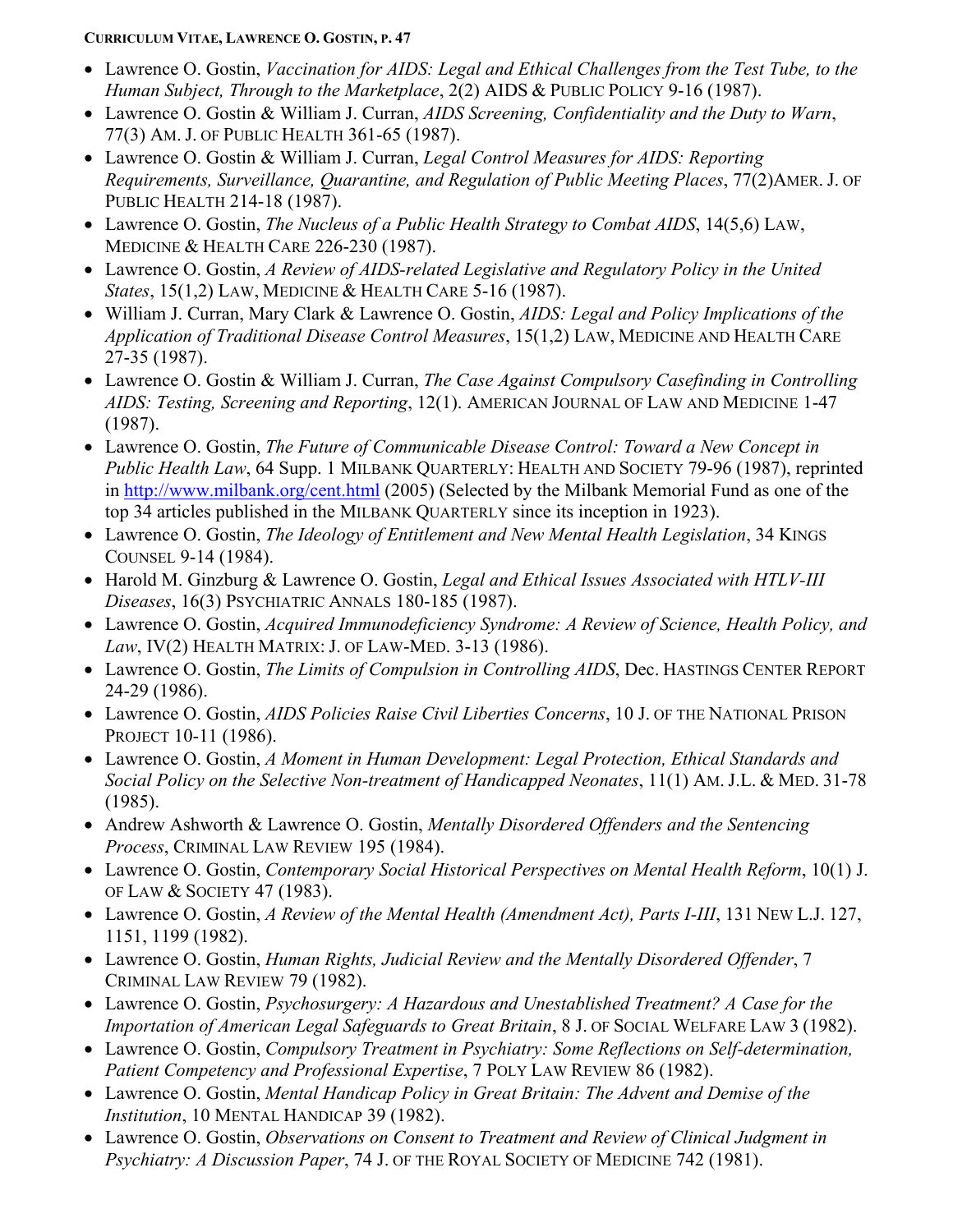- Lawrence O. Gostin, *Justifications for the Insanity Defence in Great Britain and the United States: The Conflicting Rationales of Morality and Compassion*, 9 BULLETIN OF THE AMERICAN ACADEMY OF PSYCHIATRY AND THE LAW 100 (1981).
- Lawrence O. Gostin, *International Year of Disabled Persons: The Institution in England and Wales*, 5 AMICUS 24 (1980).
- Lawrence O. Gostin, *Ethical Considerations of Psychosurgery: The Unhappy Legacy of the Prefrontal Lobotomy*, 6 J. OF MEDICAL ETHICS 149 (1980).
- Lawrence O. Gostin, *Foreword to Symposium on the British White Paper, a Review of the Mental Health Act 1959*, 2(2) INTERNATIONAL J. OF LAW AND PSYCHIATRY 127 (1979).
- Lawrence O. Gostin, *The Merger of Incompetency and Certification: The Illustration of Unauthorized Medical Contact in the Psychiatric Context*, 2(2) INTERNATIONAL J. OF LAW AND PSYCHIATRY 130 (1979).
- Lawrence O. Gostin, *Unimpeded Access to the Courts*, 129 NEW L. J. 213 (1979).
- Lawrence O. Gostin, *Mental Health Series: Five Articles on Law and Psychiatry*, J. OF THE LEGAL ACTION GROUP AUGUST 1970 – OCTOBER 1980 (1979).
- Lawrence O. Gostin, *Consent to Involuntary and Non-medically Indicated Sterilisation of Mentally Retarded Adults and Children*, 29(3) THE CANADIAN J. ON MENTAL RETARDATION 10 (1979).
- Lawrence O. Gostin, *The Draft Mental Health Act of Poland and the Mental Health Act of England and Wales Compared and Analysed*, 1(2) INTERNATIONAL J. OF LAW AND PSYCHIATRY 231 (1978).
- Martin Lindauer & Lawrence O. Gostin, *Autokinesis for Meaningful Stimuli and the Effect of Set*, 369 JOURNAL OF PERCEPTUAL AND MOTOR SKILLS 79-86 (1973).
- Lawrence O. Gostin, *The Right of a Mentally Handicapped Person to a Home, to Education and to Socialization: A Case for Exclusion from the Mental Health Act 1959*, 6(2) APEX: THE J. OF THE INSTITUTE FOR MENTAL SUBNORMALITY 28 (1978).
- Lawrence O. Gostin, *The Right of a Mentally Handicapped Child to Receive Education*, 2 J. OF THE LONDON ASSOCIATION FOR THE DISABLED 7 (1977).
- Lawrence O. Gostin, *A Mental Patient's Right to Vote*, 2 POLY LAW REVIEW 17 (1976).
- Stanley S. Herr & Lawrence O. Gostin, *Volunteering Handicapped Children for Institutions -- A Case for Review*, 27 OXFORD MED. J. 86 (1975).
- Lawrence O. Gostin, *The Freedom of Expression and its Application to the Mentally Disordered: Constitutional and Philosophical Perspectives*, 50(3) NOTRE DAME LAWYER 419 (1975).
- Lawrence O. Gostin, C*onstitutional Right to Free Communication of the Institutionalized Resident*, 4 N.C. CENT. L.J. 1 (1974).

## **SELECTED ACADEMIC TEACHING**

- China Health Law Professors Workshop, Tsinghua University, Beijing, China, 2017
- Director, Global Health LL.M, Georgetown Law
- Director, Global Health and International Relations Joint LL.M, Georgetown University/ Graduate Institute of International and Development Studies (Geneva)
- Co-Director (with Prof. Jonathan Mann) Human Rights and International Health, U.S. Agency for International Development.
- Director, In-House Reflection on Human Rights, World Health Organization, Geneva.
- Director, The Dual Epidemics of AIDS and Tuberculosis: National Workshop for Federal and

State Judges. Department of Health and Human Services, Agency for Health Care Policy and Research.

- Course Director Commercializing Biomedical Technologies: Effective Collaboration Between Research Institutions and Industry: Harvard School of Public Health, co-sponsored by the Association of Biotechnology Companies, Association of Independent Research Institutions, the Pharmaceutical Manufacturers Association, and the Bio Industry Association (U.K.).
- Course Director Infectious Diseases in the Work place; and Alcohol and Drug Abuse in the Work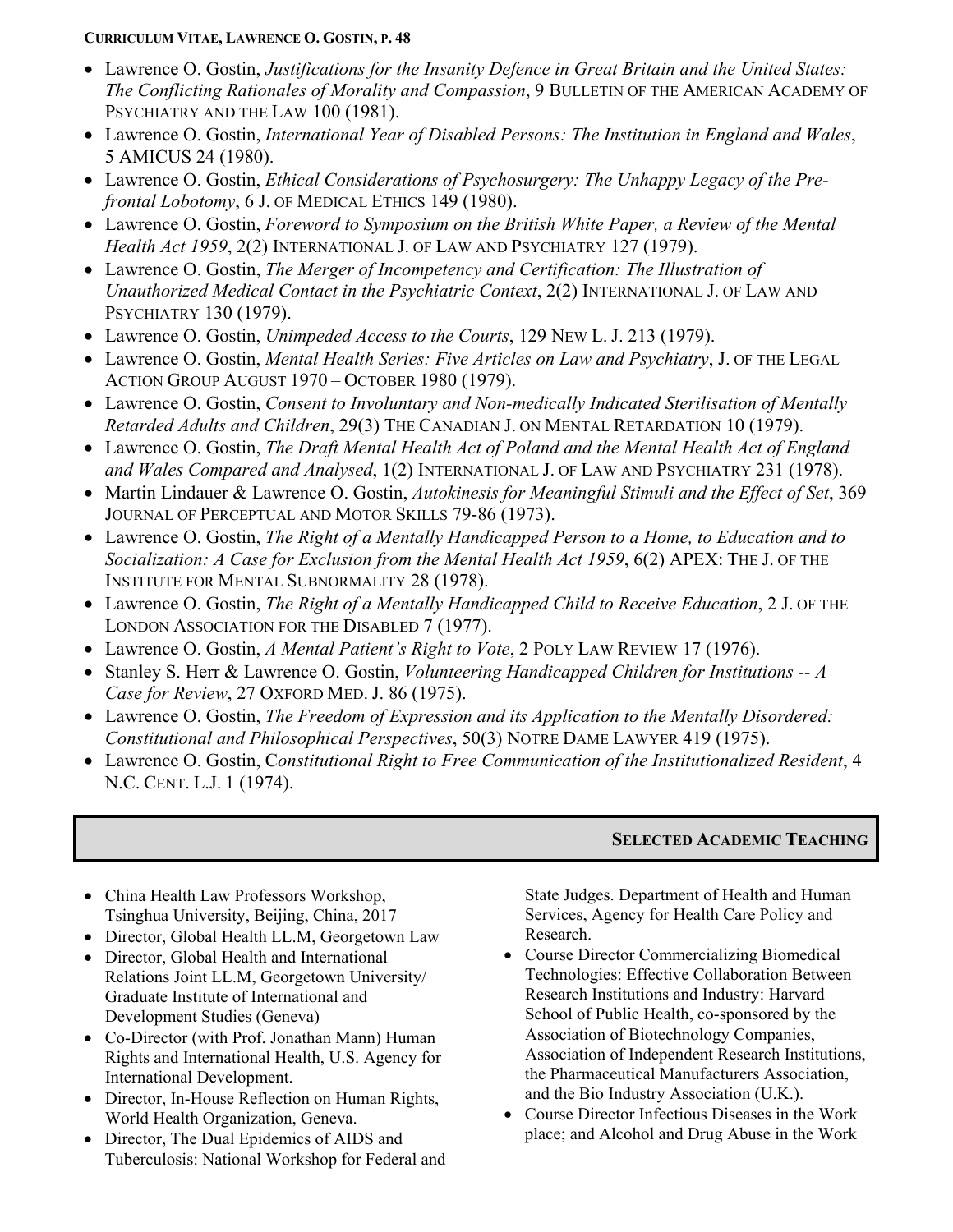place, Harvard School of Public Health and the Harvard AIDS Institute.

• Course Director AIDS: The Legislative Agenda, National Center for Health Services Research,

Courses for State Legislators. Health Law and Ethics in the Courts, National Judicial College and the State Justice Institute (Courses for federal and state judges).

# **SELECTED PUBLIC HEALTH COMMITTEES AND STRATEGIC PLANNING INITIATIVES**

- Steering Committee, The Joint Action and Learning Initiative on National and Global Responsibilities for Health (JALI), Southern African Regional Dialogue on Strategies for Accelerating and Unifying Campaigns for the Right to Health, Section 27 (Catalysts for Social Justice, incorporating the AIDS Law Project), Johannesburg, South Africa, 25-26 March 2011.
- Ethics Alive, The University of the Witwatersrand, Johannesburg, South Africa, 21- 24 March 2011.
- Chair, WHO/IDLO, Public Health Law Expert Meeting, Rome, Italy, 26-28 April 2009, and Cairo, Egypt, 26-28 April 2010.
- World Bank, A Framework Convention on Human Services for the CARICOM Region, 2009 – present.
- WHO, Internet Ethics, Law and Policy: Consultation on the Use of Electronic Health Information for Public Health Purposes, Geneva, 17-18 December 2009.
- CDC, National Action Plan for Obesity Prevention and Control (2008).
- UNAIDS, Legal and Regulatory Self-Assessment Tool for Male Circumcision in Sub-Saharan Africa (2008) (Lead Drafter).
- CDC, Recommendations for HIV/STD Partner Services (2008).
- Chair, World Health Organization Committee on the Legal and Ethical Aspects of Public Health Interventions for Pandemic Influenza (2006- 2007).
- World Health Organization, Department of Communicable Disease Surveillance and Response (CSR), Project on the International Health Regulations (IHR): Recommendations on Potential Conflicts and Synergies between the draft revised IHR and applicable international law, Geneva, Switzerland (Summer 2004).
- World Health Organization, *WHO Resource Book on Mental Health, Human Rights, and Legislation*, Editorial Committee (2005).
- World Health Organization, Priority Public Health Interventions Before and During an Influenza Pandemic, Geneva, Switzerland (March 16-18, 2004).
- World Health Organization, Mental Health and Human Rights, Geneva, Switzerland (2003).
- Centers for Disease Control and Prevention, Committee to Draft Guidelines on Health Care Workers Infected with HBV, HCV, or HIV, Atlanta, Georgia, (1998).
- The President, Prime Minister and Chief Justice of India, Global Forum on HIV, Human Rights and the Law, and drafting of the "Delhi Declaration" (1997).
- United Nations High Commissioner for Human Rights and the Joint United Nations Programme on HIV/AIDS (UNAIDS), International Consultation on HIV/AIDS and Human Rights (To draft international guidelines on human rights for persons living with HIV/AIDS), Geneva, Switzerland (September 23-25, 1996, *Guidelines on HIV/AIDS and Human Rights* published by the United Nations Economic and Social Council: E/CN.4/1997/37).
- United Hospital Fund, New York Academy of Medicine (Strategic planning for the tuberculosis epidemic, 1992).
- World Health Organization, Guiding Principles for the Conduct of International Collaborative Research, Geneva, Switzerland (February 1-2, 1991).
- U.S. Public Health Service, Consultation on International Research Ethics (to draft U.S. Public Health Service Policy on the Ethics of International Collaborative Research), Annapolis Maryland, (September 24-26, 1990).
- U.S. Centers for Disease Control, Committee on the Revision of Guidelines for the Prevention and Management of HIV Infection in Women and their Infants, Atlanta, Georgia (August 1-2, 1990).
- U.S. Centers for Disease Control, Committee to Evaluate the Strategic Plan for Research and Education to Reduce the Risk of HIV Transmission in Surgical and Obstetrical Settings, Atlanta, Georgia (April 18-19, 1990).
- U.S. Centers for Disease Control, Committee to Review Draft PHS Guidelines for Counseling and Testing for HIV Infection in Acute Care Hospitals, Atlanta, Georgia (April 5-6, 1990).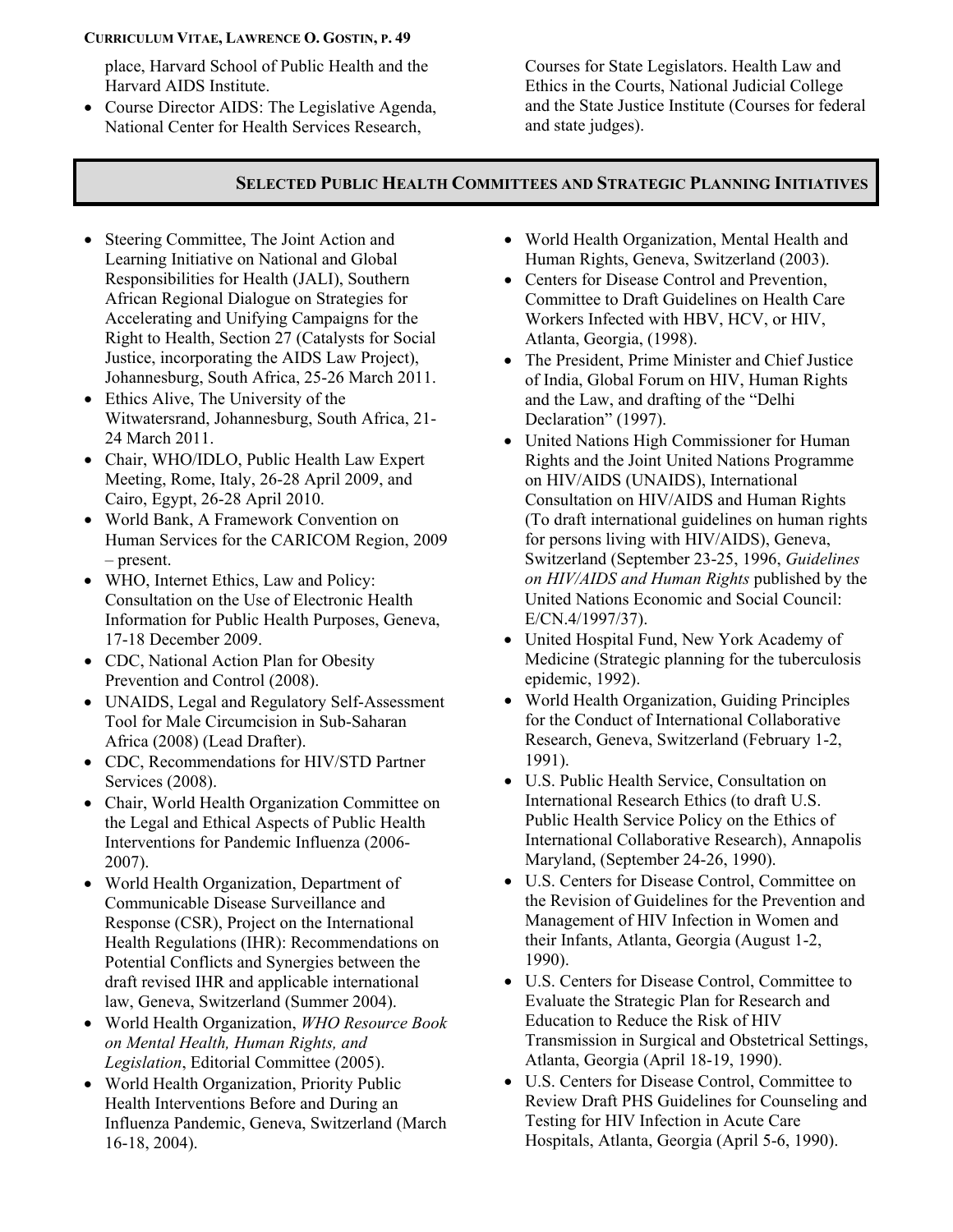- Pan American Health Organization, Steering Committee for the Consultation on AIDS, Human Rights, Ethics and Law, Washington, D.C. (November 1-3, 1989, 1992 – 1994).
- World Health Organization, Criteria for HIV Screening Programmes, Geneva, Switzerland May 20-21, 1987).
- National Institute for Drug Abuse (NIDA), U.S. Public Health Service, Assessment and Strategies

for Mandatory Treatment of Drug Abusers, NIDA, Rockville, Maryland (1987).

• World Health Organization Advisory Committee on Guidelines and Model Legislation on the Treatment of Drug and Alcohol Dependent Persons, Harvard University, Boston, Massachusetts (December, 1985).

# **LEGISLATIVE/PARLIAMENTARY ACTIVITIES**

- World Health Organization. Advancing the Right to Health: Law as a Tool for the Public's Health, 2017.
- World Health Organization, Western Pacific Region (WHO/WPRO), Expert Consultation on Global Health Law Reform, Manila, Philippines, 6-8 February, 2018.
- World Health Organization, Eastern Mediterranean Region (EMRO), Expert Consultation on Law Reform to Combat Non-Communicable Diseases, 2015.
- Testimony to the U.S. House Committee on Energy and Commerce, "Examining the U.S. Public Health Response to the Zika Virus." March 2, 2016.
- U.S. Senate, "Curbing the Ebola Outbreak: Are We on the Right Track?" November 18, 2014.
- The Public Health Law Manual. A Model Law for the Developing World in collaboration with the World Health Organization and the International Development Law Organization, 2011/12.
- Briefing of the German Bundestag's Committee on Economic Cooperation and Development on the *Joint Learning Initiative on National and Global Responsibilities for Health*, The Bundestag, Berlin, September 17, 2010.
- Model State Emergency Health Powers Act to combat bioterrorism and other emerging health threats. Model Law drafted for the CDC in collaboration with the National Governors Association, National Association of Attorneys General, National Conference of State Legislatures, Association of State and Territorial Health Officials, and the National Association of City and County Health Officers, 2001/2002.
- Model Public Health Act: The Public Health Statute Modernization Project. Drafted for a consortium of states and national organizations. Supported by the Robert Wood Johnson "Turning Point" Initiative, 2000-04.
- Testimony on Pandemic Influenza (H5N1 Avian Influenza), U.S. House Committee on Armed Services, October 27<sup>th</sup> 2005.
- Testimony on "SARS: The Impact on State and Local Jurisdictions," U.S Senate Committee on Government Affairs, Permanent Subcommittee on Investigations, May 21<sup>st</sup>, 2003.
- Briefing of the United States Senate on AIDS at the invitation of the Minority Leader of the U.S. Senate, Robert Dole, and the Chairman of the Senate Labor and Human Resources Committee, Edward Kennedy, July 15, 1987.
- Model State Health Information Privacy Act. Chaired national committee and principal drafter. Supported by the Department of Health and Human Services, 1999.
- Secretary, All Party Parliamentary Mental Health Group, House of Commons/House of Lords, 1976-82.
- Founder/Secretary, All Party Parliamentary Civil Liberties Group, House of Commons, 1985.
- Addressed House of Commons Select Committee on the Mental Health Act, *Hansard* 29 April 1982, cols. 142-165.
- Addressed House of Commons Home Affairs Committee, Evidence on the Special Branch, *Hansard* 12 December 1984.

**SELECTED LITIGATION**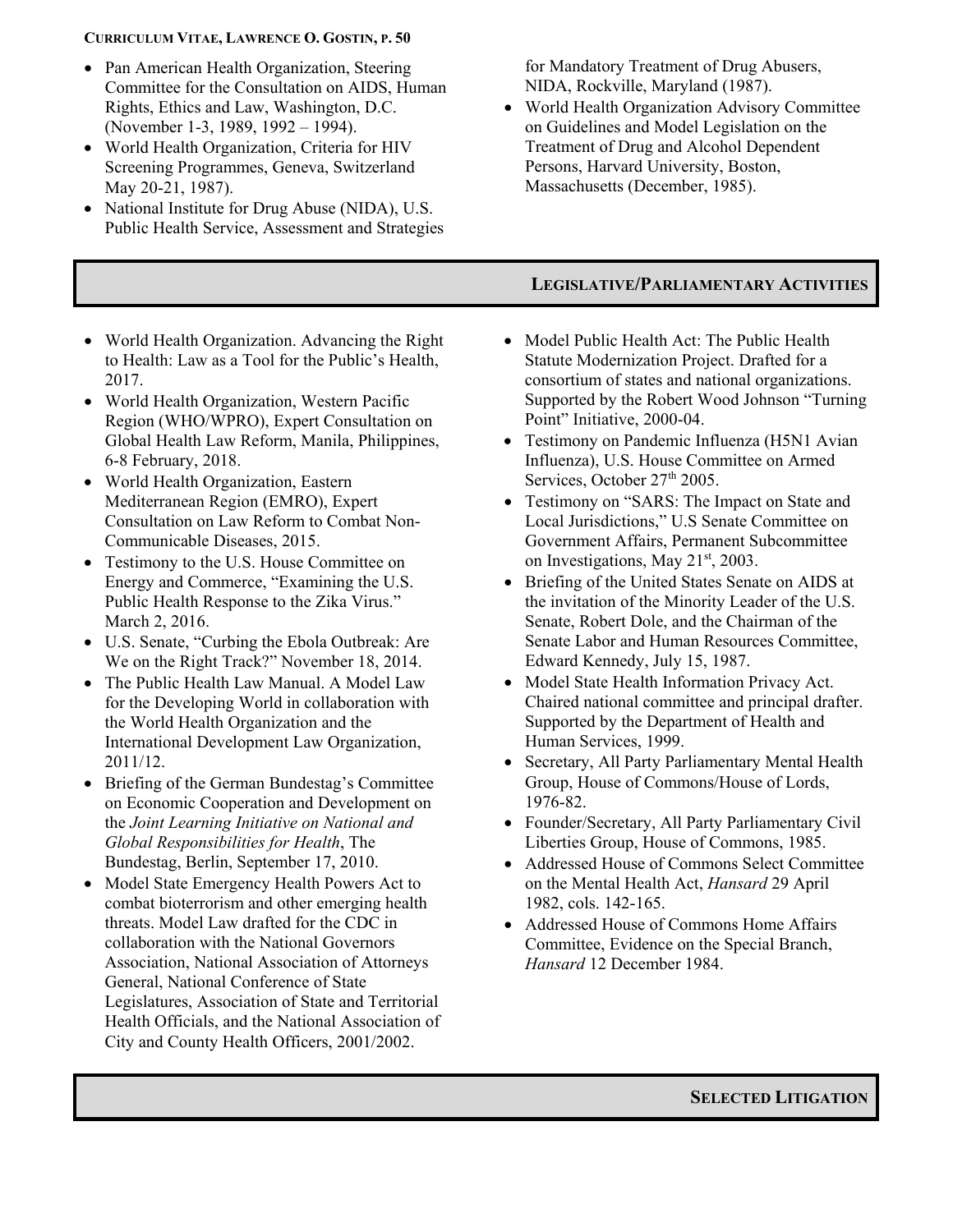- In the Supreme Court of the United States, *Moore v Texas*, Amicus Curiae, 2017 (holding that Texas cannot use outdated definition of intellectual disability to determine whether death penalty can be imposed).
- In the Supreme Court of the United States, *Zubik v. Burwell*, Amicus Curiae, 2016.
- Inter-American Court of Human Rights, Expert Briefing on International Human Rights Standards Regarding Mental Health in Detention Facilities, August 2012.
- *Washington v. Glucksberg*, 117 S. Ct. 2258 (1997) and *Vacco v. Quill*, 117 S. Ct. 2293 (1997). Amicus Curiae on Behalf of U.S. Law Professors.
- *Daubert v. Merrell Dow*, U.S. Supreme Court 1993 Term. On the admissibility of scientific evidence in civil and criminal cases. Amicus Curiae for the American Society of Law, Medicine & Ethics.
- *New York Society of Surgeons v. Axelrod*, Court of Appeals, State of New York's highest court, 1991. Personal Amicus Brief with the Public Health Association of NYC and others on the side of the NYS Commissioner of Public Health.
- *International Union, United Auto Workers v. Johnson Controls*, U.S. Supreme Court, 1991. American Society of Law & Medicine Amicus brief with the American Public Health Association and others arguing that a company "fetal protection" policy violates Title VII of the Civil Rights Act as discriminatory to women.
- *X v. United Kingdom*, European Court of Human Rights, Judgment given November 5, 1981. The lead in a series of four landmark cases brought before the European Court. The Court found that the United Kingdom government had violated Article 5 of the European Convention of Human Rights requiring a periodic judicial review of detention. The United Kingdom government

complied with the Court's judgment by enacting the Mental Health (Amendment) Act 1982. See publications of the European Court of Human

- Rights, Series B: Pleadings, Oral Arguments and Documents, Vol. 41, 1980-82, Case of X v. the United Kingdom, Council of Europe, 1985.
- *Winterwerp v. The Netherlands*, European Court of Human Rights, Judgment given October 24, 1979. The European Court found a violation under
- 5 and 6 of the Convention which requires a determination by a court prior to the deprivation of a civil right. The European Court required a judicial competency hearing to be introduced by each member-state in the Council of Europe.
- *Clarke v. The United Kingdom*, European Commission of Human Rights, Decision given May 1981. The case concerned seclusion and restraint. The European Commission held the case admissible under Article 3 of the Convention, which prohibits inhuman and degrading treatment. The omission adjudicated a settlement adopting detailed minimal standards for restraint and seclusion in the United Kingdom.
- *Ashingdane v. The United Kingdom*, European Commission and Court of Human Rights, Judgment given 1985. Claim involving denial of access to the courts under the Mental Health Act. The European Court found no violation of Article 6 which proscribes denial of civil and political rights.
- *In re Calderstones Hospital*, High Court (U.K.), July, 1984. Obtained the right to vote for institutionalized persons with mental illness and mental handicap in the United Kingdom.

## **SELECTED NATIONAL AND INTERNATIONAL KEYNOTE ADDRESSES**

- Consortium of Universities for Global Health, Human Rights in Global Health, Chicago, March 8, 2019.
- The 2017 Wyng-Hatton Distinguished Lecture, The Power of Law as a Tool for Health and Justice, Hong Kong, 8 November 2017.
- "Movers and Shakers in Global Health: A Dialogue with Professor Lawrence O. Gostin & Dame Sally Davies," University of Hong Kong, 7 November 2017.
- Global Health Law Symposium, Guilin, China, July 2, 2017.
- CDC Director, Distinguished Lecture, Centers for Disease Control and Prevention, Atlanta, GA, February 1, 2017.
- Randolph W. Thrower Distinguished Lecture Celebrating the Centennial of Emory University School of Law, Atlanta, GA, February 2, 2017.
- Marsilus Kolleg Keynote Address, Health for All by 2030, Heidelberg, Germany, 17 February 2017.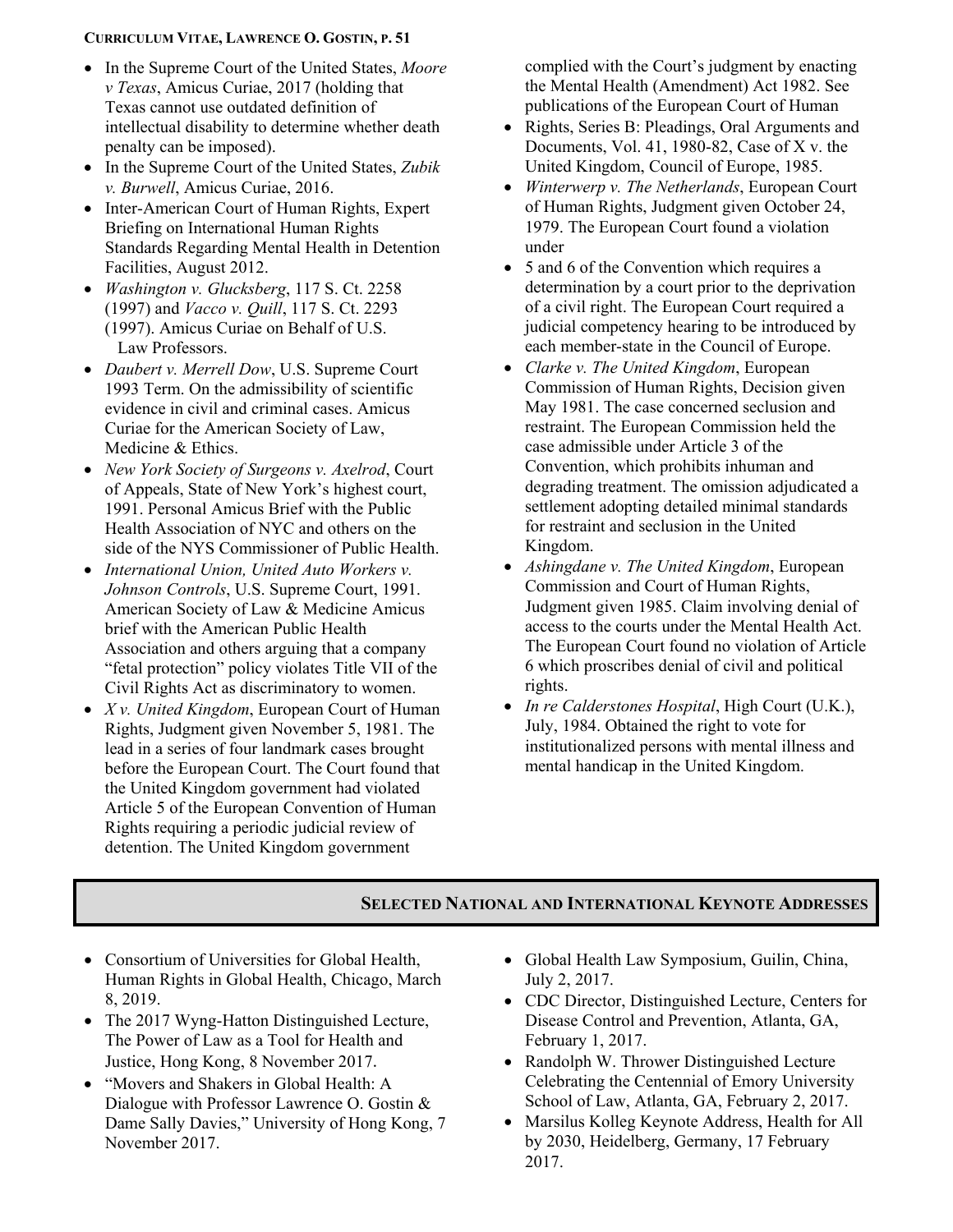- Georgetown University, Think Big: Answering the Defining Social Question: What is the Most Important Issue Facing Future Generations, October 8, 2016, available at [https://www.youtube.com/watch?v=qXSLPPH0j](https://www.youtube.com/watch?v=qXSLPPH0jAQ&feature=youtu.be) [AQ&feature=youtu.be](https://www.youtube.com/watch?v=qXSLPPH0jAQ&feature=youtu.be)
- Children's National Hospital Grand Rounds, Global Health Justice, Politics & Human Rights in the AIDS Pandemic, November 30, 2016, available at [https://www.youtube.com/watch?v=Xhgaq\\_6Hc](https://www.youtube.com/watch?v=Xhgaq_6HcO0&feature=youtu.be) [O0&feature=youtu.be.](https://www.youtube.com/watch?v=Xhgaq_6HcO0&feature=youtu.be)
- Asia Launch of the Commission on a Global Health Risk Framework for the Future, Hong Kong, China, March 13, 2016.
- Global Health Working Group, 2016 G7 Summit, Tokyo, Japan, December 16-17, 2015 (to prepare G7 Summit agenda hosted by Prime Minister Abe, Japan).
- Prince Mahidol Award Conference, Priority Setting for Universal Health Coverage, January 30, 2016, Bangkok, Thailand. Welcome Dinner Keynote Debate: "This house believes that costeffectiveness is more important than human rights for setting health priorities." Debate winner advocating for human rights.
- International Symposium on Middle East Respiratory Syndrome, Seoul National University, with WHO and CDC of Korea, December 14, 2015.
- FDA Commissioner's Global Health Leadership Lecture and Award, Food and Drug Administration, FDA, December 16, 2014.
- Harvard School of Public Health, Dean's Distinguished Lecture, "Global Health Law," Harvard University, December 10, 2014.
- United Nations and Global Colloquium of University Presidents, "The Sustainable Development Goals," New York University, March 13-14, 2013, hosted by UN Secretary-General Ban ki Moon.
- United Nations High Level Summit on NCDs, "Legal Capacity Building for the Prevention of NCDs," Sponsored by Australia, Bulgaria, Italy, UNDP, and IDLO, United Nations, New York, September 20, 2011.
- A Unified Post-MDG Global health Framework Through the Joint Action and Learning Initiative, Rockefeller Foundation Estate, Bellagio, Italy, February 20-24, 2012.
- Joint Action and Learning Initiative on National and Global Responsibilities for Health, Delhi Consultation on Fair and Effective Global Governance for Health, Delhi, India, 2-4 May 2011.
- Global health, Global Goods, and International Community, University of Manchester, 1-3 2011. World Cancer Congress, Plenary Address: Legislation, Litigation, and Regulation – The Untapped Potential of Public Health Law in Cancer Control, Shenzhen, China, August  $20<sup>th</sup>$ , 2010.
- World Cancer Leaders' Summit (WHO, World Economic Forum, Union of International Cancer Control), 19 August 2010, Shenzhen, China.
- Sino-American Health Reform Forum: Role & Function of Law, Co-Chair, Tsinghua University Law School, August 15-16, 2010, Beijing, China.
- Medico International, Health Justice— Worldwide, Berlin, September 17, 2010.
- Central Commission of the Communist Party of Vietnam, Realising the Rights to Health and Development for All, Keynote Address: A Human Rights and Social Justice Strategy for Tackling Global Health, Climate Change, and Food Security – A Proposal for a Global Plan for Justice, Hanoi, 28 October 2009, available at [http://www.theage.com.au/opinion/society-and](http://www.theage.com.au/opinion/society-and-culture/unhealthy-focus-on-disasters-20091025-heo3.html)[culture/unhealthy-focus-on-disasters-20091025](http://www.theage.com.au/opinion/society-and-culture/unhealthy-focus-on-disasters-20091025-heo3.html) [heo3.html](http://www.theage.com.au/opinion/society-and-culture/unhealthy-focus-on-disasters-20091025-heo3.html) and

[http://www.ipsnews.net/news.asp?idnews=49143.](http://www.ipsnews.net/news.asp?idnews=49143)

- "Examining the Global Health Arena: Strengths and Weaknesses of Convention Approach to Global Health" (International Consultation on Gostin proposal for a Framework Convention on Global Health), The Norwegian Directorate of Health, Oslo, Norway, 17th March 2010.
- Distinguished Public Lecture, Global Health Beyond the Millennium Development Goals, University of Sydney, 6 August 2009; Australian National University, 21 August 2009; and University of Melbourne (Miegunyah Distinguished Lecture), 16 September 2009.
- Supreme Court of Justice of Argentina (Corte Suprema de Justicia de la Nacion), Keynote Address: The Human Rights and Fundamental Freedoms of Persons with Mental Disabilities (Sponsored by the Argentine Supreme Court, the Inter-American Court of Human Rights, and the World Health Organization), March 2008.
- UNAIDS Mission on Male Circumcision in Sub-Saharan Africa, Mission to South Africa and Swaziland, July 2008.
- University of Sydney and the Oxford Health Alliance, Keynote Address: A Systemic Assessment of Regulation for the Prevention of Chronic Diseases, Sydney, Australia, February 2008.
- Harvard Law School, Human Rights and Global Health, Cambridge, Mass. March 2008.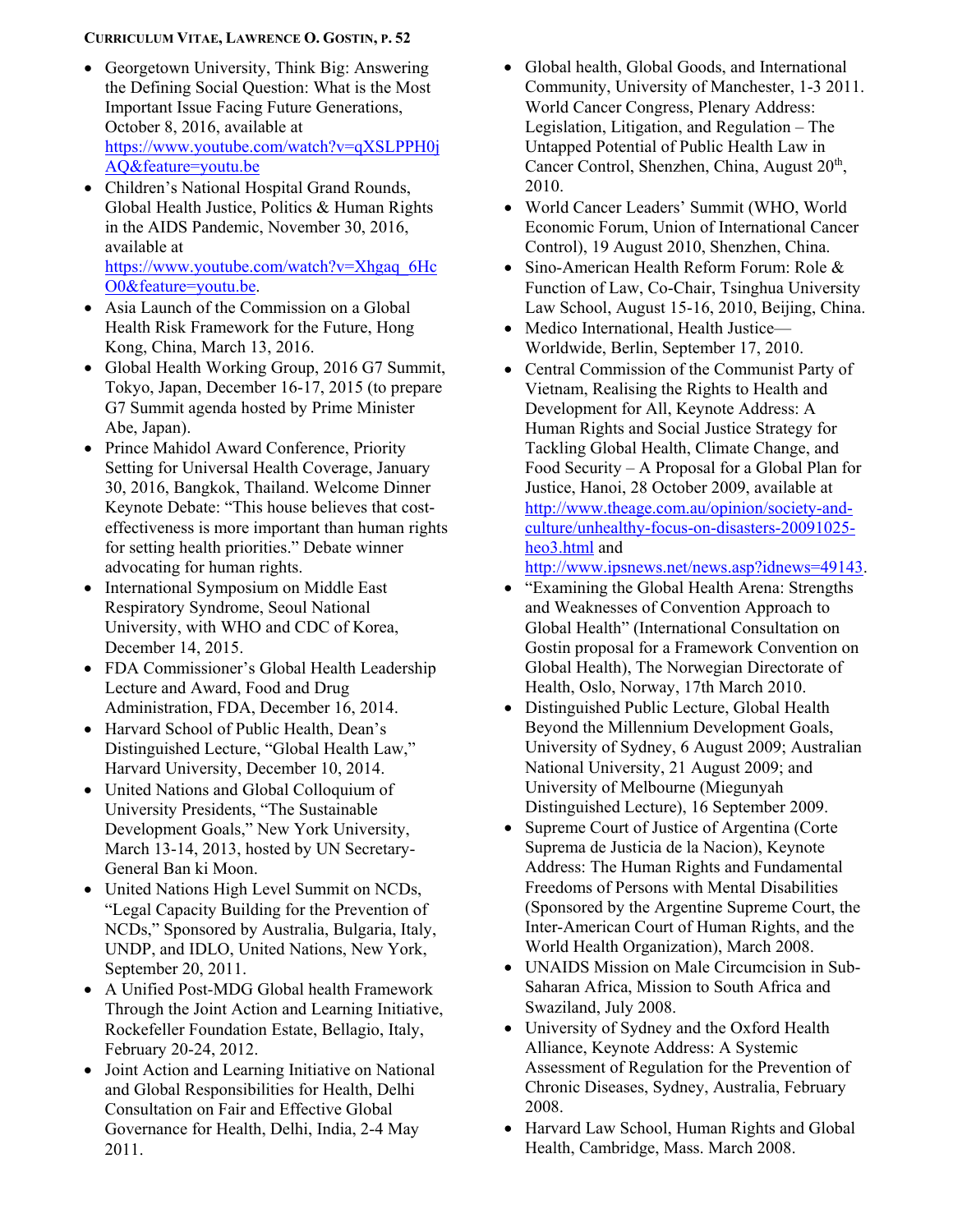- University of Hong Kong and the Chinese University of Hong Kong, Keynote Address: Public Health Genomics: Law, Ethics, and Justice, Hong Kong, November 19, 2007.
- Inaugural Lecture for the Investiture of the Linda D. and Timothy J. O'Neill Professor of Global Health Law, Georgetown University Law Center, Washington, D.C., April 19, 2007, available at: [http://scholarship.law.georgetown.edu/fac\\_lecture](http://scholarship.law.georgetown.edu/fac_lectures/11/)  $s/11/$ .
- World Bank, UNAIDS, and World Health Organization, "Global Health in the Age of AIDS: Challenges of Global Governance," World Bank, Washington, D.C., November 28, 2006, In Commemoration of World AIDS Day.
- Amnesty International Human Rights Lecture, "Old" and "New" Institutions for Persons with Mental Illness: Treatment, Punishment, or Preventive Confinement?, The Sheldonian Theater, Oxford University, January 18, 2007.
- The Public Health Agency of Canada, Keynote Address: "The Role of Law in Advancing the Public's Health." Canadian Conference on the Public's Health and the Law, Toronto, November 5, 2006.
- University of Wales, Welsh Department of Health, and Faculty of Public Health of the Royal Colleges of Physicians, The Archie Cochrane Memorial Lecture "Law and the Population's Health: Finding the 'Common Good' in Public Health Policy," National Museum of Wales, Cardiff, November 2<sup>nd</sup> 2005.
- European Union Presidency: Tackling Health Inequalities: Governing for Health Summit, Queen Elizabeth II Conference Centre, London, 17-18 October 2005.
- The World Congress on Public Health Law and International Congress on Medical Law, Keynote Address, Seoul, Korea, August 17-21, 2005.
- Lecture Series in Public Health Law and Ethics, New Zealand: – University of Auckland and Ministry of Health, "Contemporary Issues in Public Health Law," Keynote Address, April 21, 2005. – New Zealand Centre for Public Law, Victoria University of Wellington, "Biosecurity: From SARS and Influenza to Bioterrorism," Public Lecture, April 26, 2005. University of Otago, "Genomics in Public Health," Dunedin, April 28, 2005.
- London School of Hygiene and Tropical Medicine, "Legal Foundations of Public Health Law and its Role in Meeting Future Challenges," London, February 16, 2005.
- World Health Organization, International Human Rights Law & Mental Disability: Liberty,

Dignity, Equality, Entitlement, Geneva, Switzerland, 12 July 2004.

- National Health Law Conference: A Tribute to Prof. Bernard Dickens, University of Toronto, Canada, January 22<sup>nd</sup>, 2004, Keynote Address: "Ethical and Legal Challenges Posed by SARS: Implications for the Control of Severe Infectious Disease Threats."
- Australian National Centre for Law and Public Health, Melbourne, Australia, July 22<sup>nd</sup>, 2003 (Commemorating the Inauguration of the Australian National Centre of Public Health Law), Keynote Address: "Law and Ethics in Population Health."
- Nuffield Trust, Queen Elizabeth II Center, London, England, January 8<sup>th</sup>, 2004 (Commemorating the 150th Anniversary of the Public Health Act 1848), Keynote Address: "Health of the People: The Highest Law."
- World Health Organization, When Terrorism Threatens Health: How Far are Limitations on Human rights Justified?, Geneva, Switzerland, March 25, 2002. (This address was also delivered to the Centre for Socio-Legal Studies, Oxford University, June, 2002).
- Keynote Address for the International Conference on Electronic Patient Records in Medical Practice, 7-10 October 1998, World Trade Center, Rotterdam, The Netherlands.
- Nancy Weaver Emerson Medical Ethics Lecture, Duke University, November 4, 1998, Durham, North Carolina.
- First Distinguished Robert H. Levi Lecture in Bioethics and Public Policy, the Johns Hopkins University, April 24, 1998, Baltimore, Maryland.
- Keynote Address for the Global Forum on HIV, Human Rights and the Law, October 1997, Delhi, India.
- Workshop of Ministers of Health and Ministers of Justice from the Asian Region, AIDS Legislation, November 1996, Beijing, China.
- Special Olympics, Should Difference Make a Difference? Yale University School of Law. Hartford, Conn., April 1995.
- Commencement Address. State University of New York. Brockport, New York, May 1994.
- Keynote Address for the Inauguration of the Health Law Institute. The University of Wales, Cardiff, March 1993.
- US-USSR AIDS Symposium. Face-to-face meeting of scientists. US, Russia, Institute of Medicine, Soviet Academy of Sciences. Washington, DC, September 1990.